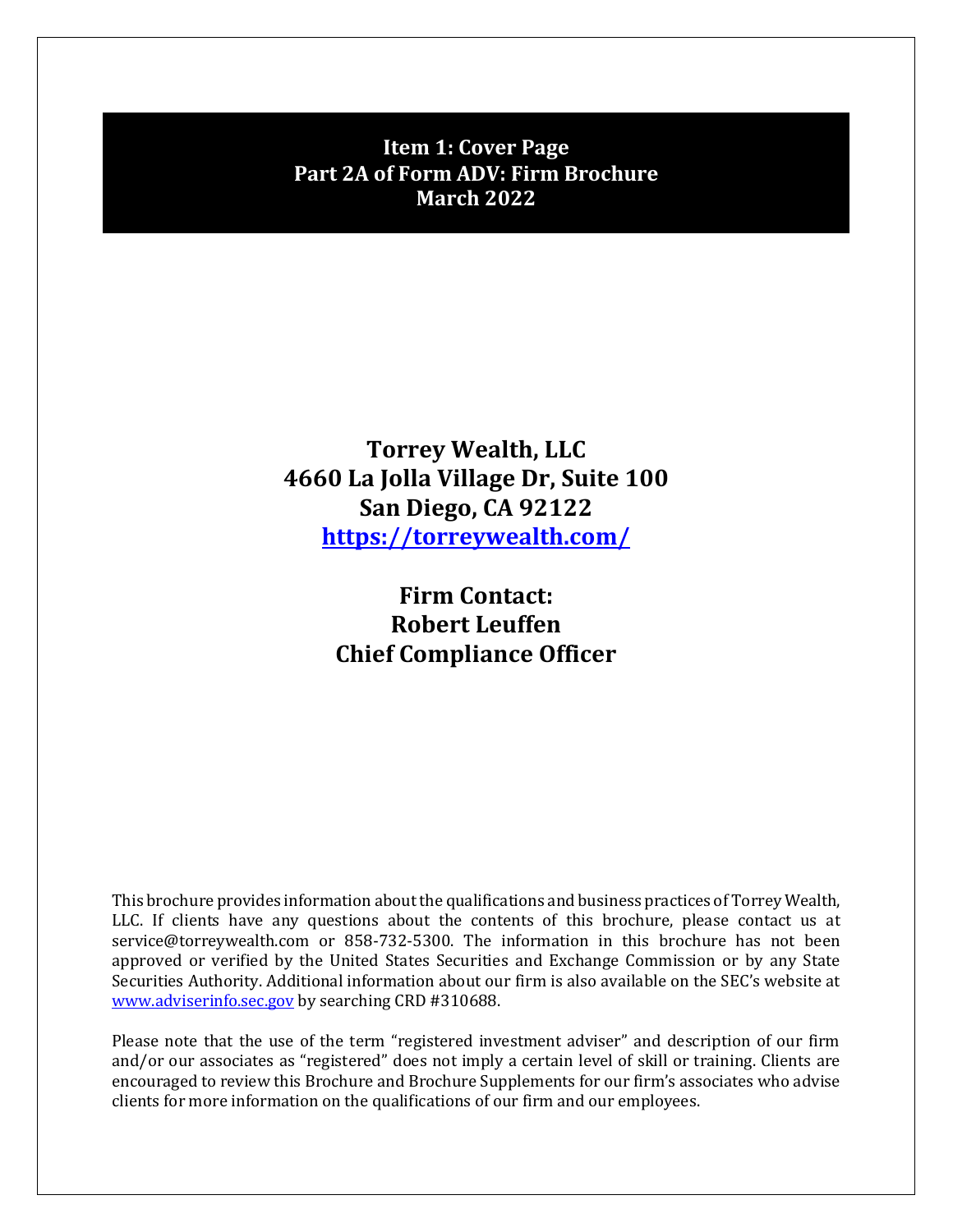# **Item 2: Material Changes**

<span id="page-1-0"></span>Torrey Wealth, LLC is required to notify clients of any information that has changed since the last annual update of the Firm Brochure ("Brochure") that may be important to them. Clients can request a full copy of our Brochure or contact us with any questions that they may have about the changes.

Since our initial Form ADV Part 1 filed on 05/14/2021, the following material changes have been made:

- Our firm has converted from registration with the California Department of Financial Protection and Innovation to SEC.
- Our firm has amended Item 5 & 18 on the form ADV 2A to SEC that our firm will not require a retainer exceeding \$1,200 when services cannot be rendered within 6 months.
- Our firm has removed Item 19 on the form ADV 2A: Requirements for State-Registered Advisers, due to the fact that our firm is converting over to SEC registration.
- Our firm has removed Item 10 on the form ADV 2A Wrap Brochure: Requirements for State-Registered Advisers, due to the fact that our firm is converting over to SEC registration.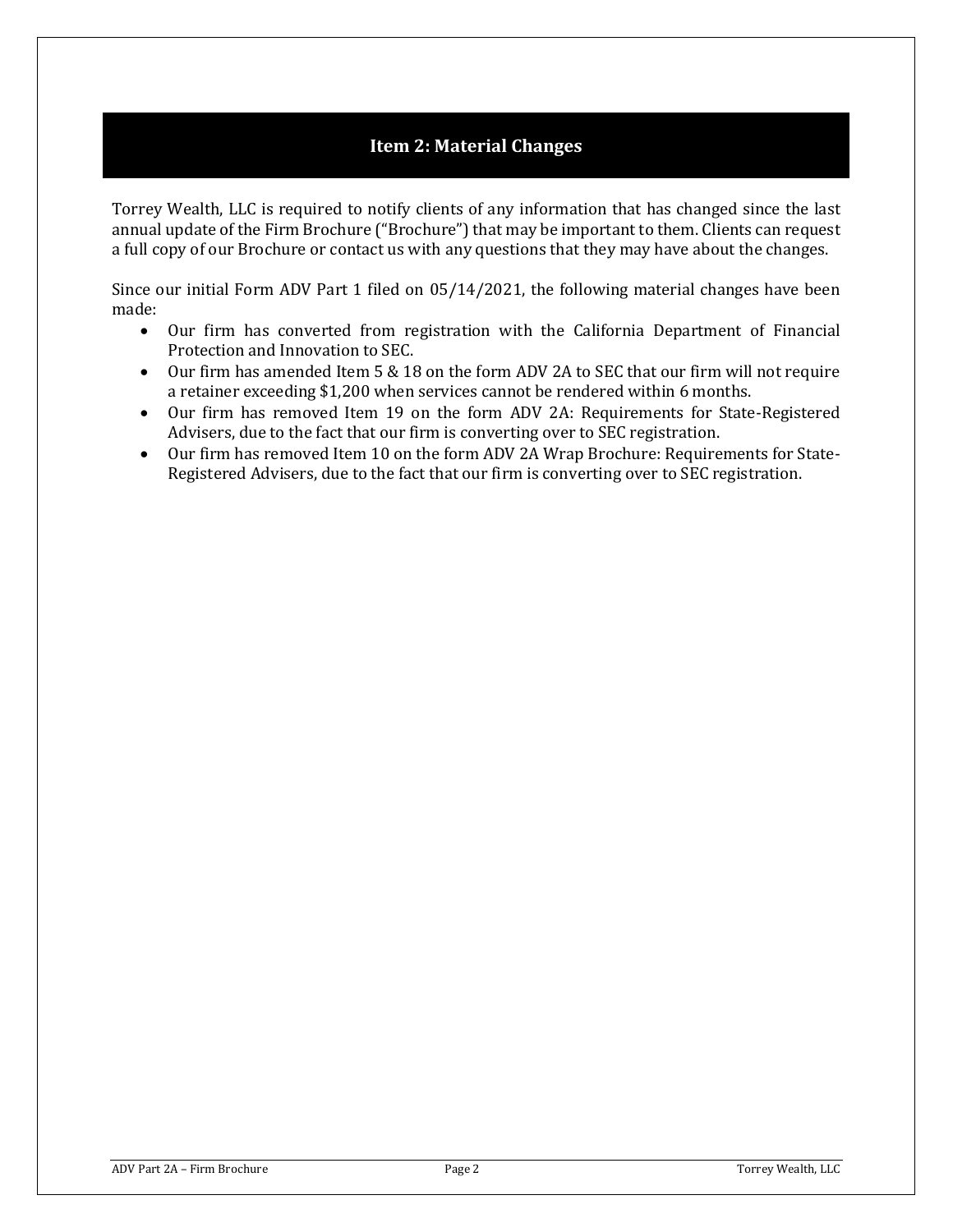# **Item 3: Table of Contents**

<span id="page-2-0"></span>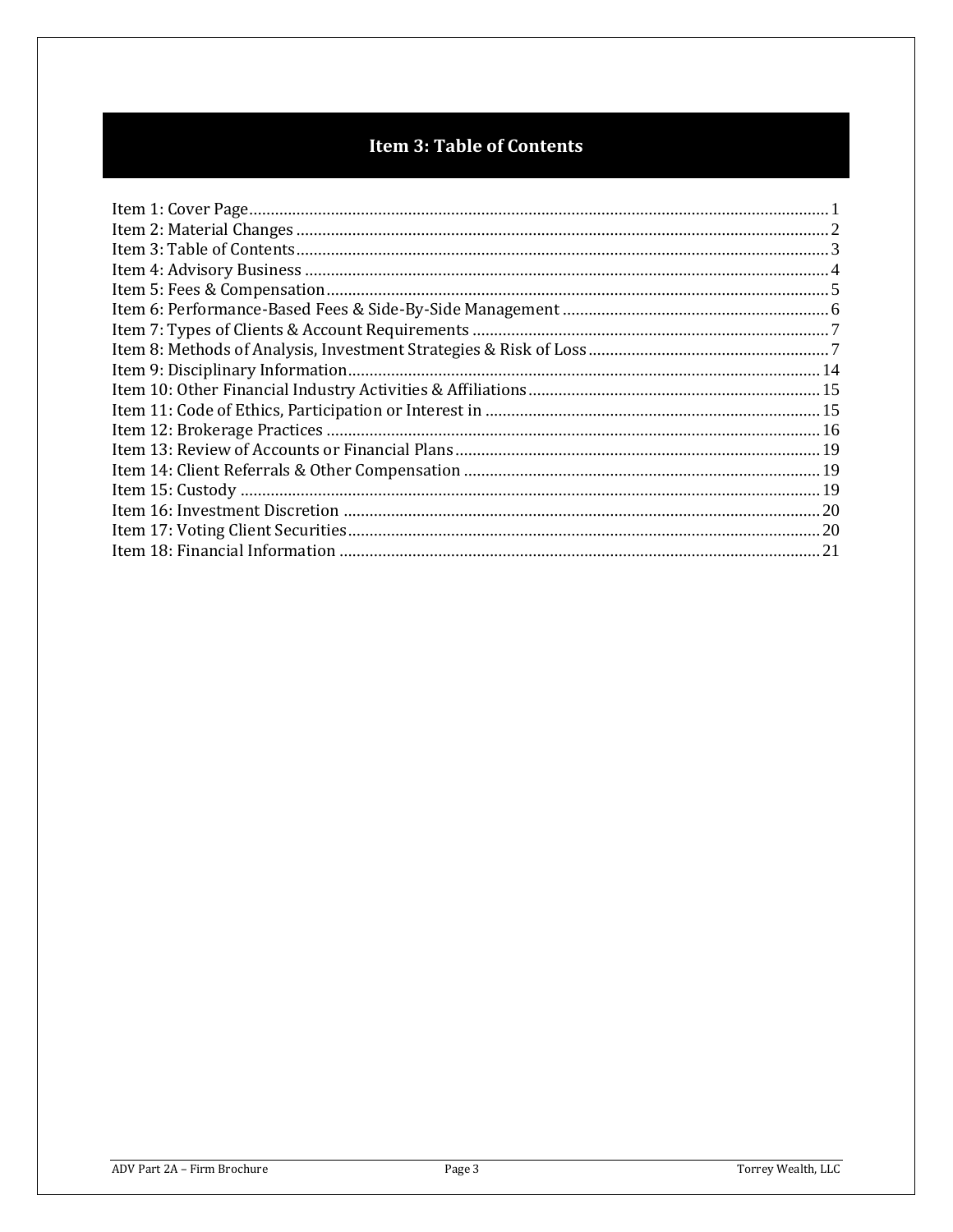# **Item 4: Advisory Business**

<span id="page-3-0"></span>Our firm is dedicated to providing individuals and other types of clients with a wide array of investment advisory services. Our firm is a limited liability company formed under the laws of the State of California in 2020 and has been in business as an investment adviser since 2021. Our firm is wholly owned by Robert Leuffen.

The purpose of this Brochure is to disclose the conflicts of interest associated with the investment transactions, compensation and any other matters related to investment decisions made by our firm or its representatives. As a fiduciary, it is our duty to always act in the client's best interest. This is accomplished in part by knowing our client. Our firm has established a service-oriented advisory practice with open lines of communication for many different types of clients to help meet their financial goals while remaining sensitive to risk tolerance and time horizons. Working with clients to understand their investment objectives while educating them about our process, facilitates the kind of working relationship we value.

### **Types of Advisory Services Offered**

#### **Wrap Asset Management:**

Please refer to our Part 2A, Appendix 1 ("Wrap Fee Program Brochure") for more information regarding our Wrap Asset Management service offering.

#### **Wrap Comprehensive Portfolio Management:**

Please refer to the Wrap Fee Program Brochure for more information regarding our Wrap Comprehensive Portfolio Management service offering.

#### **Financial Planning & Consulting:**

Our firm provides a variety of standalone financial planning and consulting services to clients for the management of financial resources based upon an analysis of current situation, goals, and objectives. Financial planning services will typically involve preparing a financial plan or rendering a financial consultation for clients based on the client's financial goals and objectives. This planning or consulting may encompass Investment Planning, Retirement Planning, Estate Planning, Charitable Planning, Education Planning, Corporate and Personal Tax Planning, Cost Segregation Study, Corporate Structure, Real Estate Analysis, Mortgage/Debt Analysis, Insurance Analysis, Lines of Credit Evaluation, or Business and Personal Financial Planning.

Written financial plans or financial consultations rendered to clients usually include general recommendations for a course of activity or specific actions to be taken by the clients. Implementation of the recommendations will be at the discretion of the client. Our firm provides clients with a summary of their financial situation, and observations for financial planning engagements. Financial consultations are not typically accompanied by a written summary of observations and recommendations, as the process is less formal than the planning service. Assuming that all the information and documents requested from the client are provided promptly, plans or consultations are typically completed within 6 months of the client signing a contract with our firm.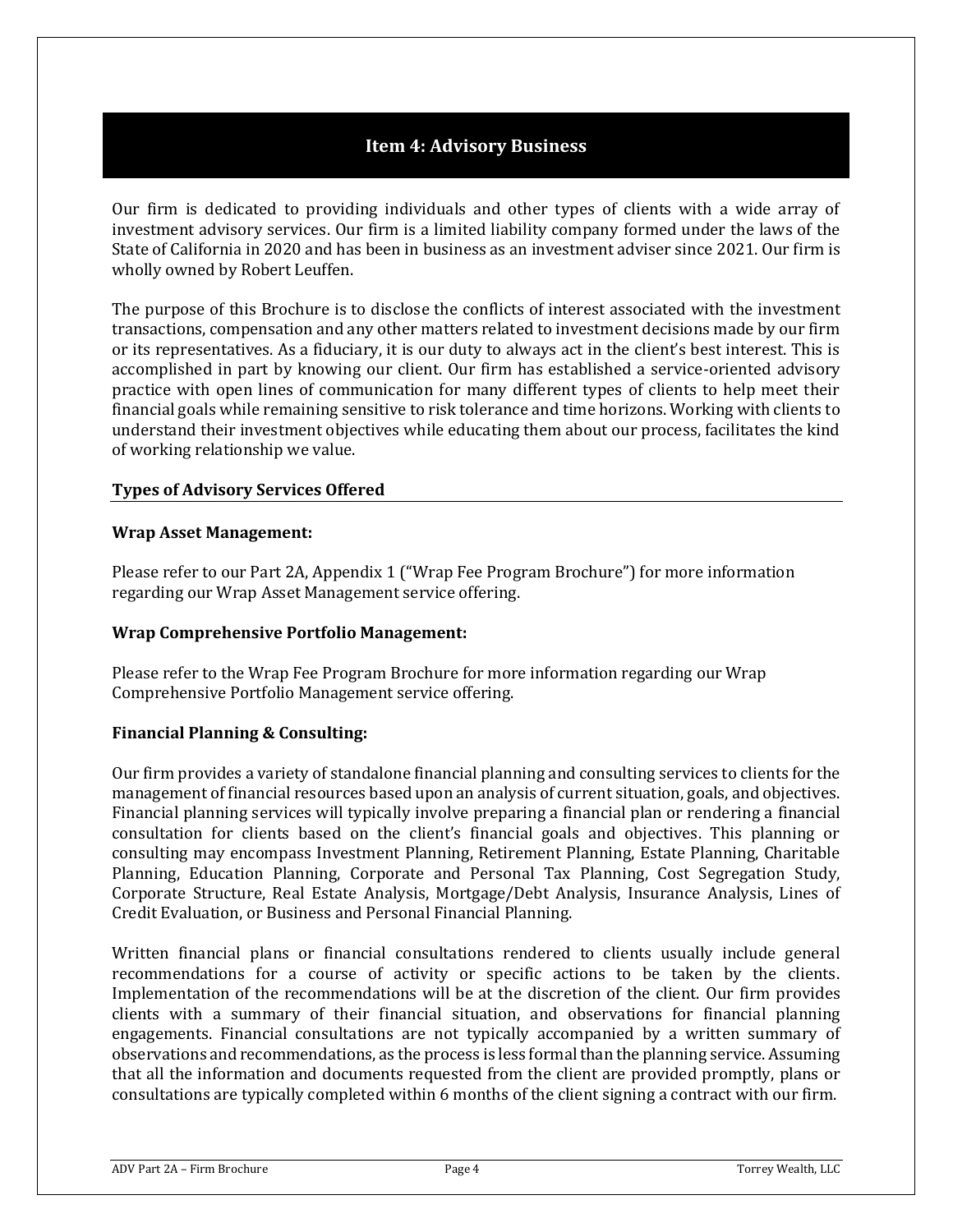### **Tailoring of Advisory Services**

Our firm offers individualized investment advice to our Wrap Asset Management and Wrap Comprehensive Portfolio Management clients. General investment advice will be offered to our Financial Planning & Consulting clients.

Each Wrap Asset Management and Wrap Comprehensive Portfolio Management client has the opportunity to place reasonable restrictions on the types of investments to be held in the portfolio. Restrictions on investments in certain securities or types of securities may not be possible due to the level of difficulty this would entail in managing the account.

#### **Participation in Wrap Fee Programs**

Our firm offers and sponsors a wrap fee program. Wrap Asset Management and Wrap Comprehensive Portfolio Management services are only offered through wrapped accounts, which are managed on an individualized basis according to the client's investment objectives, financial goals, risk tolerance, etc. Please see our Part 2A, Appendix 1 (the "Wrap Fee Program Brochure") for more information.

### **Regulatory Assets Under Management**

As of December 31, 2021, our firm manages \$102,360,315 all on a discretionary basis.

# **Item 5: Fees & Compensation**

#### <span id="page-4-0"></span>**Compensation for Our Advisory Services**

#### **Wrap Asset Management:**

Please see our Wrap Fee Program Brochure for information regarding our fees and compensation for Wrap Asset Management services.

#### **Wrap Comprehensive Portfolio Management:**

Please see our Wrap Fee Program Brochure for information regarding our fees and compensation for Wrap Comprehensive Portfolio Management services.

#### **Financial Planning & Consulting:**

Our firm charges on an hourly or flat fee basis for financial planning and consulting services. The total estimated fee, as well as the ultimate fee charged, is based on the scope and complexity of our engagement with the client. The maximum hourly fee to be charged will not exceed \$250. Flat fees will not exceed \$10,000. The fee-paying arrangements will be determined on a case-by-case basis and will be detailed in the signed consulting agreement. Our firm will not require a retainer exceeding \$1,200 when services cannot be rendered within 6 months.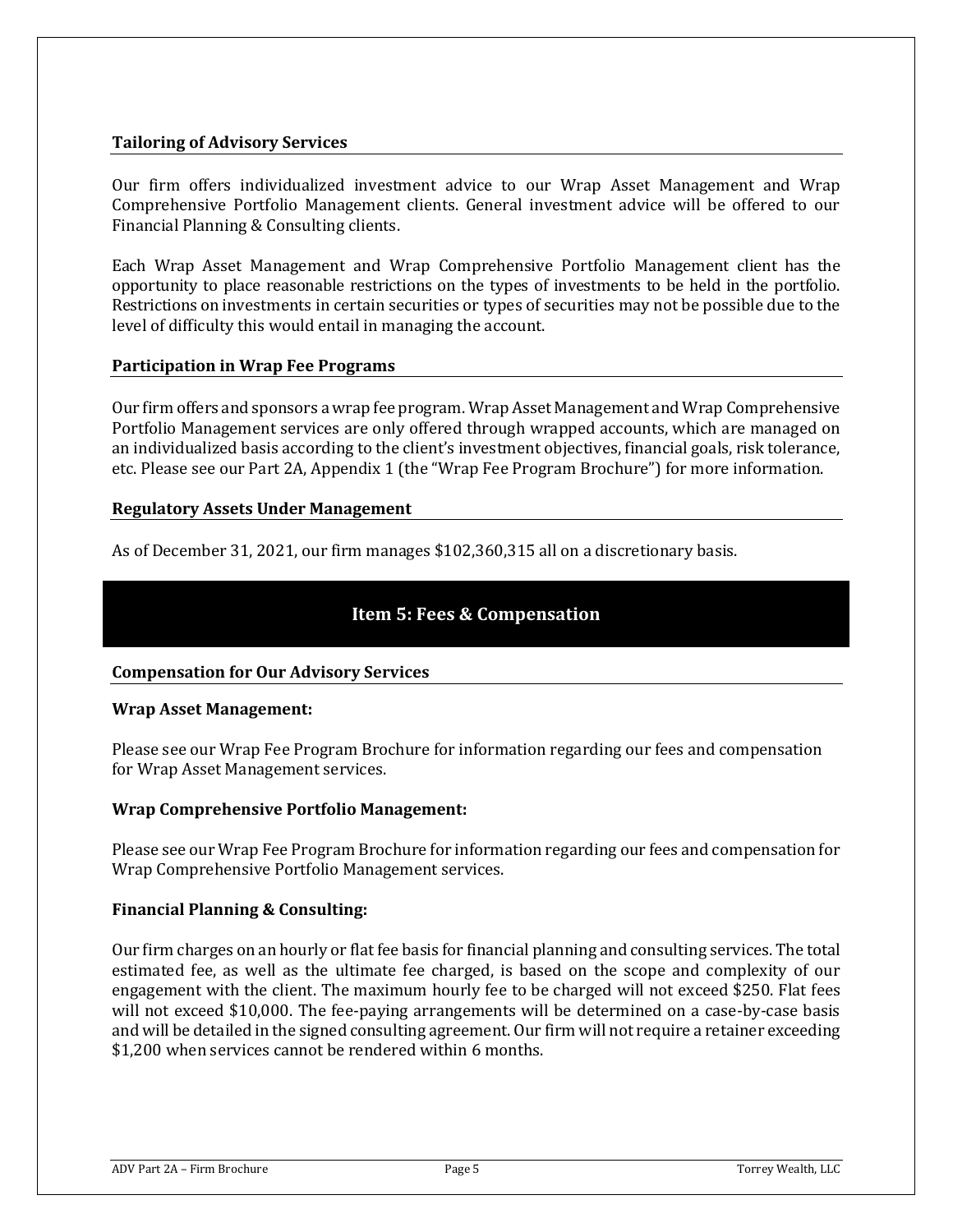#### **Other Types of Fees & Expenses**

Clients may also pay holdings charges imposed by the chosen custodian for certain investments, charges imposed directly by a mutual fund, index fund, or exchange traded fund, which shall be disclosed in the fund's prospectus (i.e., fund management fees, initial or deferred sales charges, mutual fund sales loads, 12b-1 fees, surrender charges, variable annuity fees, IRA and qualified retirement plan fees, and other fund expenses), mark-ups and mark-downs, spreads paid to market makers, fees for trades executed away from custodian, wire transfer fees and other fees and taxes on brokerage accounts and securities transactions. Our firm does not receive a portion of these fees.

Wrap clients will not incur transaction costs for trades by their chosen custodian. More information about this can be found in our separate Wrap Fee Program Brochure. Fidelity Brokerage Services ("Fidelity") eliminated transaction fees for U.S. listed equities and exchange traded funds for clients who opt into electronic delivery of statements or maintain at least \$1 million in assets at Fidelity. Clients who do not meet either criteria will be subject to transaction fees charged by Fidelity for U.S. listed equities and exchange traded funds.

#### **Termination & Refunds**

Either party may terminate the advisory agreement signed with our firm for Wrap Asset Management and Wrap Comprehensive Portfolio Management services in writing at any time. Upon notice of termination pro-rata advisory fees for services rendered to the point of termination will be charged. If advisory fees cannot be deducted, our firm will send an invoice for due advisory fees to the client.

Financial Planning & Consulting clients may terminate their agreement at any time before the delivery of a financial plan by providing written notice. For purposes of calculating refunds, all work performed by us up to the point of termination shall be calculated at the hourly fee currently in effect. Clients will receive a pro-rata refund of unearned fees based on the time and effort expended by our firm.

#### **Commissionable Securities Sales**

Our firm and representatives do not sell securities through a Broker Dealer for a commission in advisory accounts.

Representatives of our firm are licensed insurance agents. As a result of these transactions, they receive normal and customary commissions. A conflict of interest exists as these commissionable securities sales create an incentive to recommend products based on the compensation earned. To mitigate this potential conflict, our firm will act in the client's best interest.

## **Item 6: Performance-Based Fees & Side-By-Side Management**

<span id="page-5-0"></span>Our firm does not charge performance-based fees.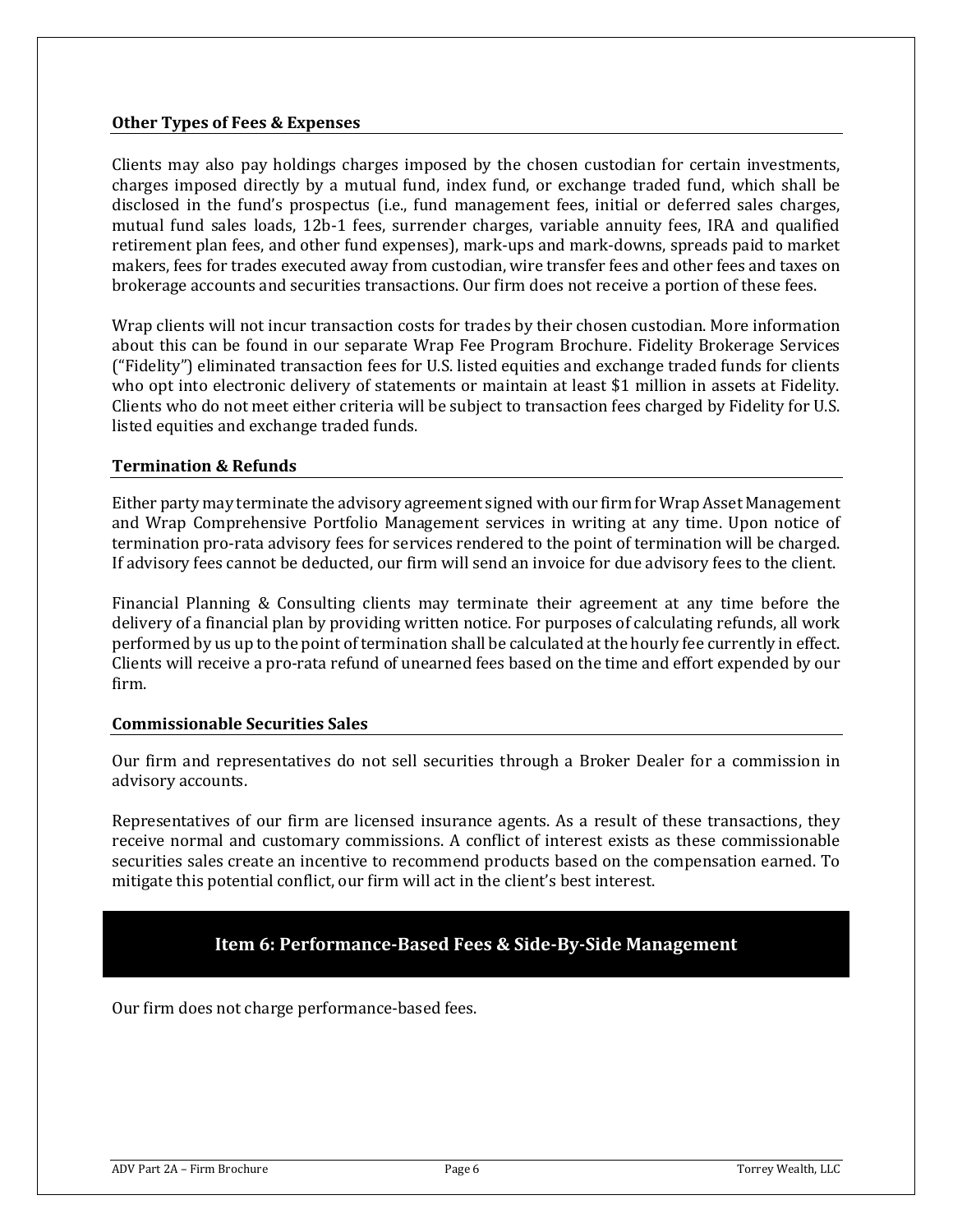# **Item 7: Types of Clients & Account Requirements**

<span id="page-6-0"></span>Our firm has the following types of clients:

- Individuals and High Net Worth Individuals;
- Trusts, Estates or Charitable Organizations;
- Corporations, Limited Liability Companies, Pension Sponsors, and/or Other Business Types

Our firm does not impose requirements for opening and maintaining accounts or otherwise engaging us.

Clients who opt into electronic delivery of statements or maintain at least \$1 million in assets at Fidelity will not be charged transaction fees for U.S. listed equities and exchange traded funds.

### **Item 8: Methods of Analysis, Investment Strategies & Risk of Loss**

<span id="page-6-1"></span>Our firm's investment process begins by assessing our Client's comfort levels, risk tolerance, timeframe, and withdrawal needs. Our firm will then craft a portfolio that fits our Client's needs or place our Client's in the appropriate model we have designed, this will provide the Client a diversified portfolio that employs strategic and tactical allocations for today's market.

Our portfolios consist primarily of low-cost stock index and safer, fixed-income investments that are continuously monitored for rebalancing, tax-loss harvesting, and strategic withdrawal opportunities. That said, our firm can customize a Client's portfolio to integrate current holdings and socially responsible preferences, as well as the integration of outside assets that cannot be moved to Torrey Wealth. With this in mind below is a description of the Methods of Analysis, Investment Strategies, and the risks associated with those strategies.

#### **Methods of Analysis**

We use the following methods of analysis in formulating our investment advice and/or managing client assets:

**Charting:** In this type of technical analysis, our firm reviews charts of market and security activity in an attempt to identify when the market is moving up or down and to predict how long the trend may last and when that trend might reverse.

**Cyclical Analysis:** Statistical analysis of specific events occurring at a sufficient number of relatively predictable intervals that they can be forecasted into the future. Cyclical analysis asserts that cyclical forces drive price movements in the financial markets. Risks include that cycles may invert or disappear and there is no expectation that this type of analysis will pinpoint turning points, instead be used in conjunction with other methods of analysis.

**Duration Constraints:** Our firm adhere to a discipline of generally maintaining duration within a narrow band around benchmark duration in order to limit exposure to market risk. Our portfolio management team rebalances client portfolios to their current duration targets on a periodic basis.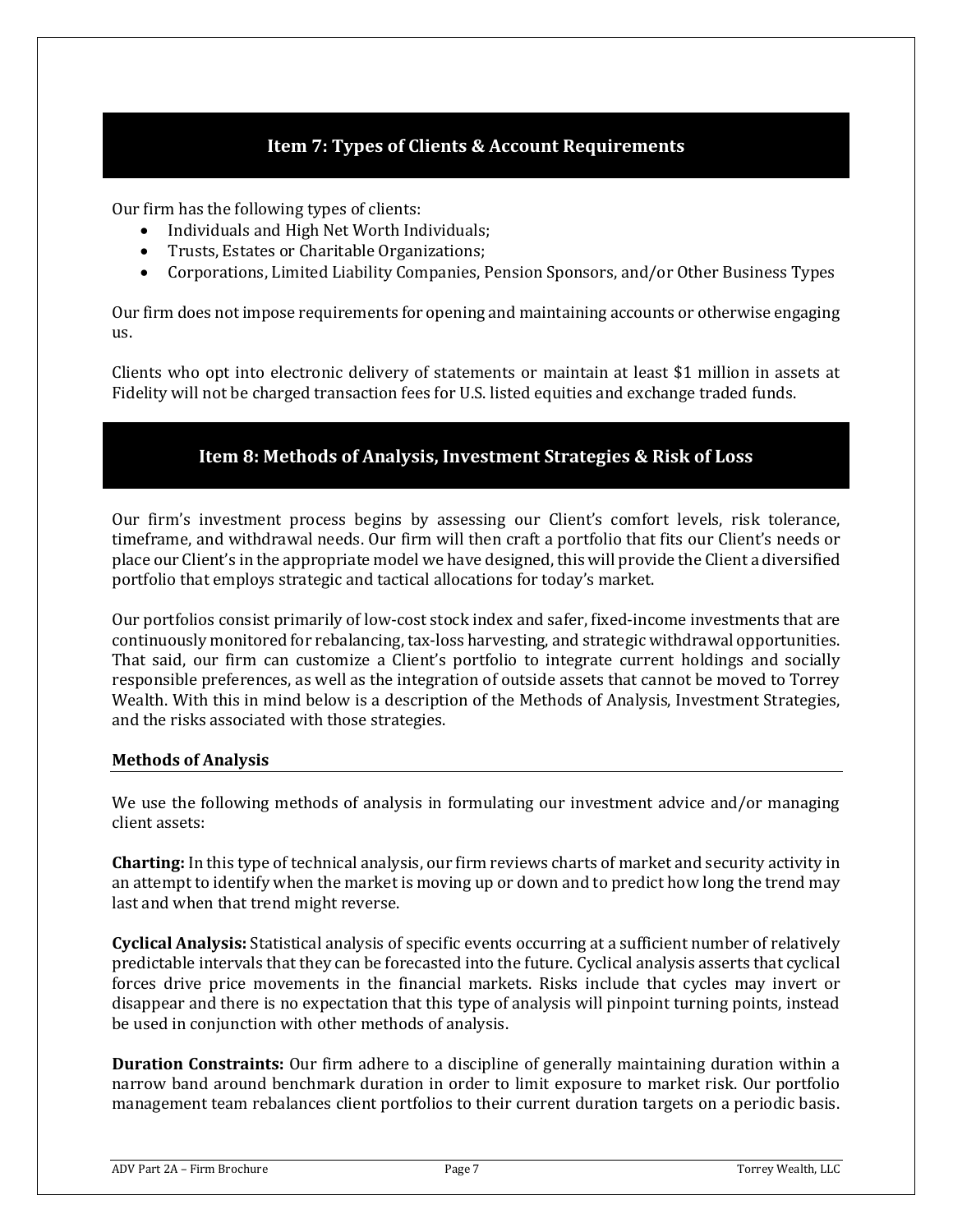The risk of constraining duration is that the client may not participate fully in a large rally in bond prices.

**Fundamental Analysis:** The analysis of a business's financial statements (usually to analyze the business's assets, liabilities, and earnings), health, and its competitors and markets. When analyzing a stock, futures contract, or currency using fundamental analysis there are two basic approaches one can use: bottom up analysis and top down analysis. The terms are used to distinguish such analysis from other types of investment analysis, such as quantitative and technical. Fundamental analysis is performed on historical and present data, but with the goal of making financial forecasts. There are several possible objectives: (a) to conduct a company stock valuation and predict its probable price evolution; (b) to make a projection on its business performance; (c) to evaluate its management and make internal business decisions; (d) and/or to calculate its credit risk.; and (e) to find out the intrinsic value of the share.

When the objective of the analysis is to determine what stock to buy and at what price, there are two basic methodologies investors rely upon: (a) Fundamental analysis maintains that markets may misprice a security in the short run but that the "correct" price will eventually be reached. Profits can be made by purchasing the mispriced security and then waiting for the market to recognize its "mistake" and reprice the security.; and (b) Technical analysis maintains that all information is reflected already in the price of a security. Technical analysts analyze trends and believe that sentiment changes predate and predict trend changes. Investors' emotional responses to price movements lead to recognizable price chart patterns. Technical analysts also analyze historical trends to predict future price movement. Investors can use one or both of these different but complementary methods for stock picking. This presents a potential risk, as the price of a security can move up or down along with the overall market regardless of the economic and financial factors considered in evaluating the stock.

**Quantitative Analysis:** The use of models, or algorithms, to evaluate assets for investment. The process usually consists of searching vast databases for patterns, such as correlations among liquid assets or price-movement patterns (trend following or mean reversion). The resulting strategies may involve high-frequency trading. The results of the analysis are taken into consideration in the decision to buy or sell securities and in the management of portfolio characteristics. A risk in using quantitative analysis is that the methods or models used may be based on assumptions that prove to be incorrect.

**Qualitative Analysis:** A securities analysis that uses subjective judgment based on unquantifiable information, such as management expertise, industry cycles, strength of research and development, and labor relations. Qualitative analysis contrasts with quantitative analysis, which focuses on numbers that can be found on reports such as balance sheets. The two techniques, however, will often be used together in order to examine a company's operations and evaluate its potential as an investment opportunity. Qualitative analysis deals with intangible, inexact concerns that belong to the social and experiential realm rather than the mathematical one. This approach depends on the kind of intelligence that machines (currently) lack, since things like positive associations with a brand, management trustworthiness, customer satisfaction, competitive advantage and cultural shifts are difficult, arguably impossible, to capture with numerical inputs. A risk in using qualitative analysis is that subjective judgment may prove incorrect.

**Sector Analysis**: Sector analysis involves identification and analysis of various industries or economic sectors that are likely to exhibit superior performance. Academic studies indicate that the health of a stock's sector is as important as the performance of the individual stock itself. In other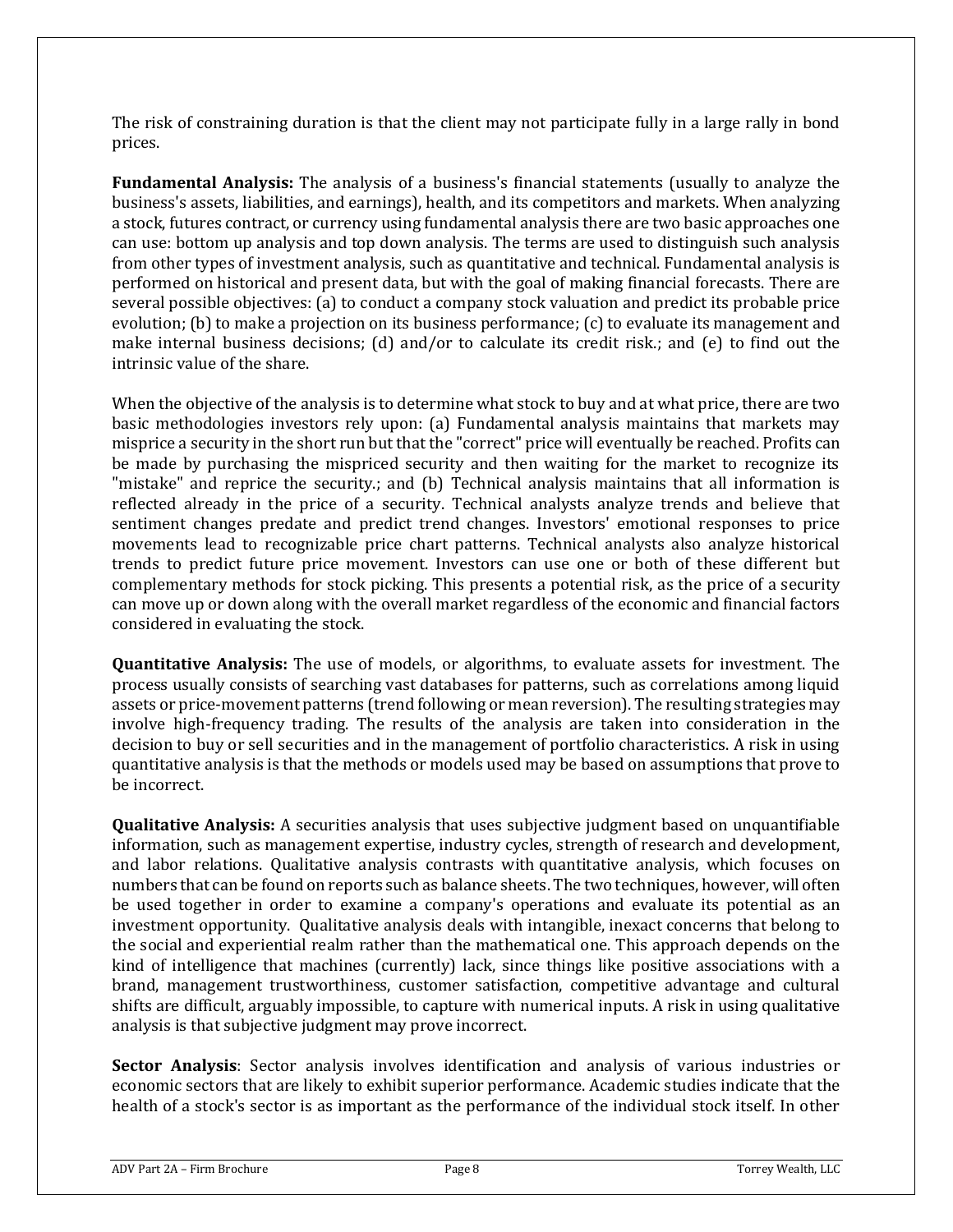words, even the best stock located in a weak sector will often perform poorly because that sector is out of favor. Each industry has differences in terms of its customer base, market share among firms, industry growth, competition, regulation and business cycles. Learning how the industry operates provides a deeper understanding of a company's financial health. One method of analyzing a company's growth potential is examining whether the amount of customers in the overall market is expected to grow. In some markets, there is zero or negative growth, a factor demanding careful consideration. Additionally, market analysts recommend that investors should monitor sectors that are nearing the bottom of performance rankings for possible signs of an impending turnaround.

**Technical Analysis:** A security analysis methodology for forecasting the direction of prices through the study of past market data, primarily price and volume. A fundamental principle of technical analysis is that a market's price reflects all relevant information, so their analysis looks at the history of a security's trading pattern rather than external drivers such as economic, fundamental and news events. Therefore, price action tends to repeat itself due to investors collectively tending toward patterned behavior – hence technical analysis focuses on identifiable trends and conditions. Technical analysts also widely use market indicators of many sorts, some of which are mathematical transformations of price, often including up and down volume, advance/decline data and other inputs. These indicators are used to help assess whether an asset is trending, and if it is, the probability of its direction and of continuation. Technicians also look for relationships between price/volume indices and market indicators. Technical analysis employs models and trading rules based on price and volume transformations, such as the relative strength index, moving averages, regressions, inter-market and intra-market price correlations, business cycles, stock market cycles or, classically, through recognition of chart patterns. Technical analysis is widely used among traders and financial professionals and is very often used by active day traders, market makers and pit traders. The risk associated with this type of analysis is that analysts use subjective judgment to decide which pattern(s) a particular instrument reflects at a given time and what the interpretation of that pattern should be.

### **Investment Strategies We Use**

We use the following strategies in managing client accounts, provided that such strategies are appropriate to the needs of the client and consistent with the client's investment objectives, risk tolerance, and time horizons, among other considerations:

**Asset Allocation:** The implementation of an investment strategy that attempts to balance risk versus reward by adjusting the percentage of each asset in an investment portfolio according to the investor's risk tolerance, goals and investment time frame. Asset allocation is based on the principle that different assets perform differently in different market and economic conditions. A fundamental justification for asset allocation is the notion that different asset classes offer returns that are not perfectly correlated, hence diversification reduces the overall risk in terms of the variability of returns for a given level of expected return. Although risk is reduced as long as correlations are not perfect, it is typically forecast (wholly or in part) based on statistical relationships (like correlation and variance) that existed over some past period. Expectations for return are often derived in the same way.

An asset class is a group of economic resources sharing similar characteristics, such as riskiness and return. There are many types of assets that may or may not be included in an asset allocation strategy. The "traditional" asset classes are stocks (value, dividend, growth, or sector-specific [or a "blend" of any two or more of the preceding]; large-cap versus mid-cap, small-cap or micro-cap; domestic, foreign [developed], emerging or frontier markets), bonds (fixed income securities more generally: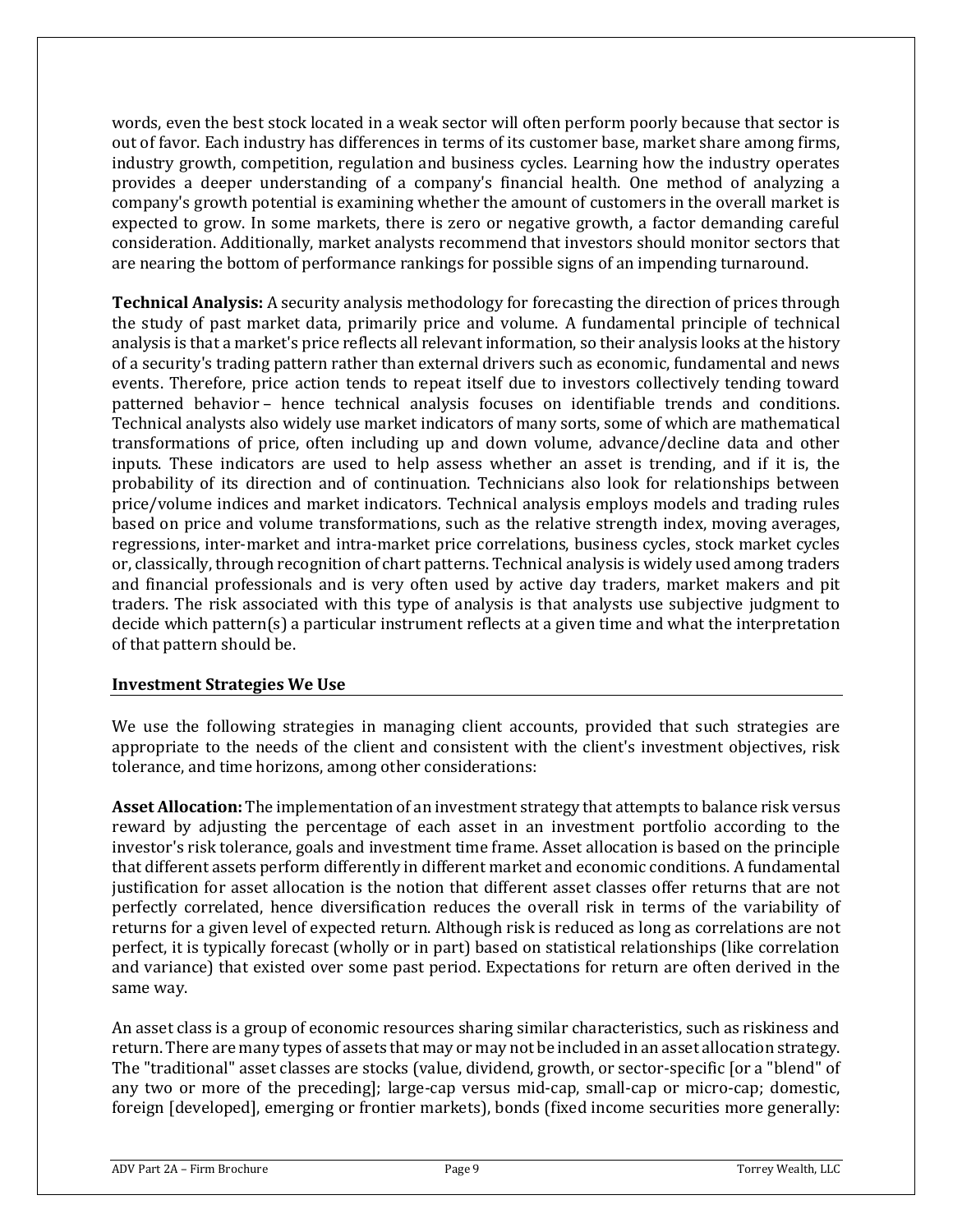investment-grade or junk [high-yield]; government or corporate; short-term, intermediate, longterm; domestic, foreign, emerging markets), and cash or cash equivalents. Allocation among these three provides a starting point. Usually included are hybrid instruments such as convertible bonds and preferred stocks, counting as a mixture of bonds and stocks. Other alternative assets that may be considered include: commodities: precious metals, nonferrous metals, agriculture, energy, others.; Commercial or residential real estate (also REITs); Collectibles such as art, coins, or stamps; insurance products (annuity, life settlements, catastrophe bonds, personal life insurance products, etc.); derivatives such as long-short or market neutral strategies, options, collateralized debt, and futures; foreign currency; venture capital; private equity; and/or distressed securities.

There are several types of asset allocation strategies based on investment goals, risk tolerance, time frames and diversification. The most common forms of asset allocation are: strategic, dynamic, tactical, and core-satellite.

- Strategic Asset Allocation: The primary goal of a strategic asset allocation is to create an asset mix that seeks to provide the optimal balance between expected risk and return for a longterm investment horizon. Generally speaking, strategic asset allocation strategies are agnostic to economic environments, i.e., they do not change their allocation postures relative to changing market or economic conditions.
- Dynamic Asset Allocation: Dynamic asset allocation is similar to strategic asset allocation in that portfolios are built by allocating to an asset mix that seeks to provide the optimal balance between expected risk and return for a long-term investment horizon. Like strategic allocation strategies, dynamic strategies largely retain exposure to their original asset classes; however, unlike strategic strategies, dynamic asset allocation portfolios will adjust their postures over time relative to changes in the economic environment.
- Tactical Asset Allocation: Tactical asset allocation is a strategy in which an investor takes a more active approach that tries to position a portfolio into those assets, sectors, or individual stocks that show the most potential for perceived gains. While an original asset mix is formulated much like strategic and dynamic portfolio, tactical strategies are often traded more actively and are free to move entirely in and out of their core asset classes
- Core-Satellite Asset Allocation: Core-Satellite allocation strategies generally contain a 'core' strategic element making up the most significant portion of the portfolio, while applying a dynamic or tactical 'satellite' strategy that makes up a smaller part of the portfolio. In this way, core-satellite allocation strategies are a hybrid of the strategic and dynamic/tactical allocation strategies mentioned above.

**Long-Term Purchases:** Our firm may buy securities for your account and hold them for a relatively long time (more than a year) in anticipation that the security's value will appreciate over a long horizon. The risk of this strategy is that our firm could miss out on potential short-term gains that could have been profitable to your account, or it's possible that the security's value may decline sharply before our firm makes a decision to sell.

**Short-Term Purchases:** When utilizing this strategy, our firm may also purchase securities with the idea of selling them within a relatively short time (typically a year or less). Our firm does this in an attempt to take advantage of conditions that our firm believes will soon result in a price swing in the securities our firm purchase.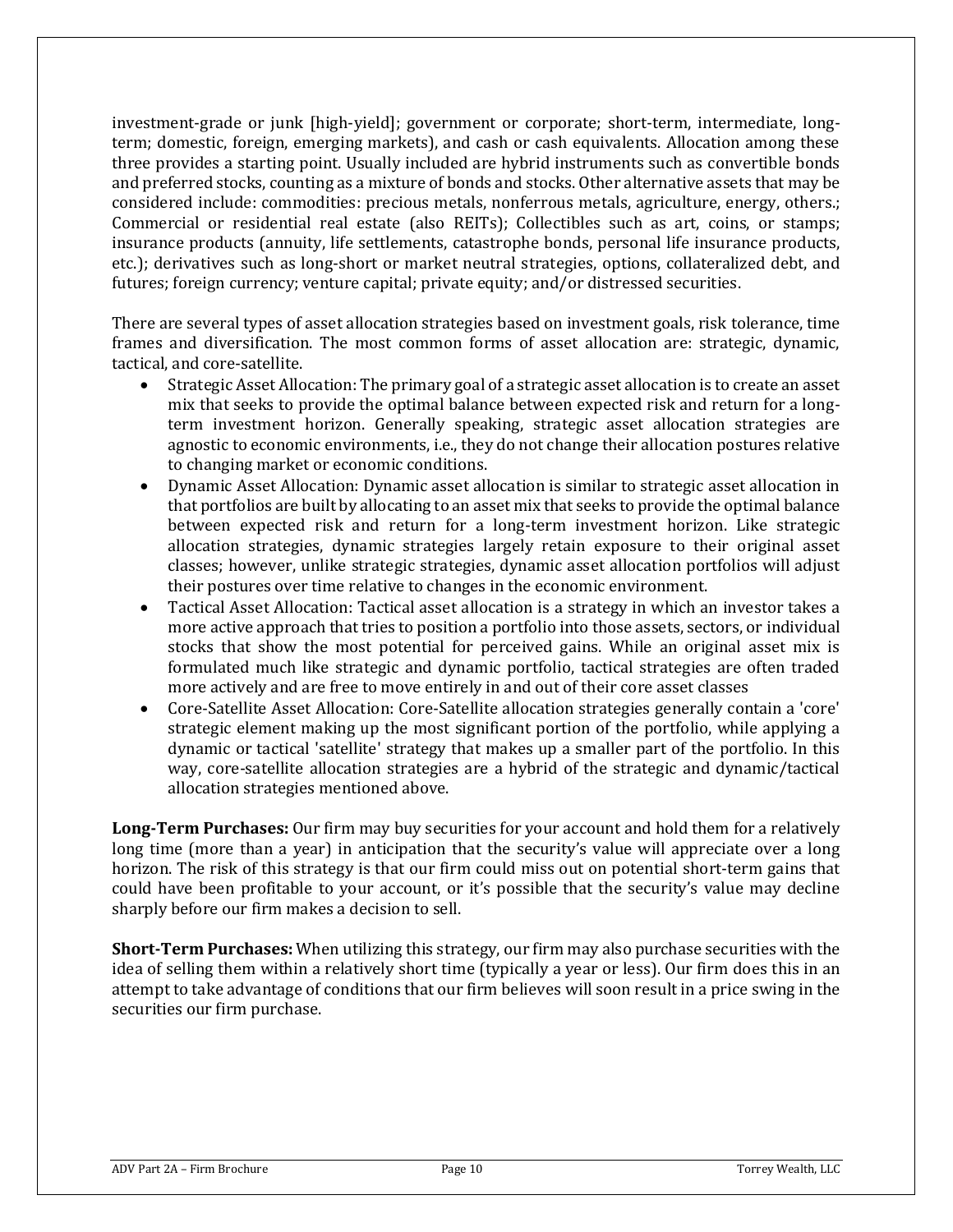### **Preferred Securities**

We prefer to invest our advisory client's in the following securities in managing client accounts, provided that such securities are appropriate to the needs of the client and consistent with the client's investment objectives, risk tolerance, and time horizons, among other considerations:

**Exchange Traded Funds ("ETFs"):** An ETF is a type of Investment Company (usually, an open-end fund or unit investment trust) whose primary objective is to achieve the same return as a particular market index. The vast majority of ETFs are designed to track an index, so their performance is close to that of an index mutual fund, but they are not exact duplicates. A tracking error, or the difference between the returns of a fund and the returns of the index, can arise due to differences in composition, management fees, expenses, and handling of dividends. ETFs benefit from continuous pricing; they can be bought and sold on a stock exchange throughout the trading day. Because ETFs trade like stocks, you can place orders just like with individual stocks - such as limit orders, gooduntil-canceled orders, stop loss orders etc. They can also be sold short. Traditional mutual funds are bought and redeemed based on their net asset values ("NAV") at the end of the day. ETFs are bought and sold at the market prices on the exchanges, which resemble the underlying NAV but are independent of it. However, arbitrageurs will ensure that ETF prices are kept very close to the NAV of the underlying securities. Although an investor can buy as few as one share of an ETF, most buy in board lots. Anything bought in less than a board lot will increase the cost to the investor. Anyone can buy any ETF no matter where in the world it trades. This provides a benefit over mutual funds, which generally can only be bought in the country in which they are registered.

One of the main features of ETFs are their low annual fees, especially when compared to traditional mutual funds. The passive nature of index investing, reduced marketing, and distribution and accounting expenses all contribute to the lower fees. However, individual investors must pay a brokerage commission to purchase and sell ETF shares; for those investors who trade frequently, this can significantly increase the cost of investing in ETFs. That said, with the advent of low-cost brokerage fees, small or frequent purchases of ETFs are becoming more cost efficient.

**Equity Securities:** Equity securities represent an ownership position in a company. Equity securities typically consist of common stocks. The prices of equity securities fluctuate based on, among other things, events specific to their issuers and market, economic and other conditions. For example, prices of these securities can be affected by financial contracts held by the issuer or third parties (such as derivatives) relating to the security or other assets or indices. There may be little trading in the secondary market for particular equity securities, which may adversely affect our firm 's ability to value accurately or dispose of such equity securities. Adverse publicity and investor perceptions, whether or not based on fundamental analysis, may decrease the value and/or liquidity of equity securities. Investing in smaller companies may pose additional risks as it is often more difficult to value or dispose of small company stocks, more difficult to obtain information about smaller companies, and the prices of their stocks may be more volatile than stocks of larger, more established companies. Clients should have a long-term perspective and, for example, be able to tolerate potentially sharp declines in value.

**Fixed Income:** Fixed income is a type of investing or budgeting style for which real return rates or periodic income is received at regular intervals and at reasonably predictable levels. Fixed-income investors are typically retired individuals who rely on their investments to provide a regular, stable income stream. This demographic tends to invest heavily in fixed-income investments because of the reliable returns they offer. Fixed-income investors who live on set amounts of periodically paid income face the risk of inflation eroding their spending power.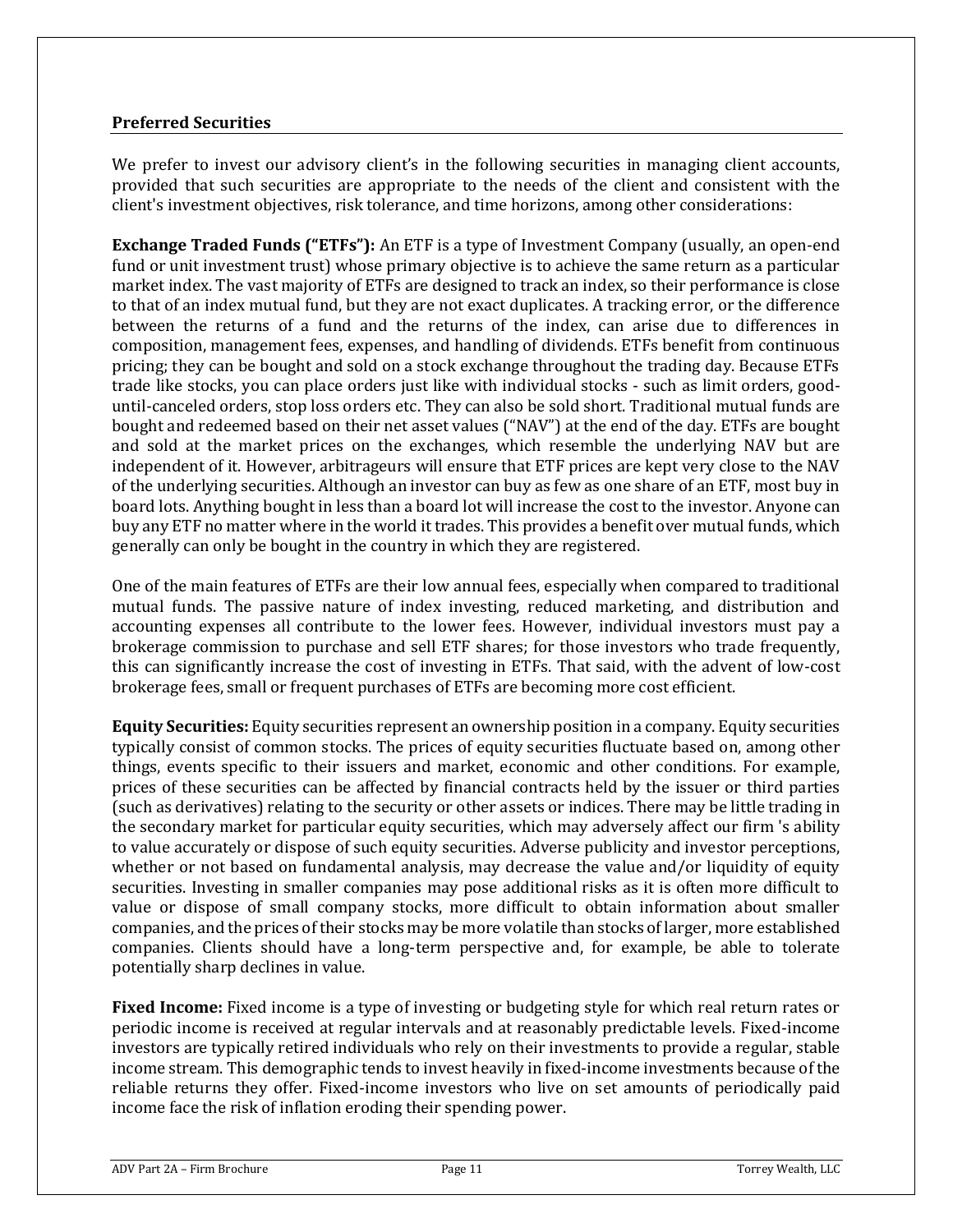Some examples of fixed-income investments include treasuries, money market instruments, corporate bonds, asset-backed securities, municipal bonds and international bonds. The primary risk associated with fixed-income investments is the borrower defaulting on his payment. Other considerations include exchange rate risk for international bonds and interest rate risk for longerdated securities. The most common type of fixed-income security is a bond. Bonds are issued by federal governments, local municipalities and major corporations. Fixed-income securities are recommended for investors seeking a diverse portfolio; however, the percentage of the portfolio dedicated to fixed income depends on your own personal investment style. There is also an opportunity to diversify the fixed-income component of a portfolio. Riskier fixed-income products, such as junk bonds and longer-dated products, should comprise a lower percentage of your overall portfolio.

The interest payment on fixed-income securities is considered regular income and is determined based on the creditworthiness of the borrower and current market rates. In general, bonds and fixedincome securities with longer-dated maturities pay a higher rate, also referred to as the coupon rate, because they are considered riskier. The longer the security is on the market, the more time it has to lose its value and/or default. At the end of the bond term, or at bond maturity, the borrower returns the amount borrowed, also referred to as the principal or par value.

**Individual Stocks**: A common stock is a security that represents ownership in a corporation. Holders of common stock exercise control by electing a board of directors and voting on corporate policy. Investing in individual common stocks provides us with more control of what you are invested in and when that investment is made. Having the ability to decide when to buy or sell helps us time the taking of gains or losses. Common stocks, however, bear a greater amount of risk when compared to certificate of deposits, preferred stock and bonds. It is typically more difficult to achieve diversification when investing in individual common stocks. Additionally, common stockholders are on the bottom of the priority ladder for ownership structure; if a company goes bankrupt, the common stockholders do not receive their money until the creditors and preferred shareholders have received their respective share of the leftover assets.

**Mutual Funds**: A mutual fund is a company that pools money from many investors and invests that money in a variety of differing security types based on the objectives of the fund. The portfolio of the fund consists of the combined holdings it owns. Each share represents an investor's proportionate ownership of the fund's holdings and the income those holdings generate. The price that investors pay for mutual fund shares are the fund's per share net asset value ("NAV") plus any shareholder fees that the fund imposes at the time of purchase (such as sales loads). Investors typically cannot ascertain the exact make-up of a fund's portfolio at any given time, nor can they directly influence which securities the fund manager buys and sells or the timing of those trades. With an individual stock, investors can obtain real-time (or close to real-time) pricing information with relative ease by checking financial websites or by calling a broker or your investment adviser. Investors can also monitor how a stock's price changes from hour to hour—or even second to second. By contrast, with a mutual fund, the price at which an investor purchases or redeems shares will typically depend on the fund's NAV, which is calculated daily after market close.

The benefits of investing through mutual funds include: (a) Mutual funds are professionally managed by an investment adviser who researches, selects, and monitors the performance of the securities purchased by the fund; (b) Mutual funds typically have the benefit of diversification, which is an investing strategy that generally sums up as "Don't put all your eggs in one basket." Spreading investments across a wide range of companies and industry sectors can help lower the risk if a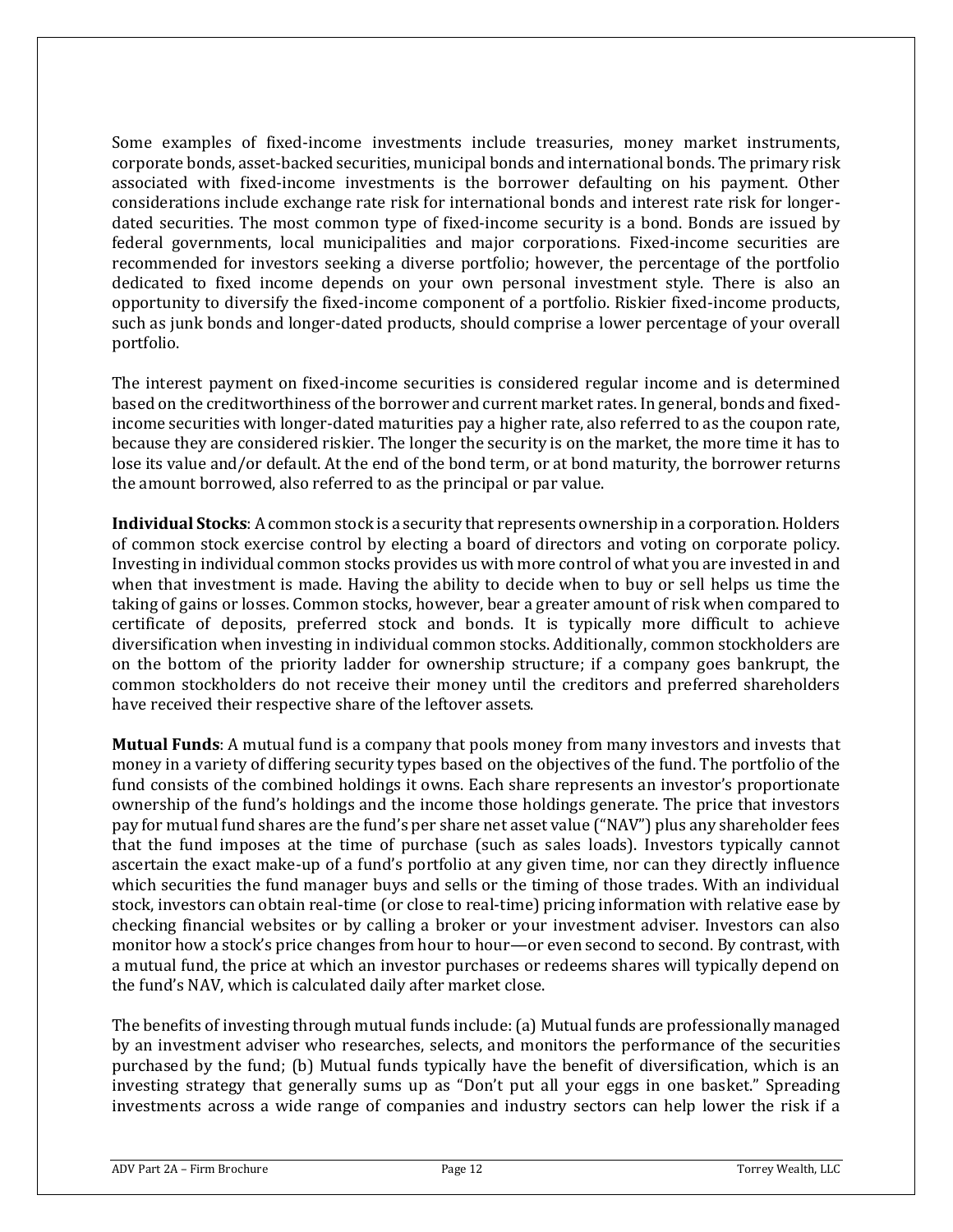company or sector fails. Some investors find it easier to achieve diversification through ownership of mutual funds rather than through ownership of individual stocks or bonds.; (c) Some mutual funds accommodate investors who do not have a lot of money to invest by setting relatively low dollar amounts for initial purchases, subsequent monthly purchases, or both.; and (d) At any time, mutual fund investors can readily redeem their shares at the current NAV, less any fees and charges assessed on redemption.

Mutual funds also have features that some investors might view as disadvantages: (a) Investors must pay sales charges, annual fees, and other expenses regardless of how the fund performs. Depending on the timing of their investment, investors may also have to pay taxes on any capital gains distributions they receive. This includes instances where the fund performed poorly after purchasing shares.; (b) Investors typically cannot ascertain the exact make-up of a fund's portfolio at any given time, nor can they directly influence which securities the fund manager buys and sells or the timing of those trades.; and (c) With an individual stock, investors can obtain real-time (or close to realtime) pricing information with relative ease by checking financial websites or by calling a broker or your investment adviser. Investors can also monitor how a stock's price changes from hour to hour or even second to second. By contrast, with a mutual fund, the price at which an investor purchases or redeems shares will typically depend on the fund's NAV, which the fund might not calculate until many hours after the investor placed the order. In general, mutual funds must calculate their NAV at least once every business day, typically after the major U.S. exchanges close.

When investors buy and hold an individual stock or bond, the investor must pay income tax each year on the dividends or interest the investor receives. However, the investor will not have to pay any capital gains tax until the investor actually sells and makes a profit. Mutual funds, however, are different. When an investor buys and holds mutual fund shares, the investor will owe income tax on any ordinary dividends in the year the investor receives or reinvests them. Moreover, in addition to owing taxes on any personal capital gains when the investor sells shares, the investor may have to pay taxes each year on the fund's capital gains. That is because the law requires mutual funds to distribute capital gains to shareholders if they sell securities for a profit, and cannot use losses to offset these gains.

### **Risk of Loss**

Investing in securities involves risk of loss that clients should be prepared to bear. While the stock market may increase and the account(s) could enjoy a gain, it is also possible that the stock market may decrease and the account(s) could suffer a loss. It is important that clients understand the risks associated with investing in the stock market, and that their assets are appropriately diversified in investments. Clients are encouraged to ask our firm any questions regarding their risk tolerance.

**Capital Risk:** Capital risk is one of the most basic, fundamental risks of investing; it is the risk that you may lose 100% of your money. All investments carry some form of risk and the loss of capital is generally a risk for any investment instrument.

**Company Risk:** When investing in stock positions, there is always a certain level of company or industry specific risk that is inherent in each investment. This is also referred to as unsystematic risk and can be reduced through appropriate diversification. There is the risk that the company will perform poorly or have its value reduced based on factors specific to the company or its industry. For example, if a company's employees go on strike or the company receives unfavorable media attention for its actions, the value of the company may be reduced.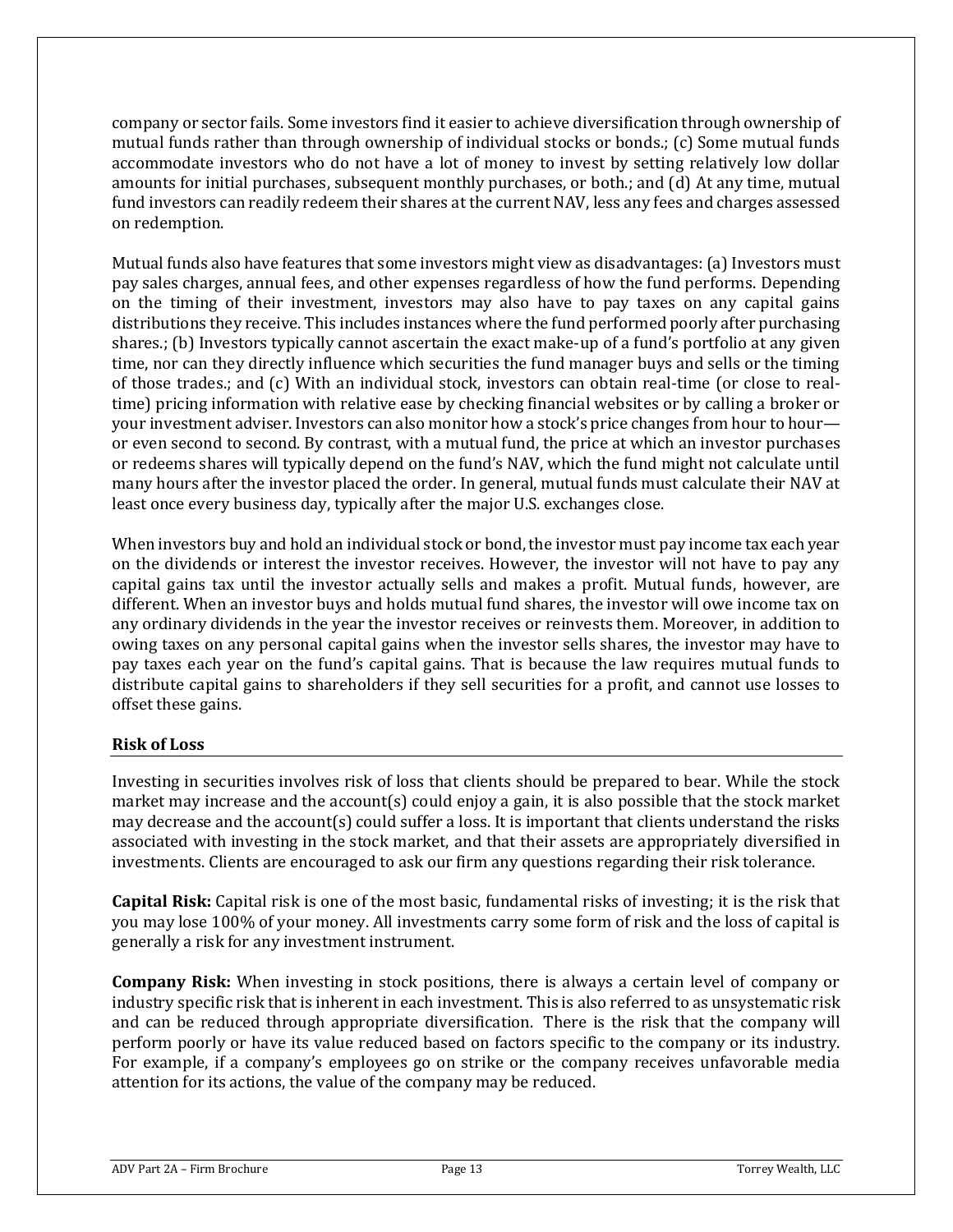**Economic Risk:** The prevailing economic environment is important to the health of all businesses. Some companies, however, are more sensitive to changes in the domestic or global economy than others. These types of companies are often referred to as cyclical businesses. Countries in which a large portion of businesses are in cyclical industries are thus also very economically sensitive and carry a higher amount of economic risk. If an investment is issued by a party located in a country that experiences wide swings from an economic standpoint or in situations where certain elements of an investment instrument are hinged on dealings in such countries, the investment instrument will generally be subject to a higher level of economic risk.

**ETF & Mutual Fund Risk**: When investing in an ETF or mutual fund, you will bear additional expenses based on your pro rata share of the ETF's or mutual fund's operating expenses, including the potential duplication of management fees. The risk of owning an ETF or mutual fund generally reflects the risks of owning the underlying securities, the ETF, or mutual fund holds. Clients will also incur brokerage costs when purchasing ETFs.

**Fixed Income Securities Risk:** Typically, the values of fixed-income securities change inversely with prevailing interest rates. Therefore, a fundamental risk of fixed-income securities is interest rate risk, which is the risk that their value will generally decline as prevailing interest rates rise, which may cause your account value to likewise decrease, and vice versa. How specific fixed income securities may react to changes in interest rates will depend on the specific characteristics of each security. Fixed-income securities are also subject to credit risk, prepayment risk, valuation risk, and liquidity risk. Credit risk is the chance that a bond issuer will fail to pay interest and principal in a timely manner, or that negative perceptions of the issuer's ability to make such payments will cause the price of a bond to decline.

**Past Performance:** Charting and technical analysis are often used interchangeably. Technical analysis generally attempts to forecast an investment's future potential by analyzing its past performance and other related statistics. In particular, technical analysis often times involves an evaluation of historical pricing and volume of a particular security for the purpose of forecasting where future price and volume figures may go. As with any investment analysis method, technical analysis runs the risk of not knowing the future and thus, investors should realize that even the most diligent and thorough technical analysis cannot predict or guarantee the future performance of any particular investment instrument or issuer thereof.

#### **Description of Material, Significant or Unusual Risks**

Our firm generally invests client cash balances in money market funds, FDIC Insured Certificates of Deposit, high-grade commercial paper and/or government backed debt instruments. Ultimately, our firm tries to achieve the highest return on client cash balances through relatively low-risk conservative investments. In most cases, at least a partial cash balance will be maintained in a money market account so that our firm may debit advisory fees for our services related to our Wrap Asset Management, and Wrap Comprehensive Portfolio Management services, as applicable.

## **Item 9: Disciplinary Information**

<span id="page-13-0"></span>There are no legal or disciplinary events that are material to the evaluation of our advisory business or the integrity of our management.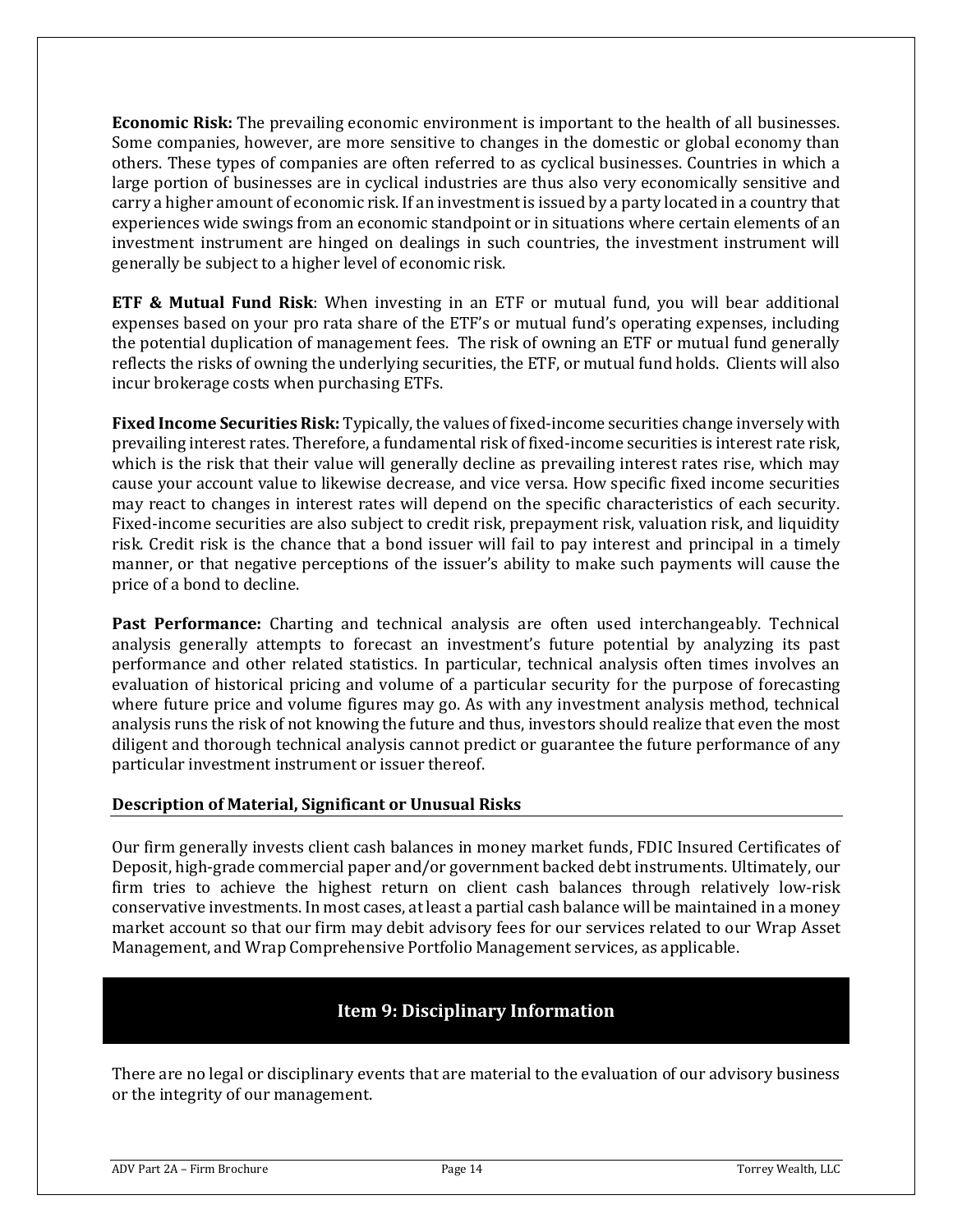# **Item 10: Other Financial Industry Activities & Affiliations**

<span id="page-14-0"></span>Our firm is not registered, nor does it have an application pending to register, as a broker-dealer, registered representative of a broker dealer, investment company or pooled investment vehicle, other investment adviser or financial planner, futures commission merchant, commodity pool operator, commodity trading advisor, banking or thrift institution, accountant or accounting firm, lawyer or law firm, insurance company or agency, pension consultant, real estate broker or dealer or a sponsor or syndicator of limited partnership, or an associated person of the foregoing entities.

Representatives of our firm are licensed insurance agents. As a result of these transactions, they receive normal and customary commissions. A conflict of interest exists as these commissionable securities sales create an incentive to recommend products based on the compensation earned. To mitigate this potential conflict, our firm will act in the client's best interest.

Our financial professionals may offer products and receive advisory fees from TIAA financial service company but are unaffiliated and unrelated. Our firm and financial professionals are not partners, employees, independent contractors, distributors, or joint venturers of TIAA, and are not authorized to make representations to a Client or others on behalf of TIAA. TIAA does not control the business or operations of our professionals. To mitigate any potential conflict, our firm, as a fiduciary, will act in the client's best interest.

# **Item 11: Code of Ethics, Participation or Interest in Client Transactions & Personal Trading**

<span id="page-14-1"></span>As a fiduciary, it is an investment adviser's responsibility to provide fair and full disclosure of all material facts and to act solely in the best interest of each of our clients at all times. Our fiduciary duty is the underlying principle for our firm's Code of Ethics, which includes procedures for personal securities transaction and insider trading. Our firm requires all representatives to conduct business with the highest level of ethical standards and to comply with all federal and state securities laws at all times. Upon employment with our firm, and at least annually thereafter, all representatives of our firm will acknowledge receipt, understanding and compliance with our firm's Code of Ethics. Our firm and representatives must conduct business in an honest, ethical, and fair manner and avoid all circumstances that might negatively affect or appear to affect our duty of complete loyalty to all clients. This disclosure is provided to give all clients a summary of our Code of Ethics. If a client or a potential client wishes to review our Code of Ethics in its entirety, a copy will be provided promptly upon request.

Our firm recognizes that the personal investment transactions of our representatives demands the application of a Code of Ethics with high standards and requires that all such transactions be carried out in a way that does not endanger the interest of any client. At the same time, our firm also believes that if investment goals are similar for clients and for our representatives, it is logical, and even desirable, that there be common ownership of some securities.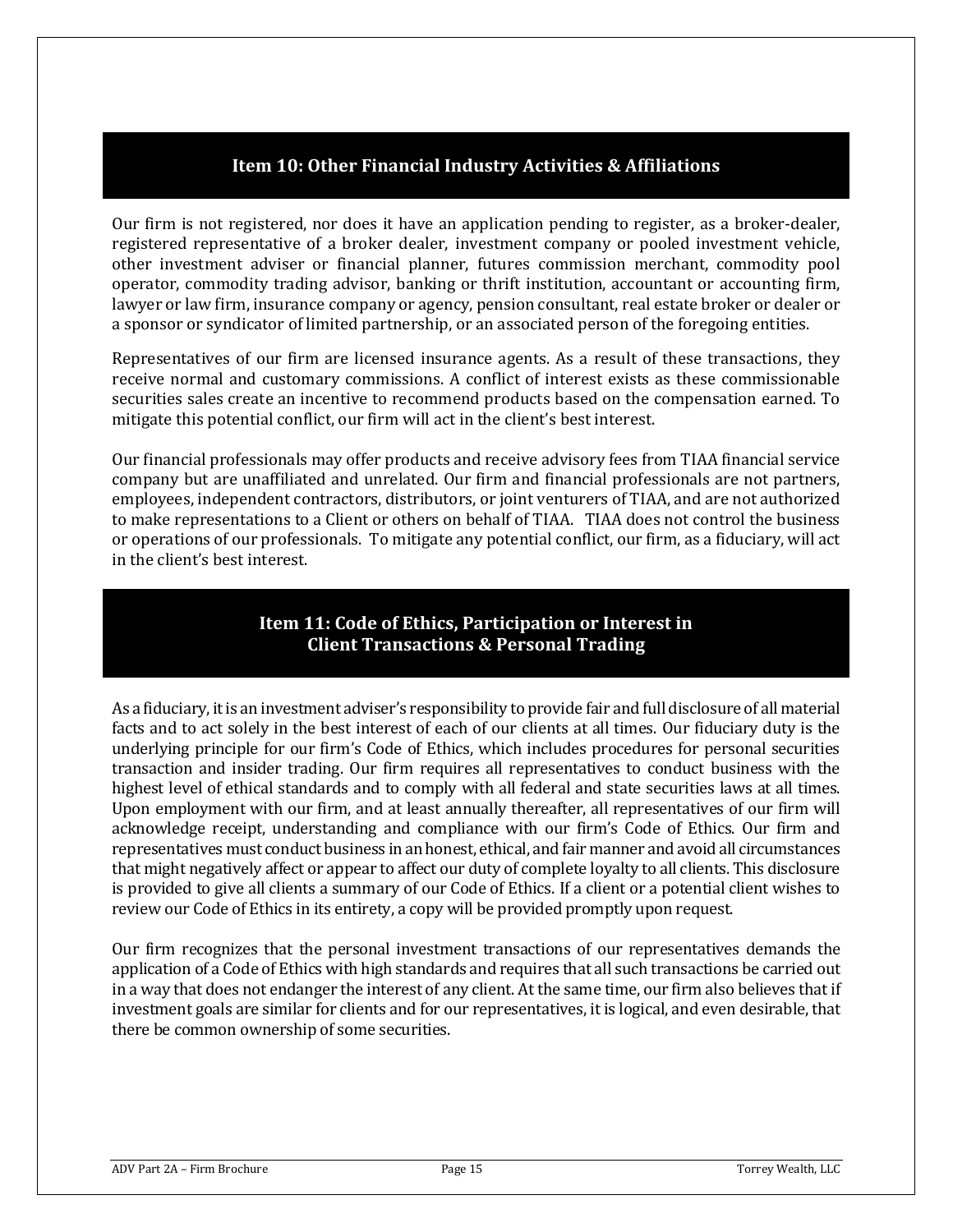In order to prevent conflicts of interest, our firm has established procedures for transactions effected by our representatives for their personal accounts1. In order to monitor compliance with our personal trading policy, our firm has pre-clearance requirements and a quarterly securities transaction reporting system for all of our representatives.

Neither our firm nor a related person recommends, buys or sells for client accounts, securities in which our firm or a related person has a material financial interest without prior disclosure to the client.

Related persons of our firm may buy or sell securities and other investments that are also recommended to clients. In order to minimize this conflict of interest, our related persons will place client interests ahead of their own interests and adhere to our firm's Code of Ethics, a copy of which is available upon request.

Likewise, related persons of our firm buy or sell securities for themselves at or about the same time they buy or sell the same securities for client accounts. In order to minimize this conflict of interest, our related persons will place client interests ahead of their own interests and adhere to our firm's Code of Ethics, a copy of which is available upon request. Further, our related persons will refrain from buying or selling the same securities prior to buying or selling for our clients in the same day unless included in a block trade.

## **Item 12: Brokerage Practices**

#### <span id="page-15-0"></span>**Selecting a Brokerage Firm**

While our firm does not maintain physical custody of client assets, we are deemed to have custody of certain client assets if given the authority to withdraw assets from client accounts (see *Item 15 Custody*, below). Client assets must be maintained by a qualified custodian. Our firm seeks to recommend a custodian who will hold client assets and execute transactions on terms that are overall most advantageous when compared to other available providers and their services. The factors considered, among others, are these:

- Timeliness of execution
- Timeliness and accuracy of trade confirmations
- Research services provided
- Ability to provide investment ideas
- Execution facilitation services provided
- Record keeping services provided
- Custody services provided
- Frequency and correction of trading errors
- Ability to access a variety of market venues
- Expertise as it relates to specific securities
- Financial condition
- Business reputation

<sup>1</sup> For purposes of the policy, our associate's personal account generally includes any account (a) in the name of our associate, his/her spouse, his/her minor children or other dependents residing in the same household, (b) for which our associate is a trustee or executor, or (c) which our associate controls, including our client accounts which our associate controls and/or a member of his/her household has a direct or indirect beneficial interest in.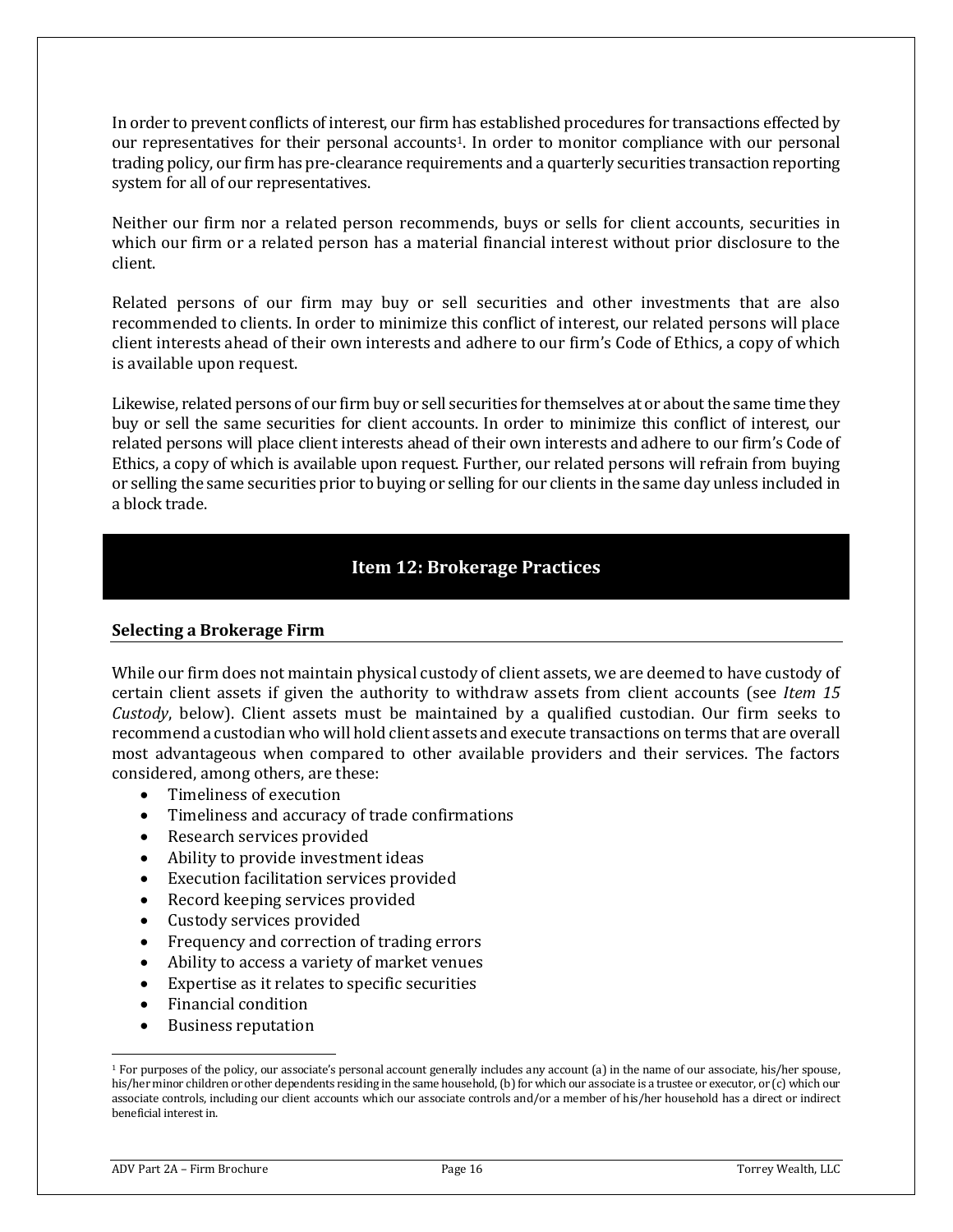### • Quality of services

Our firm has an arrangement with National Financial Services LLC and Fidelity Brokerage Services LLC (collectively, and together with all affiliates, "Fidelity") through which Fidelity provides our firm with "institutional platform services." Our firm is independently operated and owned and is not affiliated with Fidelity. The institutional platform services include, among others, brokerage, custody, and other related services. Fidelity's institutional platform services that assist us in managing and administering clients' accounts include software and other technology that (i) provide access to client account data (such as trade confirmations and account statements); (ii) facilitate trade execution and allocate aggregated trade orders for multiple client accounts; (iii) provide research, pricing and other market data; (iv) facilitate payment of fees from its clients' accounts; and (v) assist with back-office functions, recordkeeping and client reporting.

Fidelity may make certain research and brokerage services available at no additional cost to our firm. Research products and services provided by Fidelity may include: research reports on recommendations or other information about particular companies or industries; economic surveys, data and analyses; financial publications; portfolio evaluation services; financial database software and services; computerized news and pricing services; quotation equipment for use in running software used in investment decision-making; and other products or services that provide lawful and appropriate assistance by Fidelity to our firm in the performance of our investment decision-making responsibilities. The aforementioned research and brokerage services qualify for the safe harbor exemption defined in Section 28(e) of the Securities Exchange Act of 1934.

Fidelity does not make client brokerage commissions generated by client transactions available for our firm's use. The aforementioned research and brokerage services are used by our firm to manage accounts for which our firm has investment discretion. Without this arrangement, our firm might be compelled to purchase the same or similar services at our own expense.

As part of our fiduciary duty to our clients, our firm will endeavor at all times to put the interests of our clients first. Clients should be aware, however, that the receipt of economic benefits by our firm or our related persons creates a potential conflict of interest and may indirectly influence our firm's choice of Fidelity as a custodial recommendation. Our firm examined this potential conflict of interest when our firm chose to recommend Fidelity and have determined that the recommendation is in the best interest of our firm's clients and satisfies our fiduciary obligations, including our duty to seek best execution.

Our non-wrap fee clients may pay a transaction fee or commission to Fidelity that is higher than another qualified broker dealer might charge to effect the same transaction where our firm determines in good faith that the commission is reasonable in relation to the value of the brokerage and research services provided to the client as a whole.

In seeking best execution, the determinative factor is not the lowest possible cost, but whether the transaction represents the best qualitative execution, taking into consideration the full range of a broker-dealer's services, including the value of research provided, execution capability, commission rates, and responsiveness. Although our firm will seek competitive rates, to the benefit of all clients, our firm may not necessarily obtain the lowest possible commission rates for specific client account transactions.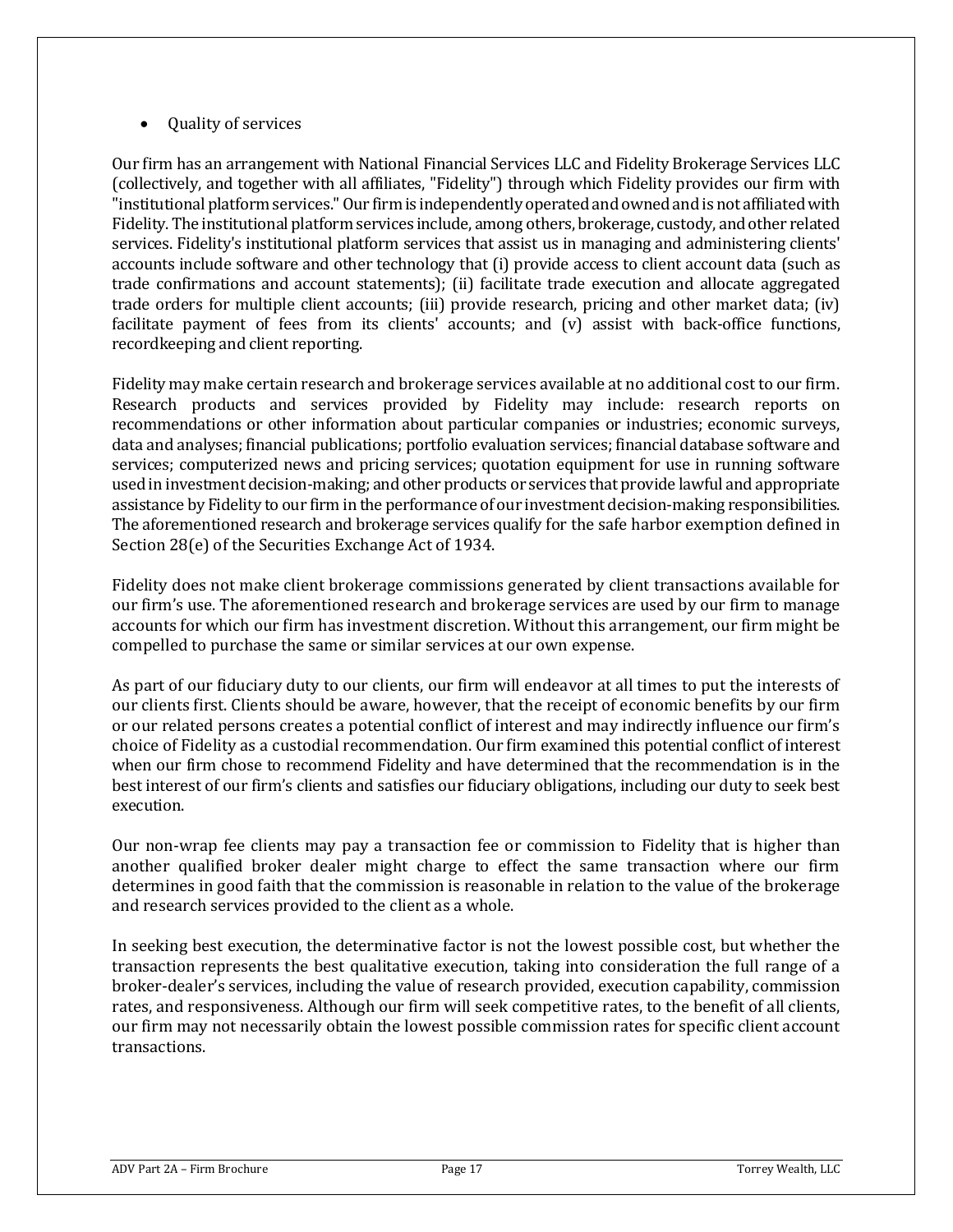#### **Soft Dollars**

Our firm received transition assistance from Fidelity for \$35,000 in 2021.

Aside from this, our firm does not receive soft dollars in excess of what is allowed by Section 28(e) of the Securities Exchange Act of 1934. The safe harbor research products and services obtained by our firm will generally be used to service all of our clients but not necessarily all at any one particular time.

#### **Client Brokerage Commissions**

Fidelity does not make client brokerage commissions generated by client transactions available for our firm's use.

#### **Client Transactions in Return for Soft Dollars**

Our firm does not direct client transactions to a particular broker-dealer in return for soft dollar benefits.

#### **Brokerage for Client Referrals**

Our firm does not receive brokerage for client referrals.

#### **Directed Brokerage**

Neither our firm nor any of our firm's representatives have discretionary authority in making the determination of the brokers-dealers and/or custodians with whom orders for the purchase or sale of securities are placed for execution, and the commission rates at which such securities transactions are effected. Our firm routinely recommends that clients direct us to execute through a specified broker-dealer. Our firm recommends the use of Fidelity. Each client will be required to establish their account(s) with Fidelity if not already done. Please note that not all advisers have this requirement.

#### **Client-Directed Brokerage**

Our firm does not allow client-directed brokerage outside our recommendations.

#### **Aggregation of Purchase or Sale**

Our firm provides investment management services for various clients. There are occasions on which portfolio transactions may be executed as part of concurrent authorizations to purchase or sell the same security for numerous accounts served by our firm, which involve accounts with similar investment objectives. Although such concurrent authorizations potentially could be either advantageous or disadvantageous to any one or more particular accounts, they are affected only when our firm believes that to do so will be in the best interest of the effected accounts. When such concurrent authorizations occur, the objective is to allocate the executions in a manner which is deemed equitable to the accounts involved. In any given situation, our firm attempts to allocate trade executions in the most equitable manner possible, taking into consideration client objectives, current asset allocation and availability of funds using price averaging, proration and consistently non-arbitrary methods of allocation.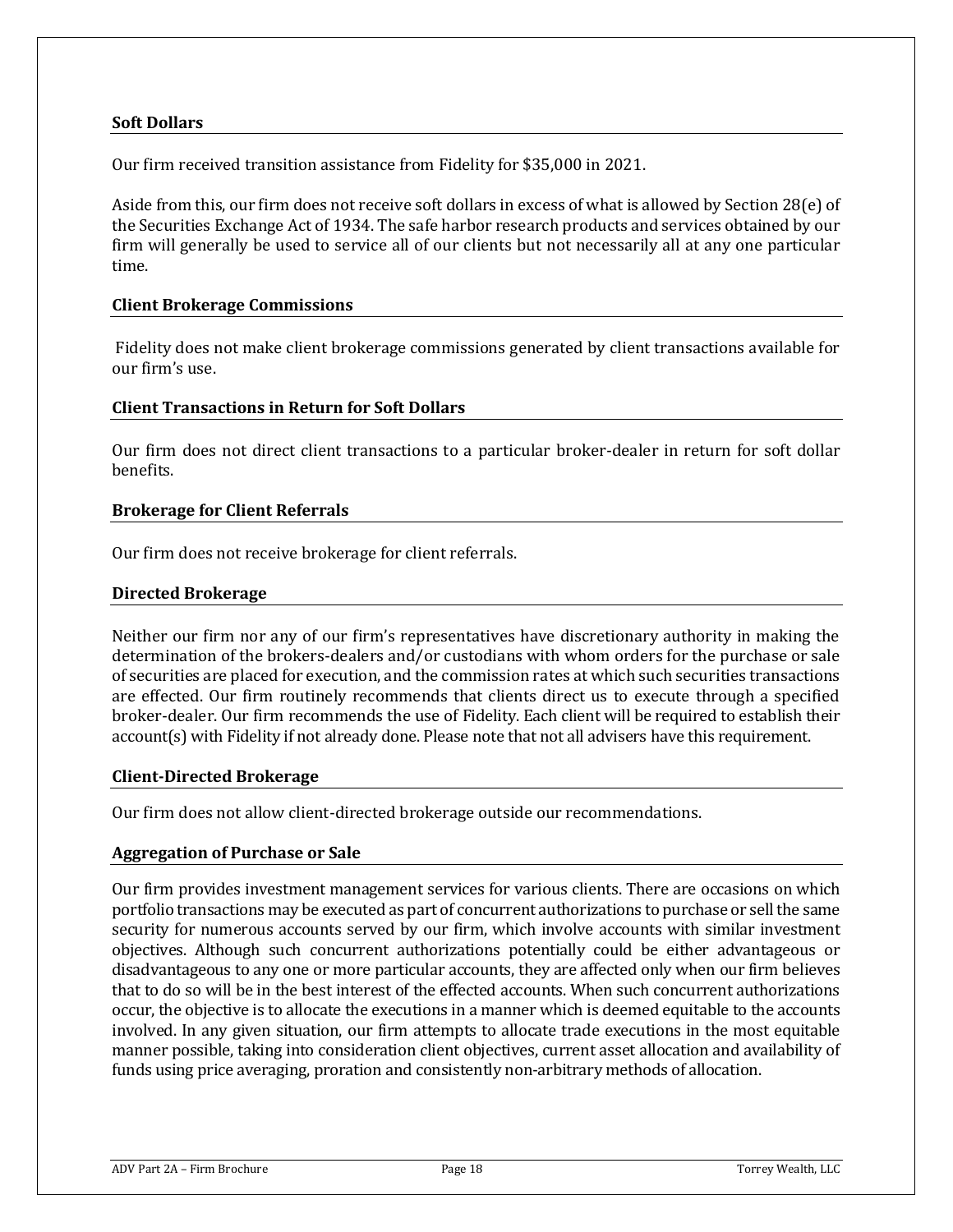## **Item 13: Review of Accounts or Financial Plans**

<span id="page-18-0"></span>Our management personnel financial advisor reviews accounts on at least a annual basis for our Wrap Asset Management, and Wrap Comprehensive Portfolio Management clients. The nature of these reviews is to learn whether client accounts are in line with their investment objectives, appropriately positioned based on market conditions, and investment policies, if applicable. Our firm does not provide written reports to clients, unless asked to do so. Verbal reports to clients take place on at least an annual basis when our Asset Management, and Wrap Comprehensive Portfolio Management clients are contacted.

Our firm may review client accounts more frequently than described above. Among the factors which may trigger an off-cycle review are major market or economic events, the client's life events, requests by the client, etc.

Financial Planning clients do not receive reviews of their written plans unless they take action to schedule a financial consultation with us. Our firm does not provide ongoing services to financial planning clients, but are willing to meet with such clients upon their request to discuss updates to their plans, changes in their circumstances, etc. Financial Planning clients do not receive written or verbal updated reports regarding their financial plans unless they separately engage our firm for a post-financial plan meeting or update to their initial written financial plan.

## **Item 14: Client Referrals & Other Compensation**

#### <span id="page-18-1"></span>**Fidelity**

Except for the arrangements outlined in Item 12 of Form ADV Part 2A, our firm has no additional arrangements to disclose.

#### **Referral Fees**

Our firm does not pay referral fees (non-commission based) to independent solicitors (nonregistered representatives) for the referral of their clients to our firm in accordance with Rule 206 (4)-3 of the Investment Advisers Act of 1940.

## **Item 15: Custody**

#### <span id="page-18-2"></span>**Deduction of Advisory Fees:**

While our firm does not maintain physical custody of client assets (which are maintained by a qualified custodian, as discussed above), we are deemed to have custody of certain client assets if given the authority to withdraw assets from client accounts, as further described below under "Third Party Money Movement." All of our clients receive account statements directly from their qualified custodian(s) at least quarterly upon opening of an account. We urge our clients to carefully review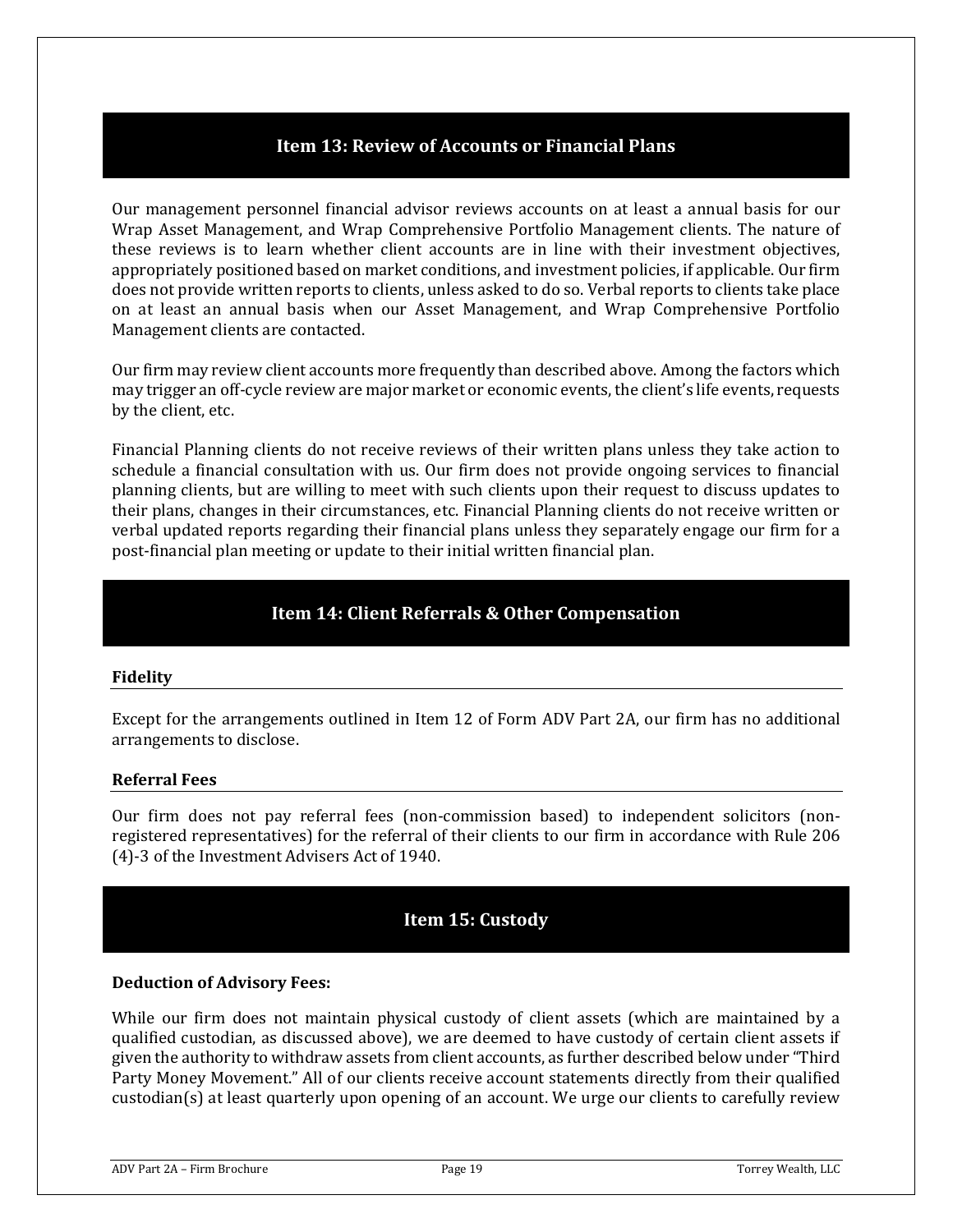these statements. Additionally, if our firm decides to send its own account statements to clients, such statements will include a legend that recommends the client compare the account statements received from the qualified custodian with those received from our firm. Clients are encouraged to raise any questions with us about the custody, safety or security of their assets and our custodial recommendations.

### **Third Party Money Movement:**

On February 21, 2017, the SEC issued a no‐action letter ("Letter") with respect to Rule 206(4)‐2 ("Custody Rule") under the Investment Advisers Act of 1940 ("Advisers Act"). The letter provided guidance on the Custody Rule as well as clarified that an adviser who has the power to disburse client funds to a third party under a standing letter of instruction ("SLOA") is deemed to have custody. Considering this our firm, and the relevant unaffiliated service providers that our firm works with, have put in place the required safeguards. These safeguards include: (1) The client provides an instruction in writing that includes the client's signature, the third party's name, and either the third party's address or the third party's account number to which the transfer should be directed; (2) The client authorizes the investment adviser, in writing to direct transfers to the third party either on a specified schedule or from time to time; (3) The appropriate verification of the instruction, such as a signature review or other method to verify the client's authorization, and provides a transfer of funds notice to the client promptly after each transfer; (4) The client has the ability to terminate or change the instruction; (5) The investment adviser has no authority or ability to designate or change the identity of the third party, the address, or any other information about the third party contained in the client's instruction; (6) The investment adviser maintains records showing that the third party is not a related party of the investment adviser or located at the same address as the investment adviser; and (7) The client receives in writing, an initial notice confirming the instruction and an annual notice reconfirming the instruction.

## **Item 16: Investment Discretion**

<span id="page-19-0"></span>Clients must provide our firm with investment discretion on their behalf, pursuant to an executed investment advisory client agreement. By granting investment discretion, our firm is authorized to execute securities transactions, determine which securities are bought and sold, and the total amount to be bought and sold. Limitations may be imposed by the client in the form of specific constraints on any of these areas of discretion with our firm's written acknowledgement.

# **Item 17: Voting Client Securities**

<span id="page-19-1"></span>Our firm does not accept the proxy authority to vote client securities. Clients will receive proxies or other solicitations directly from their custodian or a transfer agent. In the event that proxies are sent to our firm, our firm will forward them to the appropriate client and ask the party who sent them to mail them directly to the client in the future. Clients may call, write or email us to discuss questions they may have about particular proxy votes or other solicitations.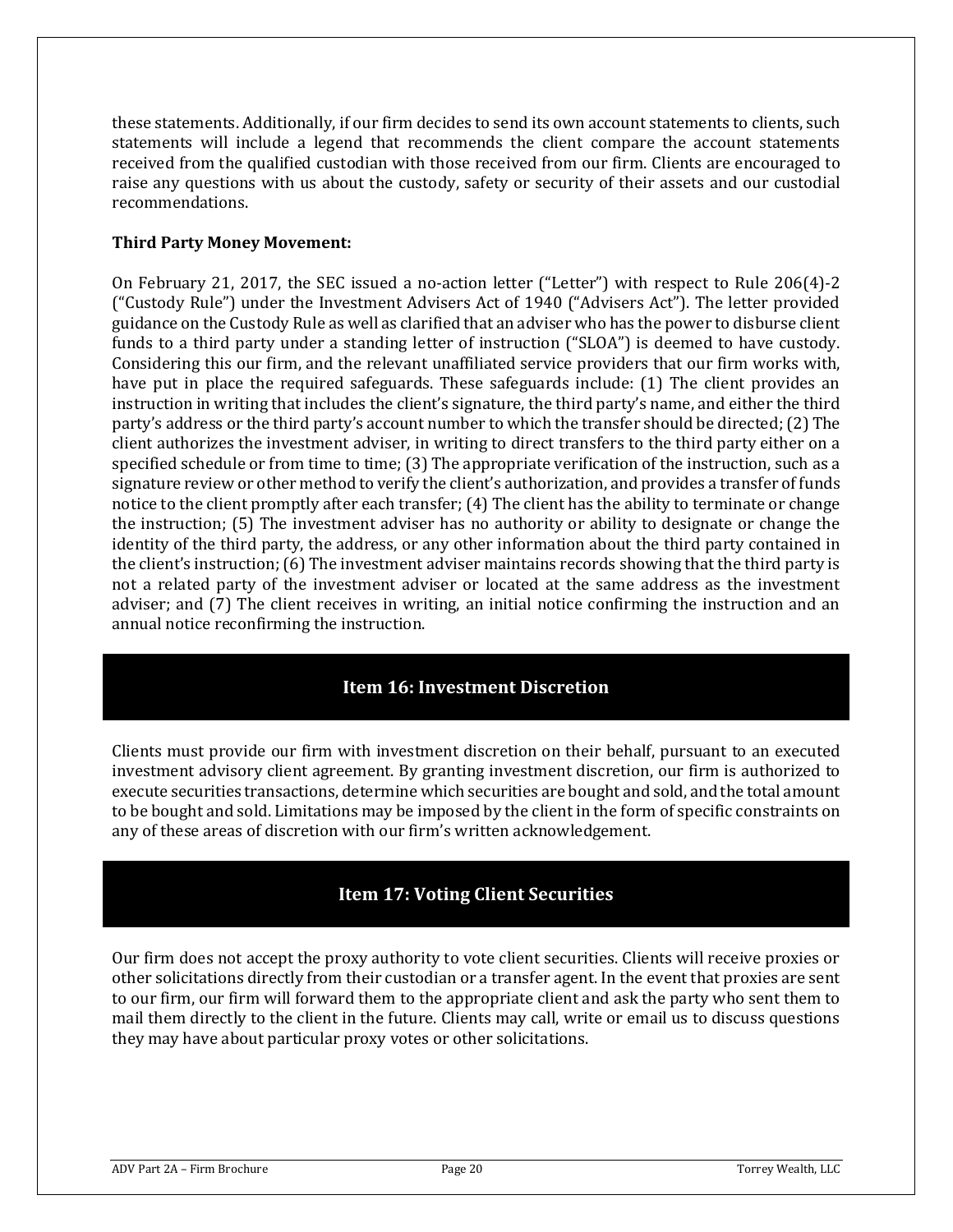# **Item 18: Financial Information**

### <span id="page-20-0"></span>**Inclusion of a Balance Sheet**

Our firm is not required to provide financial information in this Brochure because:

- Our firm does not require the prepayment of more than \$1,200 in fees when services cannot be rendered within 6 months.
- Our firm does not take custody of client funds or securities.
- Our firm does not have a financial condition or commitment that impairs our ability to meet contractual and fiduciary obligations to clients.

Our firm has never been the subject of a bankruptcy proceeding.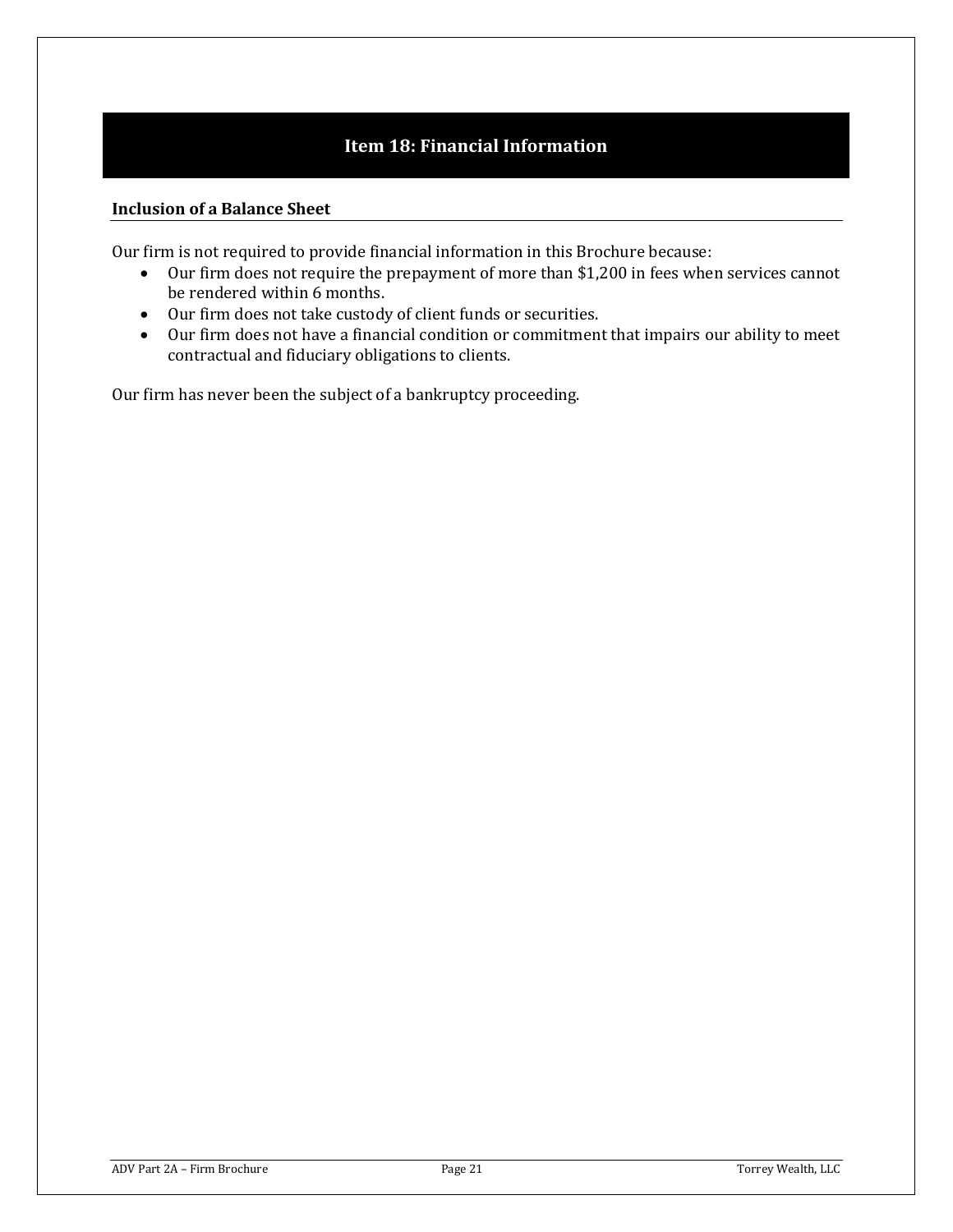# <span id="page-21-0"></span>**Item 1: Cover Page Part 2A Appendix 1 of Form ADV: Wrap Fee Program Brochure March 2022**

# **Torrey Wealth, LLC Wrap Program**

**Sponsored by:**

**Torrey Wealth, LLC 4660 La Jolla Village Dr, Suite 100 San Diego, CA 92122 https://torreywealth.com/**

> **Firm Contact: Robert Leuffen Chief Compliance Officer**

This brochure provides information about the qualifications and business practices of Torrey Wealth, LLC. If clients have any questions about the contents of this brochure, please contact us at [service@torreywealth.com](mailto:service@torreywealth.com) or 858-732-5300. The information in this brochure has not been approved or verified by the United States Securities and Exchange Commission or by any State Securities Authority. Additional information about our firm is also available on the SEC's website at [www.adviserinfo.sec.gov](http://www.adviserinfo.sec.gov/) by searching CRD #310688.

Please note that the use of the term "registered investment adviser" and description of our firm and/or our associates as "registered" does not imply a certain level of skill or training. Clients are encouraged to review this Brochure and Brochure Supplements for our firm's associates who advise clients for more information on the qualifications of our firm and our employees.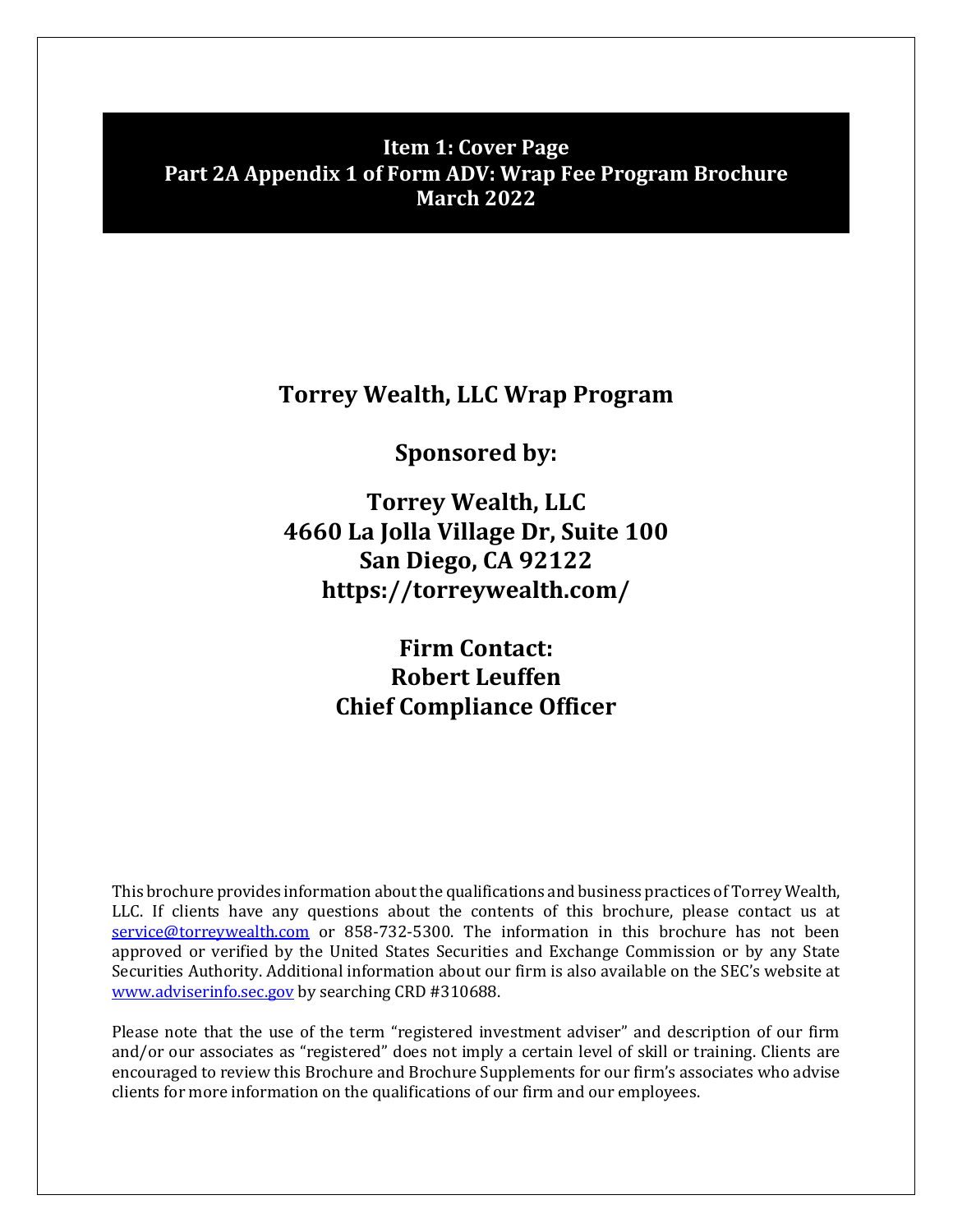# **Item 2: Material Changes**

<span id="page-22-0"></span>Torrey Wealth, LLC is required to notify clients of any information that has changed since the last annual update of the Wrap Brochure ("Wrap Brochure") that may be important to them. Clients can request a fully copy of our Wrap Brochure or contact us with any questions that they may have about the changes.

Since our initial Form ADV Part 1 filed on 05/14/2021, the following material changes have been made:

- Our firm has converted from registration with the California Department of Financial Protection and Innovation to SEC.
- Our firm has amended Item 5 & 18 on the form ADV 2A to SEC that our firm will not require a retainer exceeding \$1,200 when services cannot be rendered within 6 months.
- Our firm has removed Item 19 on the form ADV 2A: Requirements for State-Registered Advisers, due to the fact that our firm is converting over to SEC registration.
- Our firm has removed Item 10 on the form ADV 2A Wrap Brochure: Requirements for State-Registered Advisers, due to the fact that our firm is converting over to SEC registration.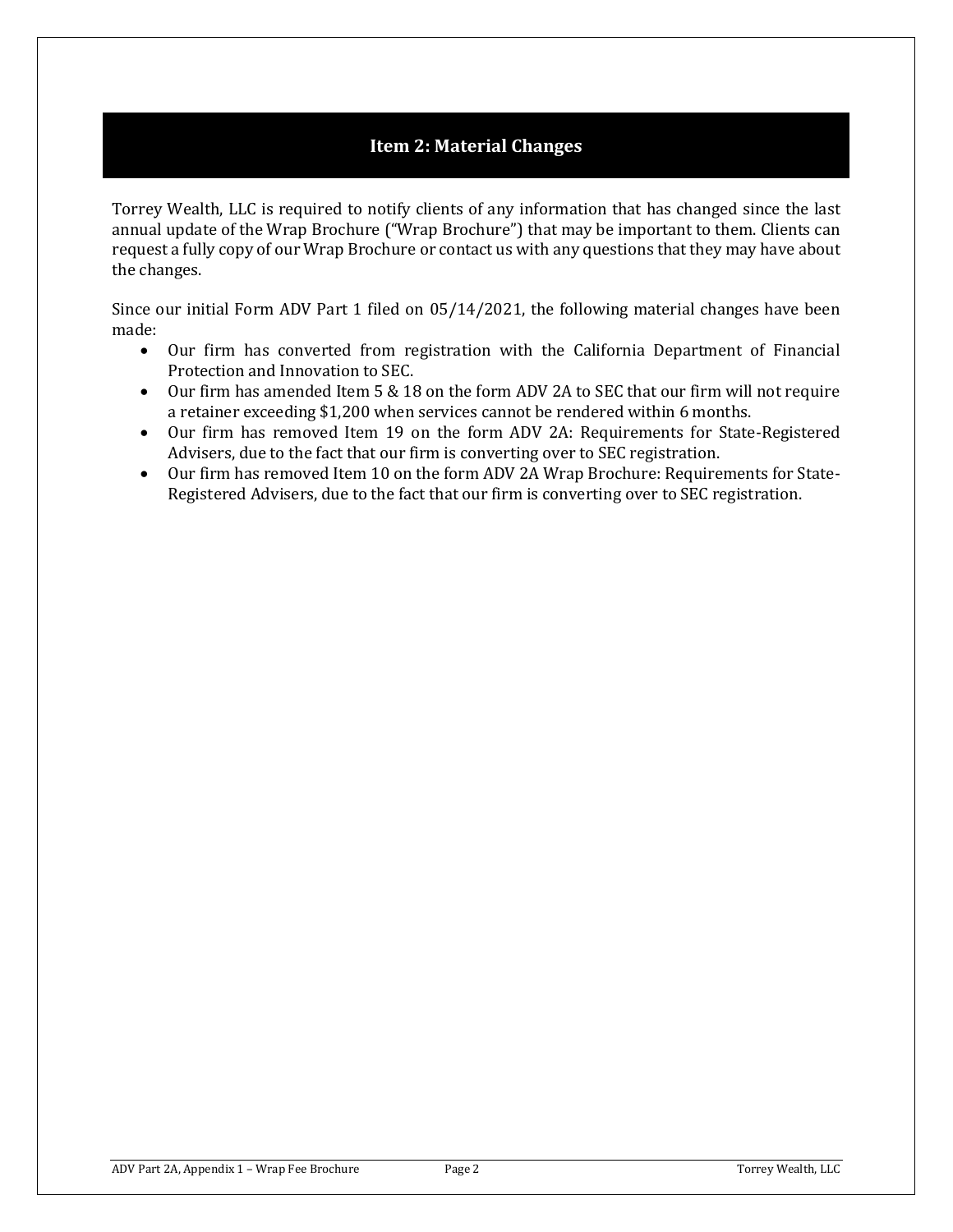# **Item 3: Table of Contents**

<span id="page-23-0"></span>

| Item 10: Requirements for State-Registered Advisers  Error! Bookmark not defined. |  |
|-----------------------------------------------------------------------------------|--|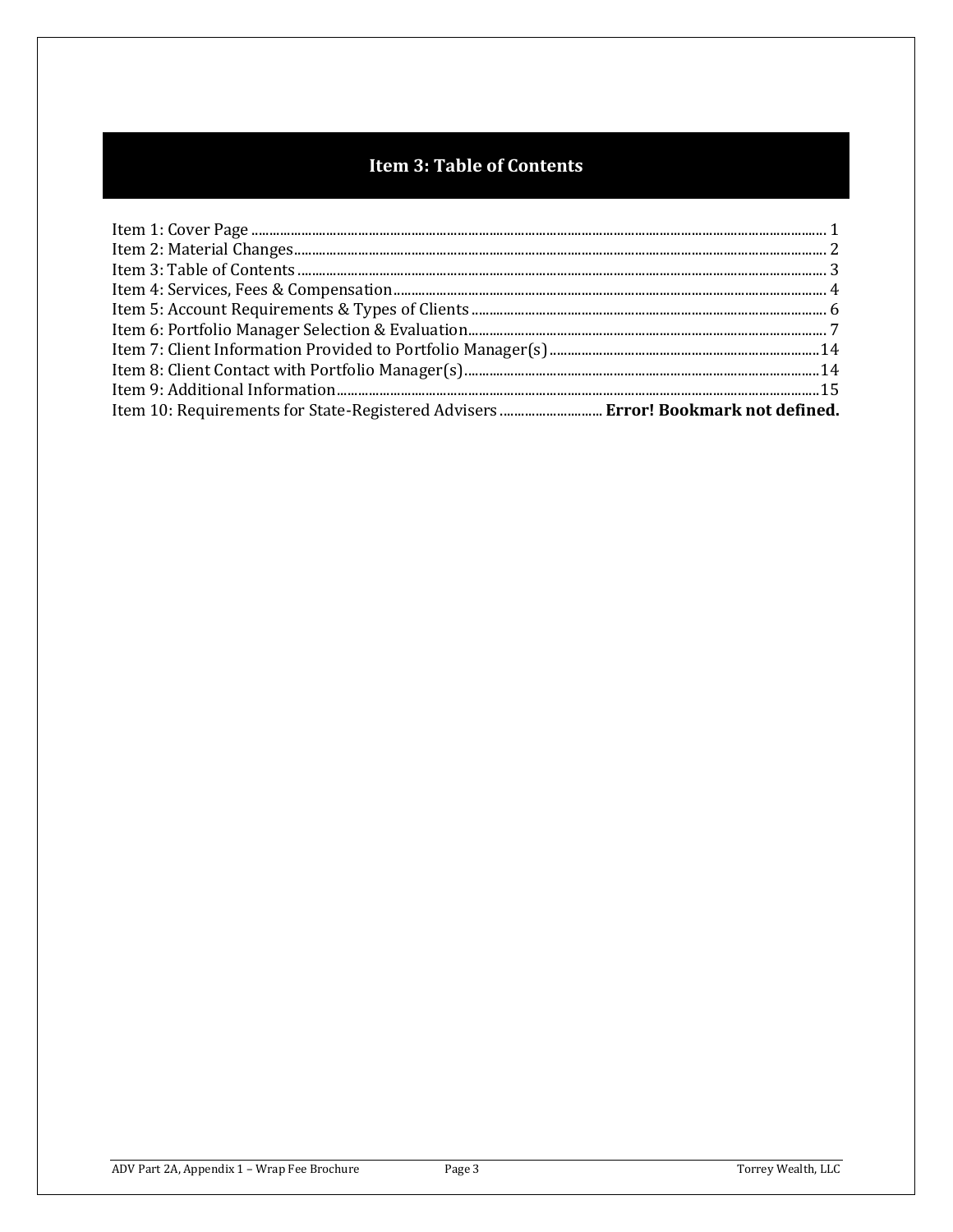### **Item 4: Services, Fees & Compensation**

<span id="page-24-0"></span>Our firm manages assets for many different types of clients to help meet their financial goals while remaining sensitive to risk tolerance and time horizons. As a fiduciary, it is our duty to always act in the client's best interest. This is accomplished in part by knowing the client. Our firm has established a service-oriented advisory practice with open lines of communication. Working with clients to understand their investment objectives while educating them about our process, facilitates the kind of working relationship we value.

Our firm sponsors and offers a wrap fee program, which allows clients to pay a single fee for investment advisory services and associated custodial transaction costs. Transaction fees will be paid by our firm based on a percentage of the dollar amount of assets in the account(s). Because our firm absorbs client transaction fees, an incentive exists to limit trading activities in client accounts. Custodial transaction costs, however, are not included in the advisory fee charged by our firm for non-wrap services, and are to be paid by the client to their chosen custodian. Depending on the client's account or portfolio trading activity, clients may pay more for using our wrap fee services than they would for using our non-wrap services.

Fidelity Brokerage Services ("Fidelity") eliminated transaction fees for U.S. listed equities and exchange traded funds for clients who opt into electronic delivery of statements or maintain at least \$1 million in assets at Fidelity. This presents a conflict of interest because we are incentivized to recommend U.S. listed equities and exchange traded funds over other types of securities in order to reduce our costs for qualifying clients.

#### **Our Wrap Advisory Services**

### **Wrap Asset Management:**

As part of our Wrap Asset Management service, a portfolio is created, consisting of individual stocks, bonds, exchange traded funds ("ETFs"), options, mutual funds and other public and private securities or investments. The client's individual investment strategy is tailored to their specific needs and may include some or all of the previously mentioned securities. Portfolios will be designed to meet a particular investment goal, determined to be suitable to the client's circumstances. Once the appropriate portfolio has been determined, portfolios are continuously and regularly monitored, and if necessary, rebalanced based upon the client's individual needs, stated goals and objectives.

Fees to be assessed will be outlined in the advisory agreement to be signed by the client. Annualized fees are billed on a pro-rata basis quarterly in arrears based on the value of the account(s) on the time-weighted daily average of the quarter. Fees are negotiable and will be deducted from client account(s). Adjustments will be made for deposits and withdrawals during the quarter. In rare cases, our firm will agree to directly invoice. As part of this process, Clients understand the following:

- a) The client's independent custodian sends statements at least quarterly showing the market values for each security included in the Assets and all account disbursements, including the amount of the advisory fees paid to our firm;
- b) Clients will provide authorization permitting our firm to be directly paid by these terms. Our firm will send an invoice directly to the custodian; and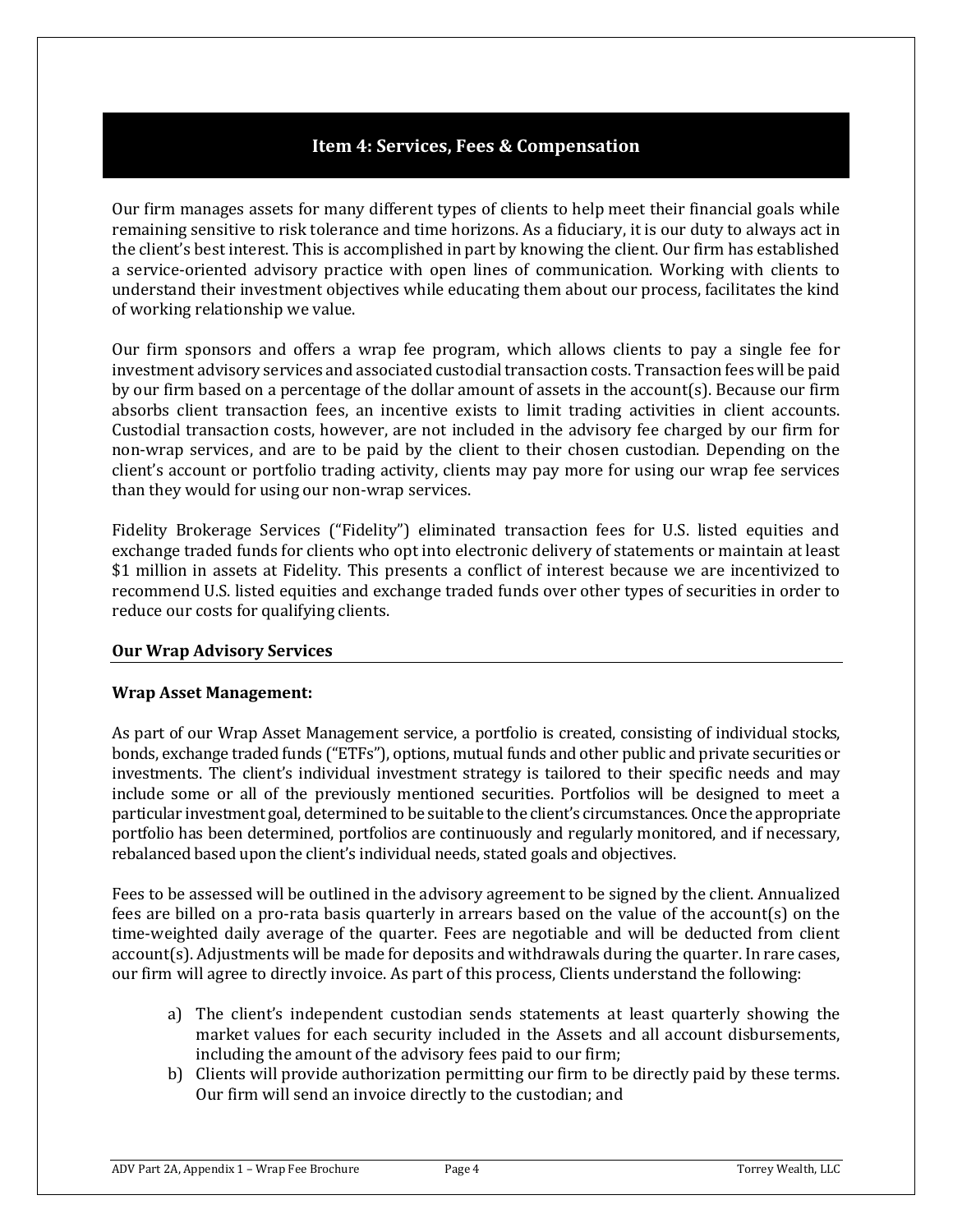c) If our firm sends a copy of our invoice to the client, legend urging the comparison of information provided in our statement with those from the qualified custodian will be included.

**Our typical fee table used for clients is below. For clarity here is an example of how our fee is calculated: \$2,400,000 managed between three accounts would be a 0.70% annual management fee.**

| <b>Assets Under Management</b> | Annual % |              |          |
|--------------------------------|----------|--------------|----------|
| \$0                            | to       | \$1,000,000  | 0.85%    |
| \$1,000,001                    | to       | \$2,000,001  | 0.75%    |
| \$2,000,001                    | to       | \$4,000,000  | 0.70%    |
| \$4,000,001                    | to       | \$6,000,000  | $0.60\%$ |
| \$6,000,001                    | to       | \$10,000,000 | 0.50%    |
| Over \$10,000,001              |          |              | 0.40%    |

#### **Wrap Comprehensive Portfolio Management:**

As part of our Wrap Comprehensive Portfolio Management service clients will be provided asset management and financial planning or consulting services. This service is designed to assist clients in meeting their financial goals through the use of a financial plan or consultation. As part of our financial planning and consulting our firm conducts client meetings to understand their current financial situation, existing resources, financial goals, and tolerance for risk. Based on what is learned, an investment approach is presented to the client, consisting of individual stocks, bonds, ETFs, options, mutual funds and other public and private securities or investments. Once the appropriate portfolio has been determined, portfolios are continuously and regularly monitored, and if necessary, rebalanced based upon the client's individual needs, stated goals and objectives. Upon client request, our firm provides a summary of observations and recommendations for the planning or consulting aspects of this service.

Fees to be assessed will be outlined in the advisory agreement to be signed by the client. Annualized fees are billed on a pro-rata basis quarterly in arrears based on the value of the account(s) on the time-weighted daily average of the quarter. Fees are negotiable and will be deducted from client account(s). Adjustments will be made for deposits and withdrawals during the quarter. In rare cases, our firm will agree to directly invoice. As part of this process, Clients understand the following:

- a) The client's independent custodian sends statements at least quarterly showing the market values for each security included in the Assets and all account disbursements, including the amount of the advisory fees paid to our firm;
- b) Clients will provide authorization permitting our firm to be directly paid by these terms. Our firm will send an invoice directly to the custodian; and
- c) If our firm sends a copy of our invoice to the client, legend urging the comparison of information provided in our statement with those from the qualified custodian will be included.

**Our typical fee table used for clients is below. For clarity here is an example of how our fee is calculated: \$2,400,000 managed between three accounts would be a 0.70% annual management fee.**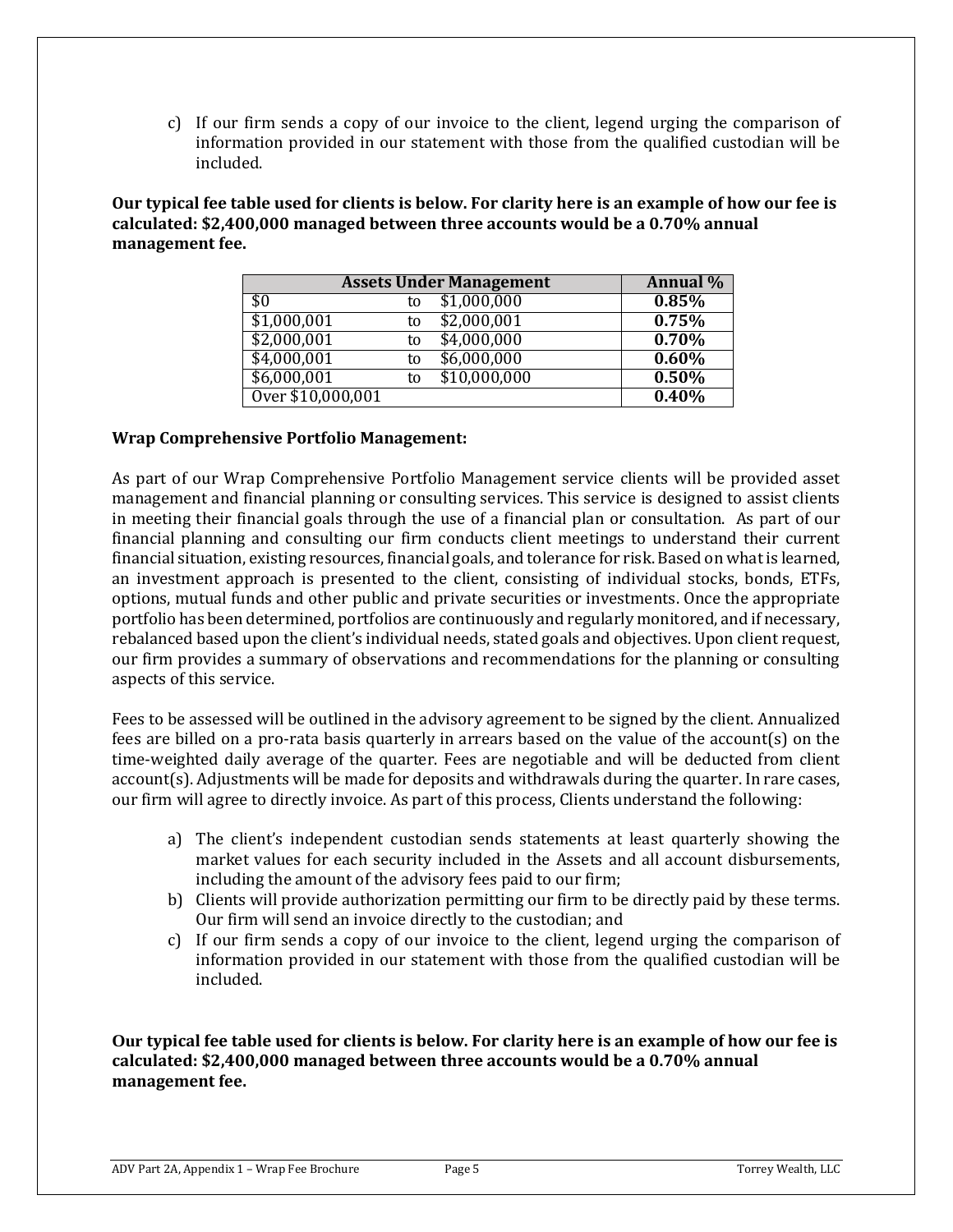| <b>Assets Under Management</b> |    |              |  | Annual % |
|--------------------------------|----|--------------|--|----------|
| \$0                            | to | \$1,000,000  |  | 0.85%    |
| \$1,000,001                    | to | \$2,000,001  |  | 0.75%    |
| \$2,000,001                    | to | \$4,000,000  |  | 0.70%    |
| \$4,000,001                    | to | \$6,000,000  |  | 0.60%    |
| \$6,000,001                    | to | \$10,000,000 |  | 0.50%    |
| Over \$10,000,001              |    |              |  | 0.40%    |

### **Other Types of Fees & Expenses:**

In addition to our advisory fees above, clients may also pay holdings charges imposed by the chosen custodian for certain investments, charges imposed directly by a mutual fund, index fund, or exchange traded fund, which shall be disclosed in the fund's prospectus (i.e., fund management fees and other fund expenses), mutual fund sales loads, 12b-1 fees, surrender charges, variable annuity fees, IRA and qualified retirement plan fees, mark-ups and mark-downs, spreads paid to market makers, fees for trades executed away from custodian, wire transfer fees and other fees and taxes on brokerage accounts and securities transactions. Our firm does not receive a portion of these fees.

Our firm manages certain Client assets (often 403b accounts and some variable annuities) through TIAA. TIAA will deduct an advisory fees for our firm's advisory services provided to those accounts. TIAA bills these accounts monthly and in the cases of certain annuities TIAA will bill quarterly, these fees will not exceed 2.00% of assets undermanagement. Our firm will receive compensation for this. More information about billing and these services can be found in TIAA's Form ADV Part 2A.

### **Termination and Refunds:**

Either party may terminate the advisory agreement signed with our firm for Wrap Asset Management and Wrap Comprehensive Portfolio Management services in writing at any time. Upon notice of termination pro-rata advisory fees for services rendered to the point of termination will be charged. If advisory fees cannot be deducted, our firm will send an invoice for due advisory fees to the client.

#### **Wrap Fee Program Recommendations:**

<span id="page-26-0"></span>Our firm does not recommend or offer the wrap program services of other providers.

# **Item 5: Account Requirements & Types of Clients**

Our firm has the following types of clients:

- Individuals and High Net Worth Individuals;
- Trusts, Estates or Charitable Organizations;
- Corporations, Limited Liability Companies, Pension Sponsors, and/or Other Business Types

Our firm does not impose requirements for opening and maintaining accounts or otherwise engaging us.

Clients who opt into electronic delivery of statements or maintain at least \$1 million in assets at Fidelity will not be charged transaction fees for U.S. listed equities and exchange traded funds.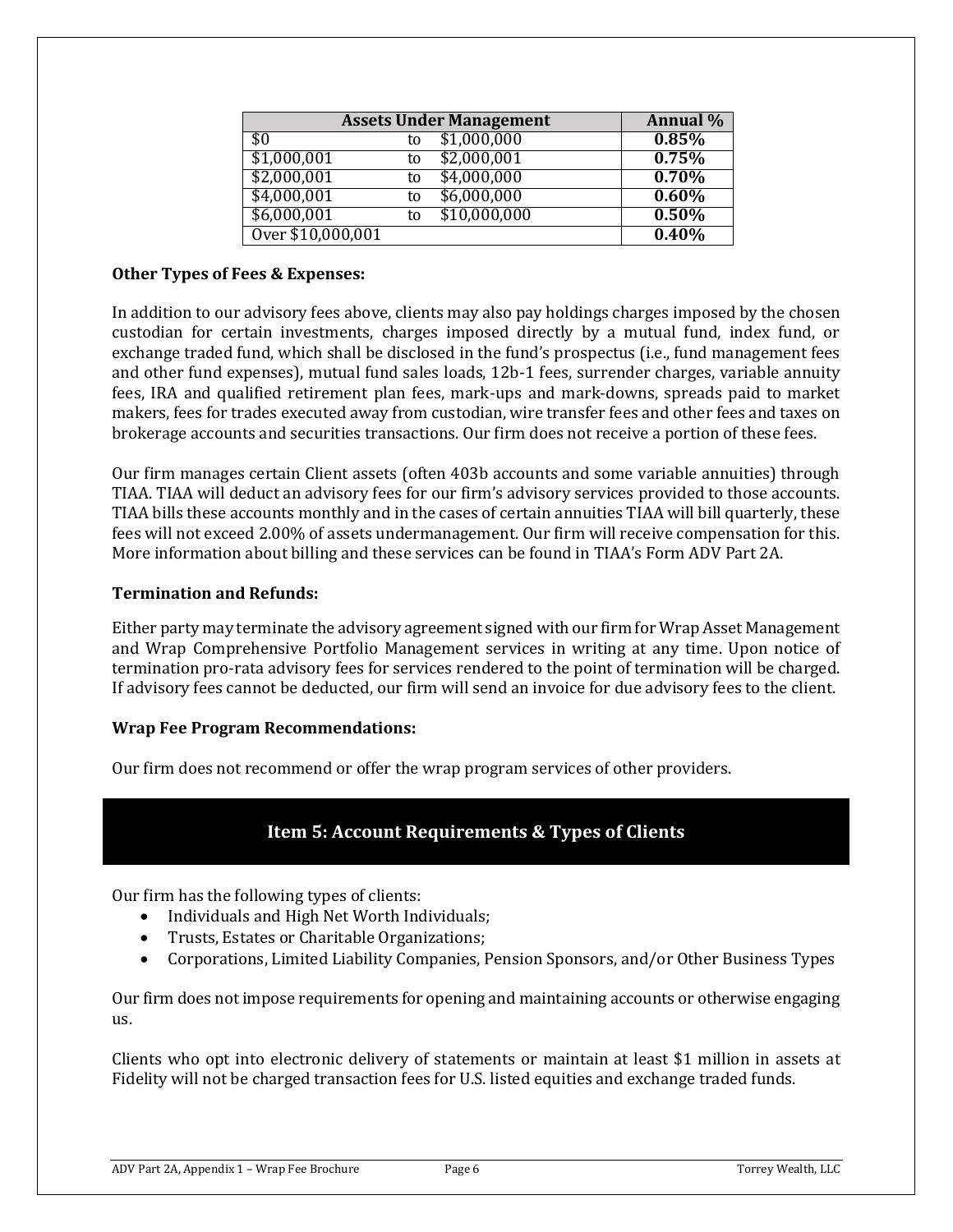# **Item 6: Portfolio Manager Selection & Evaluation**

### <span id="page-27-0"></span>**Selection of Portfolio Managers:**

Our firm's investment adviser representatives ("IARs") act as portfolio manager(s) for this wrap fee program. A conflict arises in that other investment advisory firms may charge the same or lower fees than our firm for similar services. Our IARs are subject to individual licensing requirements as imposed by state securities boards. Our firm is required to confirm or update each IAR's Form U4 on an annual basis. IAR supervision is conducted by our Chief Compliance Officer or management personnel.

#### **Advisory Business:**

Information about our wrap fee services can be found in Item 4 of this brochure. Our firm offers individualized investment advice to our Wrap Asset Management or Wrap Comprehensive Portfolio Management clients.

Each Wrap Asset Management or Wrap Comprehensive Portfolio Management client has the opportunity to place reasonable restrictions on the types of investments to be held in the portfolio. Restrictions on investments in certain securities or types of securities may not be possible due to the level of difficulty this would entail in managing the account.

### **Participation in Wrap Fee Programs:**

Our firm only offers wrap fee accounts to our clients, which are managed on an individualized basis according to the client's investment objectives, financial goals, risk tolerance, etc. Clients who are referred to other third party money managers, sub advisors, and separately managed accounts are managed according is a service offered by our firm and will also be managed according to the clients investment objectives, financial goals, risk tolerance etc.

#### **Performance-Based Fees & Side-By-Side Management:**

Our firm does not charge performance-based fees.

Our firm also makes use of block trades and allocations made based on client's risk tolerance, investment objectives and restrictions. Our firm will periodically review block trade allocations to detect whether profitable trades are being disproportionately allocated to performance based accounts, while unprofitable trades are being disproportionately allocated to pure-fee based accounts with no performance fee. If a problem is detected in the allocation of block trades, our firm will take measures as previously described above.

#### **Methods of Analysis, Investment Strategies & Risk of Loss:**

The following methods of analysis are utilized by our firm when formulating investment advice and/or managing client assets: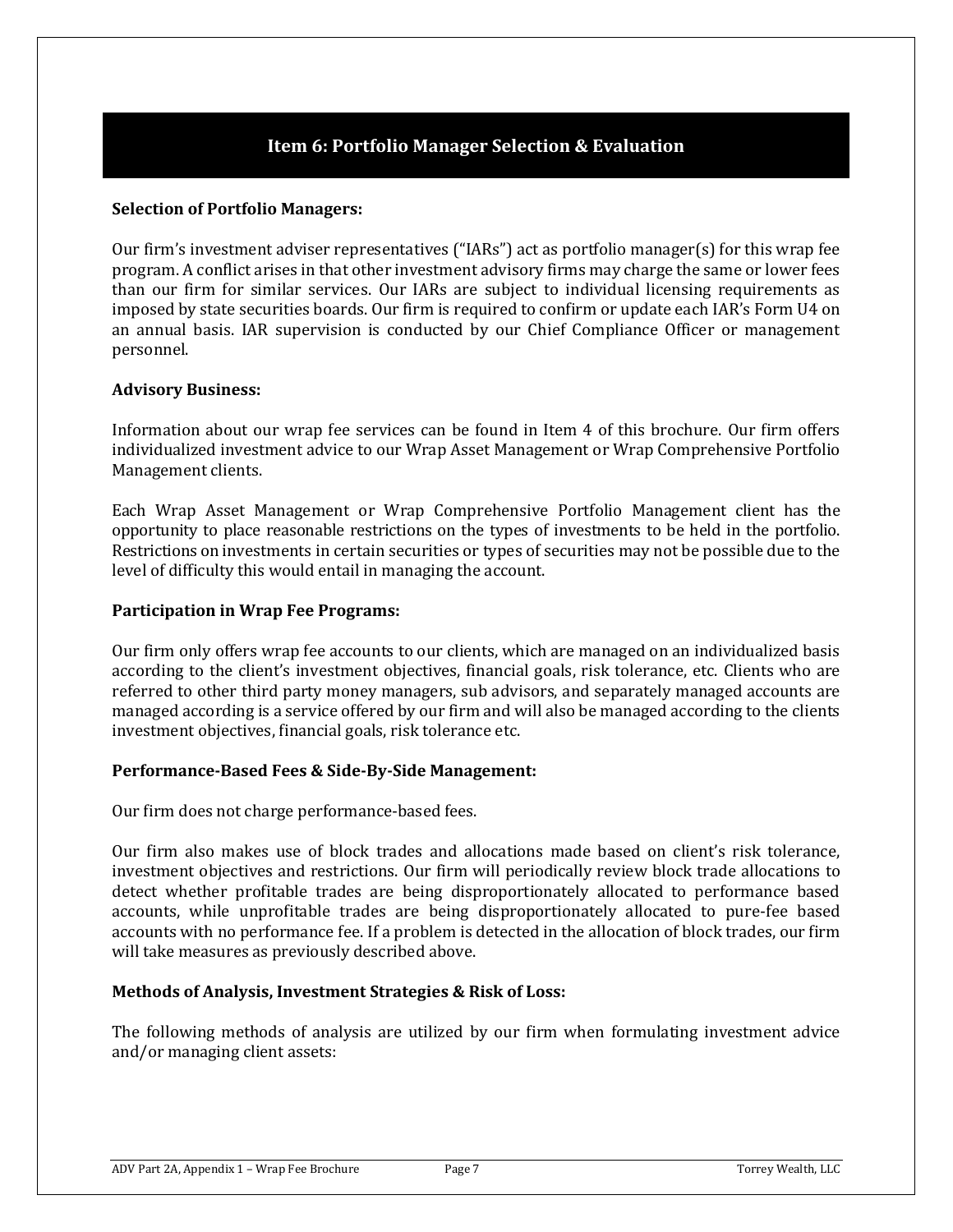**Charting:** In this type of technical analysis, our firm reviews charts of market and security activity in an attempt to identify when the market is moving up or down and to predict how long the trend may last and when that trend might reverse.

**Cyclical Analysis:** Statistical analysis of specific events occurring at a sufficient number of relatively predictable intervals that they can be forecasted into the future. Cyclical analysis asserts that cyclical forces drive price movements in the financial markets. Risks include that cycles may invert or disappear and there is no expectation that this type of analysis will pinpoint turning points, instead be used in conjunction with other methods of analysis.

**Duration Constraints:** Our firm adhere to a discipline of generally maintaining duration within a narrow band around benchmark duration in order to limit exposure to market risk. Our portfolio management team rebalances client portfolios to their current duration targets on a periodic basis. The risk of constraining duration is that the client may not participate fully in a large rally in bond prices.

**Fundamental Analysis:** The analysis of a business's financial statements (usually to analyze the business's assets, liabilities, and earnings), health, and its competitors and markets. When analyzing a stock, futures contract, or currency using fundamental analysis there are two basic approaches one can use: bottom up analysis and top down analysis. The terms are used to distinguish such analysis from other types of investment analysis, such as quantitative and technical. Fundamental analysis is performed on historical and present data, but with the goal of making financial forecasts. There are several possible objectives: (a) to conduct a company stock valuation and predict its probable price evolution; (b) to make a projection on its business performance; (c) to evaluate its management and make internal business decisions; (d) and/or to calculate its credit risk.; and (e) to find out the intrinsic value of the share.

When the objective of the analysis is to determine what stock to buy and at what price, there are two basic methodologies investors rely upon: (a) Fundamental analysis maintains that markets may misprice a security in the short run but that the "correct" price will eventually be reached. Profits can be made by purchasing the mispriced security and then waiting for the market to recognize its "mistake" and reprice the security.; and (b) Technical analysis maintains that all information is reflected already in the price of a security. Technical analysts analyze trends and believe that sentiment changes predate and predict trend changes. Investors' emotional responses to price movements lead to recognizable price chart patterns. Technical analysts also analyze historical trends to predict future price movement. Investors can use one or both of these different but complementary methods for stock picking. This presents a potential risk, as the price of a security can move up or down along with the overall market regardless of the economic and financial factors considered in evaluating the stock.

**Quantitative Analysis:** The use of models, or algorithms, to evaluate assets for investment. The process usually consists of searching vast databases for patterns, such as correlations among liquid assets or price-movement patterns (trend following or mean reversion). The resulting strategies may involve high-frequency trading. The results of the analysis are taken into consideration in the decision to buy or sell securities and in the management of portfolio characteristics. A risk in using quantitative analysis is that the methods or models used may be based on assumptions that prove to be incorrect.

**Qualitative Analysis:** A securities analysis that uses subjective judgment based on unquantifiable information, such as management expertise, industry cycles, strength of research and development,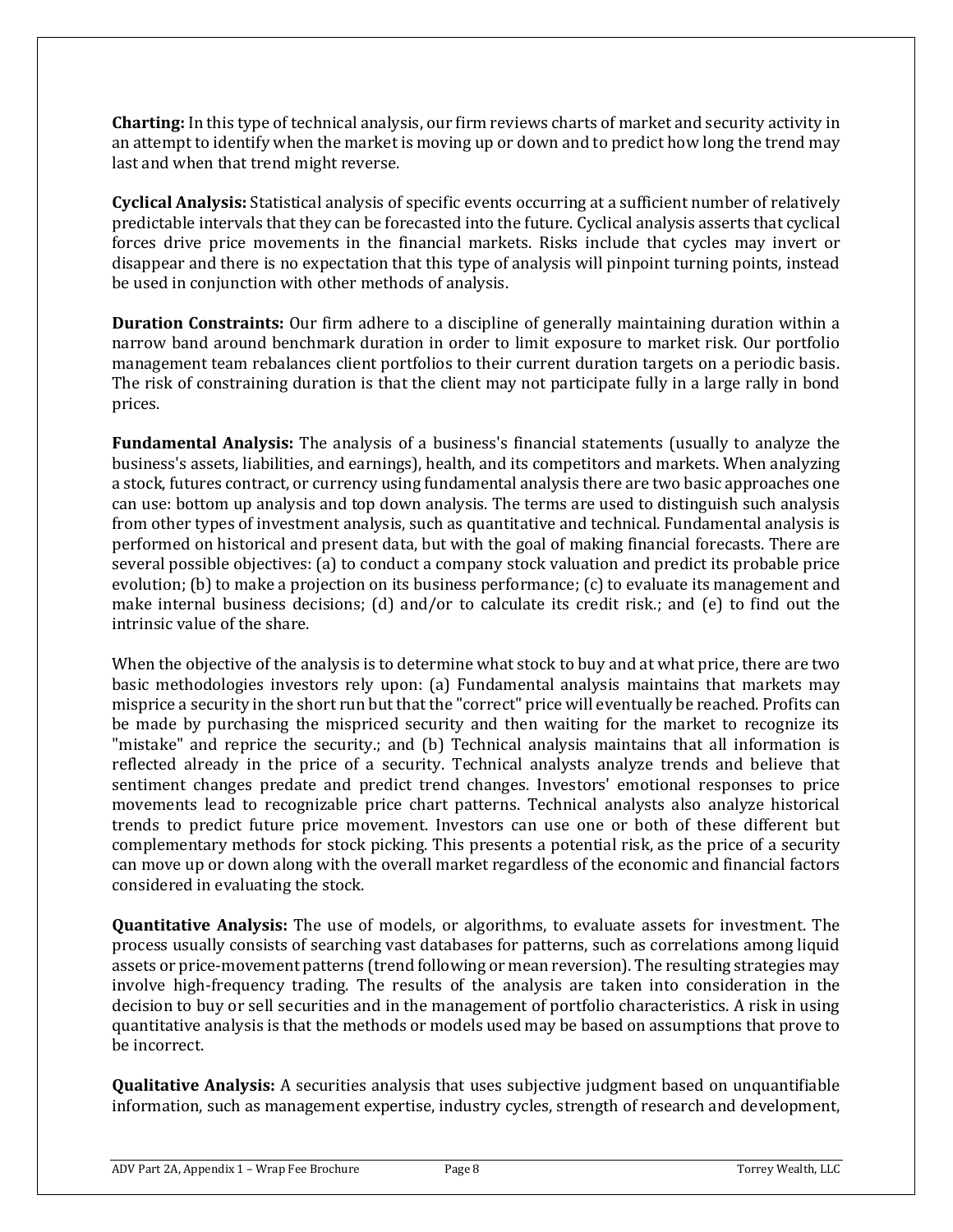and labor relations. Qualitative analysis contrasts with quantitative analysis, which focuses on numbers that can be found on reports such as balance sheets. The two techniques, however, will often be used together in order to examine a company's operations and evaluate its potential as an investment opportunity. Qualitative analysis deals with intangible, inexact concerns that belong to the social and experiential realm rather than the mathematical one. This approach depends on the kind of intelligence that machines (currently) lack, since things like positive associations with a brand, management trustworthiness, customer satisfaction, competitive advantage and cultural shifts are difficult, arguably impossible, to capture with numerical inputs. A risk in using qualitative analysis is that subjective judgment may prove incorrect.

**Sector Analysis**: Sector analysis involves identification and analysis of various industries or economic sectors that are likely to exhibit superior performance. Academic studies indicate that the health of a stock's sector is as important as the performance of the individual stock itself. In other words, even the best stock located in a weak sector will often perform poorly because that sector is out of favor. Each industry has differences in terms of its customer base, market share among firms, industry growth, competition, regulation and business cycles. Learning how the industry operates provides a deeper understanding of a company's financial health. One method of analyzing a company's growth potential is examining whether the amount of customers in the overall market is expected to grow. In some markets, there is zero or negative growth, a factor demanding careful consideration. Additionally, market analysts recommend that investors should monitor sectors that are nearing the bottom of performance rankings for possible signs of an impending turnaround.

**Technical Analysis:** A security analysis methodology for forecasting the direction of prices through the study of past market data, primarily price and volume. A fundamental principle of technical analysis is that a market's price reflects all relevant information, so their analysis looks at the history of a security's trading pattern rather than external drivers such as economic, fundamental and news events. Therefore, price action tends to repeat itself due to investors collectively tending toward patterned behavior – hence technical analysis focuses on identifiable trends and conditions. Technical analysts also widely use market indicators of many sorts, some of which are mathematical transformations of price, often including up and down volume, advance/decline data and other inputs. These indicators are used to help assess whether an asset is trending, and if it is, the probability of its direction and of continuation. Technicians also look for relationships between price/volume indices and market indicators. Technical analysis employs models and trading rules based on price and volume transformations, such as the relative strength index, moving averages, regressions, inter-market and intra-market price correlations, business cycles, stock market cycles or, classically, through recognition of chart patterns. Technical analysis is widely used among traders and financial professionals and is very often used by active day traders, market makers and pit traders. The risk associated with this type of analysis is that analysts use subjective judgment to decide which pattern(s) a particular instrument reflects at a given time and what the interpretation of that pattern should be.

**Third-Party Money Manager Analysis:** The analysis of the experience, investment philosophies, and past performance of independent third-party investment managers in an attempt to determine if that manager has demonstrated an ability to invest over a period of time and in different economic conditions. Analysis is completed by monitoring the manager's underlying holdings, strategies, concentrations and leverage as part of our overall periodic risk assessment. Additionally, as part of the due-diligence process, the manager's compliance and business enterprise risks are surveyed and reviewed. A risk of investing with a third-party manager who has been successful in the past is that they may not be able to replicate that success in the future. In addition, as our firm does not control the underlying investments in a third-party manager's portfolio, there is also a risk that a manager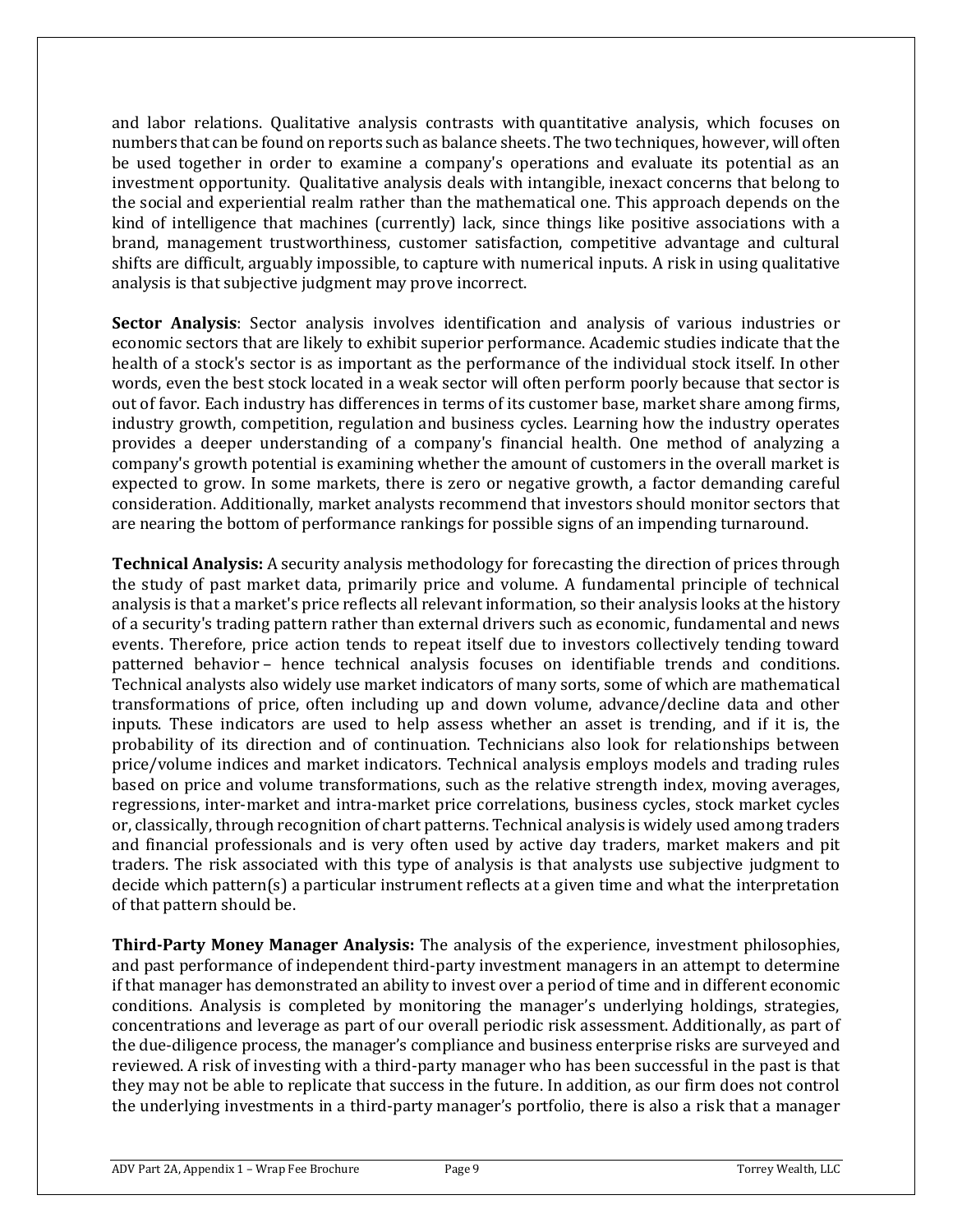may deviate from the stated investment mandate or strategy of the portfolio, making it a less suitable investment for our clients. Moreover, as our firm does not control the manager's daily business and compliance operations, our firm may be unaware of the lack of internal controls necessary to prevent business, regulatory or reputational deficiencies.

The following investment strategies are used managing client accounts, provided that such strategies are appropriate to the needs of the client and consistent with the client's investment objectives, risk tolerance, and time horizons, among other considerations:

**Asset Allocation:** The implementation of an investment strategy that attempts to balance risk versus reward by adjusting the percentage of each asset in an investment portfolio according to the investor's risk tolerance, goals and investment time frame. Asset allocation is based on the principle that different assets perform differently in different market and economic conditions. A fundamental justification for asset allocation is the notion that different asset classes offer returns that are not perfectly correlated, hence diversification reduces the overall risk in terms of the variability of returns for a given level of expected return. Although risk is reduced as long as correlations are not perfect, it is typically forecast (wholly or in part) based on statistical relationships (like correlation and variance) that existed over some past period. Expectations for return are often derived in the same way.

An asset class is a group of economic resources sharing similar characteristics, such as riskiness and return. There are many types of assets that may or may not be included in an asset allocation strategy. The "traditional" asset classes are stocks (value, dividend, growth, or sector-specific [or a "blend" of any two or more of the preceding]; large-cap versus mid-cap, small-cap or micro-cap; domestic, foreign [developed], emerging or frontier markets), bonds (fixed income securities more generally: investment-grade or junk [high-yield]; government or corporate; short-term, intermediate, longterm; domestic, foreign, emerging markets), and cash or cash equivalents. Allocation among these three provides a starting point. Usually included are hybrid instruments such as convertible bonds and preferred stocks, counting as a mixture of bonds and stocks. Other alternative assets that may be considered include: commodities: precious metals, nonferrous metals, agriculture, energy, others.; Commercial or residential real estate (also REITs); Collectibles such as art, coins, or stamps; insurance products (annuity, life settlements, catastrophe bonds, personal life insurance products, etc.); derivatives such as long-short or market neutral strategies, options, collateralized debt, and futures; foreign currency; venture capital; private equity; and/or distressed securities.

There are several types of asset allocation strategies based on investment goals, risk tolerance, time frames and diversification. The most common forms of asset allocation are: strategic, dynamic, tactical, and core-satellite.

- Strategic Asset Allocation: The primary goal of a strategic asset allocation is to create an asset mix that seeks to provide the optimal balance between expected risk and return for a longterm investment horizon. Generally speaking, strategic asset allocation strategies are agnostic to economic environments, i.e., they do not change their allocation postures relative to changing market or economic conditions.
- Dynamic Asset Allocation: Dynamic asset allocation is similar to strategic asset allocation in that portfolios are built by allocating to an asset mix that seeks to provide the optimal balance between expected risk and return for a long-term investment horizon. Like strategic allocation strategies, dynamic strategies largely retain exposure to their original asset classes; however, unlike strategic strategies, dynamic asset allocation portfolios will adjust their postures over time relative to changes in the economic environment.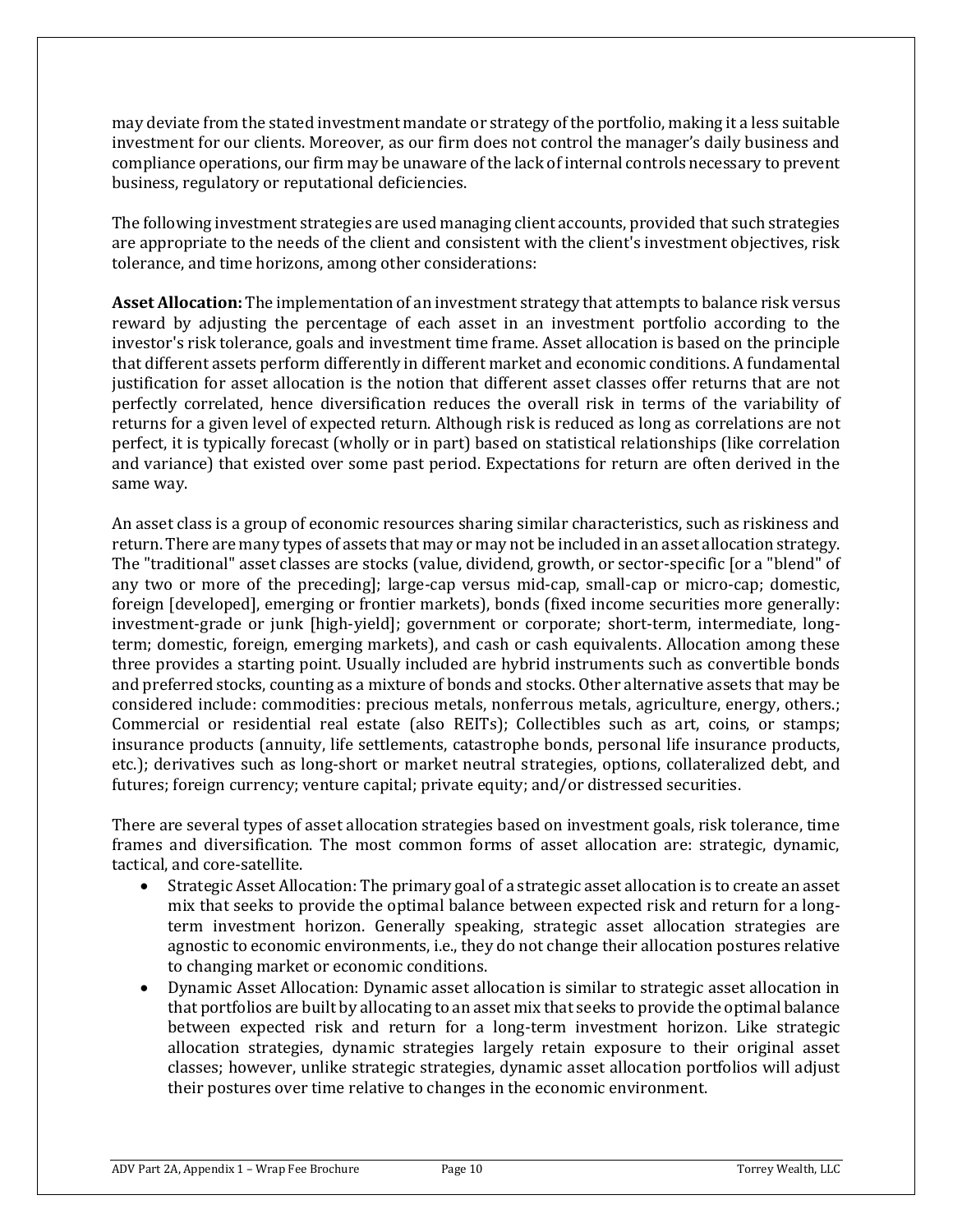- Tactical Asset Allocation: Tactical asset allocation is a strategy in which an investor takes a more active approach that tries to position a portfolio into those assets, sectors, or individual stocks that show the most potential for perceived gains. While an original asset mix is formulated much like strategic and dynamic portfolio, tactical strategies are often traded more actively and are free to move entirely in and out of their core asset classes
- Core-Satellite Asset Allocation: Core-Satellite allocation strategies generally contain a 'core' strategic element making up the most significant portion of the portfolio, while applying a dynamic or tactical 'satellite' strategy that makes up a smaller part of the portfolio. In this way, core-satellite allocation strategies are a hybrid of the strategic and dynamic/tactical allocation strategies mentioned above.

**Long-Term Purchases:** Our firm may buy securities for your account and hold them for a relatively long time (more than a year) in anticipation that the security's value will appreciate over a long horizon. The risk of this strategy is that our firm could miss out on potential short-term gains that could have been profitable to your account, or it's possible that the security's value may decline sharply before our firm makes a decision to sell.

**Short-Term Purchases:** When utilizing this strategy, our firm may also purchase securities with the idea of selling them within a relatively short time (typically a year or less). Our firm does this in an attempt to take advantage of conditions that our firm believes will soon result in a price swing in the securities our firm purchase.

We prefer to invest our advisory client's in the following securities in managing client accounts, provided that such securities are appropriate to the needs of the client and consistent with the client's investment objectives, risk tolerance, and time horizons, among other considerations:

**Exchange Traded Funds ("ETFs"):** An ETF is a type of Investment Company (usually, an open-end fund or unit investment trust) whose primary objective is to achieve the same return as a particular market index. The vast majority of ETFs are designed to track an index, so their performance is close to that of an index mutual fund, but they are not exact duplicates. A tracking error, or the difference between the returns of a fund and the returns of the index, can arise due to differences in composition, management fees, expenses, and handling of dividends. ETFs benefit from continuous pricing; they can be bought and sold on a stock exchange throughout the trading day. Because ETFs trade like stocks, you can place orders just like with individual stocks - such as limit orders, gooduntil-canceled orders, stop loss orders etc. They can also be sold short. Traditional mutual funds are bought and redeemed based on their net asset values ("NAV") at the end of the day. ETFs are bought and sold at the market prices on the exchanges, which resemble the underlying NAV but are independent of it. However, arbitrageurs will ensure that ETF prices are kept very close to the NAV of the underlying securities. Although an investor can buy as few as one share of an ETF, most buy in board lots. Anything bought in less than a board lot will increase the cost to the investor. Anyone can buy any ETF no matter where in the world it trades. This provides a benefit over mutual funds, which generally can only be bought in the country in which they are registered.

One of the main features of ETFs are their low annual fees, especially when compared to traditional mutual funds. The passive nature of index investing, reduced marketing, and distribution and accounting expenses all contribute to the lower fees. However, individual investors must pay a brokerage commission to purchase and sell ETF shares; for those investors who trade frequently, this can significantly increase the cost of investing in ETFs. That said, with the advent of low-cost brokerage fees, small or frequent purchases of ETFs are becoming more cost efficient.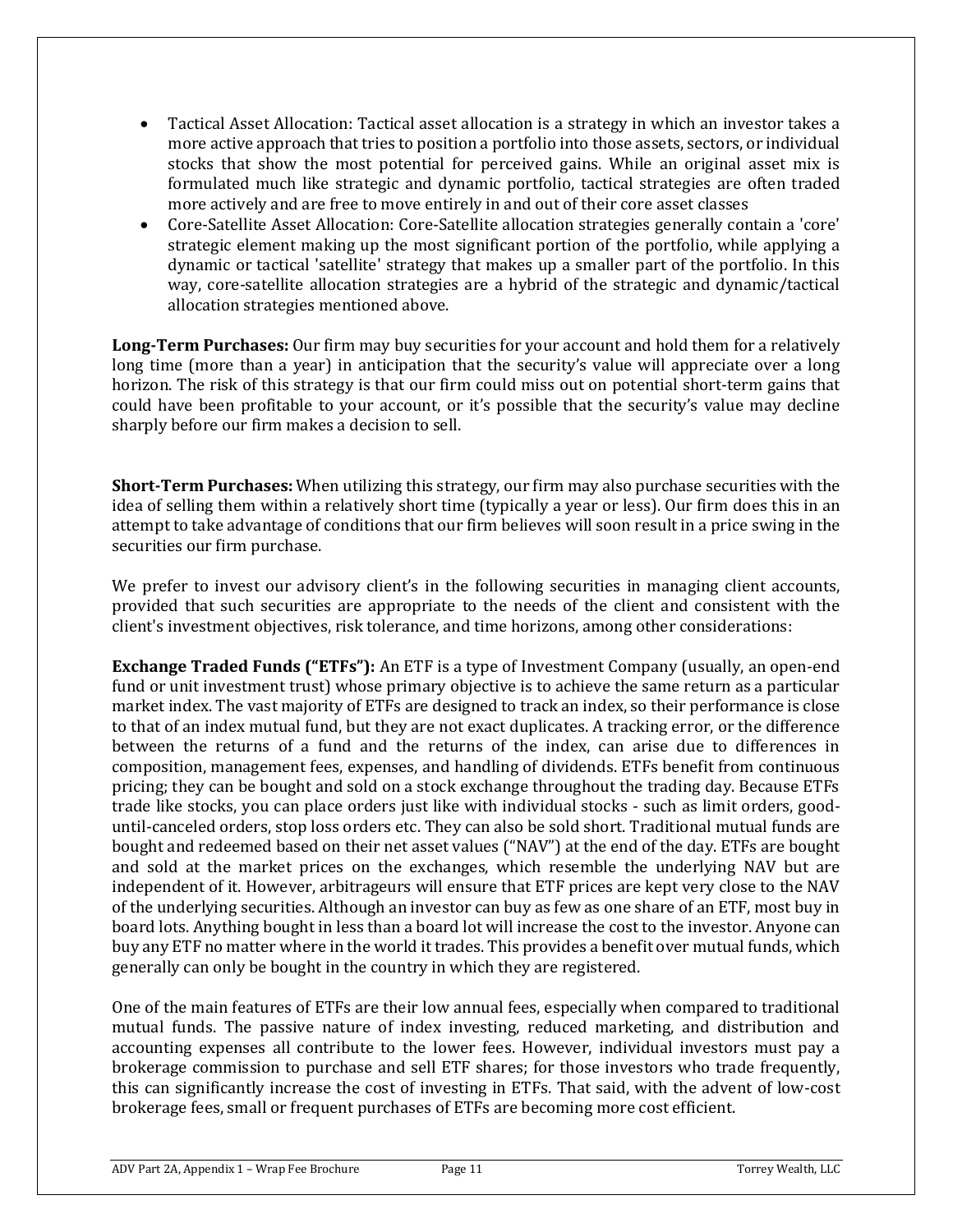**Equity Securities:** Equity securities represent an ownership position in a company. Equity securities typically consist of common stocks. The prices of equity securities fluctuate based on, among other things, events specific to their issuers and market, economic and other conditions. For example, prices of these securities can be affected by financial contracts held by the issuer or third parties (such as derivatives) relating to the security or other assets or indices. There may be little trading in the secondary market for particular equity securities, which may adversely affect our firm 's ability to value accurately or dispose of such equity securities. Adverse publicity and investor perceptions, whether or not based on fundamental analysis, may decrease the value and/or liquidity of equity securities. Investing in smaller companies may pose additional risks as it is often more difficult to value or dispose of small company stocks, more difficult to obtain information about smaller companies, and the prices of their stocks may be more volatile than stocks of larger, more established companies. Clients should have a long-term perspective and, for example, be able to tolerate potentially sharp declines in value.

**Fixed Income:** Fixed income is a type of investing or budgeting style for which real return rates or periodic income is received at regular intervals and at reasonably predictable levels. Fixed-income investors are typically retired individuals who rely on their investments to provide a regular, stable income stream. This demographic tends to invest heavily in fixed-income investments because of the reliable returns they offer. Fixed-income investors who live on set amounts of periodically paid income face the risk of inflation eroding their spending power.

Some examples of fixed-income investments include treasuries, money market instruments, corporate bonds, asset-backed securities, municipal bonds and international bonds. The primary risk associated with fixed-income investments is the borrower defaulting on his payment. Other considerations include exchange rate risk for international bonds and interest rate risk for longerdated securities. The most common type of fixed-income security is a bond. Bonds are issued by federal governments, local municipalities and major corporations. Fixed-income securities are recommended for investors seeking a diverse portfolio; however, the percentage of the portfolio dedicated to fixed income depends on your own personal investment style. There is also an opportunity to diversify the fixed-income component of a portfolio. Riskier fixed-income products, such as junk bonds and longer-dated products, should comprise a lower percentage of your overall portfolio.

The interest payment on fixed-income securities is considered regular income and is determined based on the creditworthiness of the borrower and current market rates. In general, bonds and fixedincome securities with longer-dated maturities pay a higher rate, also referred to as the coupon rate, because they are considered riskier. The longer the security is on the market, the more time it has to lose its value and/or default. At the end of the bond term, or at bond maturity, the borrower returns the amount borrowed, also referred to as the principal or par value.

**Individual Stocks**: A common stock is a security that represents ownership in a corporation. Holders of common stock exercise control by electing a board of directors and voting on corporate policy. Investing in individual common stocks provides us with more control of what you are invested in and when that investment is made. Having the ability to decide when to buy or sell helps us time the taking of gains or losses. Common stocks, however, bear a greater amount of risk when compared to certificate of deposits, preferred stock and bonds. It is typically more difficult to achieve diversification when investing in individual common stocks. Additionally, common stockholders are on the bottom of the priority ladder for ownership structure; if a company goes bankrupt, the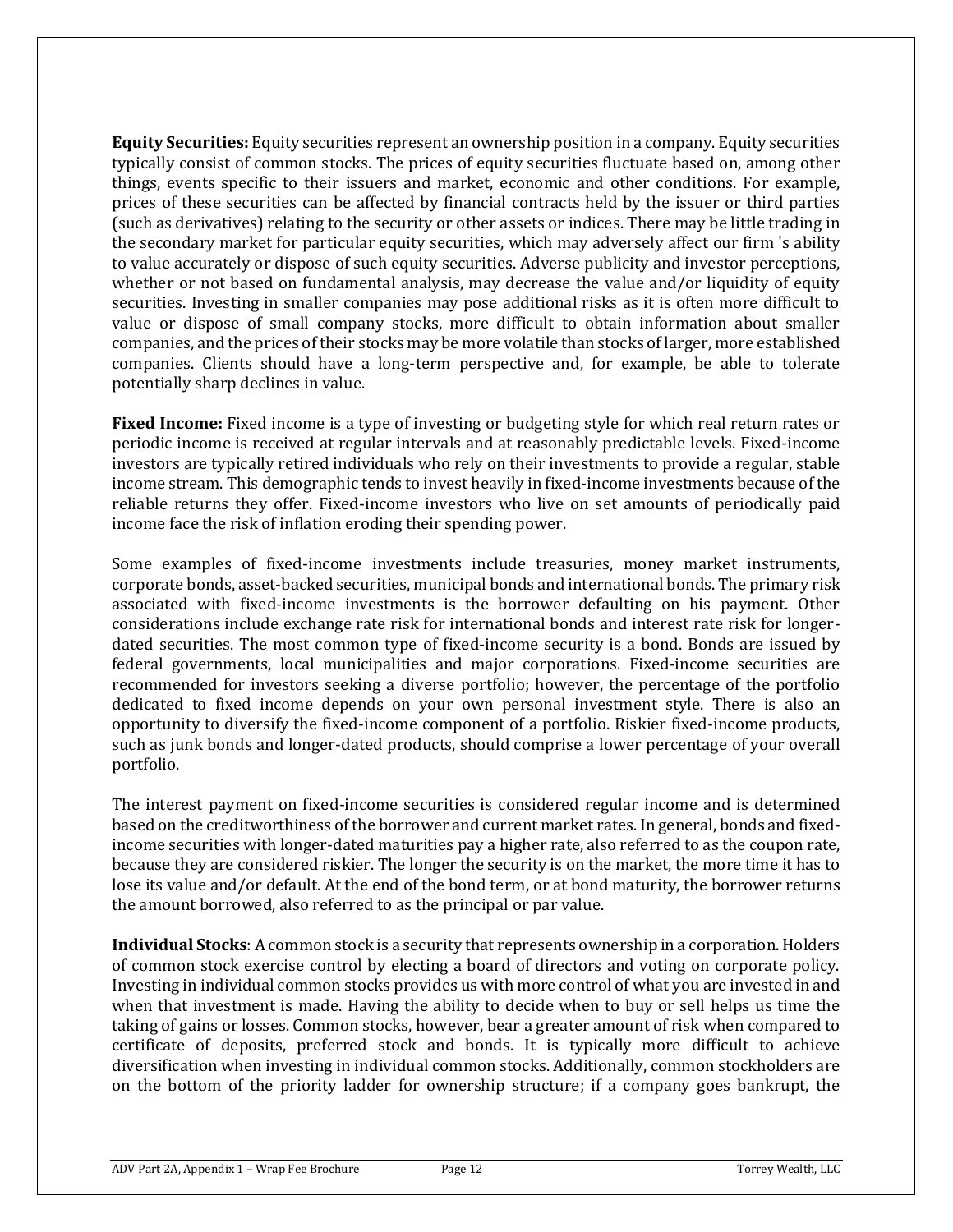common stockholders do not receive their money until the creditors and preferred shareholders have received their respective share of the leftover assets.

**Mutual Funds**: A mutual fund is a company that pools money from many investors and invests that money in a variety of differing security types based on the objectives of the fund. The portfolio of the fund consists of the combined holdings it owns. Each share represents an investor's proportionate ownership of the fund's holdings and the income those holdings generate. The price that investors pay for mutual fund shares are the fund's per share net asset value ("NAV") plus any shareholder fees that the fund imposes at the time of purchase (such as sales loads). Investors typically cannot ascertain the exact make-up of a fund's portfolio at any given time, nor can they directly influence which securities the fund manager buys and sells or the timing of those trades. With an individual stock, investors can obtain real-time (or close to real-time) pricing information with relative ease by checking financial websites or by calling a broker or your investment adviser. Investors can also monitor how a stock's price changes from hour to hour—or even second to second. By contrast, with a mutual fund, the price at which an investor purchases or redeems shares will typically depend on the fund's NAV, which is calculated daily after market close.

The benefits of investing through mutual funds include: (a) Mutual funds are professionally managed by an investment adviser who researches, selects, and monitors the performance of the securities purchased by the fund; (b) Mutual funds typically have the benefit of diversification, which is an investing strategy that generally sums up as "Don't put all your eggs in one basket." Spreading investments across a wide range of companies and industry sectors can help lower the risk if a company or sector fails. Some investors find it easier to achieve diversification through ownership of mutual funds rather than through ownership of individual stocks or bonds.; (c) Some mutual funds accommodate investors who do not have a lot of money to invest by setting relatively low dollar amounts for initial purchases, subsequent monthly purchases, or both.; and (d) At any time, mutual fund investors can readily redeem their shares at the current NAV, less any fees and charges assessed on redemption.

Mutual funds also have features that some investors might view as disadvantages: (a) Investors must pay sales charges, annual fees, and other expenses regardless of how the fund performs. Depending on the timing of their investment, investors may also have to pay taxes on any capital gains distributions they receive. This includes instances where the fund performed poorly after purchasing shares.; (b) Investors typically cannot ascertain the exact make-up of a fund's portfolio at any given time, nor can they directly influence which securities the fund manager buys and sells or the timing of those trades.; and (c) With an individual stock, investors can obtain real-time (or close to realtime) pricing information with relative ease by checking financial websites or by calling a broker or your investment adviser. Investors can also monitor how a stock's price changes from hour to hour or even second to second. By contrast, with a mutual fund, the price at which an investor purchases or redeems shares will typically depend on the fund's NAV, which the fund might not calculate until many hours after the investor placed the order. In general, mutual funds must calculate their NAV at least once every business day, typically after the major U.S. exchanges close.

When investors buy and hold an individual stock or bond, the investor must pay income tax each year on the dividends or interest the investor receives. However, the investor will not have to pay any capital gains tax until the investor actually sells and makes a profit. Mutual funds, however, are different. When an investor buys and holds mutual fund shares, the investor will owe income tax on any ordinary dividends in the year the investor receives or reinvests them. Moreover, in addition to owing taxes on any personal capital gains when the investor sells shares, the investor may have to pay taxes each year on the fund's capital gains. That is because the law requires mutual funds to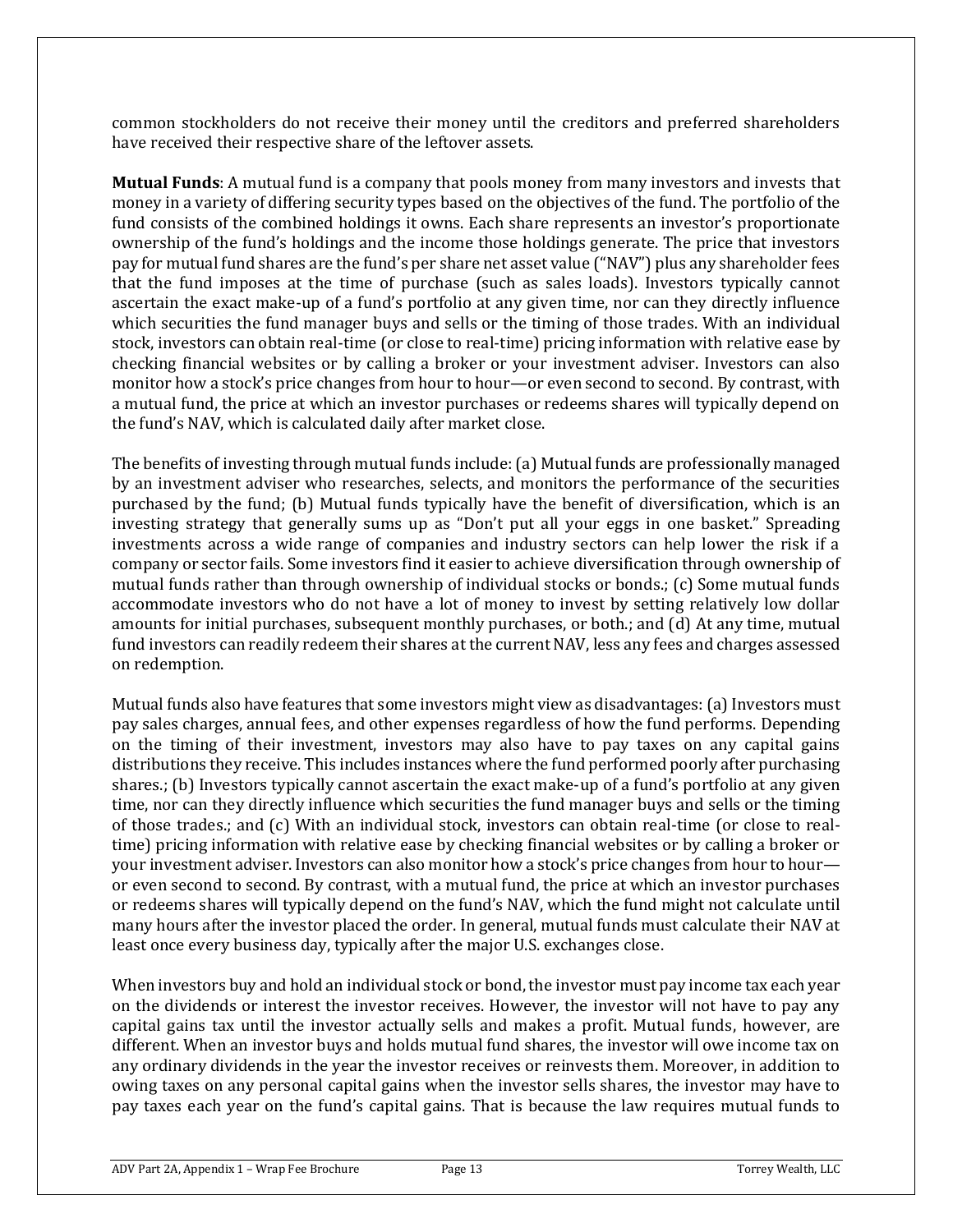distribute capital gains to shareholders if they sell securities for a profit, and cannot use losses to offset these gains.

**Please Note:** Investing in securities involves risk of loss that clients should be prepared to bear. While the stock market may increase and your account(s) could enjoy a gain, it is also possible that the stock market may decrease and your account(s) could suffer a loss. It is important that you understand the risks associated with investing in the stock market, are appropriately diversified in your investments, and ask any questions you may have.

### **Voting Client Securities:**

Our firm does not accept the proxy authority to vote client securities. Clients will receive proxies or other solicitations directly from their custodian or a transfer agent. In the event that proxies are sent to our firm, our firm will forward them to the appropriate client and ask the party who sent them to mail them directly to the client in the future. Clients may call, write or email us to discuss questions they may have about particular proxy votes or other solicitations.

Third party money managers selected or recommended by our firm may vote proxies for clients. Except in the event a third party money manager votes proxies, clients maintain exclusive responsibility for: (1) directing the manner in which proxies solicited by issuers of securities beneficially owned by the client shall be voted, and (2) making all elections relative to any mergers, acquisitions, tender offers, bankruptcy proceedings or other type events pertaining to the client's investment assets. Therefore (except for proxies that may be voted by a third party money manager), our firm and/or the client shall instruct the qualified custodian to forward to copies of all proxies and shareholder communications relating to the client's investment assets.

## **Item 7: Client Information Provided to Portfolio Manager(s)**

<span id="page-34-0"></span>Most accounts are managed by our in-house licensed IARs. The IAR selected to manage the client's account(s) or portfolio(s) will be privy to the client's investment goals and objectives, risk tolerance, restrictions placed on the management of the account(s) or portfolio(s) and relevant client notes taken by our firm. Please see our firm's Privacy Policy for more information on how our firm utilizes client information.

For those clients for whom we have referred account(s) to a third party wrap program our firm communicates with your portfolio manager(s) on a regular basis as needed to ensure your most current investment goals and objectives are understood by your portfolio manager(s). In most cases, our firm will communicate such information as part of our regular investment management duties. Nevertheless, our firm will also communicate information to your portfolio manager(s) when you ask us to, when market or economic conditions make it prudent to do so, etc.

# **Item 8: Client Contact with Portfolio Manager(s)**

<span id="page-34-1"></span>Any questions or concerns about the management of client portfolios shall be directed to our firm.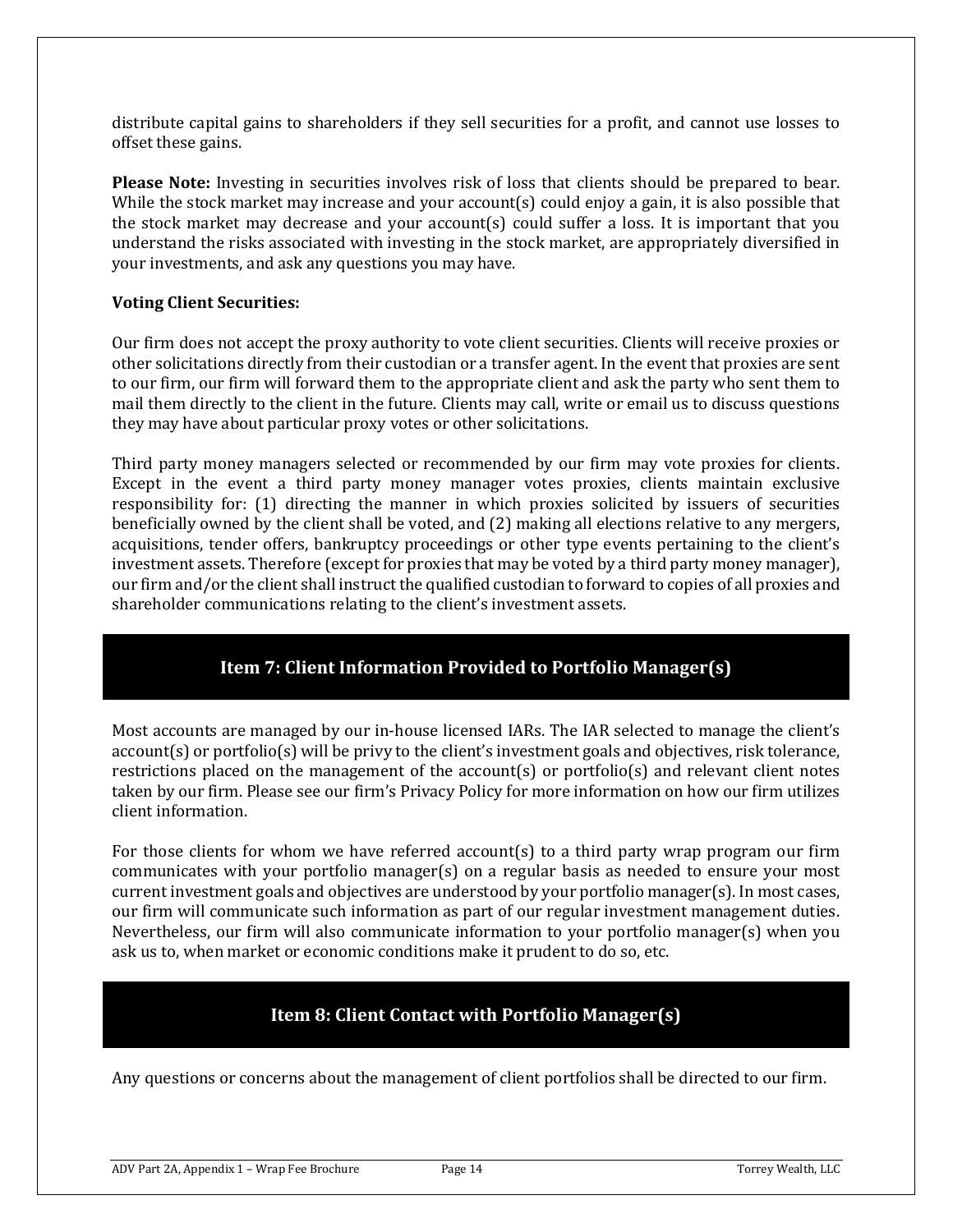# **Item 9: Additional Information**

### <span id="page-35-0"></span>**Disciplinary Information**

There are no legal or disciplinary events that are material to the evaluation of our advisory business or the integrity of our management.

#### **Financial Industry Activities & Affiliations**

Our firm is not registered, nor does it have an application pending to register, as a broker-dealer, registered representative of a broker dealer, investment company or pooled investment vehicle, other investment adviser or financial planner, futures commission merchant, commodity pool operator, commodity trading advisor, banking or thrift institution, accountant or accounting firm, lawyer or law firm, insurance company or agency, pension consultant, real estate broker or dealer or a sponsor or syndicator of limited partnership, or an associated person of the foregoing entities.

Representatives of our firm are licensed insurance agents. As a result of these transactions, they receive normal and customary commissions. A conflict of interest exists as these commissionable securities sales create an incentive to recommend products based on the compensation earned. To mitigate this potential conflict, our firm will act in the client's best interest.

Our financial professionals may offer products and receive advisory fees from TIAA financial service company but are unaffiliated and unrelated. Our firm and financial professionals are not partners, employees, independent contractors, distributors, or joint venturers of TIAA, and are not authorized to make representations to a Client or others on behalf of TIAA. TIAA does not control the business or operations of our professionals. To mitigate any potential conflict, our firm, as a fiduciary, will act in the client's best interest.

### **Code of Ethics, Participation or Interest in Client Transactions & Personal Trading**

As a fiduciary, it is an investment adviser's responsibility to provide fair and full disclosure of all material facts and to act solely in the best interest of each of our clients at all times. Our fiduciary duty is the underlying principle for our firm's Code of Ethics, which includes procedures for personal securities transaction and insider trading. Our firm requires all representatives to conduct business with the highest level of ethical standards and to comply with all federal and state securities laws at all times. Upon employment with our firm, and at least annually thereafter, all representatives of our firm will acknowledge receipt, understanding and compliance with our firm's Code of Ethics. Our firm and representatives must conduct business in an honest, ethical, and fair manner and avoid all circumstances that might negatively affect or appear to affect our duty of complete loyalty to all clients. This disclosure is provided to give all clients a summary of our Code of Ethics. If a client or a potential client wishes to review our Code of Ethics in its entirety, a copy will be provided promptly upon request.

Our firm recognizes that the personal investment transactions of our representatives demands the application of a Code of Ethics with high standards and requires that all such transactions be carried out in a way that does not endanger the interest of any client. At the same time, our firm also believes that if investment goals are similar for clients and for our representatives, it is logical, and even desirable, that there be common ownership of some securities.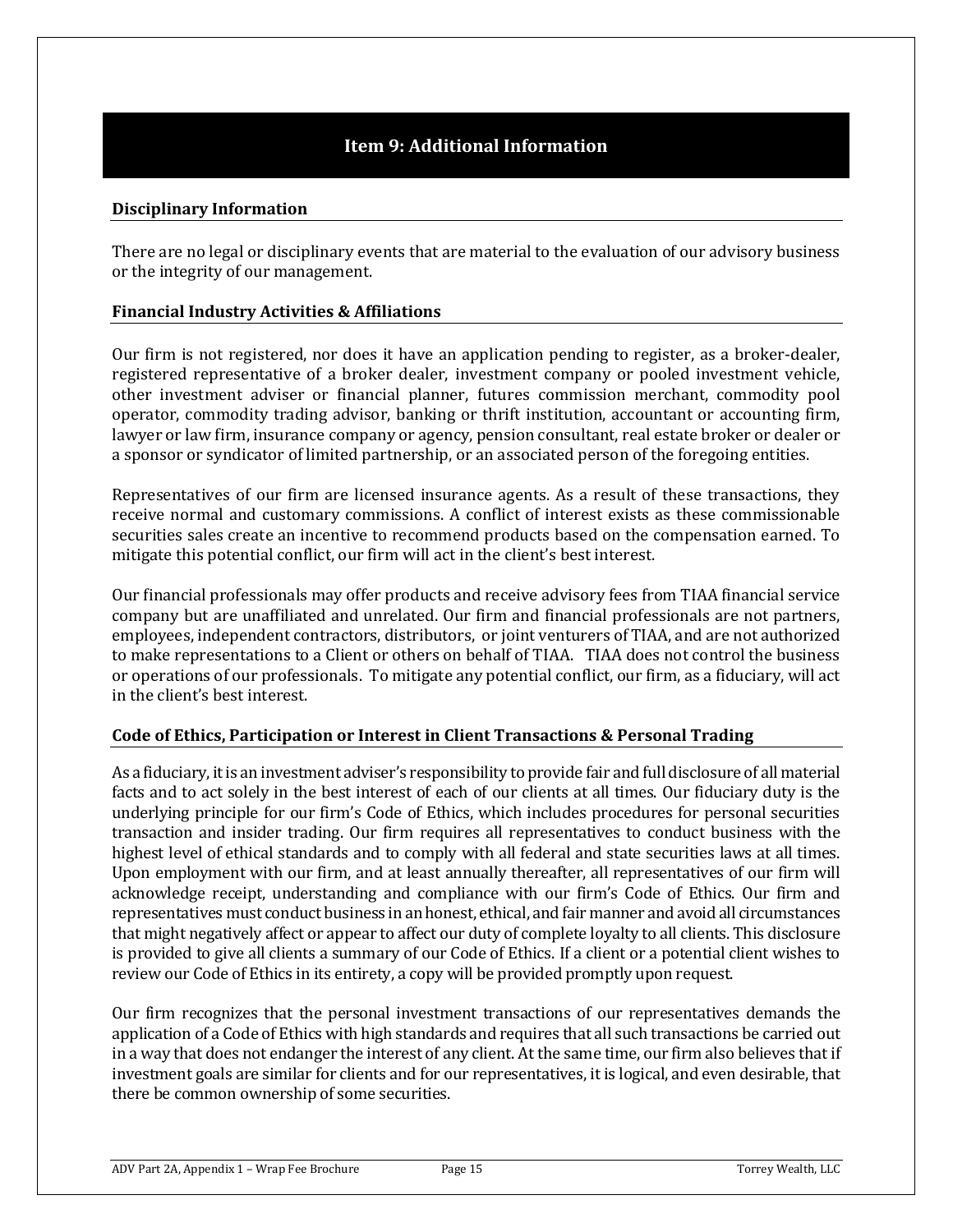In order to prevent conflicts of interest, our firm has established procedures for transactions effected by our representatives for their personal accounts<sup>1</sup>. In order to monitor compliance with our personal trading policy, our firm has pre-clearance requirements and a quarterly securities transaction reporting system for all of our representatives.

Neither our firm nor a related person recommends, buys or sells for client accounts, securities in which our firm or a related person has a material financial interest without prior disclosure to the client.

Related persons of our firm may buy or sell securities and other investments that are also recommended to clients. In order to minimize this conflict of interest, our related persons will place client interests ahead of their own interests and adhere to our firm's Code of Ethics, a copy of which is available upon request.

Likewise, related persons of our firm buy or sell securities for themselves at or about the same time they buy or sell the same securities for client accounts. In order to minimize this conflict of interest, our related persons will place client interests ahead of their own interests and adhere to our firm's Code of Ethics, a copy of which is available upon request. Further, our related persons will refrain from buying or selling the same securities prior to buying or selling for our clients in the same day. If related persons' accounts are included in a block trade, our related persons will always trade personal accounts last.

## **Review of Accounts**

Our management personnel or financial advisors reviews accounts on at least a annual basis for our Wrap Asset Management or Wrap Comprehensive Portfolio Management clients. The nature of these reviews is to learn whether clients' accounts are in line with their investment objectives, appropriately positioned based on market conditions, and investment policies, if applicable. Our firm may review client accounts more frequently than described above. Among the factors which may trigger an off-cycle review are major market or economic events, the client's life events, requests by the client, etc. Our firm does not provide written reports to clients, unless asked to do so. Verbal reports to clients take place on at least an annual basis when our Wrap Asset Management or Wrap Comprehensive Portfolio Management clients are contacted.

## **Other Compensation**

Our firm has an arrangement with National Financial Services LLC and Fidelity Brokerage Services LLC (collectively, and together with all affiliates, "Fidelity") through which Fidelity provides our firm with "institutional platform services." Our firm is independently operated and owned and is not affiliated with Fidelity. The institutional platform services include, among others, brokerage, custody, and other related services. Fidelity's institutional platform services that assist us in managing and administering clients' accounts include software and other technology that (i) provide access to client account data (such as trade confirmations and account statements); (ii) facilitate trade execution and allocate aggregated trade orders for multiple client accounts; (iii) provide research, pricing and other market data; (iv) facilitate payment of fees from its clients' accounts; and (v) assist with back-office functions, recordkeeping and client reporting.

<sup>&</sup>lt;sup>1</sup> For purposes of the policy, our associate's personal account generally includes any account (a) in the name of our associate, his/her spouse, his/her minor children or other dependents residing in the same household, (b) for which our associate is a trustee or executor, or (c) which our associate controls, including our client accounts which our associate controls and/or a member of his/her household has a direct or indirect beneficial interest in.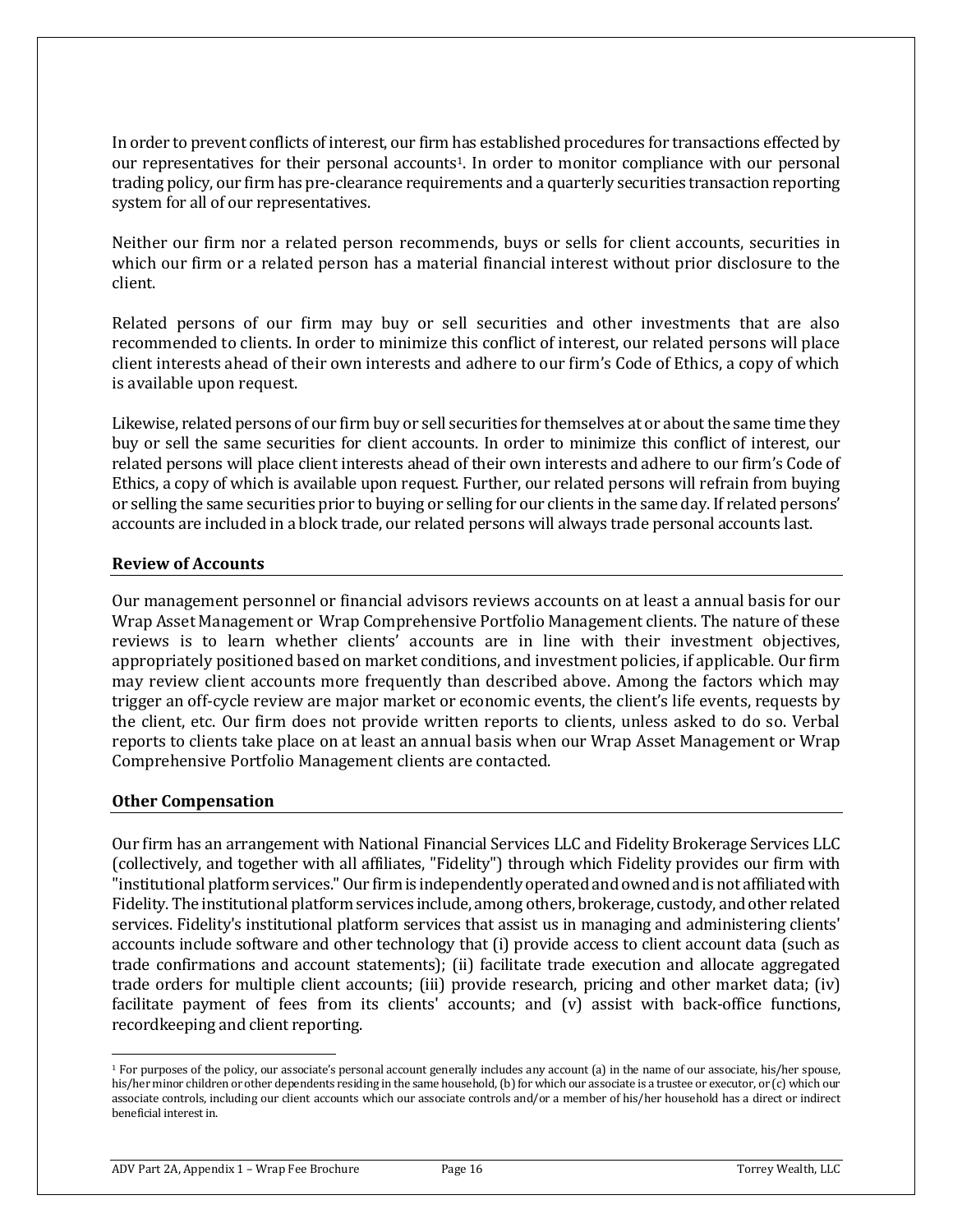Our firm also receives transition assistance from Fidelity which will be used for capital investments in software systems and other third party service providers which will assist in managing client portfolios. Our firm has also received transition assistance which will be used to cover client account transfer fees.

## **Client Referrals**

Our firm does not pay referral fees (non-commission based) to independent solicitors (nonregistered representatives) for the referral of their clients to our firm in accordance with Rule 206 (4)-3 of the Investment Advisers Act of 1940.

## **Financial Information**

Our firm is not required to provide financial information in this Brochure because:

- Our firm does not require the prepayment of more than \$1,200 in fees when services cannot be rendered within 6 months.
- Our firm does not take custody of client funds or securities.
- Our firm does not have a financial condition or commitment that impairs our ability to meet contractual and fiduciary obligations to clients.

Our firm has never been the subject of a bankruptcy proceeding.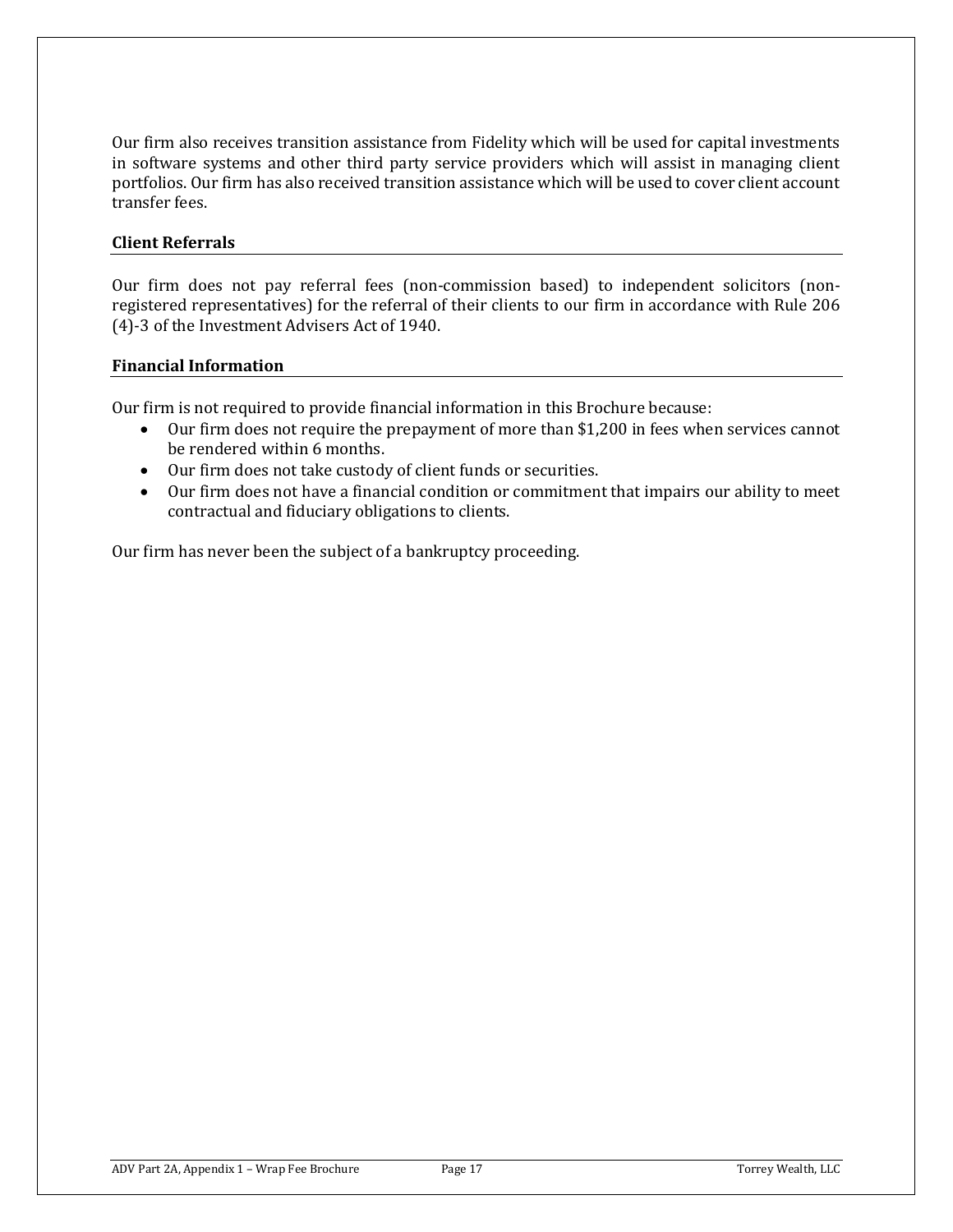# **FORM ADV**

## **UNIFORM APPLICATION FOR INVESTMENT ADVISER REGISTRATION AND REPORT BY EXEMPT REPORTING ADVISERS**

**Primary Business Name: TORREY WEALTH, LLC CRD Number: 310688 SEC Initial, Annual Amendment - All Sections Rev. 10/2021 3/29/2022 3:28:56 PM**

SAN DIEGO

|    |        | General Instruction 4.                                                                                                |        |                                                                                                                           | <b>WARNING:</b> Complete this form truthfully. False statements or omissions may result in denial of your application, revocation of your<br>registration, or criminal prosecution. You must keep this form updated by filing periodic amendments. See Form ADV              |
|----|--------|-----------------------------------------------------------------------------------------------------------------------|--------|---------------------------------------------------------------------------------------------------------------------------|------------------------------------------------------------------------------------------------------------------------------------------------------------------------------------------------------------------------------------------------------------------------------|
|    |        | Item 1 Identifying Information                                                                                        |        |                                                                                                                           |                                                                                                                                                                                                                                                                              |
|    |        | assist you with filing an umbrella registration.                                                                      |        |                                                                                                                           | Responses to this Item tell us who you are, where you are doing business, and how we can contact you. If you are filing an umbrella<br>registration, the information in Item 1 should be provided for the filing adviser only. General Instruction 5 provides information to |
| А. |        | Your full legal name (if you are a sole proprietor, your last, first, and middle names):<br><b>TORREY WEALTH, LLC</b> |        |                                                                                                                           |                                                                                                                                                                                                                                                                              |
| В. |        | <b>TORREY WEALTH, LLC</b>                                                                                             |        | (1) Name under which you primarily conduct your advisory business, if different from Item 1.A.                            |                                                                                                                                                                                                                                                                              |
|    |        |                                                                                                                       |        | List on Section 1.B. of Schedule D any additional names under which you conduct your advisory business.                   |                                                                                                                                                                                                                                                                              |
|    |        |                                                                                                                       |        |                                                                                                                           | (2) If you are using this Form ADV to register more than one investment adviser under an umbrella registration, check this box                                                                                                                                               |
|    |        | If you check this box, complete a Schedule R for each relying adviser.                                                |        |                                                                                                                           |                                                                                                                                                                                                                                                                              |
| C. |        | and specify whether the name change is of<br>$\Box$ your legal name or $\Box$ your primary business name:             |        |                                                                                                                           | If this filing is reporting a change in your legal name (Item 1.A.) or primary business name (Item $1.B.(1)$ ), enter the new name                                                                                                                                           |
| D. |        | (2) If you report to the SEC as an exempt reporting adviser, your SEC file number:                                    |        | (1) If you are registered with the SEC as an investment adviser, your SEC file number: 801-124794<br>No Information Filed | (3) If you have one or more Central Index Key numbers assigned by the SEC ("CIK Numbers"), all of your CIK numbers:                                                                                                                                                          |
| Е. | 310688 |                                                                                                                       |        |                                                                                                                           | (1) If you have a number ("CRD Number") assigned by the FINRA's CRD system or by the IARD system, your CRD number:                                                                                                                                                           |
|    |        | employees, or affiliates.                                                                                             |        |                                                                                                                           | If your firm does not have a CRD number, skip this Item 1.E. Do not provide the CRD number of one of your officers,                                                                                                                                                          |
|    |        | (2) If you have additional CRD Numbers, your additional CRD numbers:                                                  |        |                                                                                                                           |                                                                                                                                                                                                                                                                              |
|    |        |                                                                                                                       |        | No Information Filed                                                                                                      |                                                                                                                                                                                                                                                                              |
| F. |        | Principal Office and Place of Business                                                                                |        |                                                                                                                           |                                                                                                                                                                                                                                                                              |
|    | City:  | (1) Address (do not use a P.O. Box):<br>Number and Street 1:<br>4660 LA JOLLA VILLAGE DR                              | State: | Number and Street 2:<br>SUITE 100<br>Country:                                                                             | ZIP+4/Postal Code:                                                                                                                                                                                                                                                           |

United States

92122

California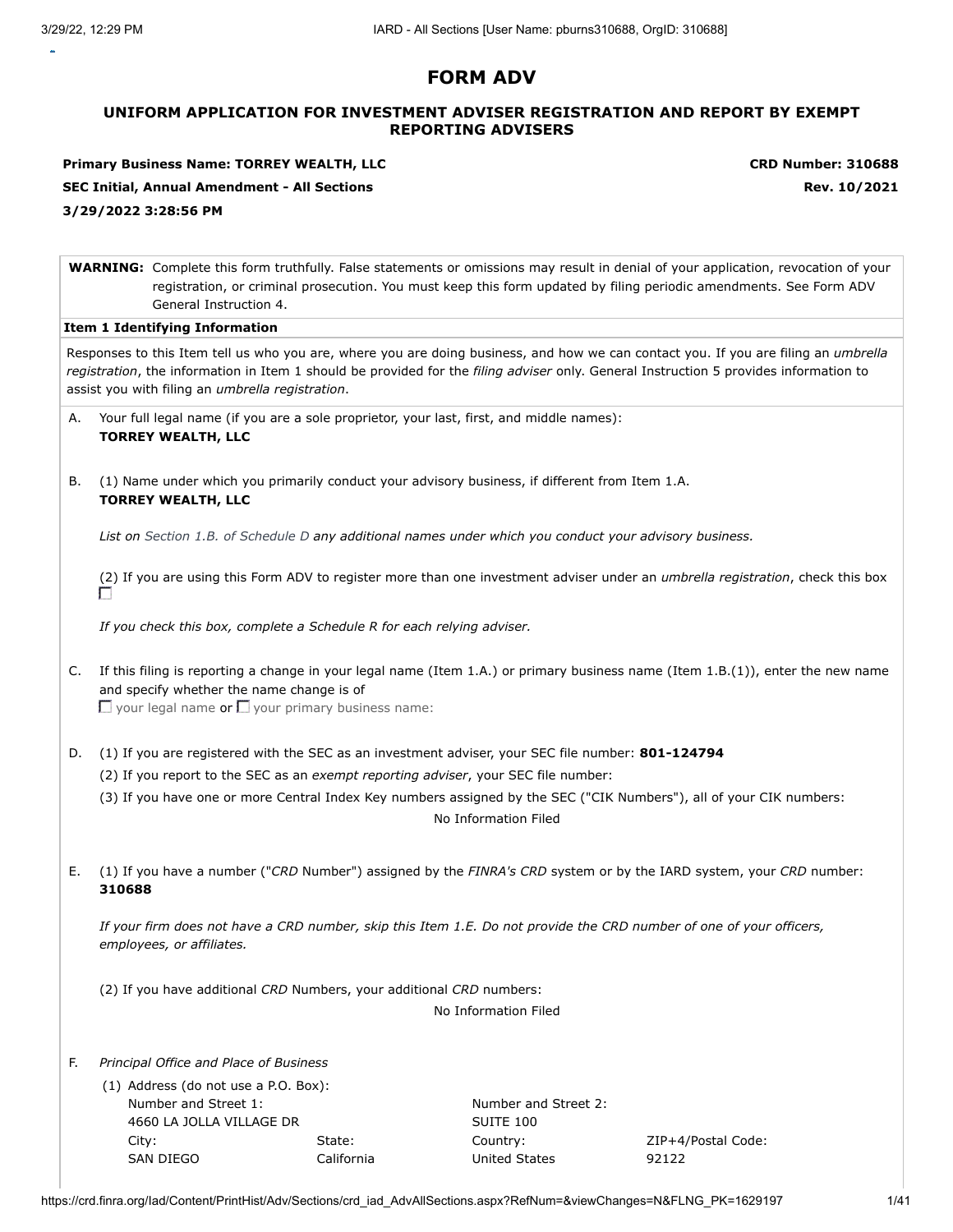If this address is a private residence, check this box:  $\square$ 

*List on Section 1.F. of Schedule D any office, other than your principal office and place of business, at which you conduct investment advisory business. If you are applying for registration, or are registered, with one or more state securities authorities, you must list all of your offices in the state or states to which you are applying for registration or with whom you are registered. If you are applying for SEC registration, if you are registered only with the SEC, or if you are reporting to the SEC as an exempt reporting adviser, list the largest twenty-five offices in terms of numbers of employees as of the end of your most recently completed fiscal year.* (2) Days of week that you normally conduct business at your *principal office and place of business:*  $\bullet$  Monday - Friday  $\circ$  Other: Normal business hours at this location: 9AM - 5PM (3) Telephone number at this location: 858-732-5300 (4) Facsimile number at this location, if any: (5) What is the total number of offices, other than your *principal office and place of business*, at which you conduct investment advisory business as of the end of your most recently completed fiscal year?  $\Omega$ G. Mailing address, if different from your *principal office and place of business* address: Number and Street 1: Number and Street 2: City: State: Country: ZIP+4/Postal Code: If this address is a private residence, check this box:  $\square$ H. If you are a sole proprietor, state your full residence address, if different from your *principal office and place of business* address in Item 1.F.: Number and Street 1: Number and Street 2: City: State: State: Country: ZIP+4/Postal Code: **Yes No** I. Do you have one or more websites or accounts on publicly available social media platforms (including, but not limited  $\odot$  $\circ$ to, Twitter, Facebook and LinkedIn)? *If "yes," list all firm website addresses and the address for each of the firm's accounts on publicly available social media platforms on Section 1.I. of Schedule D. If a website address serves as a portal through which to access other information you have published on the web, you may list the portal without listing addresses for all of the other information. You may need to list more than one portal address. Do not provide the addresses of websites or accounts on publicly available social media platforms where you do not control the content. Do not provide the individual electronic mail (e-mail) addresses of employees or the addresses of employee accounts on publicly available social media platforms.* J. Chief Compliance Officer (1) Provide the name and contact information of your Chief Compliance Officer. If you are an *exempt reporting adviser*, you must provide the contact information for your Chief Compliance Officer, if you have one. If not, you must complete Item 1.K. below. Name: Other titles, if any: ROBERT LEUFFEN PRINCIPAL Telephone number: Facsimile number, if any: 858-732-5300 Number and Street 1: Number and Street 2: 4660 LA JOLLA VILLAGE DR SUITE 100 City: State: Country: ZIP+4/Postal Code: SAN DIEGO California United States 92122

Electronic mail (e-mail) address, if Chief Compliance Officer has one: ROB@TORREYWEALTH.COM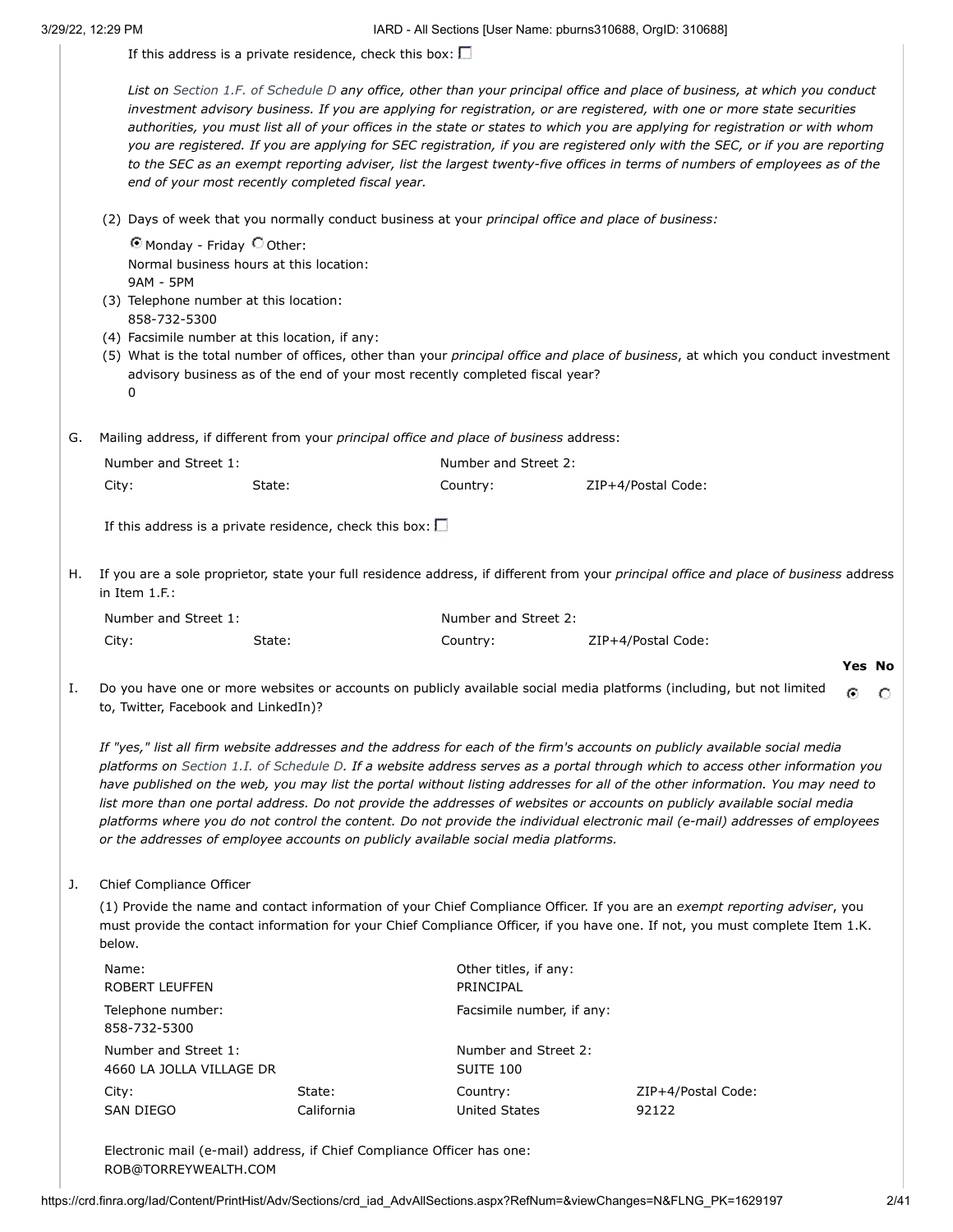|    |                                                                                                                     |                           | (2) If your Chief Compliance Officer is compensated or employed by any person other than you, a related person or an<br>investment company registered under the Investment Company Act of 1940 that you advise for providing chief compliance        |   |               |
|----|---------------------------------------------------------------------------------------------------------------------|---------------------------|------------------------------------------------------------------------------------------------------------------------------------------------------------------------------------------------------------------------------------------------------|---|---------------|
|    | officer services to you, provide the <i>person's</i> name and IRS Employer Identification Number (if any):<br>Name: |                           |                                                                                                                                                                                                                                                      |   |               |
|    | IRS Employer Identification Number:                                                                                 |                           |                                                                                                                                                                                                                                                      |   |               |
|    |                                                                                                                     |                           |                                                                                                                                                                                                                                                      |   |               |
| Κ. | and respond to questions about this Form ADV, you may provide that information here.                                |                           | Additional Regulatory Contact Person: If a person other than the Chief Compliance Officer is authorized to receive information                                                                                                                       |   |               |
|    | Name:                                                                                                               | Titles:                   |                                                                                                                                                                                                                                                      |   |               |
|    | Telephone number:                                                                                                   | Facsimile number, if any: |                                                                                                                                                                                                                                                      |   |               |
|    | Number and Street 1:                                                                                                | Number and Street 2:      |                                                                                                                                                                                                                                                      |   |               |
|    | City:<br>State:                                                                                                     | Country:                  | ZIP+4/Postal Code:                                                                                                                                                                                                                                   |   |               |
|    | Electronic mail (e-mail) address, if contact person has one:                                                        |                           |                                                                                                                                                                                                                                                      |   |               |
|    |                                                                                                                     |                           |                                                                                                                                                                                                                                                      |   | <b>Yes No</b> |
| L. | or similar state law, somewhere other than your principal office and place of business?                             |                           | Do you maintain some or all of the books and records you are required to keep under Section 204 of the Advisers Act,                                                                                                                                 | O | ⊙             |
|    | If "yes," complete Section 1.L. of Schedule D.                                                                      |                           |                                                                                                                                                                                                                                                      |   |               |
|    |                                                                                                                     |                           |                                                                                                                                                                                                                                                      |   | Yes No        |
| М. | Are you registered with a foreign financial regulatory authority?                                                   |                           |                                                                                                                                                                                                                                                      | O | ⊙             |
|    |                                                                                                                     |                           |                                                                                                                                                                                                                                                      |   |               |
|    | with a foreign financial regulatory authority. If "yes," complete Section 1.M. of Schedule D.                       |                           | Answer "no" if you are not registered with a foreign financial regulatory authority, even if you have an affiliate that is registered                                                                                                                |   |               |
|    |                                                                                                                     |                           |                                                                                                                                                                                                                                                      |   | <b>Yes No</b> |
| N. |                                                                                                                     |                           | Are you a public reporting company under Sections 12 or 15(d) of the Securities Exchange Act of 1934?                                                                                                                                                | O | ⊙             |
|    |                                                                                                                     |                           |                                                                                                                                                                                                                                                      |   | Yes No        |
| Ο. | Did you have \$1 billion or more in assets on the last day of your most recent fiscal year?                         |                           |                                                                                                                                                                                                                                                      | O | ⊙             |
|    | If yes, what is the approximate amount of your assets:<br>\$1 billion to less than \$10 billion                     |                           |                                                                                                                                                                                                                                                      |   |               |
|    | О<br>\$10 billion to less than \$50 billion                                                                         |                           |                                                                                                                                                                                                                                                      |   |               |
|    | О                                                                                                                   |                           |                                                                                                                                                                                                                                                      |   |               |
|    | \$50 billion or more                                                                                                |                           |                                                                                                                                                                                                                                                      |   |               |
|    |                                                                                                                     |                           | For purposes of Item 1.0. only, "assets" refers to your total assets, rather than the assets you manage on behalf of clients.<br>Determine your total assets using the total assets shown on the balance sheet for your most recent fiscal year end. |   |               |
| P. | Provide your Legal Entity Identifier if you have one:                                                               |                           |                                                                                                                                                                                                                                                      |   |               |
|    | have a legal entity identifier.                                                                                     |                           | A legal entity identifier is a unique number that companies use to identify each other in the financial marketplace. You may not                                                                                                                     |   |               |
|    | <b>SECTION 1.B. Other Business Names</b>                                                                            |                           |                                                                                                                                                                                                                                                      |   |               |

No Information Filed

## **SECTION 1.F. Other Offices**

 $\overline{1}$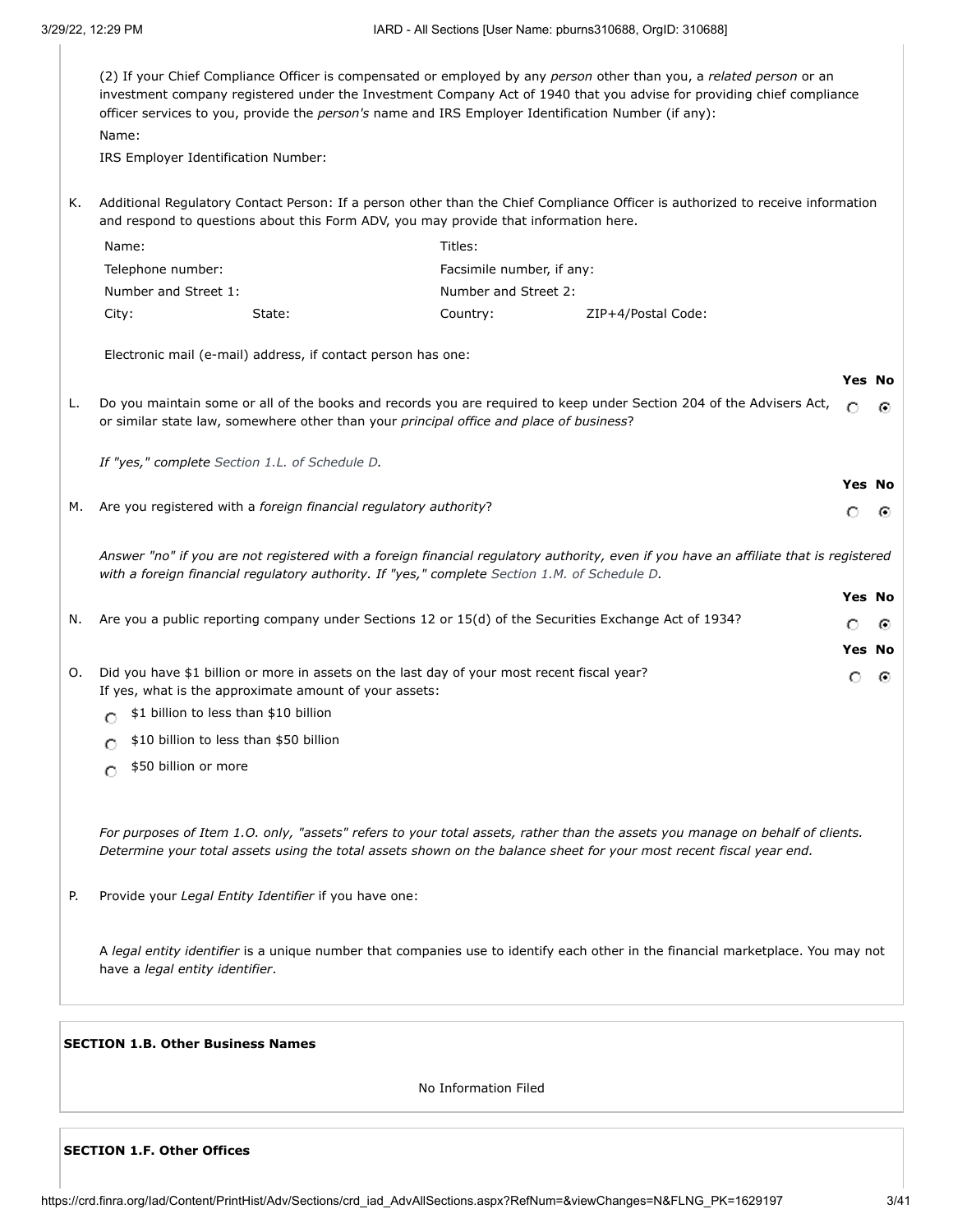No Information Filed

## **SECTION 1.I. Website Addresses**

List your website addresses, including addresses for accounts on publicly available social media platforms where you control the content (including, but not limited to, Twitter, Facebook and/or LinkedIn). You must complete a separate Schedule D Section 1.I. for each website or account on a publicly available social media platform.

Address of Website/Account on Publicly Available Social Media Platform: https://www.linkedin.com/company/torrey-wealth/about/

Address of Website/Account on Publicly Available Social Media Platform: https://torreywealth.com/

**SECTION 1.L. Location of Books and Records**

No Information Filed

**SECTION 1.M. Registration with Foreign Financial Regulatory Authorities**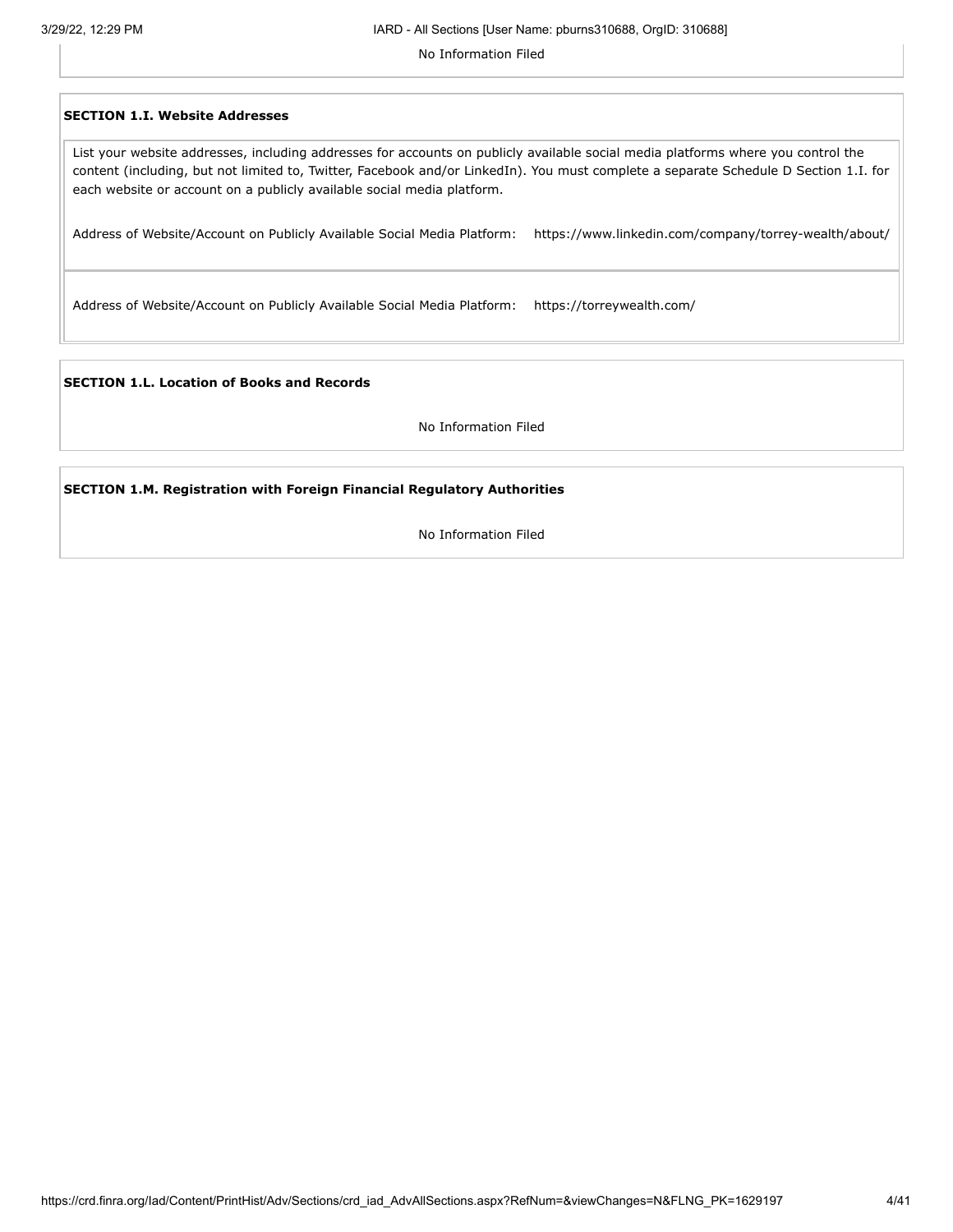### **Item 2 SEC Registration/Reporting**

Responses to this Item help us (and you) determine whether you are eligible to register with the SEC. Complete this Item 2.A. only if you are applying for SEC registration or submitting an *annual updating amendment* to your SEC registration. If you are filing an *umbrella registration*, the information in Item 2 should be provided for the *filing adviser* only.

| A. To register (or remain registered) with the SEC, you must check <b>at least one</b> of the Items 2.A.(1) through 2.A.(12), below. If |
|-----------------------------------------------------------------------------------------------------------------------------------------|
| you are submitting an <i>annual updating amendment</i> to your SEC registration and you are no longer eligible to register with the     |
| SEC, check Item 2.A. (13). Part 1A Instruction 2 provides information to help you determine whether you may affirmatively               |
| respond to each of these items.                                                                                                         |

You (the adviser):

- (1) are a **large advisory firm** that either:
	- (a) has regulatory assets under management of \$100 million (in U.S. dollars) or more; or
	- (b) has regulatory assets under management of \$90 million (in U.S. dollars) or more at the time of filing its most recent *annual updating amendment* and is registered with the SEC;
- (2) are a **mid-sized advisory firm** that has regulatory assets under management of \$25 million (in U.S. dollars) or more but less than \$100 million (in U.S. dollars) and you are either:
	- (a) not required to be registered as an adviser with the *state securities authority* of the state where you maintain your *principal office and place of business*; or
	- (b) not subject to examination by the *state securities authority* of the state where you maintain your *principal office and place of business*;

*Click HERE for a list of states in which an investment adviser, if registered, would not be subject to examination by the state securities authority.*

- (3) Reserved
- (4) have your *principal office and place of business* **outside the United States**;
- (5) are **an investment adviser (or subadviser) to an investment company** registered under the Investment Company Act of 1940;
- (6) are **an investment adviser to a company which has elected to be a business development company** pursuant to section 54 of the Investment Company Act of 1940 and has not withdrawn the election, and you have at least \$25 million of regulatory assets under management;
- (7) are a **pension consultant** with respect to assets of plans having an aggregate value of at least \$200,000,000 that qualifies for the exemption in rule 203A-2(a);
- (8) are a **related adviser** under rule 203A-2(b) that *controls*, is *controlled* by, or is under common *control* with, an investment adviser that is registered with the SEC, and your *principal office and place of business* is the same as the registered adviser;

*If you check this box, complete Section 2.A.(8) of Schedule D.*

(9) are an **adviser** relying on rule 203A-2(c) because you **expect to be eligible for SEC registration within 120 days;**

*If you check this box, complete Section 2.A.(9) of Schedule D.*

(10) are a **multi-state adviser** that is required to register in 15 or more states and is relying on rule 203A-2(d);

*If you check this box, complete Section 2.A.(10) of Schedule D.*

- (11) are an **Internet adviser** relying on rule 203A-2(e);
- (12) have **received an SEC order** exempting you from the prohibition against registration with the SEC;

*If you check this box, complete Section 2.A.(12) of Schedule D.*

(13) are **no longer eligible** to remain registered with the SEC.

### *State Securities Authority Notice Filings* **and State Reporting by** *Exempt Reporting Advisers*

C. Under state laws, SEC-registered advisers may be required to provide to *state securities authorities* a copy of the Form ADV and any amendments they file with the SEC. These are called *notice filings*. In addition, *exempt reporting advisers* may be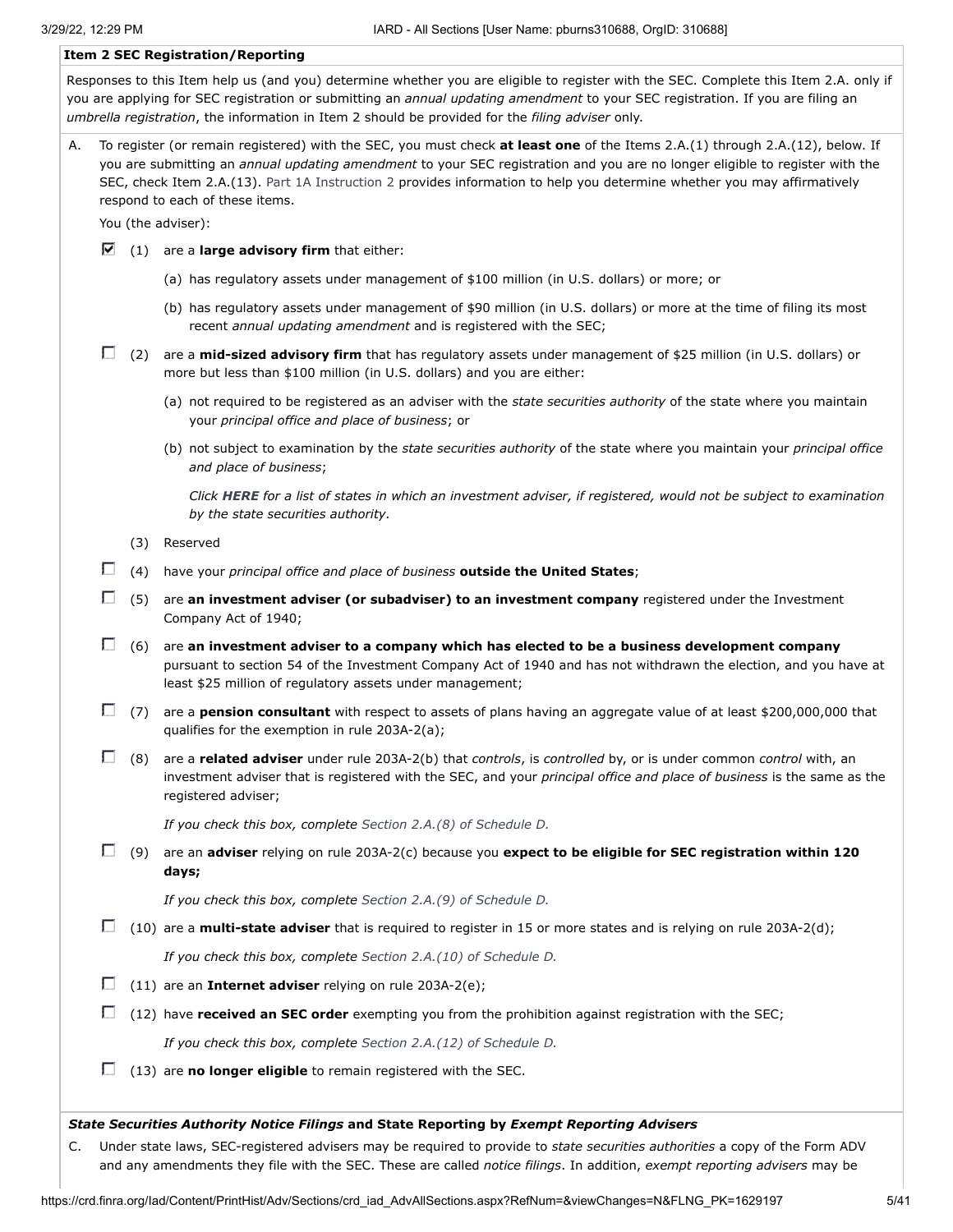required to provide *state securities authorities* with a copy of reports and any amendments they file with the SEC. If this is an initial application or report, check the box(es) next to the state(s) that you would like to receive notice of this and all subsequent filings or reports you submit to the SEC. If this is an amendment to direct your *notice filings* or reports to additional state(s), check the box(es) next to the state(s) that you would like to receive notice of this and all subsequent filings or reports you submit to the SEC. If this is an amendment to your registration to stop your *notice filings* or reports from going to state(s) that currently receive them, uncheck the box(es) next to those state(s).



*If you are amending your registration to stop your notice filings or reports from going to a state that currently receives them and you do not want to pay that state's notice filing or report filing fee for the coming year, your amendment must be filed before the end of the year (December 31).*

## **SECTION 2.A.(8) Related Adviser**

If you are relying on the exemption in rule 203A-2(b) from the prohibition on registration because you *control*, are *controlled* by, or are under common *control* with an investment adviser that is registered with the SEC and your *principal office and place of business* is the same as that of the registered adviser, provide the following information:

Name of Registered Investment Adviser

*CRD* Number of Registered Investment Adviser

SEC Number of Registered Investment Adviser

-

## **SECTION 2.A.(9) Investment Adviser Expecting to be Eligible for Commission Registration within 120 Days**

If you are relying on rule 203A-2(c), the exemption from the prohibition on registration available to an adviser that expects to be eligible for SEC registration within 120 days, you are required to make certain representations about your eligibility for SEC registration. By checking the appropriate boxes, you will be deemed to have made the required representations. You must make both of these representations:

- □ I am not registered or required to be registered with the SEC or a *state securities authority* and I have a reasonable expectation that I will be eligible to register with the SEC within 120 days after the date my registration with the SEC becomes effective.
- $\Box$  I undertake to withdraw from SEC registration if, on the 120th day after my registration with the SEC becomes effective, I would be prohibited by Section 203A(a) of the Advisers Act from registering with the SEC.

## **SECTION 2.A.(10) Multi-State Adviser**

https://crd.finra.org/Iad/Content/PrintHist/Adv/Sections/crd\_iad\_AdvAllSections.aspx?RefNum=&viewChanges=N&FLNG\_PK=1629197 6/41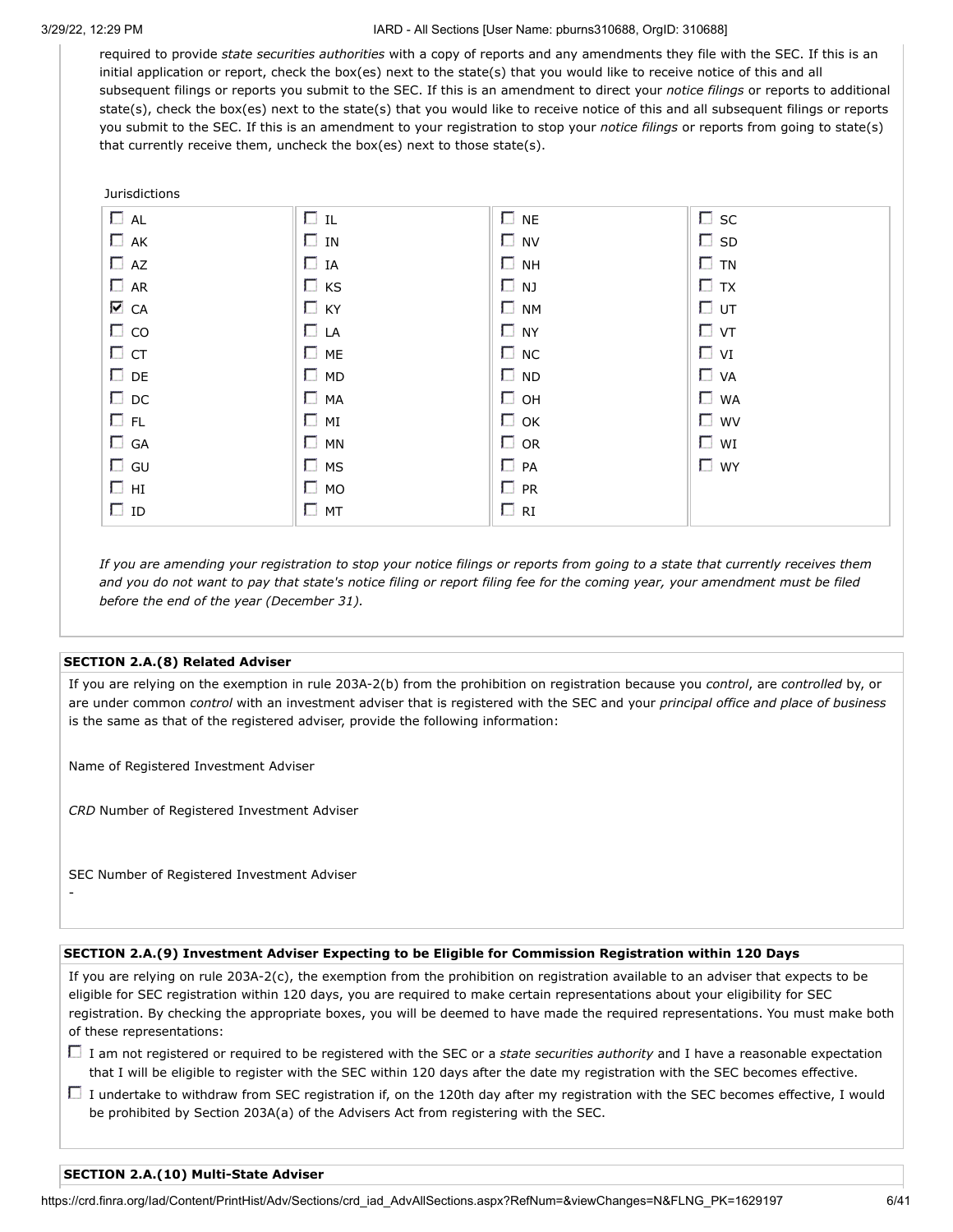If you are relying on rule 203A-2(d), the multi-state adviser exemption from the prohibition on registration, you are required to make certain representations about your eligibility for SEC registration. By checking the appropriate boxes, you will be deemed to have made the required representations.

If you are applying for registration as an investment adviser with the SEC, you must make both of these representations:

- $\Box$  I have reviewed the applicable state and federal laws and have concluded that I am required by the laws of 15 or more states to register as an investment adviser with the *state securities authorities* in those states.
- $\Box$  I undertake to withdraw from SEC registration if I file an amendment to this registration indicating that I would be required by the laws of fewer than 15 states to register as an investment adviser with the *state securities authorities* of those states.

If you are submitting your *annual updating amendment*, you must make this representation:

 $\Box$  Within 90 days prior to the date of filing this amendment, I have reviewed the applicable state and federal laws and have concluded that I am required by the laws of at least 15 states to register as an investment adviser with the *state securities authorities* in those states.

## **SECTION 2.A.(12) SEC Exemptive** *Order*

If you are relying upon an SEC *order* exempting you from the prohibition on registration, provide the following information:

Application Number:

803-

Date of *order*: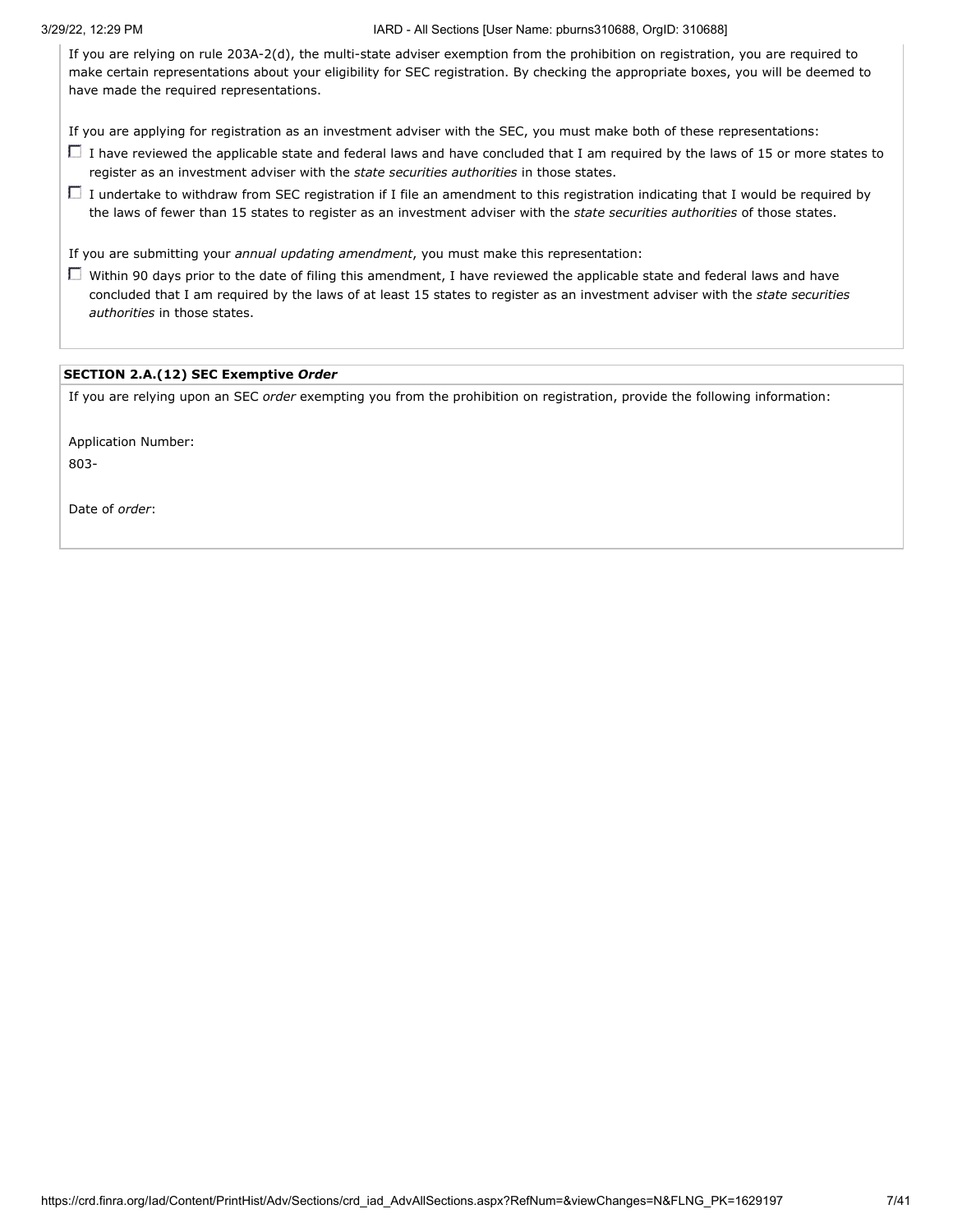### **Item 3 Form of Organization**

If you are filing an *umbrella registration*, the information in Item 3 should be provided for the *filing adviser* only.

- A. How are you organized?
	- C Corporation
	- **Sole Proprietorship**
	- C Limited Liability Partnership (LLP)
	- Partnership
	- **G** Limited Liability Company (LLC)
	- Limited Partnership (LP)  $\circ$
	- $\bigcirc$  Other (specify):

*If you are changing your response to this Item, see Part 1A Instruction 4.*

- B. In what month does your fiscal year end each year? DECEMBER
- C. Under the laws of what state or country are you organized?

State Country

California United States

*If you are a partnership, provide the name of the state or country under whose laws your partnership was formed. If you are a sole proprietor, provide the name of the state or country where you reside.*

*If you are changing your response to this Item, see Part 1A Instruction 4.*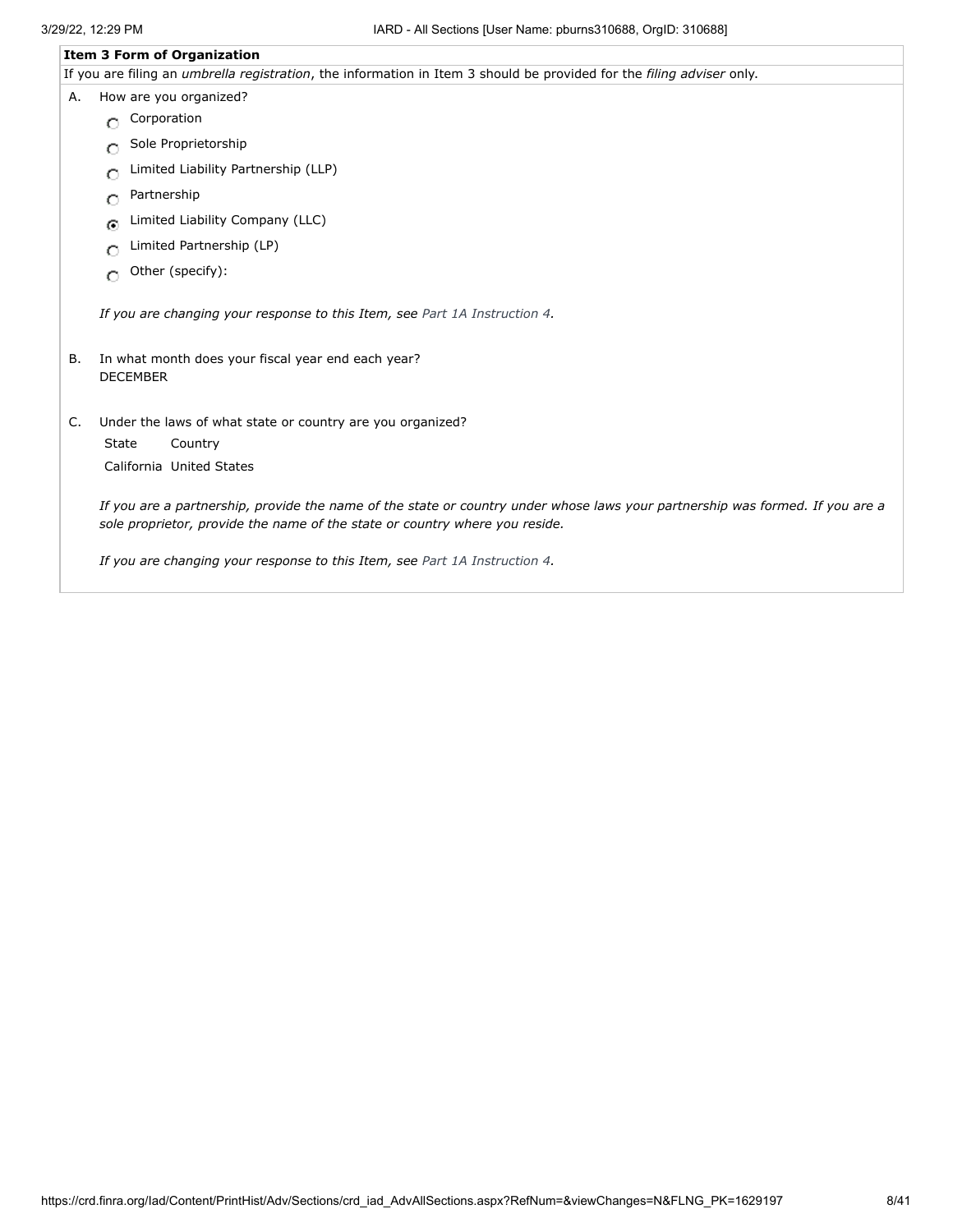|    | <b>Item 4 Successions</b>                                                                                                                                                                                                         |               |   |
|----|-----------------------------------------------------------------------------------------------------------------------------------------------------------------------------------------------------------------------------------|---------------|---|
|    |                                                                                                                                                                                                                                   | <b>Yes No</b> |   |
| А. | Are you, at the time of this filing, succeeding to the business of a registered investment adviser, including, for<br>example, a change of your structure or legal status (e.g., form of organization or state of incorporation)? | O             | ⊙ |
|    | If "yes", complete Item 4.B. and Section 4 of Schedule D.                                                                                                                                                                         |               |   |
| В. | Date of Succession: (MM/DD/YYYY)                                                                                                                                                                                                  |               |   |
|    | If you have already reported this succession on a previous Form ADV filing, do not report the succession again. Instead, check<br>"No." See Part 1A Instruction 4.                                                                |               |   |
|    |                                                                                                                                                                                                                                   |               |   |

## **SECTION 4 Successions**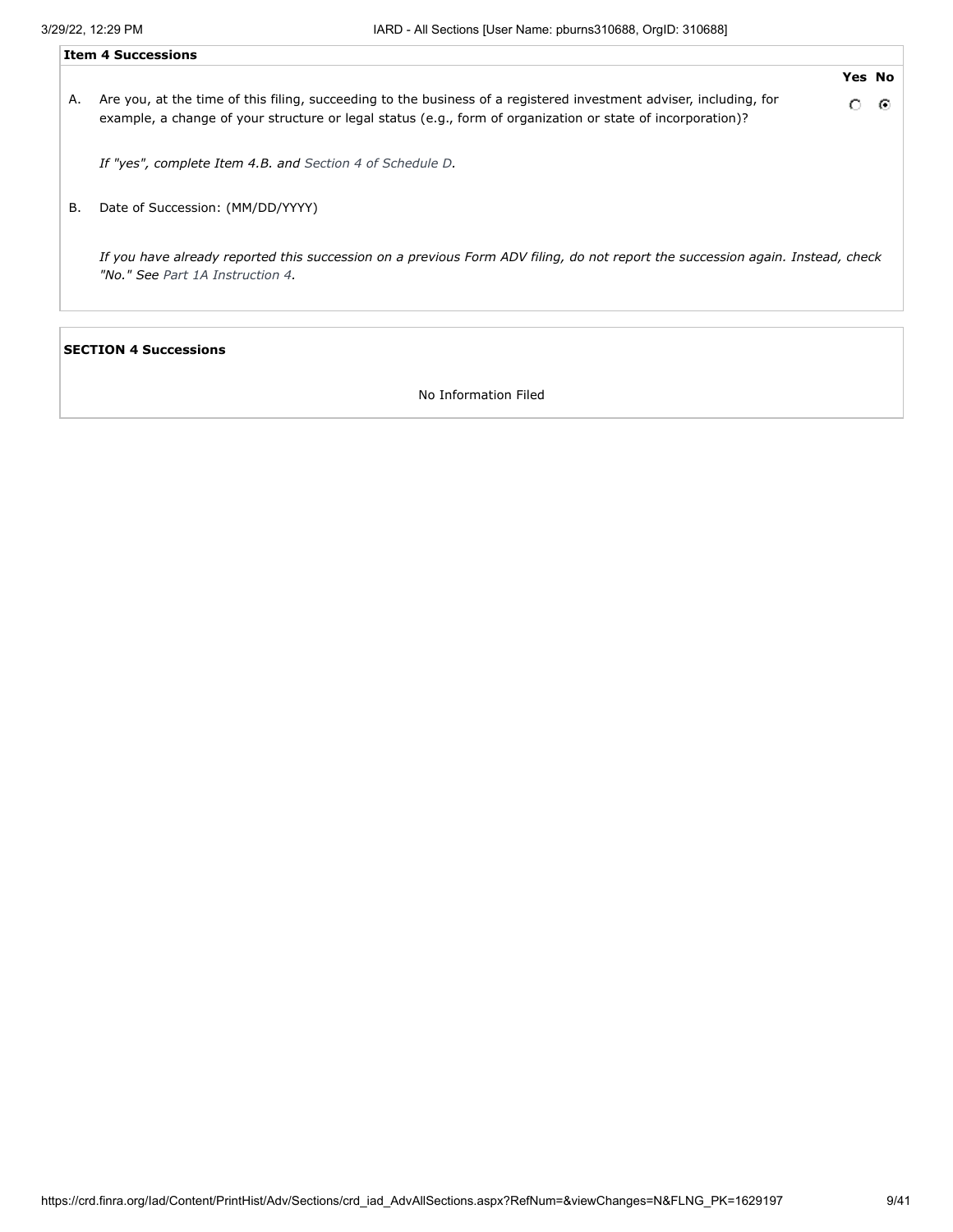### **Item 5 Information About Your Advisory Business - Employees, Clients, and Compensation**

Responses to this Item help us understand your business, assist us in preparing for on-site examinations, and provide us with data we use when making regulatory policy. Part 1A Instruction 5.a. provides additional guidance to newly formed advisers for completing this Item 5.

## *Employees*

*If you are organized as a sole proprietorship, include yourself as an employee in your responses to Item 5.A. and Items 5.B.(1), (2), (3), (4), and (5). If an employee performs more than one function, you should count that employee in each of your responses to Items 5.B.(1), (2), (3), (4), and (5).*

- A. Approximately how many *employees* do you have? Include full- and part-time *employees* but do not include any clerical workers. 1
- B. (1) Approximately how many of the *employees* reported in 5.A. perform investment advisory functions (including research)? 1
	- (2) Approximately how many of the *employees* reported in 5.A. are registered representatives of a broker-dealer? 0
	- (3) Approximately how many of the *employees* reported in 5.A. are registered with one or more *state securities authorities* as *investment adviser representatives*?
		- 1
	- (4) Approximately how many of the *employees* reported in 5.A. are registered with one or more *state securities authorities* as *investment adviser representatives* for an investment adviser other than you?
		- 0
	- (5) Approximately how many of the *employees* reported in 5.A. are licensed agents of an insurance company or agency? 1
	- (6) Approximately how many firms or other *persons* solicit advisory *clients* on your behalf? 0

*In your response to Item 5.B.(6), do not count any of your employees and count a firm only once – do not count each of the firm's employees that solicit on your behalf.*

## *Clients*

*In your responses to Items 5.C. and 5.D. do not include as "clients" the investors in a private fund you advise, unless you have a separate advisory relationship with those investors.*

- C. (1) To approximately how many *clients* for whom you do not have regulatory assets under management did you provide investment advisory services during your most recently completed fiscal year? 2
	- (2) Approximately what percentage of your *clients* are non-*United States persons*? 0%
- D. *For purposes of this Item 5.D., the category "individuals" includes trusts, estates, and 401(k) plans and IRAs of individuals and their family members, but does not include businesses organized as sole proprietorships. The category "business development companies" consists of companies that have made an election pursuant to section 54 of the Investment Company Act of 1940. Unless you provide advisory services pursuant to an investment advisory contract to an investment company registered under the Investment Company Act of 1940, do not answer (1)(d) or (3)(d) below.*

Indicate the approximate number of your *clients* and amount of your total regulatory assets under management (reported in Item 5.F. below) attributable to each of the following type of *client*. If you have fewer than 5 *clients* in a particular category (other than (d), (e), and (f)) you may check Item 5.D.(2) rather than respond to Item 5.D.(1).

The aggregate amount of regulatory assets under management reported in Item 5.D.(3) should equal the total amount of regulatory assets under management reported in Item 5.F.(2)(c) below.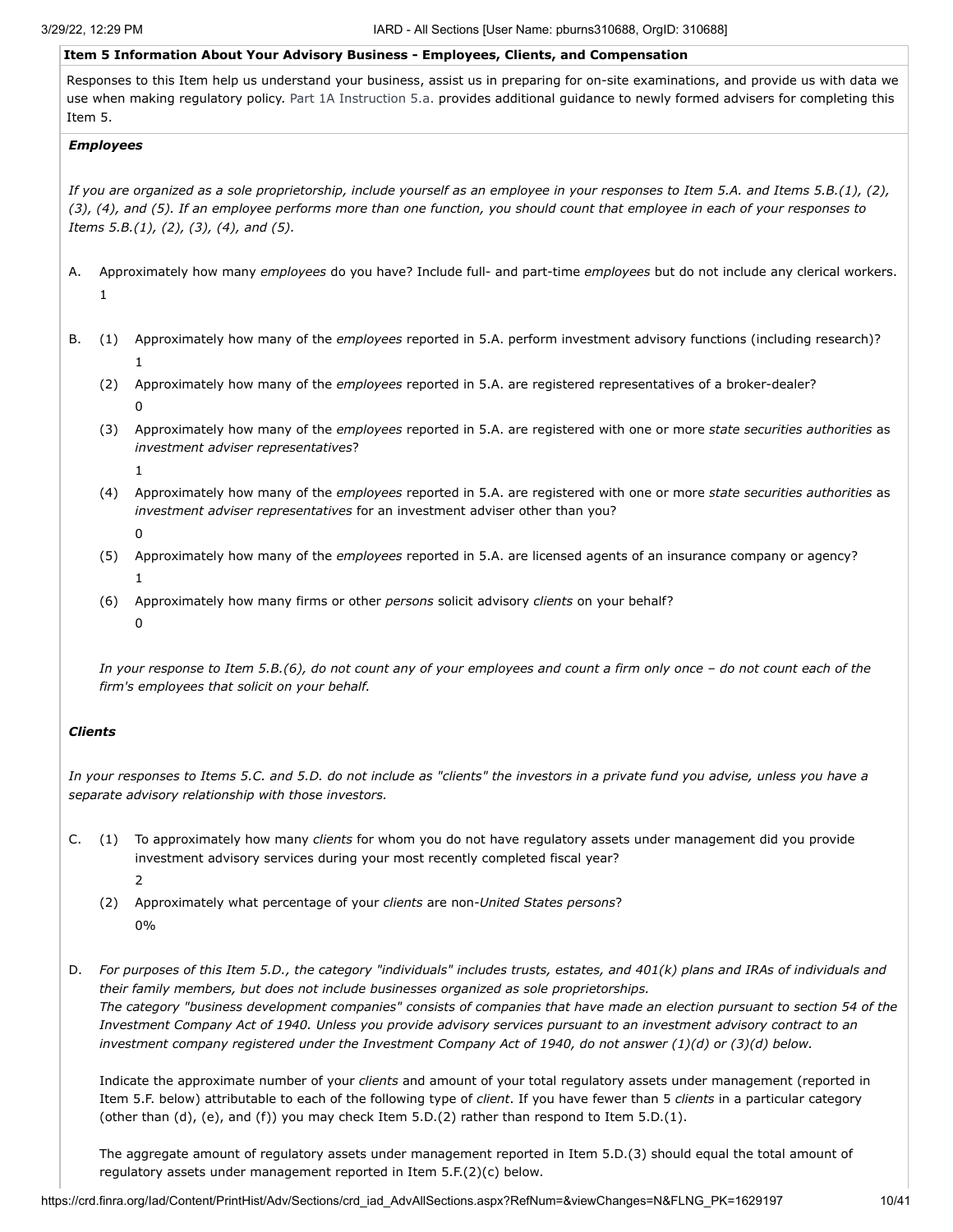If a *client* fits into more than one category, select one category that most accurately represents the *client* to avoid double counting *clients* and assets. If you advise a registered investment company, business development company, or pooled investment vehicle, report those assets in categories (d), (e), and (f) as applicable.

| <b>Type of Client</b>                                                                                  | (1) Number<br>of Client(s) | (2) Fewer<br>than 5<br><b>Clients</b> | (3) Amount of Regulatory<br><b>Assets under Management</b> |
|--------------------------------------------------------------------------------------------------------|----------------------------|---------------------------------------|------------------------------------------------------------|
| (a) Individuals (other than high net worth individuals)                                                | 6                          | п                                     | \$1,575,392                                                |
| (b) High net worth individuals                                                                         | 50                         |                                       | \$100,520,776                                              |
| (c) Banking or thrift institutions                                                                     |                            |                                       | \$                                                         |
| (d) Investment companies                                                                               |                            |                                       | \$                                                         |
| (e) Business development companies                                                                     |                            |                                       | \$                                                         |
| (f) Pooled investment vehicles (other than investment<br>companies and business development companies) |                            |                                       | \$                                                         |
| (g) Pension and profit sharing plans (but not the plan<br>participants or government pension plans)    |                            | М                                     | \$264,147                                                  |
| (h) Charitable organizations                                                                           |                            | г                                     | \$                                                         |
| (i) State or municipal <i>government entities</i> (including<br>government pension plans)              |                            |                                       | \$                                                         |
| (j) Other investment advisers                                                                          |                            | г                                     | \$                                                         |
| (k) Insurance companies                                                                                |                            |                                       | \$                                                         |
| (I) Sovereign wealth funds and foreign official institutions                                           |                            |                                       | \$                                                         |
| (m) Corporations or other businesses not listed above                                                  |                            |                                       | \$                                                         |
| (n) Other:                                                                                             |                            |                                       | \$                                                         |

## **Compensation Arrangements**

E. You are compensated for your investment advisory services by (check all that apply):

 $(1)$  A percentage of assets under your management

- $\triangledown$  (2) Hourly charges
- $\Box$ (3) Subscription fees (for a newsletter or periodical)
- ☑ (4) Fixed fees (other than subscription fees)
- Г. (5) Commissions
- $\Box$ (6) *Performance-based fees*
- (7) Other (specify):

# **Item 5 Information About Your Advisory Business - Regulatory Assets Under Management Regulatory Assets Under Management Yes No** F. (1) Do you provide continuous and regular supervisory or management services to securities portfolios? Θ  $\circ$ (2) If yes, what is the amount of your regulatory assets under management and total number of accounts? U.S. Dollar Amount Total Number of Accounts Discretionary: (a) \$ 102,360,315 (d) 155 Non-Discretionary: (b)  $\ $0$  (e) 0 Total: (c) \$102,360,315 (f) 155 *Part 1A Instruction 5.b. explains how to calculate your regulatory assets under management. You must follow these instructions carefully when completing this Item.*

(3) What is the approximate amount of your total regulatory assets under management (reported in Item 5.F.(2)(c) above) attributable to *clients* who are non-*United States persons*?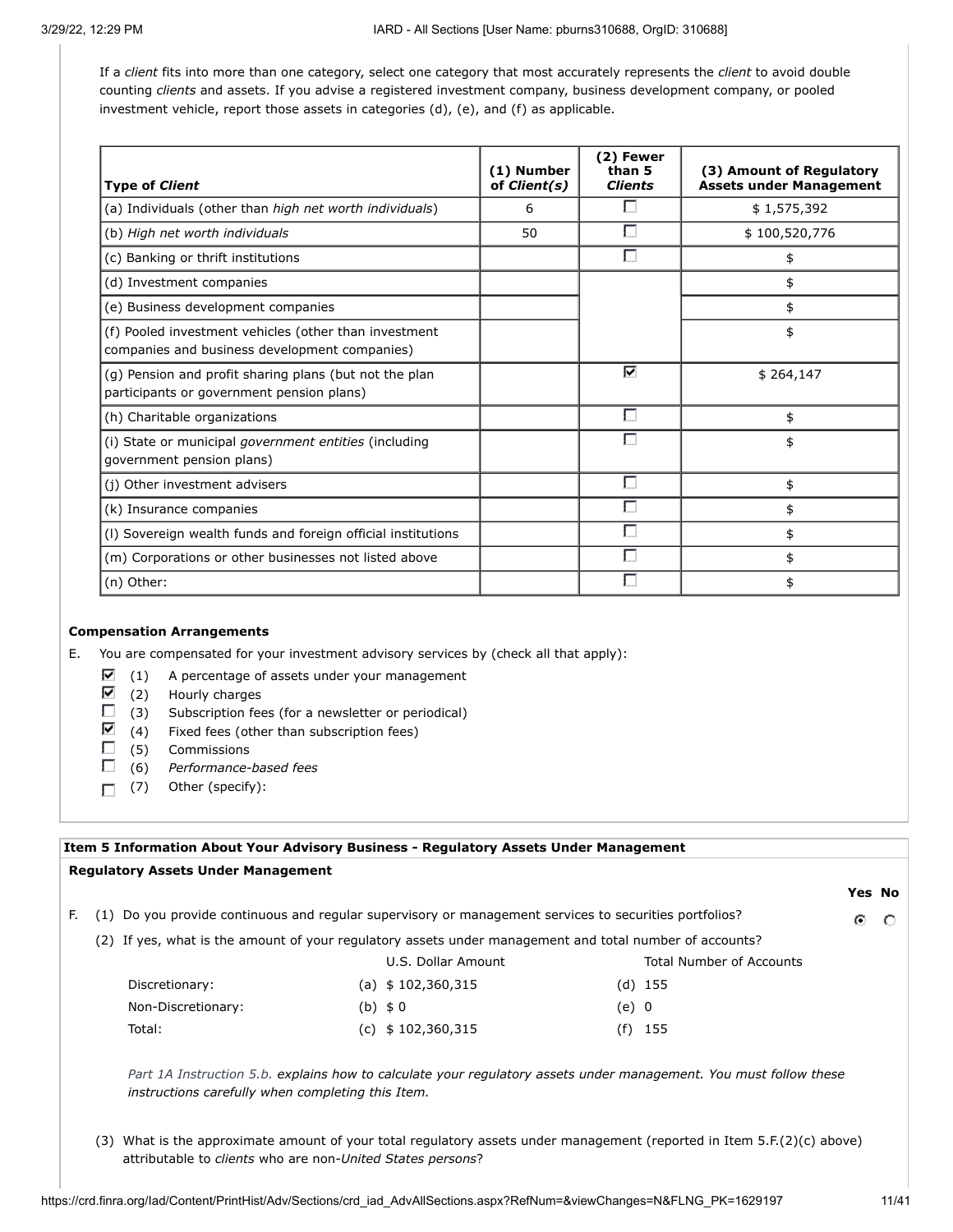\$ 0

|    | <b>Item 5 Information About Your Advisory Business - Advisory Activities</b> |      |                                                                                                                          |  |  |  |  |  |  |
|----|------------------------------------------------------------------------------|------|--------------------------------------------------------------------------------------------------------------------------|--|--|--|--|--|--|
|    | <b>Advisory Activities</b>                                                   |      |                                                                                                                          |  |  |  |  |  |  |
| G. |                                                                              |      | What type(s) of advisory services do you provide? Check all that apply.                                                  |  |  |  |  |  |  |
|    | ☑                                                                            | (1)  | Financial planning services                                                                                              |  |  |  |  |  |  |
|    | ⊽                                                                            | (2)  | Portfolio management for individuals and/or small businesses                                                             |  |  |  |  |  |  |
|    | О                                                                            | (3)  | Portfolio management for investment companies (as well as "business development companies" that have made an             |  |  |  |  |  |  |
|    |                                                                              |      | election pursuant to section 54 of the Investment Company Act of 1940)                                                   |  |  |  |  |  |  |
|    | ш                                                                            | (4)  | Portfolio management for pooled investment vehicles (other than investment companies)                                    |  |  |  |  |  |  |
|    | г                                                                            | (5)  | Portfolio management for businesses (other than small businesses) or institutional <i>clients</i> (other than registered |  |  |  |  |  |  |
|    |                                                                              |      | investment companies and other pooled investment vehicles)                                                               |  |  |  |  |  |  |
|    | с                                                                            | (6)  | Pension consulting services                                                                                              |  |  |  |  |  |  |
|    | ш                                                                            | (7)  | Selection of other advisers (including <i>private fund</i> managers)                                                     |  |  |  |  |  |  |
|    | О                                                                            | (8)  | Publication of periodicals or newsletters                                                                                |  |  |  |  |  |  |
|    | ш                                                                            | (9)  | Security ratings or pricing services                                                                                     |  |  |  |  |  |  |
|    |                                                                              | (10) | Market timing services                                                                                                   |  |  |  |  |  |  |
|    |                                                                              |      | Educational seminars/workshops                                                                                           |  |  |  |  |  |  |
|    |                                                                              |      |                                                                                                                          |  |  |  |  |  |  |

(12) Other(specify):

*Do not check Item 5.G.(3) unless you provide advisory services pursuant to an investment advisory contract to an investment company registered under the Investment Company Act of 1940, including as a subadviser. If you check Item 5.G.(3), report the 811 or 814 number of the investment company or investment companies to which you provide advice in Section 5.G.(3) of Schedule D.*

- H. If you provide financial planning services, to how many *clients* did you provide these services during your last fiscal year?
	- $\circ$ 0
	- $\odot$  1 10
	- $0^{11 25}$
	- 26 50 O.
	- 51 100  $\circ$
	- 101 250  $\cap$
	- 251 500 O.
	- More than 500  $\circ$

If more than 500, how many? (round to the nearest 500)

*In your responses to this Item 5.H., do not include as "clients" the investors in a private fund you advise, unless you have a separate advisory relationship with those investors.*

I. (1) Do you participate in a *wrap fee program*?

**Yes No**

Θ  $\circ$ 

(2) If you participate in a *wrap fee program*, what is the amount of your regulatory assets under management attributable to acting as:

- (a) *sponsor* to a *wrap fee program*
	- \$ 0
- (b) portfolio manager for a *wrap fee program*?  $$0$
- (c) *sponsor* to and portfolio manager for the same *wrap fee program*? \$ 102,360,315

*If you report an amount in Item 5.I.(2)(c), do not report that amount in Item 5.I.(2)(a) or Item 5.I.(2)(b).*

*If you are a portfolio manager for a wrap fee program, list the names of the programs, their sponsors and related information in Section 5.I.(2) of Schedule D.*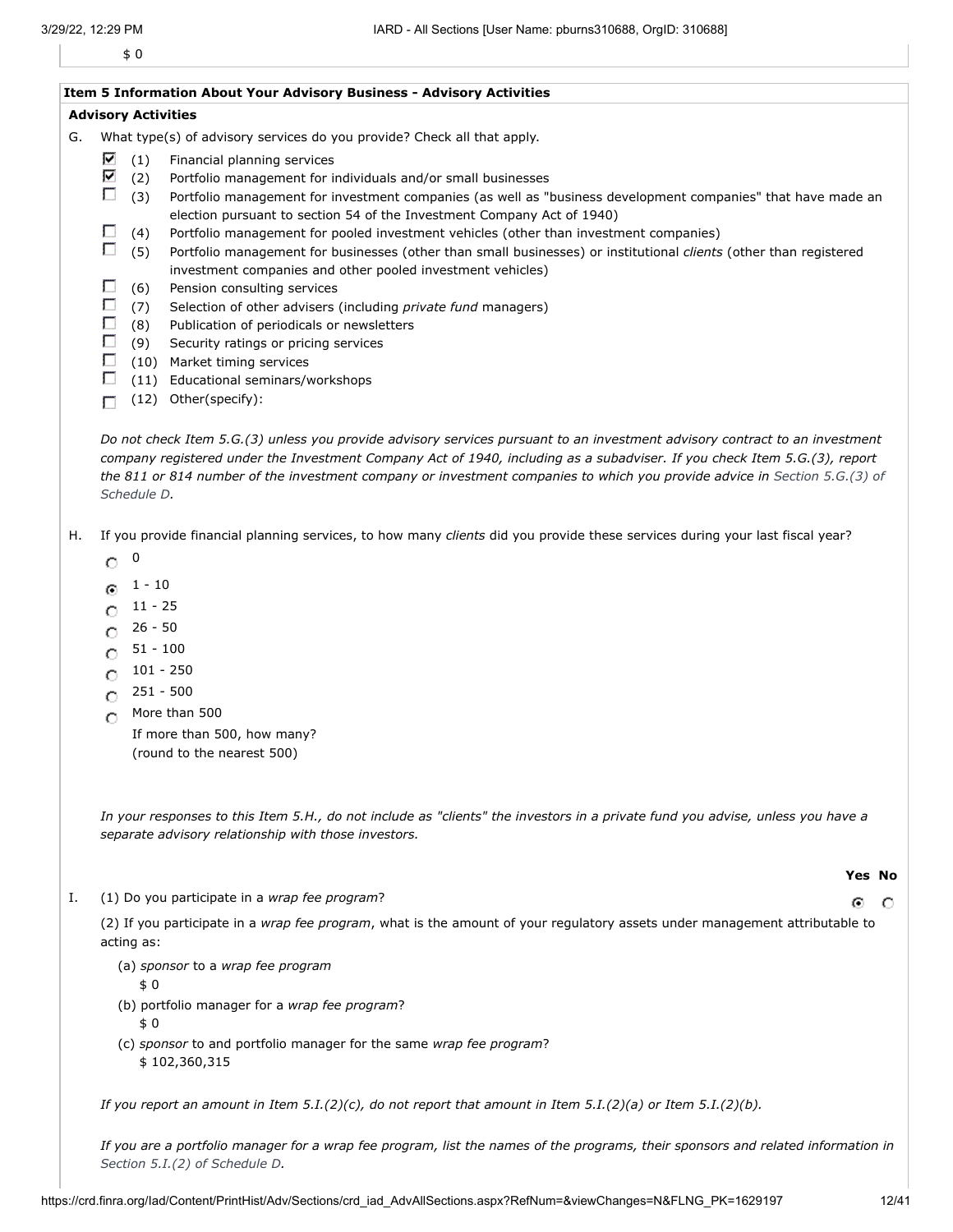|    | If your involvement in a wrap fee program is limited to recommending wrap fee programs to your clients, or you advise a<br>mutual fund that is offered through a wrap fee program, do not check Item 5.1.(1) or enter any amounts in response to Item<br>5.I. (2). |               |         |
|----|--------------------------------------------------------------------------------------------------------------------------------------------------------------------------------------------------------------------------------------------------------------------|---------------|---------|
|    |                                                                                                                                                                                                                                                                    | Yes No        |         |
| J. | (1) In response to Item 4.B. of Part 2A of Form ADV, do you indicate that you provide investment advice only with<br>respect to limited types of investments?                                                                                                      | о             | ⊙       |
|    | (2) Do you report client assets in Item 4.E. of Part 2A that are computed using a different method than the method<br>used to compute your regulatory assets under management?                                                                                     | Ω             | ⊙       |
| Κ. | Separately Managed Account Clients                                                                                                                                                                                                                                 |               |         |
|    |                                                                                                                                                                                                                                                                    | Yes No        |         |
|    | (1) Do you have regulatory assets under management attributable to <i>clients</i> other than those listed in Item 5.D.(3)<br>(d)-(f) (separately managed account clients)?                                                                                         | Θ             | O       |
|    | If yes, complete Section 5.K.(1) of Schedule D.                                                                                                                                                                                                                    |               |         |
|    | (2) Do you engage in borrowing transactions on behalf of any of the separately managed account clients that you<br>advise?                                                                                                                                         | O             | ⊙       |
|    | If yes, complete Section 5.K.(2) of Schedule D.                                                                                                                                                                                                                    |               |         |
|    | (3) Do you engage in derivative transactions on behalf of any of the separately managed account clients that you<br>advise?                                                                                                                                        | Ω             | ⊙       |
|    | If yes, complete Section 5.K.(2) of Schedule D.                                                                                                                                                                                                                    |               |         |
|    | (4) After subtracting the amounts in Item 5.D.(3)(d)-(f) above from your total regulatory assets under management,<br>does any custodian hold ten percent or more of this remaining amount of regulatory assets under management?                                  | Θ             | O       |
|    | If yes, complete Section 5.K.(3) of Schedule D for each custodian.                                                                                                                                                                                                 |               |         |
| L. | Marketing Activities                                                                                                                                                                                                                                               |               |         |
|    | (1) Do any of your advertisements include:                                                                                                                                                                                                                         | <b>Yes No</b> |         |
|    |                                                                                                                                                                                                                                                                    |               |         |
|    | (a) Performance results?                                                                                                                                                                                                                                           | $\circ$       | $\circ$ |
|    | (b) A reference to specific investment advice provided by you (as that phrase is used in rule 206(4)-1(a)(5))?                                                                                                                                                     | О             | O       |
|    | (c) Testimonials (other than those that satisfy rule $206(4)-1(b)(4)(ii)$ ?                                                                                                                                                                                        | O             |         |
|    | (d) Endorsements (other than those that satisfy rule $206(4)-1(b)(4)(ii)$ ?                                                                                                                                                                                        | о             | O       |
|    | (e) Third-party ratings?                                                                                                                                                                                                                                           | O             | O       |
|    | (2) If you answer "yes" to L(1)(c), (d), or (e) above, do you pay or otherwise provide cash or non-cash compensation,<br>directly or indirectly, in connection with the use of testimonials, endorsements, or third-party ratings?                                 | O             | O       |
|    | (3) Do any of your advertisements include hypothetical performance ?                                                                                                                                                                                               | о             | O       |
|    | (4) Do any of your advertisements include predecessor performance ?                                                                                                                                                                                                | о             | $\circ$ |

## **SECTION 5.G.(3) Advisers to Registered Investment Companies and Business Development Companies**

https://crd.finra.org/Iad/Content/PrintHist/Adv/Sections/crd\_iad\_AdvAllSections.aspx?RefNum=&viewChanges=N&FLNG\_PK=1629197 13/41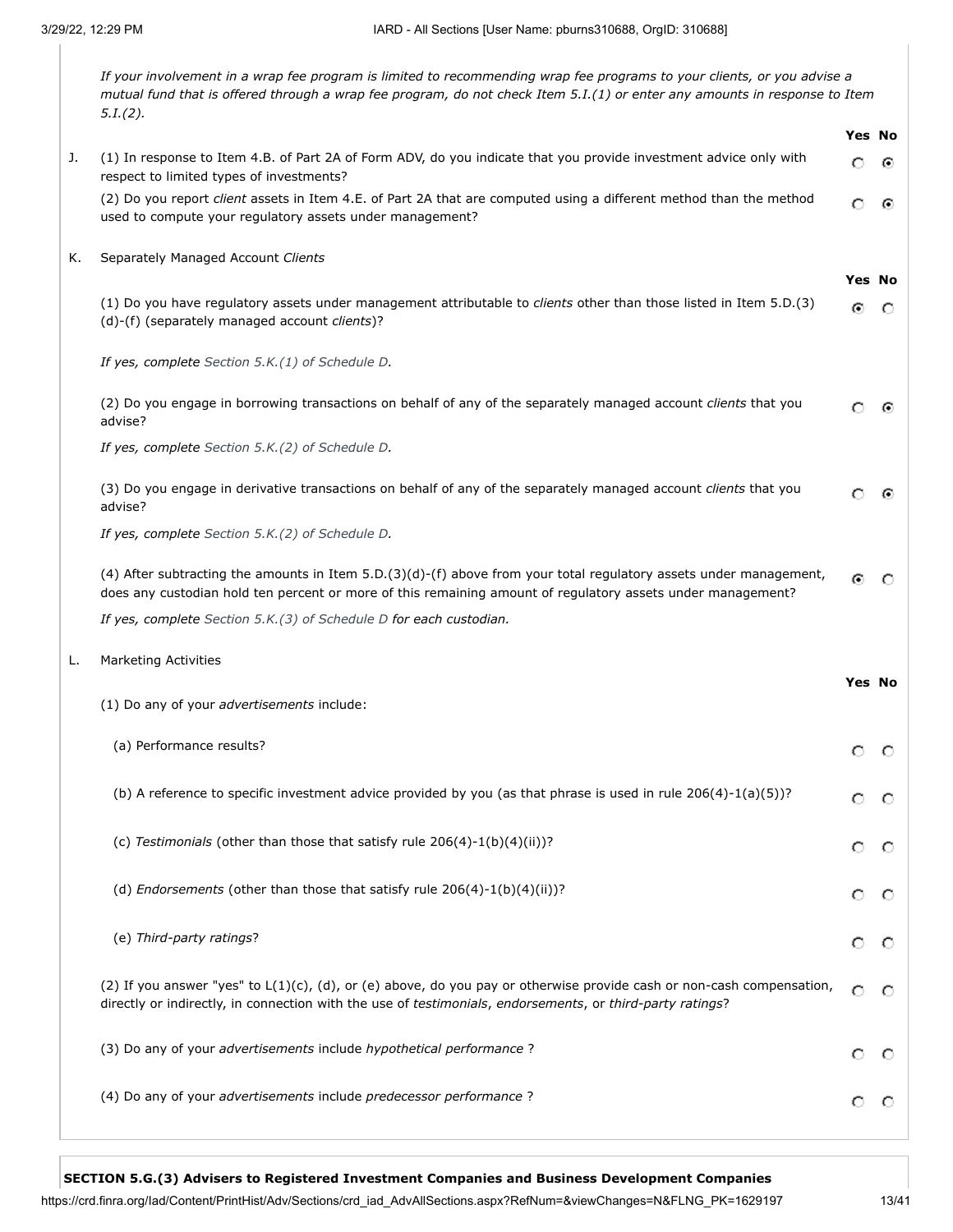### No Information Filed

## **SECTION 5.I.(2)** *Wrap Fee Programs*

If you are a portfolio manager for one or more *wrap fee programs*, list the name of each program and its *sponsor*. You must complete a separate Schedule D Section 5.I.(2) for each *wrap fee program* for which you are a portfolio manager.

Name of *Wrap Fee Program* TORREY WEALTH, LLC WRAP PROGRAM

Name of *Sponsor* TORREY WEALTH, LLC

*Sponsor's* SEC File Number (if any) (e.g., 801-, 8-, 866-, 802-): 801 - 119739

*Sponsor's CRD* Number (if any): 310688

## **SECTION 5.K.(1) Separately Managed Accounts**

After subtracting the amounts reported in Item 5.D.(3)(d)-(f) from your total regulatory assets under management, indicate the approximate percentage of this remaining amount attributable to each of the following categories of assets. If the remaining amount is at least \$10 billion in regulatory assets under management, complete Question (a). If the remaining amount is less than \$10 billion in regulatory assets under management, complete Question (b).

Any regulatory assets under management reported in Item 5.D.(3)(d), (e), and (f) should not be reported below.

If you are a subadviser to a separately managed account, you should only provide information with respect to the portion of the account that you subadvise.

End of year refers to the date used to calculate your regulatory assets under management for purposes of your *annual updating amendment* . Mid-year is the date six months before the end of year date. Each column should add up to 100% and numbers should be rounded to the nearest percent.

Investments in derivatives, registered investment companies, business development companies, and pooled investment vehicles should be reported in those categories. Do not report those investments based on related or underlying portfolio assets. Cash equivalents include bank deposits, certificates of deposit, bankers' acceptances and similar bank instruments.

Some assets could be classified into more than one category or require discretion about which category applies. You may use your own internal methodologies and the conventions of your service providers in determining how to categorize assets, so long as the methodologies or conventions are consistently applied and consistent with information you report internally and to current and prospective clients. However, you should not double count assets, and your responses must be consistent with any instructions or other guidance relating to this Section.

| (a) | <b>Asset Type</b>                             | Mid-year      | End of<br>year |
|-----|-----------------------------------------------|---------------|----------------|
|     | (i)<br>Exchange-Traded Equity Securities      | $\%$          | $^{\circ}$ %   |
|     | Non Exchange-Traded Equity Securities<br>(ii) | $\frac{0}{0}$ | $\frac{0}{0}$  |
|     | (iii)<br>U.S. Government/Agency Bonds         | $\%$          | $\%$           |
|     | U.S. State and Local Bonds<br>(iv)            | $\%$          | $\%$           |
|     | Sovereign Bonds<br>(v)                        | $\frac{0}{0}$ | $\%$           |
|     | Investment Grade Corporate Bonds<br>(vi)      | $\frac{0}{0}$ | $\%$           |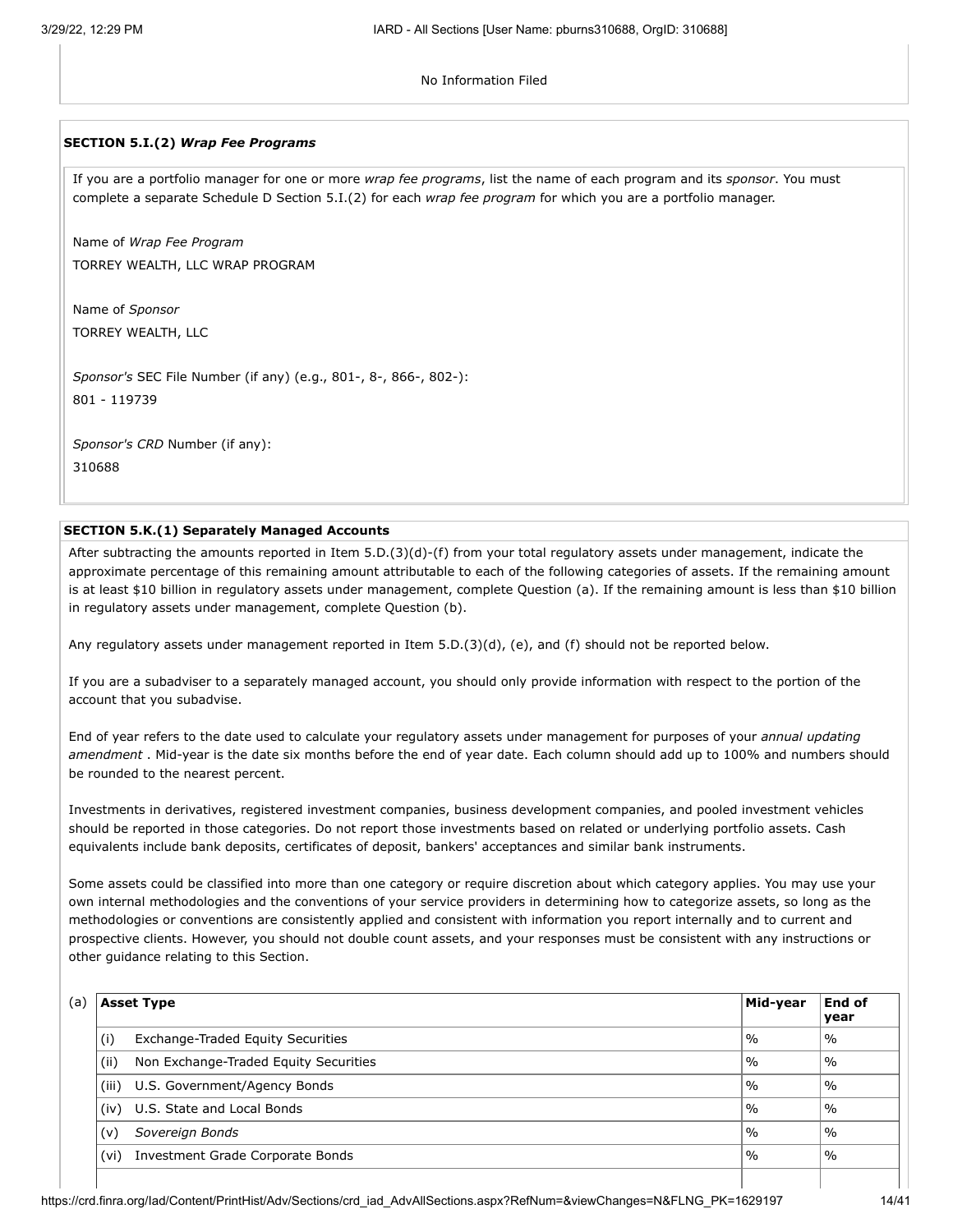|       | (vii) Non-Investment Grade Corporate Bonds                                                                                        | $\frac{1}{2}$ | $\%$          |
|-------|-----------------------------------------------------------------------------------------------------------------------------------|---------------|---------------|
|       | (viii) Derivatives                                                                                                                | $\%$          | $\%$          |
| (ix)  | Securities Issued by Registered Investment Companies or Business Development Companies                                            | $\%$          | $\%$          |
| (x)   | Securities Issued by Pooled Investment Vehicles (other than Registered Investment Companies<br>or Business Development Companies) | $\%$          | $\%$          |
| (xi)  | Cash and Cash Equivalents                                                                                                         | $\frac{1}{2}$ | $\frac{1}{2}$ |
| (xii) | Other                                                                                                                             | $\%$          | $\%$          |

Generally describe any assets included in "Other"

# (b) **Asset Type End of year** (i) Exchange-Traded Equity Securities 24 % (ii) Non Exchange-Traded Equity Securities  $\vert$  0 % (iii) U.S. Government/Agency Bonds  $\vert$  0 %  $\vert$ (iv) U.S. State and Local Bonds  $1\%$ (v) *Sovereign Bonds* 0 % (vi) Investment Grade Corporate Bonds 0 % (vii) Non-Investment Grade Corporate Bonds 0 % (viii) Derivatives 0 % (ix) Securities Issued by Registered Investment Companies or Business Development Companies 73 % (x) Securities Issued by Pooled Investment Vehicles (other than Registered Investment Companies or Business Development Companies) 0 % (xi) Cash and Cash Equivalents 2 % (xii) Other 2008 2012 2022 2022 2022 2023 2024 2022 2023 2024 2022 2023 2024 2022 2023 2024 2022 2023 2024 2023 2024 2022 2023 2024 2022 2023 2024 2022 2023 2024 2023 2024 2022 2023 2024 2023 2024 2023 2024 2023 2024 2023 Generally describe any assets included in "Other"

## **SECTION 5.K.(2) Separately Managed Accounts - Use of** *Borrowings***and Derivatives**

**No information is required to be reported in this Section 5.K.(2) per the instructions of this Section 5.K.(2)**

If your regulatory assets under management attributable to separately managed accounts are at least \$10 billion, you should complete Question (a). If your regulatory assets under management attributable to separately managed accounts are at least \$500 million but less than \$10 billion, you should complete Question (b).

(a) In the table below, provide the following information regarding the separately managed accounts you advise. If you are a subadviser to a separately managed account, you should only provide information with respect to the portion of the account that you subadvise. End of year refers to the date used to calculate your regulatory assets under management for purposes of your *annual updating amendment*. Mid-year is the date six months before the end of year date.

In column 1, indicate the regulatory assets under management attributable to separately managed accounts associated with each level of gross notional exposure. For purposes of this table, the gross notional exposure of an account is the percentage obtained by dividing (i) the sum of (a) the dollar amount of any *borrowings* and (b) the *gross notional value* of all derivatives, by (ii) the regulatory assets under management of the account.

In column 2, provide the dollar amount of *borrowings* for the accounts included in column 1.

In column 3, provide aggregate *gross notional value* of derivatives divided by the aggregate regulatory assets under management of the accounts included in column 1 with respect to each category of derivatives specified in 3(a) through (f).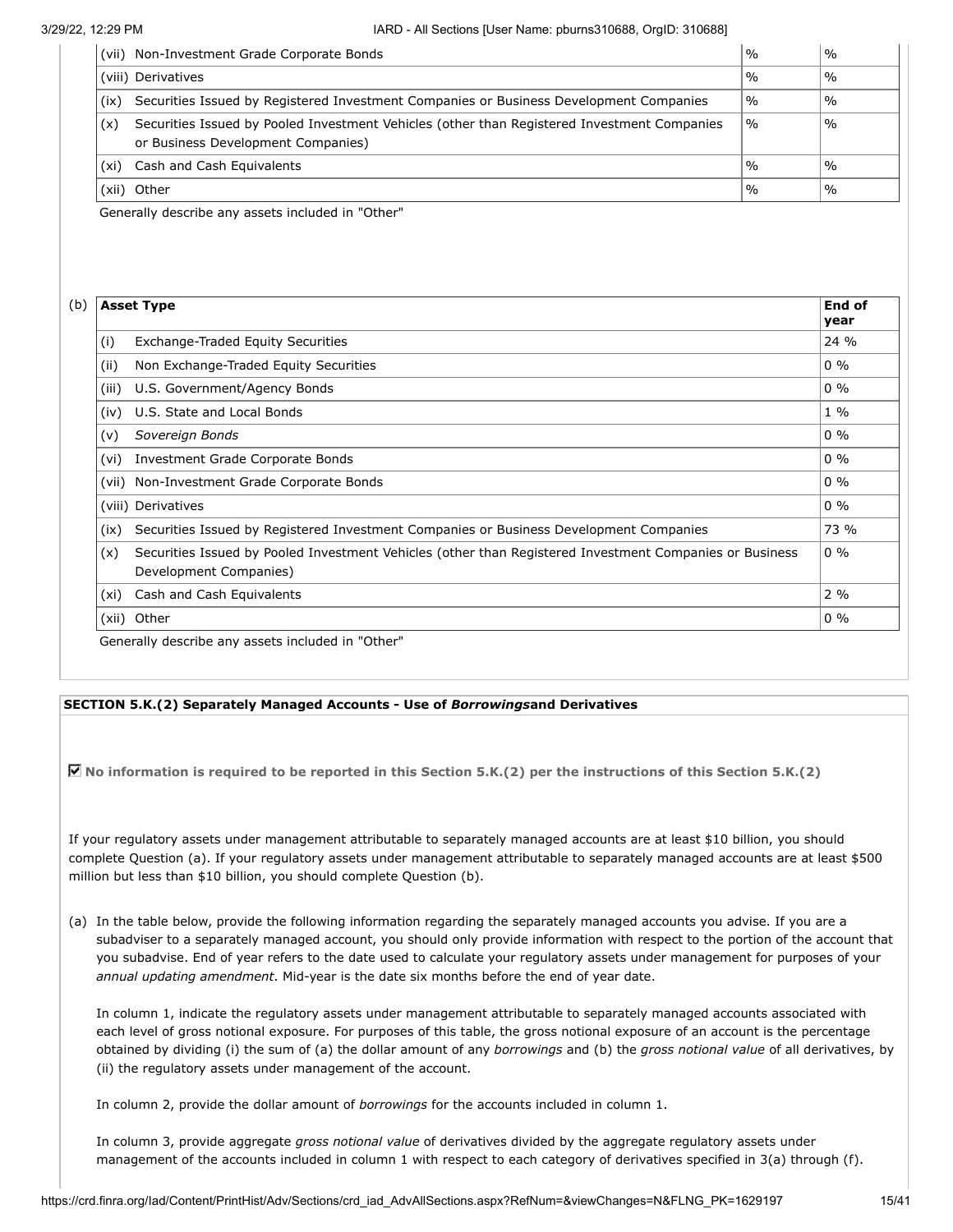You may, but are not required to, complete the table with respect to any separately managed account with regulatory assets under management of less than \$10,000,000.

Any regulatory assets under management reported in Item 5.D.(3)(d), (e), and (f) should not be reported below.

(i) Mid-Year

| <b>Gross Notional</b><br><b>Exposure</b> | $\bf(1)$<br>Regulatory<br>Assets<br><b>Under</b><br>Management   Borrowings | (2) |                                       |                                                                                        |               | (3) Derivative Exposures |                                                                      |                                |
|------------------------------------------|-----------------------------------------------------------------------------|-----|---------------------------------------|----------------------------------------------------------------------------------------|---------------|--------------------------|----------------------------------------------------------------------|--------------------------------|
|                                          |                                                                             |     | (a)<br><i><b>Interest</b></i><br>Rate | (b)<br><b>Foreign</b><br>Exchange<br>Derivative   Derivative   Derivative   Derivative |               |                          | (c) Credit $ $ (d) Equity $ $ (e) Commodity $ $<br><b>Derivative</b> | (f) Other<br><b>Derivative</b> |
| Less than 10%                            | \$                                                                          | \$  | $\frac{0}{0}$                         | $\frac{0}{0}$                                                                          | $\frac{0}{0}$ | $\frac{0}{0}$            | $\frac{0}{0}$                                                        | $\frac{0}{0}$                  |
| 10-149%                                  | \$                                                                          | \$  | $\frac{0}{0}$                         | $\frac{0}{0}$                                                                          | $\%$          | $\frac{0}{0}$            | $\frac{0}{0}$                                                        | $\frac{0}{0}$                  |
| 150% or more                             | \$                                                                          | \$  | $\frac{0}{0}$                         | $\frac{0}{0}$                                                                          | $\frac{0}{0}$ | $\frac{0}{0}$            | $\frac{0}{0}$                                                        | $\frac{0}{0}$                  |

Optional: Use the space below to provide a narrative description of the strategies and/or manner in which *borrowings* and derivatives are used in the management of the separately managed accounts that you advise.

### (ii) End of Year

| <b>Gross Notional</b><br><b>Exposure</b> | (1)<br>Regulatory<br>Assets<br>Under<br>Management <i>Borrowings</i> | (2) |                         |                                                                   |               | (3) Derivative Exposures |                                                                  |                                |
|------------------------------------------|----------------------------------------------------------------------|-----|-------------------------|-------------------------------------------------------------------|---------------|--------------------------|------------------------------------------------------------------|--------------------------------|
|                                          |                                                                      |     | (a)<br>Interest<br>Rate | (b)<br><b>Foreign</b><br><b>Exchange</b><br>Derivative Derivative |               | Derivative Derivative    | (c) Credit $ $ (d) Equity $ $ (e) Commodity<br><b>Derivative</b> | (f) Other<br><b>Derivative</b> |
| Less than 10%                            | \$                                                                   | \$  | $\frac{0}{0}$           | $\frac{0}{0}$                                                     | $\frac{0}{0}$ | $\frac{0}{0}$            | $\frac{0}{0}$                                                    | $\frac{0}{0}$                  |
| 10-149%                                  | \$                                                                   | \$  | $\frac{0}{0}$           | $\frac{0}{0}$                                                     | $\frac{0}{0}$ | $\frac{0}{0}$            | $\frac{0}{0}$                                                    | $\frac{0}{0}$                  |
| 150% or more                             | \$                                                                   | \$  | $\frac{0}{0}$           | 0/2                                                               | $\frac{0}{0}$ | $\frac{0}{0}$            | $\frac{0}{0}$                                                    | $\%$                           |

Optional: Use the space below to provide a narrative description of the strategies and/or manner in which *borrowings* and derivatives are used in the management of the separately managed accounts that you advise.

(b) In the table below, provide the following information regarding the separately managed accounts you advise as of the date used to calculate your regulatory assets under management for purposes of your *annual updating amendment*. If you are a subadviser to a separately managed account, you should only provide information with respect to the portion of the account that you subadvise.

In column 1, indicate the regulatory assets under management attributable to separately managed accounts associated with each level of gross notional exposure. For purposes of this table, the gross notional exposure of an account is the percentage obtained by dividing (i) the sum of (a) the dollar amount of any *borrowings* and (b) the *gross notional value* of all derivatives, by (ii) the regulatory assets under management of the account.

In column 2, provide the dollar amount of *borrowings* for the accounts included in column 1.

You may, but are not required to, complete the table with respect to any separately managed accounts with regulatory assets under management of less than \$10,000,000.

Any regulatory assets under management reported in Item 5.D.(3)(d), (e), and (f) should not be reported below.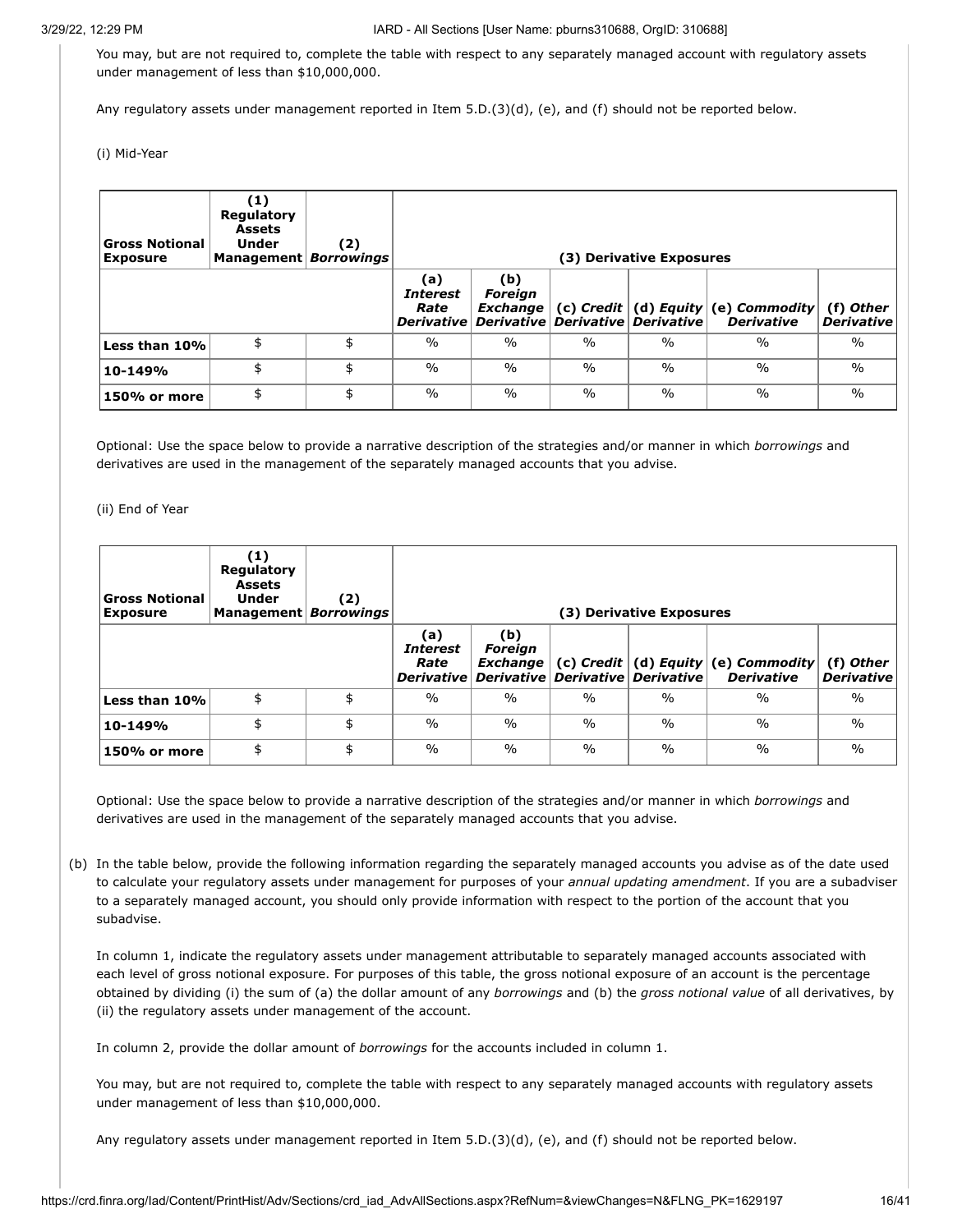| <b>Gross Notional Exposure</b> | $(1)$ Regulatory Assets Under Management (2) Borrowings |  |
|--------------------------------|---------------------------------------------------------|--|
| Less than 10%                  |                                                         |  |
| 10-149%                        |                                                         |  |
| 150% or more                   |                                                         |  |

Optional: Use the space below to provide a narrative description of the strategies and/or manner in which *borrowings* and derivatives are used in the management of the separately managed accounts that you advise.

## **SECTION 5.K.(3) Custodians for Separately Managed Accounts**

| Complete a separate Schedule D Section 5.K.(3) for each custodian that holds ten percent or more of your aggregate separately<br>managed account regulatory assets under management. |                                                                                                                                                              |              |                      |  |  |  |  |
|--------------------------------------------------------------------------------------------------------------------------------------------------------------------------------------|--------------------------------------------------------------------------------------------------------------------------------------------------------------|--------------|----------------------|--|--|--|--|
|                                                                                                                                                                                      | (a) Legal name of custodian:                                                                                                                                 |              |                      |  |  |  |  |
|                                                                                                                                                                                      | FIDELITY BROKERAGE SERVICES LLC                                                                                                                              |              |                      |  |  |  |  |
|                                                                                                                                                                                      | (b) Primary business name of custodian:                                                                                                                      |              |                      |  |  |  |  |
|                                                                                                                                                                                      | FIDELITY BROKERAGE SERVICES LLC                                                                                                                              |              |                      |  |  |  |  |
| (C)                                                                                                                                                                                  | The location(s) of the custodian's office(s) responsible for <i>custody</i> of the assets :                                                                  |              |                      |  |  |  |  |
|                                                                                                                                                                                      | City:                                                                                                                                                        | State:       | Country:             |  |  |  |  |
|                                                                                                                                                                                      | SMITHFIELD                                                                                                                                                   | Rhode Island | <b>United States</b> |  |  |  |  |
|                                                                                                                                                                                      |                                                                                                                                                              |              | Yes No               |  |  |  |  |
|                                                                                                                                                                                      | (d) Is the custodian a <i>related person</i> of your firm?                                                                                                   |              | O<br>O               |  |  |  |  |
|                                                                                                                                                                                      | (e) If the custodian is a broker-dealer, provide its SEC registration number (if any)                                                                        |              |                      |  |  |  |  |
|                                                                                                                                                                                      | $8 - 23292$                                                                                                                                                  |              |                      |  |  |  |  |
| (f)                                                                                                                                                                                  | If the custodian is not a broker-dealer, or is a broker-dealer but does not have an SEC registration number, provide its legal<br>entity identifier (if any) |              |                      |  |  |  |  |
| (q)                                                                                                                                                                                  | What amount of your regulatory assets under management attributable to separately managed accounts is held at the<br>custodian?                              |              |                      |  |  |  |  |
|                                                                                                                                                                                      | \$99,913,191                                                                                                                                                 |              |                      |  |  |  |  |
|                                                                                                                                                                                      |                                                                                                                                                              |              |                      |  |  |  |  |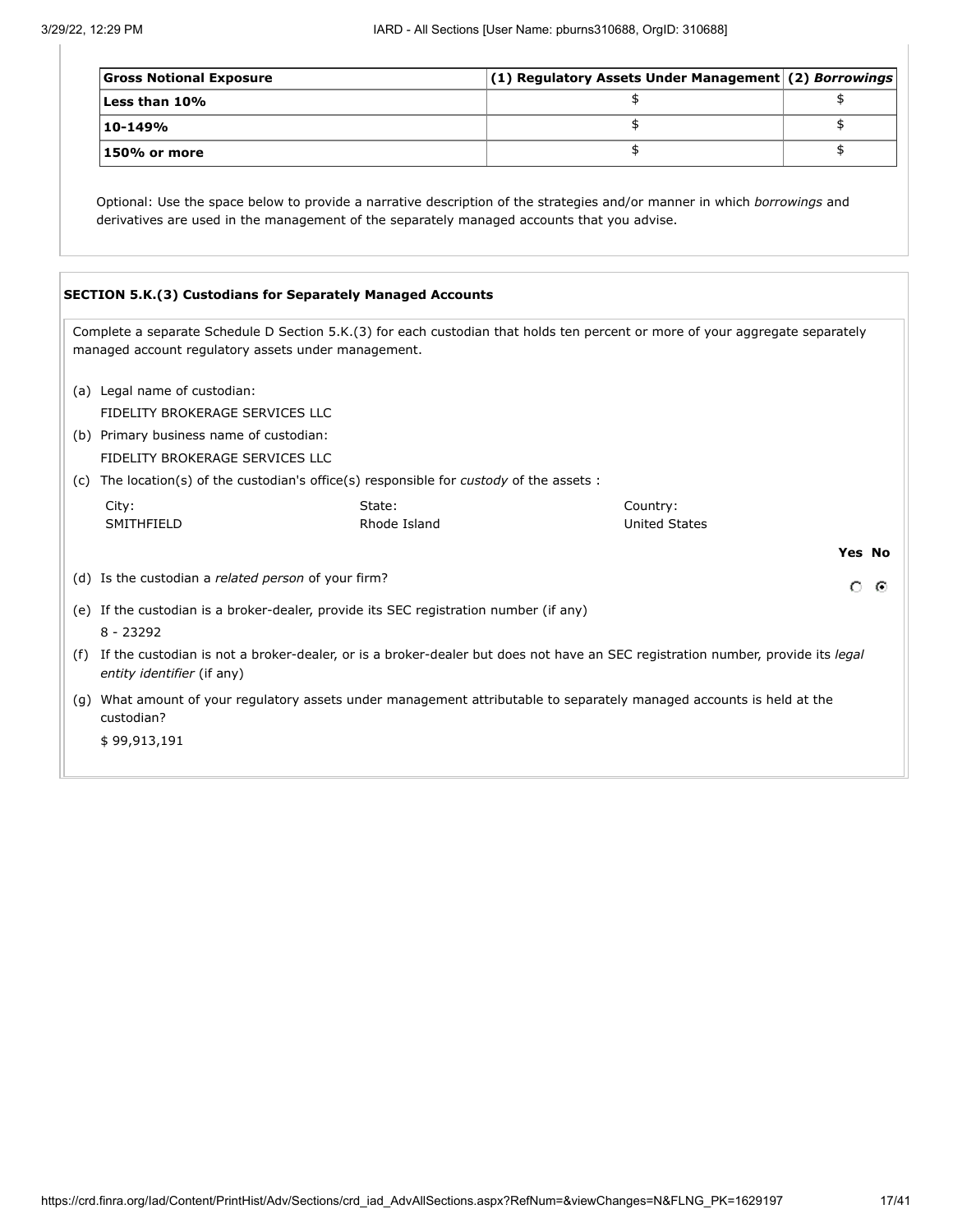|    | <b>Item 6 Other Business Activities</b>                                      |                                                                                                                                                                                                                                                                                                                                                                                                                                                                                                                                                                                                                                                                                                                                                                                                       |                    |          |  |  |
|----|------------------------------------------------------------------------------|-------------------------------------------------------------------------------------------------------------------------------------------------------------------------------------------------------------------------------------------------------------------------------------------------------------------------------------------------------------------------------------------------------------------------------------------------------------------------------------------------------------------------------------------------------------------------------------------------------------------------------------------------------------------------------------------------------------------------------------------------------------------------------------------------------|--------------------|----------|--|--|
|    |                                                                              | In this Item, we request information about your firm's other business activities.                                                                                                                                                                                                                                                                                                                                                                                                                                                                                                                                                                                                                                                                                                                     |                    |          |  |  |
| А. | П<br>Г<br>$\Box$<br>$\Box$<br>Г<br>⊽<br>П<br>П<br>Г<br>П<br>П<br>П<br>П<br>о | You are actively engaged in business as a (check all that apply):<br>(1)<br>broker-dealer (registered or unregistered)<br>(2)<br>registered representative of a broker-dealer<br>(3)<br>commodity pool operator or commodity trading advisor (whether registered or exempt from registration)<br>(4)<br>futures commission merchant<br>(5)<br>real estate broker, dealer, or agent<br>(6)<br>insurance broker or agent<br>(7)<br>bank (including a separately identifiable department or division of a bank)<br>(8)<br>trust company<br>(9)<br>registered municipal advisor<br>(10)<br>registered security-based swap dealer<br>(11)<br>major security-based swap participant<br>(12) accountant or accounting firm<br>(13) lawyer or law firm<br>(14) other financial product salesperson (specify): |                    |          |  |  |
|    |                                                                              | If you engage in other business using a name that is different from the names reported in Items 1.A. or 1.B.(1), complete<br>Section 6.A. of Schedule D.                                                                                                                                                                                                                                                                                                                                                                                                                                                                                                                                                                                                                                              |                    |          |  |  |
| В. | (1)<br>(2)                                                                   | Are you actively engaged in any other business not listed in Item 6.A. (other than giving investment advice)?<br>If yes, is this other business your primary business?                                                                                                                                                                                                                                                                                                                                                                                                                                                                                                                                                                                                                                | Yes No<br>Ο<br>O.  | ⊙<br>- 0 |  |  |
|    |                                                                              | If "yes," describe this other business on Section 6.B.(2) of Schedule D, and if you engage in this business under a<br>different name, provide that name.                                                                                                                                                                                                                                                                                                                                                                                                                                                                                                                                                                                                                                             |                    |          |  |  |
|    | (3)                                                                          | Do you sell products or provide services other than investment advice to your advisory clients?                                                                                                                                                                                                                                                                                                                                                                                                                                                                                                                                                                                                                                                                                                       | <b>Yes No</b><br>Ω | $\odot$  |  |  |
|    |                                                                              | If "yes," describe this other business on Section 6.B.(3) of Schedule D, and if you engage in this business under a<br>different name, provide that name.                                                                                                                                                                                                                                                                                                                                                                                                                                                                                                                                                                                                                                             |                    |          |  |  |
|    |                                                                              |                                                                                                                                                                                                                                                                                                                                                                                                                                                                                                                                                                                                                                                                                                                                                                                                       |                    |          |  |  |

**SECTION 6.A. Names of Your Other Businesses**

No Information Filed

## **SECTION 6.B.(2) Description of Primary Business**

Describe your primary business (not your investment advisory business):

If you engage in that business under a different name, provide that name:

### **SECTION 6.B.(3) Description of Other Products and Services**

Describe other products or services you sell to your *client*. You may omit products and services that you listed in Section 6.B.(2) above.

If you engage in that business under a different name, provide that name: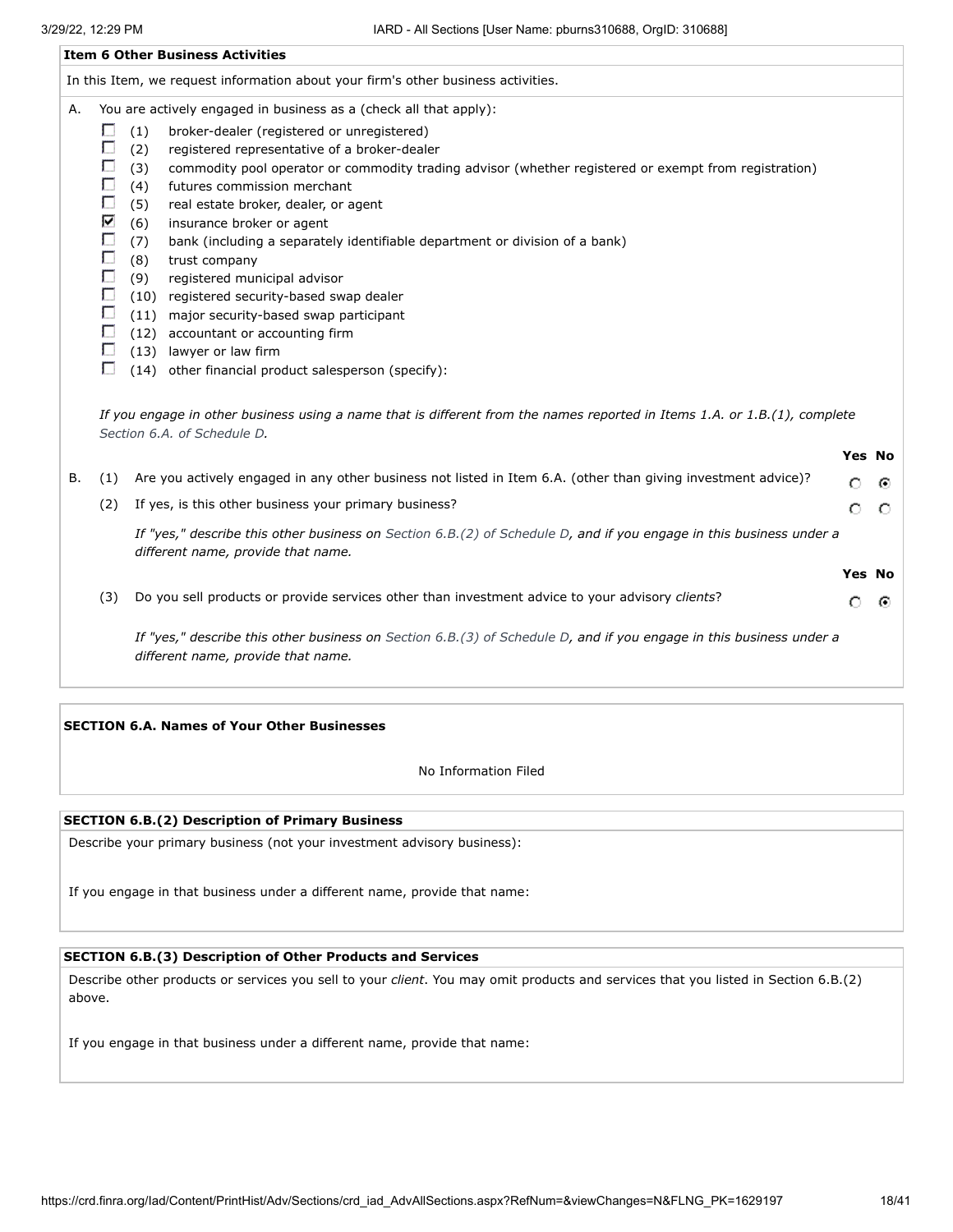### **Item 7 Financial Industry Affiliations**

In this Item, we request information about your financial industry affiliations and activities. This information identifies areas in which conflicts of interest may occur between you and your *clients*.

A. This part of Item 7 requires you to provide information about you and your *related persons*, including foreign affiliates. Your *related persons* are all of your *advisory affiliates* and any *person* that is under common *control* with you.

You have a *related person* that is a (check all that apply):

- $\Box$  (1) broker-dealer, municipal securities dealer, or government securities broker or dealer (registered or unregistered)
- $\Box$ (2) other investment adviser (including financial planners)
- $\Box$ (3) registered municipal advisor
- $\Box$ (4) registered security-based swap dealer
- $\Box$  (5) major security-based swap participant
- $\Box$ (6) commodity pool operator or commodity trading advisor (whether registered or exempt from registration)
- П (7) futures commission merchant
- $\Box$ (8) banking or thrift institution
- $\Box$ (9) trust company
- $\Box$ (10) accountant or accounting firm
- O. (11) lawyer or law firm
- $\Box$  (12) insurance company or agency
- $\Box$  (13) pension consultant
- $\Box$ (14) real estate broker or dealer
- $\Box$ (15) sponsor or syndicator of limited partnerships (or equivalent), excluding pooled investment vehicles
- O. (16) sponsor, general partner, managing member (or equivalent) of pooled investment vehicles

*Note that Item 7.A. should not be used to disclose that some of your employees perform investment advisory functions or are registered representatives of a broker-dealer. The number of your firm's employees who perform investment advisory functions should be disclosed under Item 5.B.(1). The number of your firm's employees who are registered representatives of a broker-dealer should be disclosed under Item 5.B.(2).*

*Note that if you are filing an umbrella registration, you should not check Item 7.A.(2) with respect to your relying advisers, and you do not have to complete Section 7.A. in Schedule D for your relying advisers. You should complete a Schedule R for each relying adviser.*

*For each related person, including foreign affiliates that may not be registered or required to be registered in the United States, complete Section 7.A. of Schedule D.* 

*You do not need to complete Section 7.A. of Schedule D for any related person if: (1) you have no business dealings with the related person in connection with advisory services you provide to your clients; (2) you do not conduct shared operations with the related person; (3) you do not refer clients or business to the related person, and the related person does not refer prospective clients or business to you; (4) you do not share supervised persons or premises with the related person; and (5) you have no reason to believe that your relationship with the related person otherwise creates a conflict of interest with your clients.* 

*You must complete Section 7.A. of Schedule D for each related person acting as qualified custodian in connection with advisory services you provide to your clients (other than any mutual fund transfer agent pursuant to rule 206(4)-2(b)(1)), regardless of whether you have determined the related person to be operationally independent under rule 206(4)-2 of the Advisers Act.*

### **SECTION 7.A. Financial Industry Affiliations**

No Information Filed

### **Item 7** *Private Fund* **Reporting**

B. Are you an adviser to any *private fund*?

*If "yes," then for each private fund that you advise, you must complete a Section 7.B.(1) of Schedule D, except in certain circumstances described in the next sentence and in Instruction 6 of the Instructions to Part 1A. If you are registered or applying for registration with the SEC or reporting as an SEC exempt reporting adviser, and another SEC-registered adviser or SEC exempt*

**Yes No**

О O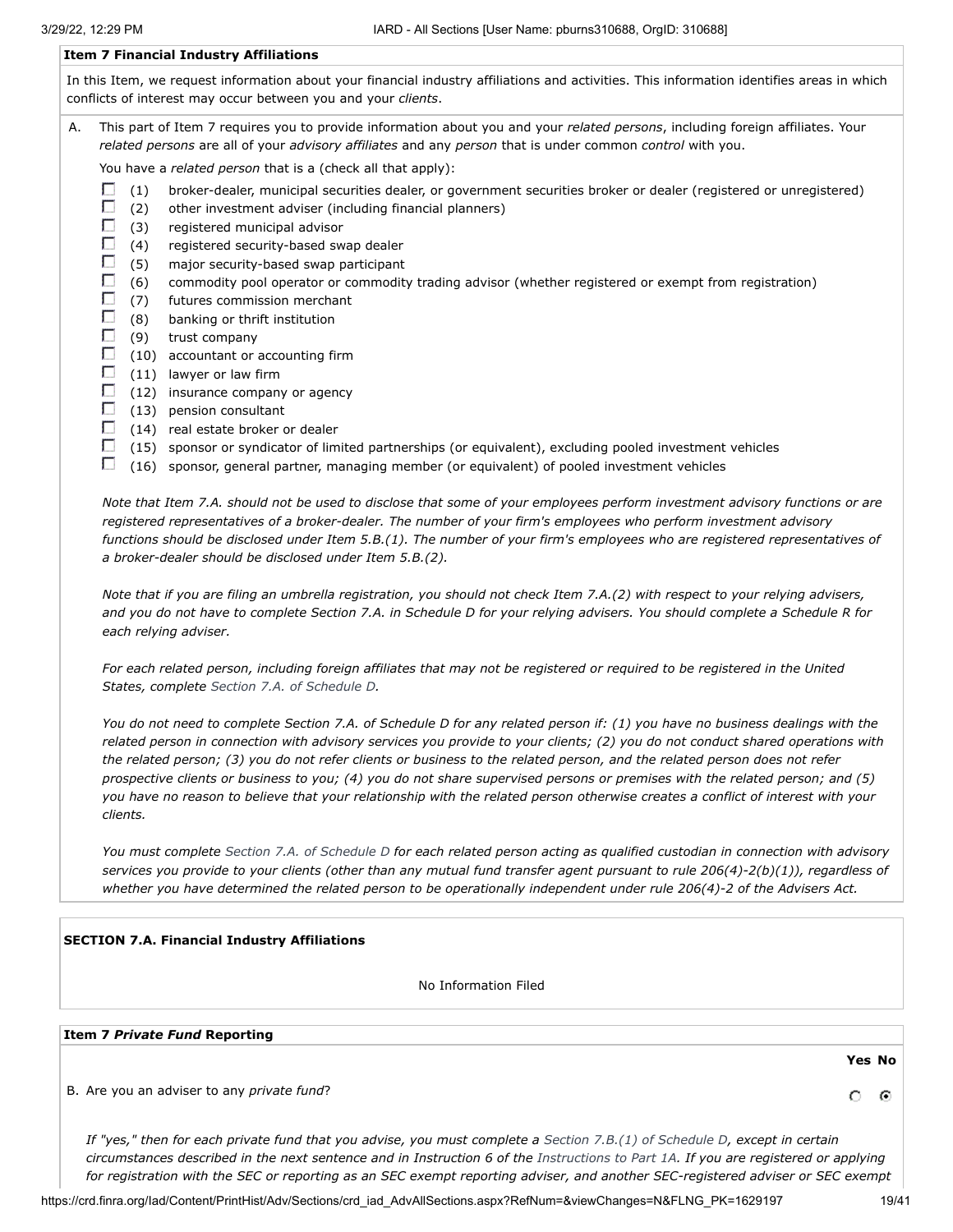*reporting adviser reports this information with respect to any such private fund in Section 7.B.(1) of Schedule D of its Form ADV (e.g., if you are a subadviser), do not complete Section 7.B.(1) of Schedule D with respect to that private fund. You must, instead, complete Section 7.B.(2) of Schedule D.*

*In either case, if you seek to preserve the anonymity of a private fund client by maintaining its identity in your books and records in numerical or alphabetical code, or similar designation, pursuant to rule 204-2(d), you may identify the private fund in Section 7.B.(1) or 7.B.(2) of Schedule D using the same code or designation in place of the fund's name.*

**SECTION 7.B.(1)** *Private Fund* **Reporting**

No Information Filed

**SECTION 7.B.(2)** *Private Fund* **Reporting**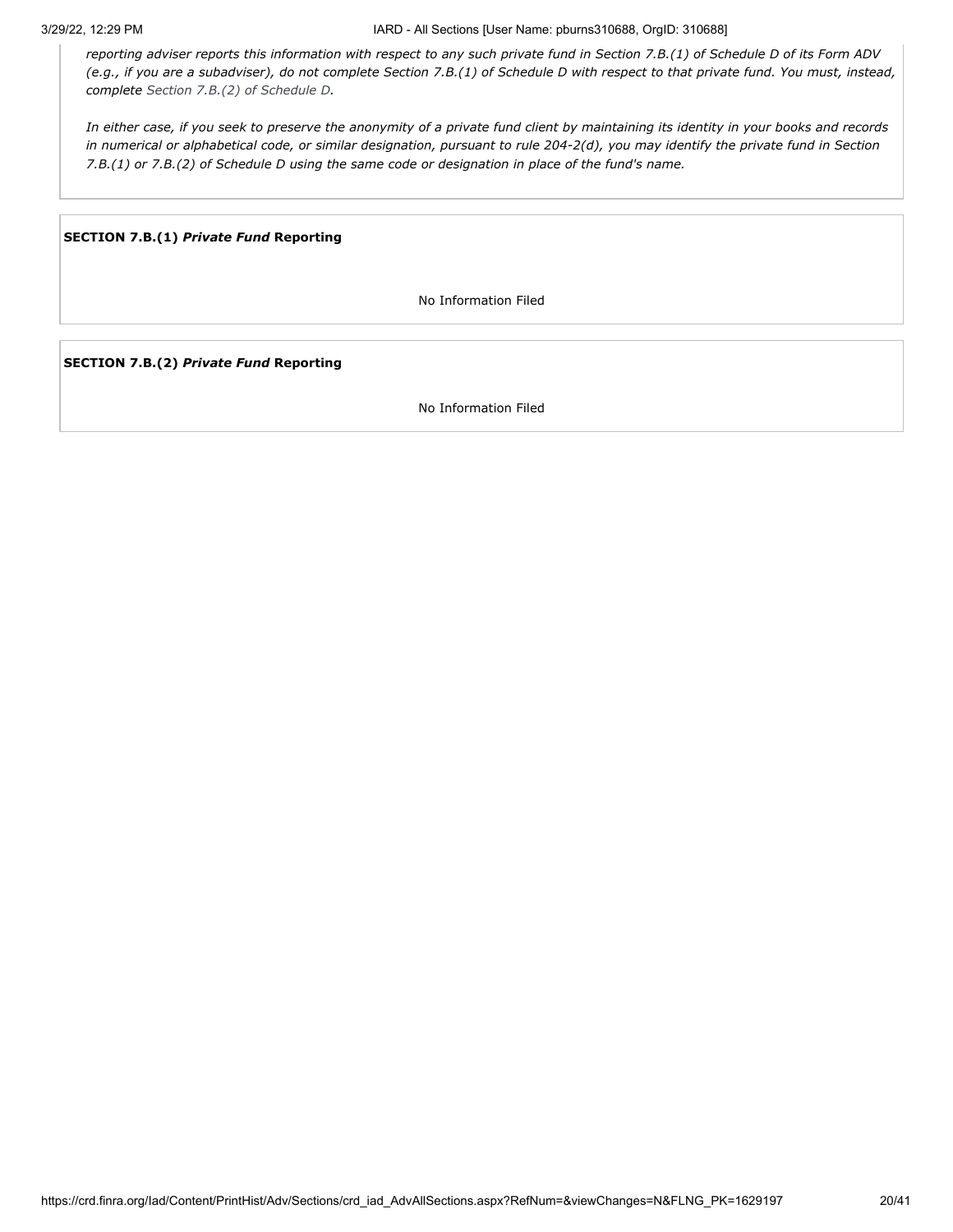### **Item 8 Participation or Interest in** *Client* **Transactions**

In this Item, we request information about your participation and interest in your *clients*' transactions. This information identifies additional areas in which conflicts of interest may occur between you and your *clients*. Newly-formed advisers should base responses to these questions on the types of participation and interest that you expect to engage in during the next year.

Like Item 7, Item 8 requires you to provide information about you and your *related persons*, including foreign affiliates.

|    | <b>Proprietary Interest in Client Transactions</b>                                                                                 |                                                                                                                                                                                                                                                    |               |   |  |
|----|------------------------------------------------------------------------------------------------------------------------------------|----------------------------------------------------------------------------------------------------------------------------------------------------------------------------------------------------------------------------------------------------|---------------|---|--|
| А. |                                                                                                                                    | Do you or any related person:                                                                                                                                                                                                                      | <b>Yes No</b> |   |  |
|    | (1) buy securities for yourself from advisory clients, or sell securities you own to advisory clients (principal<br>transactions)? |                                                                                                                                                                                                                                                    | o             | ⊙ |  |
|    |                                                                                                                                    | (2) buy or sell for yourself securities (other than shares of mutual funds) that you also recommend to advisory<br>clients?                                                                                                                        | Θ             |   |  |
|    |                                                                                                                                    | (3) recommend securities (or other investment products) to advisory clients in which you or any related person has<br>some other proprietary (ownership) interest (other than those mentioned in Items 8.A.(1) or (2))?                            |               | ⊙ |  |
|    |                                                                                                                                    | <b>Sales Interest in Client Transactions</b>                                                                                                                                                                                                       |               |   |  |
| В. |                                                                                                                                    | Do you or any related person:                                                                                                                                                                                                                      | <b>Yes No</b> |   |  |
|    |                                                                                                                                    | (1) as a broker-dealer or registered representative of a broker-dealer, execute securities trades for brokerage<br>customers in which advisory client securities are sold to or bought from the brokerage customer (agency cross<br>transactions)? | Ω             | ⊙ |  |
|    | (2)                                                                                                                                | recommend to advisory clients, or act as a purchaser representative for advisory clients with respect to, the<br>purchase of securities for which you or any related person serves as underwriter or general or managing partner?                  | о             | ⊙ |  |
|    | (3)                                                                                                                                | recommend purchase or sale of securities to advisory clients for which you or any related person has any other<br>sales interest (other than the receipt of sales commissions as a broker or registered representative of a broker-<br>dealer)?    | O             |   |  |
|    |                                                                                                                                    | <b>Investment or Brokerage Discretion</b>                                                                                                                                                                                                          |               |   |  |
| C. |                                                                                                                                    | Do you or any related person have discretionary authority to determine the:                                                                                                                                                                        | <b>Yes No</b> |   |  |
|    |                                                                                                                                    | (1) securities to be bought or sold for a <i>client's</i> account?                                                                                                                                                                                 | ⊙             | O |  |
|    | (2)                                                                                                                                | amount of securities to be bought or sold for a client's account?                                                                                                                                                                                  | ⊙             | O |  |
|    | (3)                                                                                                                                | broker or dealer to be used for a purchase or sale of securities for a client's account?                                                                                                                                                           | о             | ⊙ |  |
|    | (4)                                                                                                                                | commission rates to be paid to a broker or dealer for a client's securities transactions?                                                                                                                                                          | o             | ⊙ |  |
| D. |                                                                                                                                    | If you answer "yes" to C.(3) above, are any of the brokers or dealers related persons?                                                                                                                                                             | Ω             | O |  |
| Ε. |                                                                                                                                    | Do you or any related person recommend brokers or dealers to clients?                                                                                                                                                                              | Θ             | O |  |
| F. |                                                                                                                                    | If you answer "yes" to E. above, are any of the brokers or dealers related persons?                                                                                                                                                                |               |   |  |
| G. |                                                                                                                                    | (1) Do you or any related person receive research or other products or services other than execution from a broker-<br>dealer or a third party ("soft dollar benefits") in connection with <i>client</i> securities transactions?                  | Θ             | O |  |
|    |                                                                                                                                    | (2) If "yes" to G.(1) above, are all the "soft dollar benefits" you or any related persons receive eligible "research or<br>brokerage services" under section 28(e) of the Securities Exchange Act of 1934?                                        |               | ⊙ |  |
| Η. | (1)                                                                                                                                | Do you or any related person, directly or indirectly, compensate any person that is not an employee for client<br>referrals?                                                                                                                       | О             | ⊙ |  |
|    | (2)                                                                                                                                | Do you or any related person, directly or indirectly, provide any employee compensation that is specifically<br>related to obtaining clients for the firm (cash or non-cash compensation in addition to the employee's regular<br>salary)?         |               | ⊙ |  |
| Ι. |                                                                                                                                    | Do you or any related person, including any employee, directly or indirectly, receive compensation from any person<br>(other than you or any related person) for client referrals?                                                                 |               | ⊙ |  |
|    |                                                                                                                                    | In your response to Item 8.1., do not include the regular salary you pay to an employee.                                                                                                                                                           |               |   |  |
|    |                                                                                                                                    | In responding to Items 8.H. and 8.I., consider all cash and non-cash compensation that you or a related person gave to (in                                                                                                                         |               |   |  |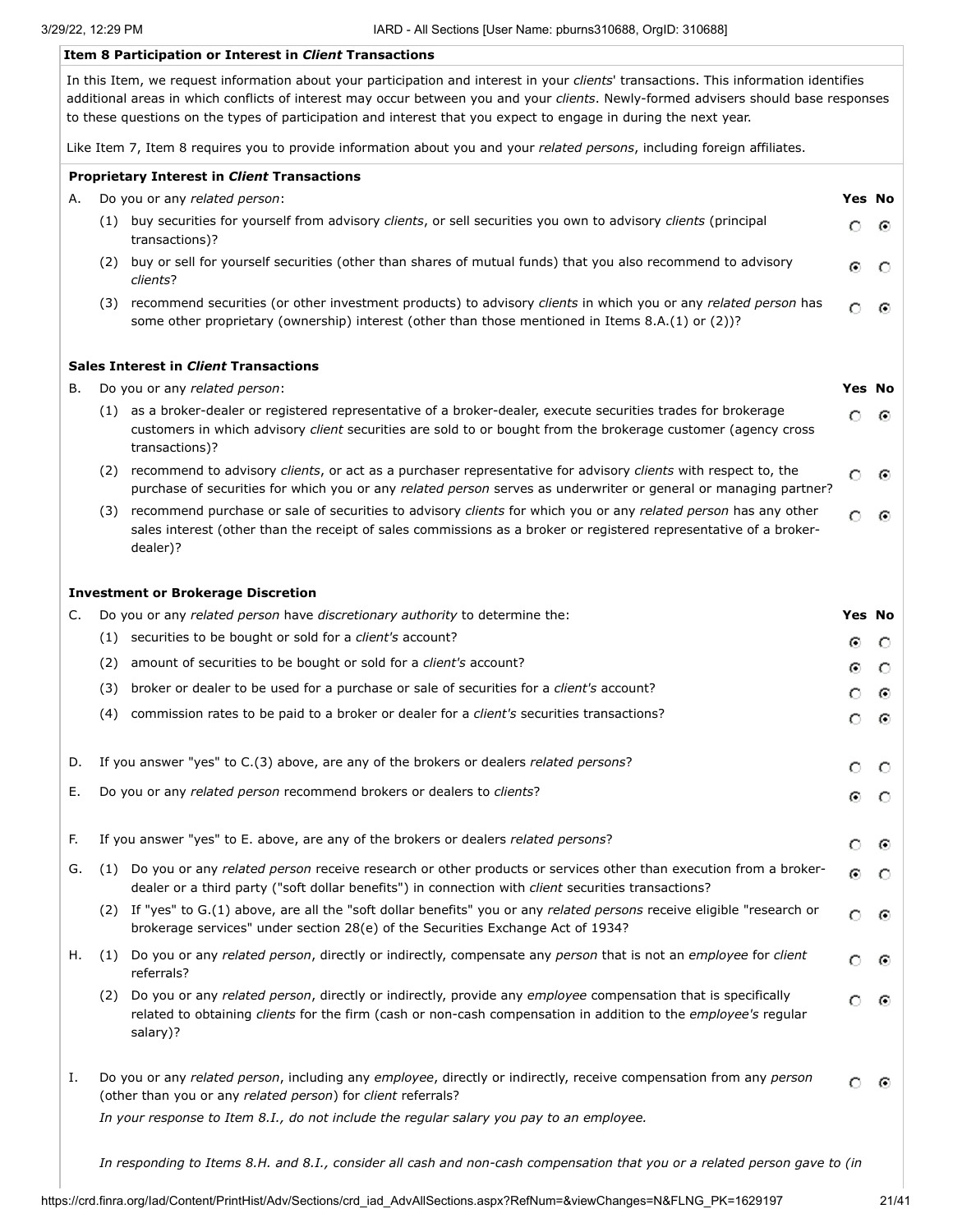*answering Item 8.H.) or received from (in answering Item 8.I.) any person in exchange for client referrals, including any bonus that is based, at least in part, on the number or amount of client referrals.*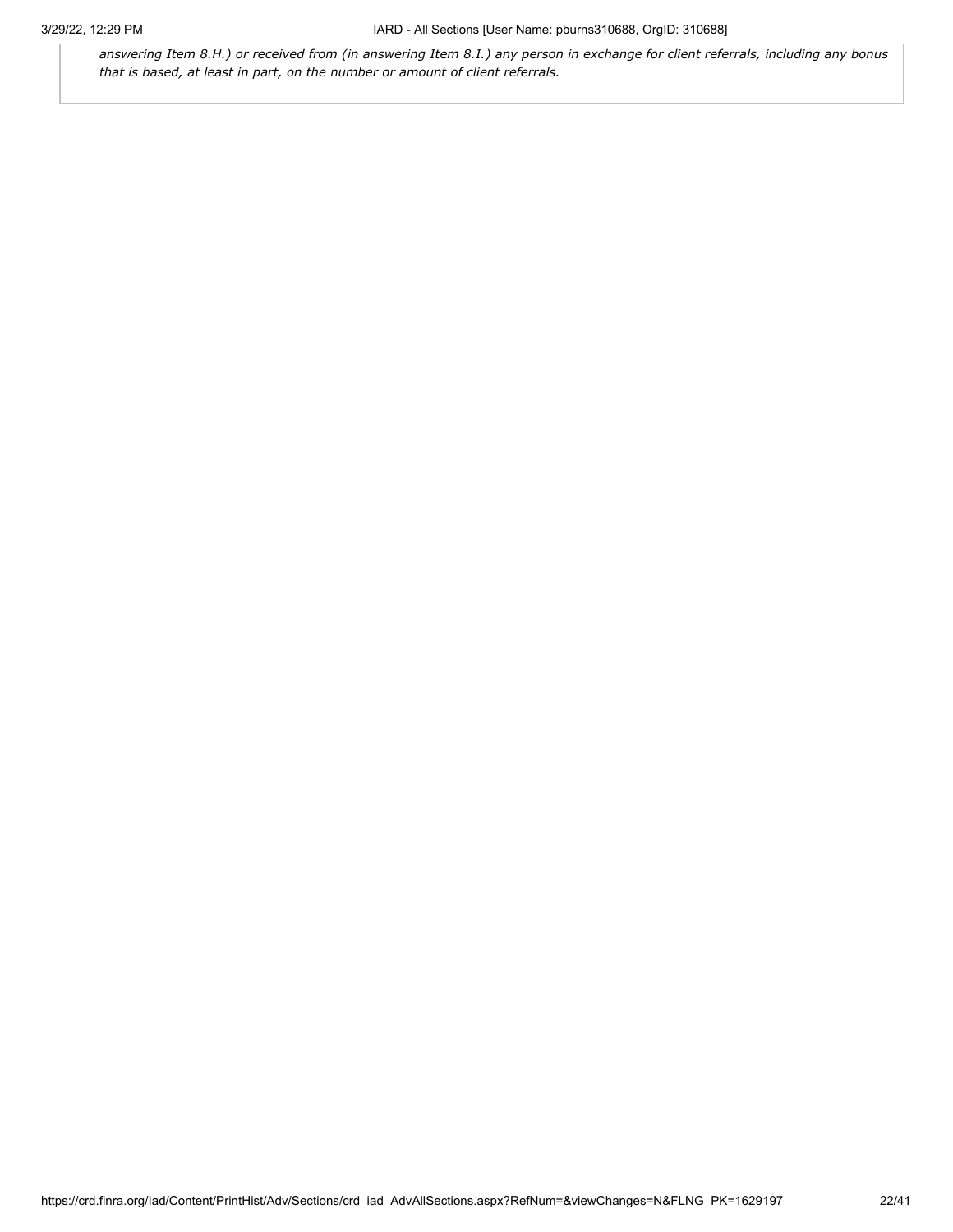### **Item 9 Custody**

In this Item, we ask you whether you or a *related person* has *custody* of *client* (other than *clients* that are investment companies registered under the Investment Company Act of 1940) assets and about your custodial practices.

| A. (1) Do you have custody of any advisory clients': |  |                            | <b>Yes No</b> |  |  |
|------------------------------------------------------|--|----------------------------|---------------|--|--|
|                                                      |  | (a) cash or bank accounts? | ⊙.            |  |  |
|                                                      |  | (b) securities?            |               |  |  |

*If you are registering or registered with the SEC, answer "No" to Item 9.A.(1)(a) and (b) if you have custody solely because (i) you deduct your advisory fees directly from your clients' accounts, or (ii) a related person has custody of client assets in connection with advisory services you provide to clients, but you have overcome the presumption that you are not operationally independent (pursuant to Advisers Act rule 206(4)-2(d)(5)) from the related person.*

(2) If you checked "yes" to Item 9.A.(1)(a) or (b), what is the approximate amount of *client* funds and securities and total number of *clients* for which you have *custody*:

| U.S. Dollar Amount | Total Number of Clients |
|--------------------|-------------------------|
| (a) \$38,518,794   | $(b)$ 18                |

*If you are registering or registered with the SEC and you have custody solely because you deduct your advisory fees directly from your clients' accounts, do not include the amount of those assets and the number of those clients in your response to Item 9.A.(2). If your related person has custody of client assets in connection with advisory services you provide to clients, do not include the amount of those assets and number of those clients in your response to 9.A.(2). Instead, include that information in your response to Item 9.B.(2).*

|  | B. (1) In connection with advisory services you provide to <i>clients</i> , do any of your <i>related persons</i> have <i>custody</i> of any of Yes No |      |  |
|--|--------------------------------------------------------------------------------------------------------------------------------------------------------|------|--|
|  | your advisory <i>clients'</i> :                                                                                                                        |      |  |
|  | (a) cash or bank accounts?                                                                                                                             | O 0. |  |

(b) securities?

*You are required to answer this item regardless of how you answered Item 9.A.(1)(a) or (b).*

(2) If you checked "yes" to Item 9.B.(1)(a) or (b), what is the approximate amount of *client* funds and securities and total number of *clients* for which your *related persons* have *custody*:

| U.S. Dollar Amount | Total Number of Clients |
|--------------------|-------------------------|
| (a) \$             | (b)                     |

- C. If you or your *related persons* have *custody* of *client* funds or securities in connection with advisory services you provide to *clients*, check all the following that apply:
	- П (1) A qualified custodian(s) sends account statements at least quarterly to the investors in the pooled investment vehicle(s) you manage.
	- П (2) An *independent public accountant* audits annually the pooled investment vehicle(s) that you manage and the audited financial statements are distributed to the investors in the pools.
	- (3) An *independent public accountant* conducts an annual surprise examination of *client* funds and securities.
	- (4) An *independent public accountant* prepares an internal control report with respect to custodial services when you or your *related persons* are qualified custodians for *client* funds and securities.

*If you checked Item 9.C.(2), C.(3) or C.(4), list in Section 9.C. of Schedule D the accountants that are engaged to perform the audit or examination or prepare an internal control report. (If you checked Item 9.C.(2), you do not have to list auditor information in Section 9.C. of Schedule D if you already provided this information with respect to the private funds you advise in Section 7.B.(1) of Schedule D).*

D. Do you or your *related person(s)* act as qualified custodians for your *clients* in connection with advisory services you provide to *clients*? **Yes No**

(1) you act as a qualified custodian

https://crd.finra.org/Iad/Content/PrintHist/Adv/Sections/crd\_iad\_AdvAllSections.aspx?RefNum=&viewChanges=N&FLNG\_PK=1629197 23/41

- 0 0.

П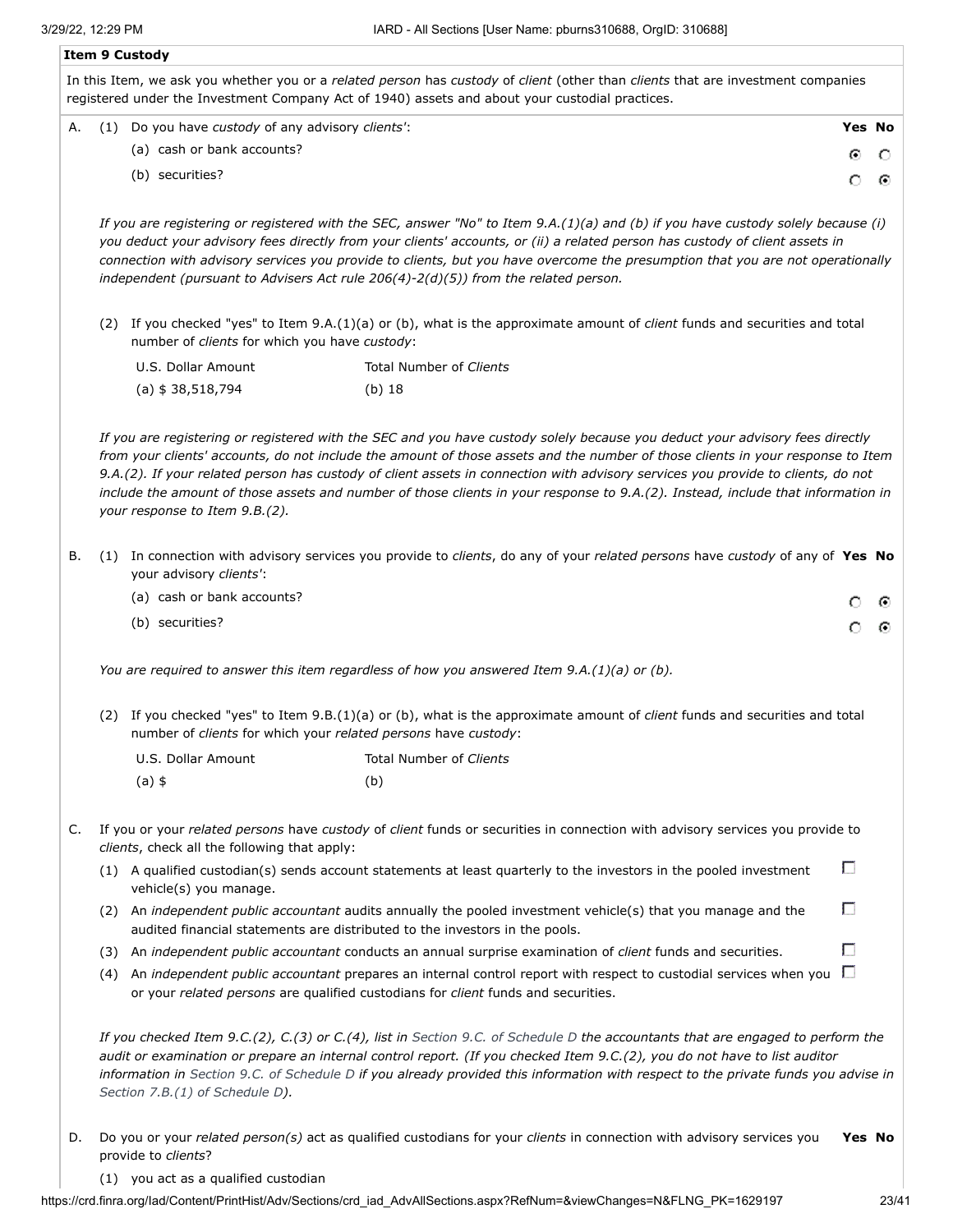◠ ◠

G

 $\epsilon$ 

(2) your *related person(s)* act as qualified custodian(s)

*If you checked "yes" to Item 9.D.(2), all related persons that act as qualified custodians (other than any mutual fund transfer agent pursuant to rule 206(4)-2(b)(1)) must be identified in Section 7.A. of Schedule D, regardless of whether you have determined the related person to be operationally independent under rule 206(4)-2 of the Advisers Act.*

- E. If you are filing your *annual updating amendment* and you were subject to a surprise examination by an *independent public accountant* during your last fiscal year, provide the date (MM/YYYY) the examination commenced:
- F. If you or your *related persons* have *custody* of *client* funds or securities, how many *persons*, including, but not limited to, you and your *related persons,* act as qualified custodians for your *clients* in connection with advisory services you provide to *clients?* 1

**SECTION 9.C.** *Independent Public Accountant*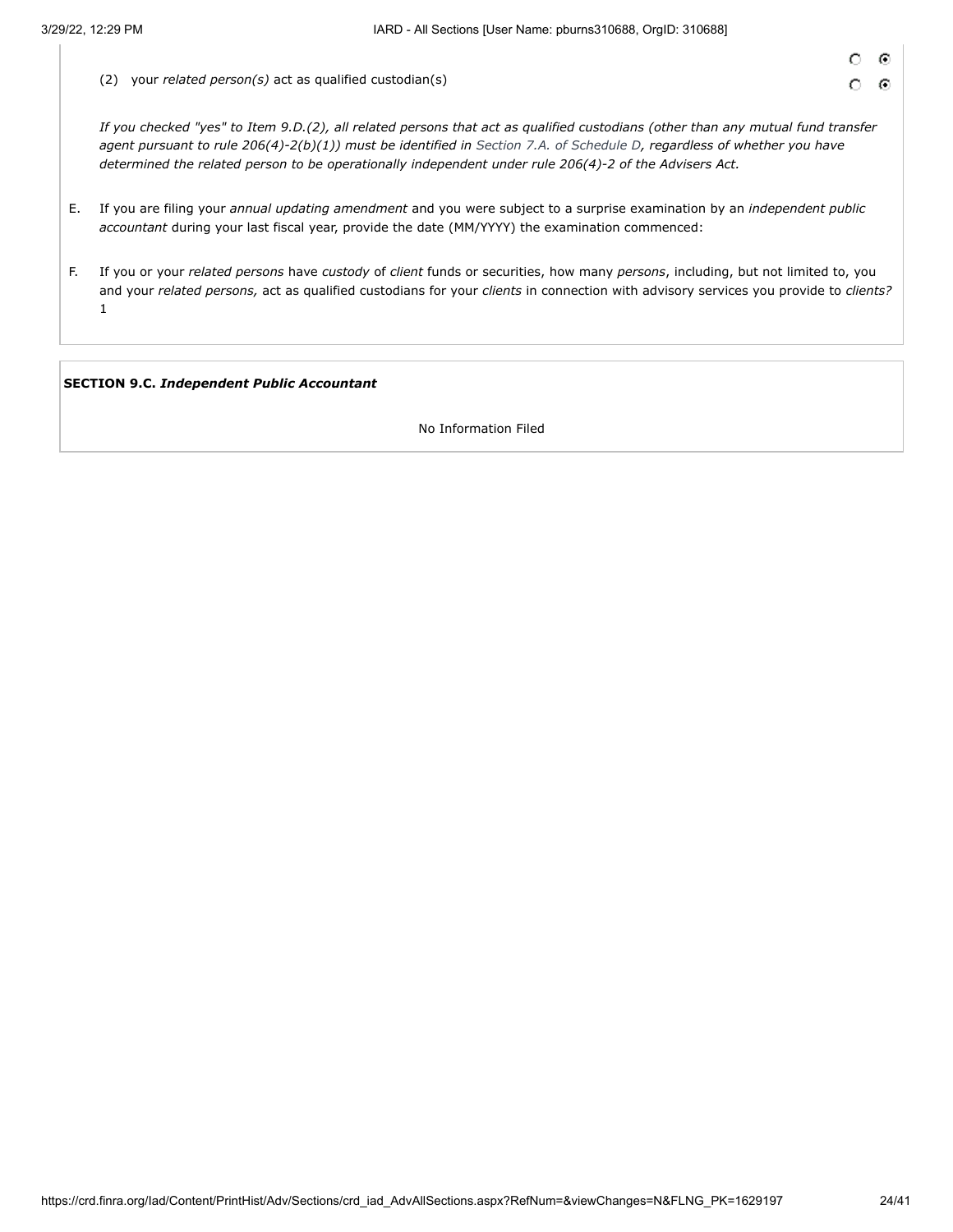### **Item 10 Control Persons**

In this Item, we ask you to identify every *person* that, directly or indirectly, *controls* you. If you are filing an *umbrella registration*, the information in Item 10 should be provided for the *filing adviser* only.

If you are submitting an initial application or report, you must complete Schedule A and Schedule B. Schedule A asks for information about your direct owners and executive officers. Schedule B asks for information about your indirect owners. If this is an amendment and you are updating information you reported on either Schedule A or Schedule B (or both) that you filed with your initial application or report, you must complete Schedule C.

**Yes No**

A. Does any *person* not named in Item 1.A. or Schedules A, B, or C, directly or indirectly, *control* your management or  $\circ$ ⊙ policies?

*If yes, complete Section 10.A. of Schedule D.*

B. If any *person* named in Schedules A, B, or C or in Section 10.A. of Schedule D is a public reporting company under Sections 12 or 15(d) of the Securities Exchange Act of 1934, please complete Section 10.B. of Schedule D.

### **SECTION 10.A.** *Control Persons*

No Information Filed

## **SECTION 10.B.** *Control Person* **Public Reporting Companies**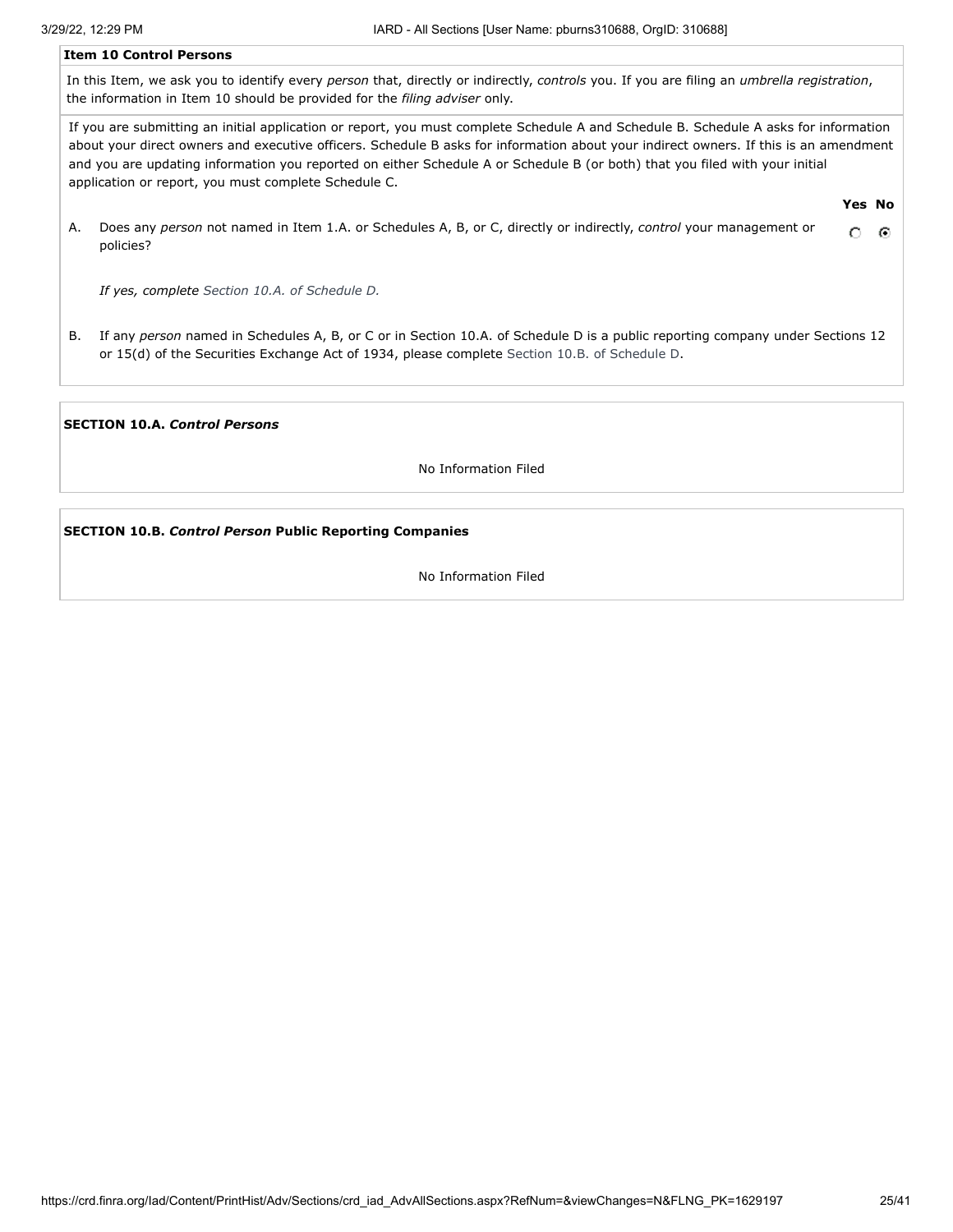### **Item 11 Disclosure Information**

In this Item, we ask for information about your disciplinary history and the disciplinary history of all your *advisory affiliates*. We use this information to determine whether to grant your application for registration, to decide whether to revoke your registration or to place limitations on your activities as an investment adviser, and to identify potential problem areas to focus on during our on-site examinations. One event may result in "yes" answers to more than one of the questions below. In accordance with General Instruction 5 to Form ADV, "you" and "your" include the *filing adviser* and all *relying advisers* under an *umbrella registration*.

Your *advisory affiliates* are: (1) all of your current *employees* (other than *employees* performing only clerical, administrative, support or similar functions); (2) all of your officers, partners, or directors (or any *person* performing similar functions); and (3) all *persons* directly or indirectly *controlling* you or *controlled* by you. If you are a "separately identifiable department or division" (SID) of a bank, see the Glossary of Terms to determine who your *advisory affiliates* are.

*If you are registered or registering with the SEC or if you are an exempt reporting adviser, you may limit your disclosure of any event listed in Item 11 to ten years following the date of the event. If you are registered or registering with a state, you must respond to the questions as posed; you may, therefore, limit your disclosure to ten years following the date of an event only in responding to Items 11.A.(1), 11.A.(2), 11.B.(1), 11.B.(2), 11.D.(4), and 11.H.(1)(a). For purposes of calculating this ten-year period, the date of an event is the date the final order, judgment, or decree was entered, or the date any rights of appeal from preliminary orders, judgments, or decrees lapsed.*

You must complete the appropriate Disclosure Reporting Page ("DRP") for "yes" answers to the questions in this Item 11.

|          |                                                                                                                                                                                                                                                                                                                                                                                                      | <b>Yes No</b> |                                      |
|----------|------------------------------------------------------------------------------------------------------------------------------------------------------------------------------------------------------------------------------------------------------------------------------------------------------------------------------------------------------------------------------------------------------|---------------|--------------------------------------|
|          | Do any of the events below involve you or any of your <i>supervised persons?</i>                                                                                                                                                                                                                                                                                                                     | Ω             | Θ                                    |
|          | For "yes" answers to the following questions, complete a Criminal Action DRP:                                                                                                                                                                                                                                                                                                                        |               |                                      |
| Α.       | In the past ten years, have you or any advisory affiliate:                                                                                                                                                                                                                                                                                                                                           | <b>Yes No</b> |                                      |
|          | (1) been convicted of or pled quilty or nolo contendere ("no contest") in a domestic, foreign, or military court to any<br>felony?                                                                                                                                                                                                                                                                   | O             | ⊙                                    |
|          | (2) been charged with any felony?                                                                                                                                                                                                                                                                                                                                                                    | О             | ⊙                                    |
|          | If you are registered or registering with the SEC, or if you are reporting as an exempt reporting adviser, you may limit your<br>response to Item 11.A.(2) to charges that are currently pending.                                                                                                                                                                                                    |               |                                      |
| В.       | In the past ten years, have you or any <i>advisory affiliate</i> :                                                                                                                                                                                                                                                                                                                                   |               |                                      |
|          | (1) been convicted of or pled guilty or nolo contendere ("no contest") in a domestic, foreign, or military court to a<br><i>misdemeanor</i> involving: investments or an <i>investment-related</i> business, or any fraud, false statements, or<br>omissions, wrongful taking of property, bribery, perjury, forgery, counterfeiting, extortion, or a conspiracy to<br>commit any of these offenses? | с             | G                                    |
|          |                                                                                                                                                                                                                                                                                                                                                                                                      |               |                                      |
|          | (2) been <i>charged</i> with a <i>misdemeanor</i> listed in Item 11.B.(1)?<br>If you are registered or registering with the SEC, or if you are reporting as an exempt reporting adviser, you may limit your<br>response to Item $11.B.(2)$ to charges that are currently pending.                                                                                                                    | О             |                                      |
|          | For "yes" answers to the following questions, complete a Regulatory Action DRP:                                                                                                                                                                                                                                                                                                                      |               |                                      |
|          |                                                                                                                                                                                                                                                                                                                                                                                                      | Yes No        |                                      |
|          | Has the SEC or the Commodity Futures Trading Commission (CFTC) ever:<br>(1) found you or any <i>advisory affiliate</i> to have made a false statement or omission?                                                                                                                                                                                                                                   |               |                                      |
|          | (2) found you or any advisory affiliate to have been involved in a violation of SEC or CFTC regulations or statutes?                                                                                                                                                                                                                                                                                 | O             |                                      |
|          | (3) found you or any advisory affiliate to have been a cause of an investment-related business having its<br>authorization to do business denied, suspended, revoked, or restricted?                                                                                                                                                                                                                 | O<br>Ω        |                                      |
|          | (4) entered an order against you or any advisory affiliate in connection with investment-related activity?                                                                                                                                                                                                                                                                                           | O             |                                      |
|          | (5) imposed a civil money penalty on you or any advisory affiliate, or ordered you or any advisory affiliate to cease<br>and desist from any activity?                                                                                                                                                                                                                                               | О             |                                      |
|          | Has any other federal regulatory agency, any state regulatory agency, or any foreign financial regulatory authority:                                                                                                                                                                                                                                                                                 |               |                                      |
|          | (1) ever found you or any advisory affiliate to have made a false statement or omission, or been dishonest, unfair, or<br>unethical?                                                                                                                                                                                                                                                                 | O             |                                      |
| C.<br>D. | (2) ever found you or any advisory affiliate to have been involved in a violation of investment-related regulations or                                                                                                                                                                                                                                                                               | Ο             | G<br>⊙<br>⊙<br>⊙<br>⊙<br>⊙<br>⊙<br>Θ |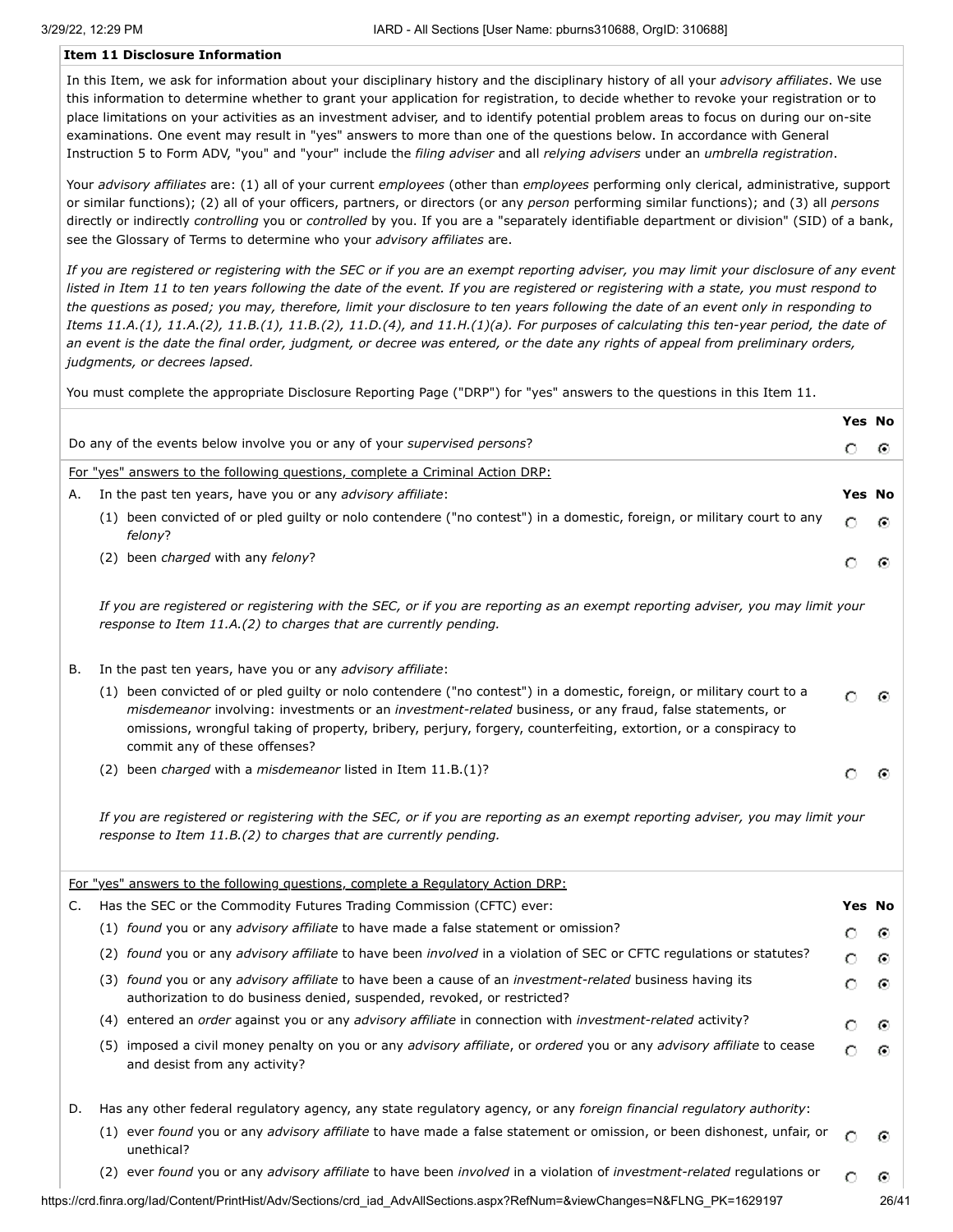| statutes? |
|-----------|
|-----------|

|    | (3) ever found you or any advisory affiliate to have been a cause of an investment-related business having its<br>authorization to do business denied, suspended, revoked, or restricted?                                                                                                    |        |   |
|----|----------------------------------------------------------------------------------------------------------------------------------------------------------------------------------------------------------------------------------------------------------------------------------------------|--------|---|
|    | (4) in the past ten years, entered an order against you or any advisory affiliate in connection with an investment-<br>related activity?                                                                                                                                                     | С      |   |
|    | (5) ever denied, suspended, or revoked your or any advisory affiliate's registration or license, or otherwise prevented<br>you or any advisory affiliate, by order, from associating with an investment-related business or restricted your or<br>any advisory affiliate's activity?         | О      | ⊙ |
| E. | Has any self-regulatory organization or commodities exchange ever:                                                                                                                                                                                                                           |        |   |
|    | (1) found you or any advisory affiliate to have made a false statement or omission?                                                                                                                                                                                                          | Ω      | ⊙ |
|    | (2) found you or any advisory affiliate to have been involved in a violation of its rules (other than a violation<br>designated as a "minor rule violation" under a plan approved by the SEC)?                                                                                               |        | ⊙ |
|    | (3) found you or any advisory affiliate to have been the cause of an investment-related business having its<br>authorization to do business denied, suspended, revoked, or restricted?                                                                                                       |        |   |
|    | (4) disciplined you or any advisory affiliate by expelling or suspending you or the advisory affiliate from membership,<br>barring or suspending you or the advisory affiliate from association with other members, or otherwise restricting<br>your or the advisory affiliate's activities? | C      | ⊙ |
| F. | Has an authorization to act as an attorney, accountant, or federal contractor granted to you or any advisory affiliate<br>ever been revoked or suspended?                                                                                                                                    | с      | ⊙ |
| G. | Are you or any advisory affiliate now the subject of any regulatory proceeding that could result in a "yes" answer to<br>any part of Item 11.C., 11.D., or 11.E.?                                                                                                                            |        | ⊙ |
|    | For "yes" answers to the following questions, complete a Civil Judicial Action DRP:                                                                                                                                                                                                          |        |   |
| Н. | (1) Has any domestic or foreign court:                                                                                                                                                                                                                                                       | Yes No |   |
|    | (a) in the past ten years, enjoined you or any advisory affiliate in connection with any investment-related<br>activity?                                                                                                                                                                     |        | ⊙ |
|    | (b) ever found that you or any advisory affiliate were involved in a violation of investment-related statutes or<br>regulations?                                                                                                                                                             |        | ⊙ |
|    | (c) ever dismissed, pursuant to a settlement agreement, an <i>investment-related</i> civil action brought against you<br>or any advisory affiliate by a state or foreign financial regulatory authority?                                                                                     |        |   |
|    | (2) Are you or any advisory affiliate now the subject of any civil proceeding that could result in a "yes" answer to any<br>part of Item 11.H.(1)?                                                                                                                                           | О      | ⊙ |
|    |                                                                                                                                                                                                                                                                                              |        |   |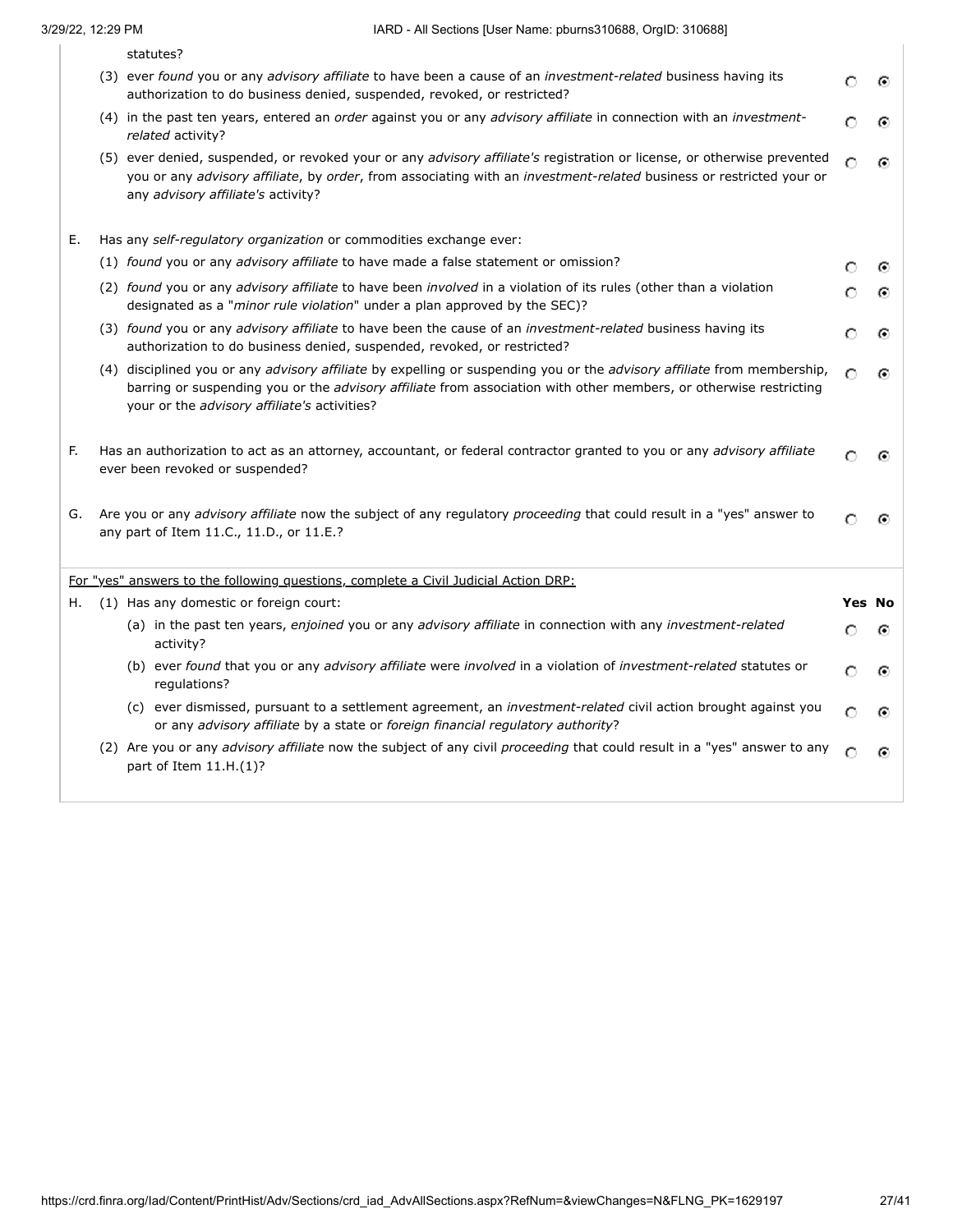### **Item 12 Small Businesses**

The SEC is required by the Regulatory Flexibility Act to consider the effect of its regulations on small entities. In order to do this, we need to determine whether you meet the definition of "small business" or "small organization" under rule 0-7.

Answer this Item 12 only if you are registered or registering with the SEC **and** you indicated in response to Item 5.F.(2)(c) that you have regulatory assets under management of less than \$25 million. You are not required to answer this Item 12 if you are filing for initial registration as a state adviser, amending a current state registration, or switching from SEC to state registration.

For purposes of this Item 12 only:

- Total Assets refers to the total assets of a firm, rather than the assets managed on behalf of *clients*. In determining your or another *person's* total assets, you may use the total assets shown on a current balance sheet (but use total assets reported on a consolidated balance sheet with subsidiaries included, if that amount is larger).
- *Control* means the power to direct or cause the direction of the management or policies of a *person*, whether through ownership of securities, by contract, or otherwise. Any *person* that directly or indirectly has the right to vote 25 percent or more of the voting securities, or is entitled to 25 percent or more of the profits, of another *person* is presumed to *control* the other *person*.

|    |                                                                                                                                                                                                                                                             | <b>Yes No</b> |  |
|----|-------------------------------------------------------------------------------------------------------------------------------------------------------------------------------------------------------------------------------------------------------------|---------------|--|
| А. | Did you have total assets of \$5 million or more on the last day of your most recent fiscal year?                                                                                                                                                           |               |  |
|    | If "yes," you do not need to answer Items 12.B. and 12.C.                                                                                                                                                                                                   |               |  |
| В. | Do you:                                                                                                                                                                                                                                                     |               |  |
|    | (1) control another investment adviser that had regulatory assets under management (calculated in response to Item<br>5.F.(2)(c) of Form ADV) of \$25 million or more on the last day of its most recent fiscal year?                                       |               |  |
|    | control another person (other than a natural person) that had total assets of \$5 million or more on the last day of<br>(2)<br>its most recent fiscal year?                                                                                                 |               |  |
| C. | Are you:                                                                                                                                                                                                                                                    |               |  |
|    | (1) controlled by or under common control with another investment adviser that had regulatory assets under<br>management (calculated in response to Item 5.F.(2)(c) of Form ADV) of \$25 million or more on the last day of its<br>most recent fiscal year? | О             |  |
|    | controlled by or under common control with another person (other than a natural person) that had total assets of<br>(2)<br>\$5 million or more on the last day of its most recent fiscal year?                                                              |               |  |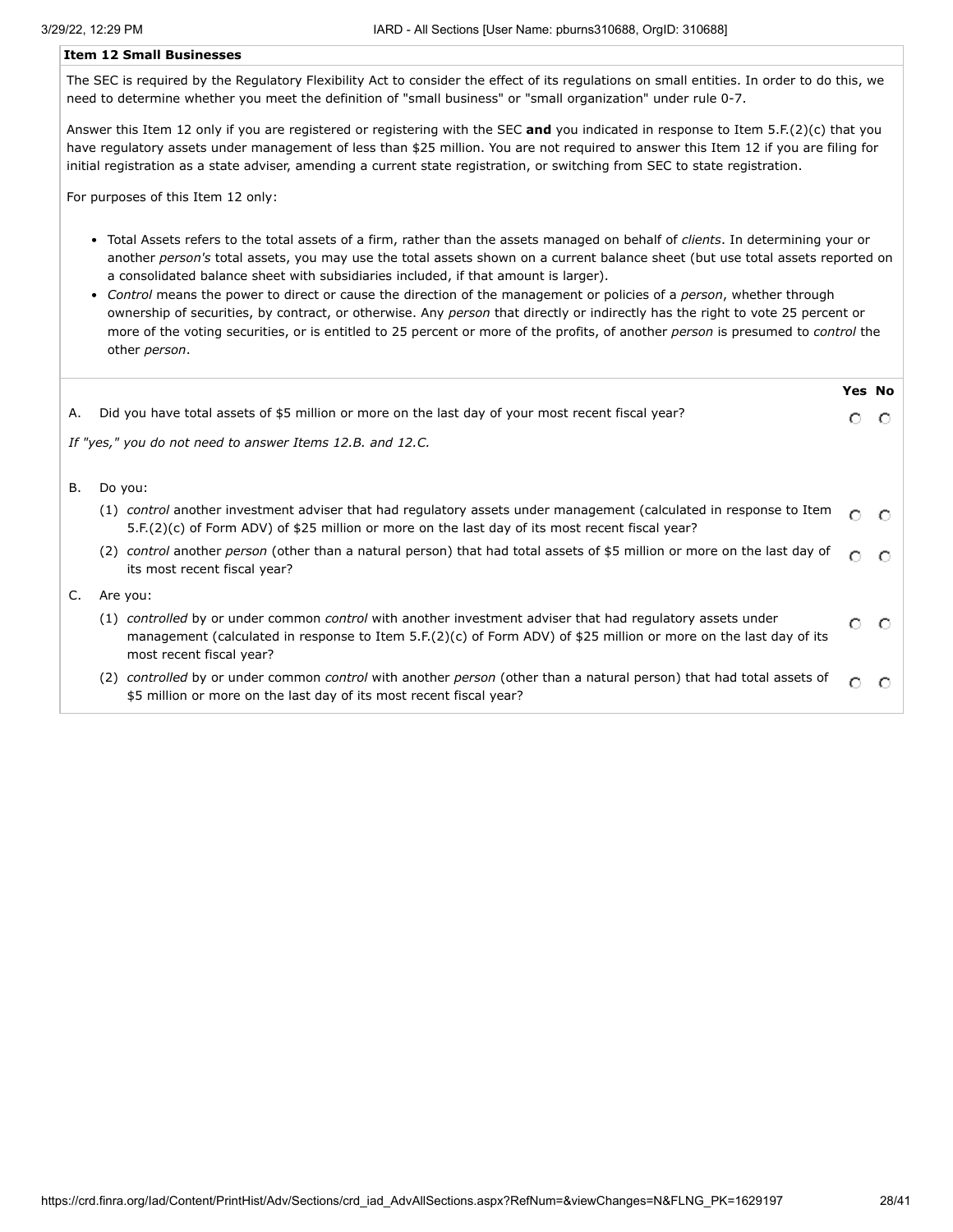## **Schedule A**

## **Direct Owners and Executive Officers**

- 1. Complete Schedule A only if you are submitting an initial application or report. Schedule A asks for information about your direct owners and executive officers. Use Schedule C to amend this information.
- 2. Direct Owners and Executive Officers. List below the names of:
	- (a) each Chief Executive Officer, Chief Financial Officer, Chief Operations Officer, Chief Legal Officer, Chief Compliance Officer(Chief Compliance Officer is required if you are registered or applying for registration and cannot be more than one individual), director, and any other individuals with similar status or functions;
	- (b) if you are organized as a corporation, each shareholder that is a direct owner of 5% or more of a class of your voting securities, unless you are a public reporting company (a company subject to Section 12 or 15(d) of the Exchange Act); Direct owners include any *person* that owns, beneficially owns, has the right to vote, or has the power to sell or direct the sale of, 5% or more of a class of your voting securities. For purposes of this Schedule, a *person* beneficially owns any securities: (i) owned by his/her child, stepchild, grandchild, parent, stepparent, grandparent, spouse, sibling, mother-in-law, father-in-law, son-in-law, daughter-in-law, brother-in-law, or sister-in-law, sharing the same residence; or (ii) that he/she has the right to acquire, within 60 days, through the exercise of any option, warrant, or right to purchase the security.
	- (c) if you are organized as a partnership, all general partners and those limited and special partners that have the right to receive upon dissolution, or have contributed, 5% or more of your capital;
	- (d) in the case of a trust that directly owns 5% or more of a class of your voting securities, or that has the right to receive upon dissolution, or has contributed, 5% or more of your capital, the trust and each trustee; and
	- (e) if you are organized as a limited liability company ("LLC"), (i) those members that have the right to receive upon dissolution, or have contributed, 5% or more of your capital, and (ii) if managed by elected managers, all elected managers.
- 3. Do you have any indirect owners to be reported on Schedule B?  $\bigcirc$  Yes  $\bigcirc$  No
- 4. In the DE/FE/I column below, enter "DE" if the owner is a domestic entity, "FE" if the owner is an entity incorporated or domiciled in a foreign country, or "I" if the owner or executive officer is an individual.
- 5. Complete the Title or Status column by entering board/management titles; status as partner, trustee, sole proprietor, elected manager, shareholder, or member; and for shareholders or members, the class of securities owned (if more than one is issued).
- 6. Ownership codes are: NA less than 5% B 10% but less than 25% D 50% but less than 75%
	- A 5% but less than  $10\%$  C 25% but less than  $50\%$  E 75% or more

7. (a) In the *Control Person* column, enter "Yes" if the *person* has *control* as defined in the Glossary of Terms to Form ADV, and enter "No" if the *person* does not have *control*. Note that under this definition, most executive officers and all 25% owners, general partners, elected managers, and trustees are *control persons*.

(b) In the PR column, enter "PR" if the owner is a public reporting company under Sections 12 or 15(d) of the Exchange Act.

| (c) Complete each column. |  |
|---------------------------|--|
|                           |  |

| <b>FULL LEGAL NAME</b><br>(Individuals: Last Name,<br><b>First Name, Middle Name)</b> | DE/FE/I Title or Status                                   | Date Title or<br><b>Status</b><br>Acquired<br>MM/YYYY | <b>Code</b> | Person |   | Ownership Control PR CRD No. If None: S.S.<br>$\vert$ No. and Date of Birth, $\vert$<br><b>IRS Tax No. or</b><br><b>Employer ID No.</b> |
|---------------------------------------------------------------------------------------|-----------------------------------------------------------|-------------------------------------------------------|-------------|--------|---|-----------------------------------------------------------------------------------------------------------------------------------------|
| LEUFFEN, ROBERT, TANNEHILL                                                            | CHIEF COMPLIANCE<br>OFFICER AND<br><b>MANAGING MEMBER</b> | 11/2020                                               |             |        | N | 4850738                                                                                                                                 |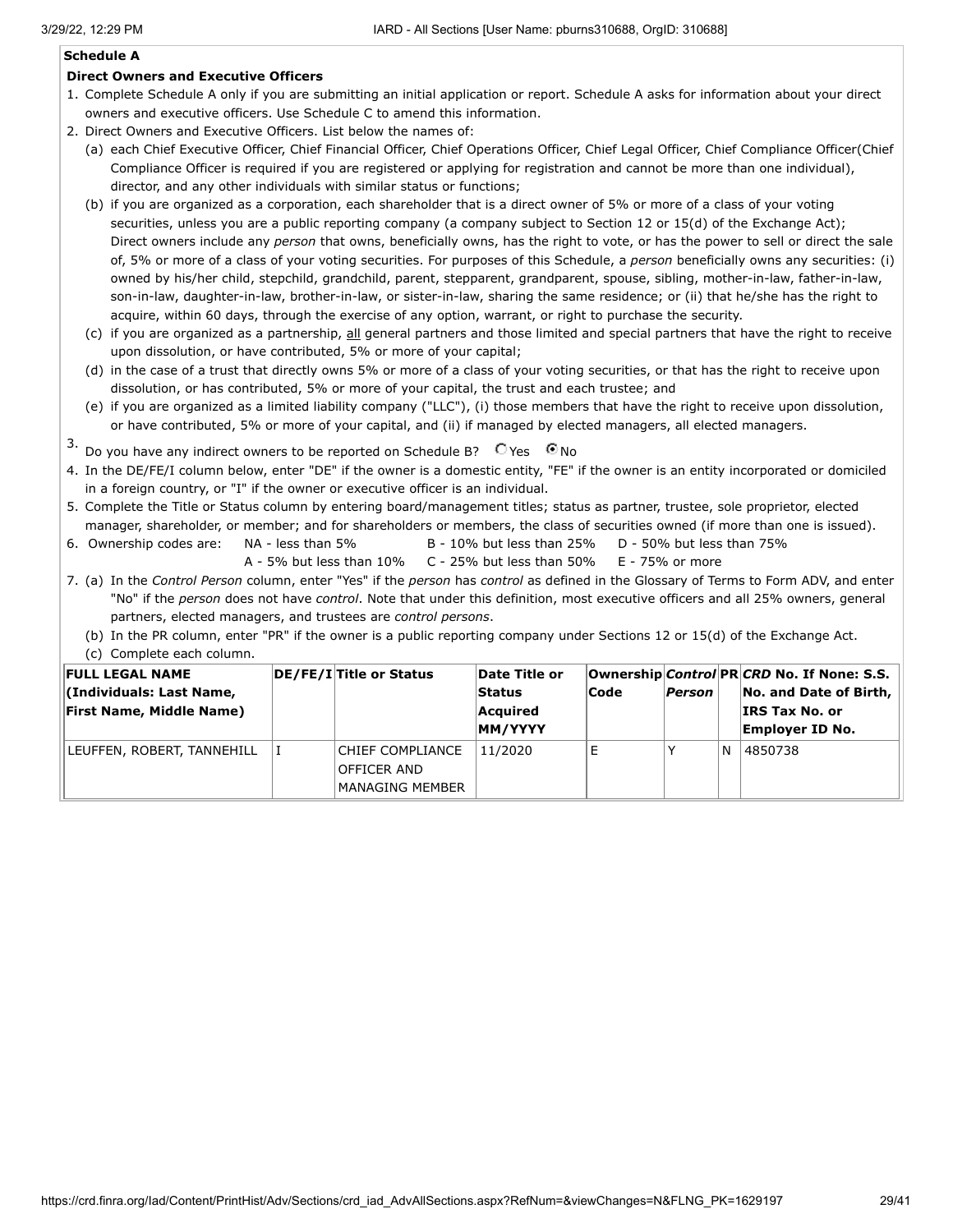### **Schedule B**

## **Indirect Owners**

- 1. Complete Schedule B only if you are submitting an initial application or report. Schedule B asks for information about your indirect owners; you must first complete Schedule A, which asks for information about your direct owners. Use Schedule C to amend this information.
- 2. Indirect Owners. With respect to each owner listed on Schedule A (except individual owners), list below:
	- (a) in the case of an owner that is a corporation, each of its shareholders that beneficially owns, has the right to vote, or has the power to sell or direct the sale of, 25% or more of a class of a voting security of that corporation;

For purposes of this Schedule, a *person* beneficially owns any securities: (i) owned by his/her child, stepchild, grandchild, parent, stepparent, grandparent, spouse, sibling, mother-in-law, father-in-law, son-in-law, daughter-in-law, brother-in-law, or sister-in-law, sharing the same residence; or (ii) that he/she has the right to acquire, within 60 days, through the exercise of any option, warrant, or right to purchase the security.

- (b) in the case of an owner that is a partnership, all general partners and those limited and special partners that have the right to receive upon dissolution, or have contributed, 25% or more of the partnership's capital;
- (c) in the case of an owner that is a trust, the trust and each trustee; and
- (d) in the case of an owner that is a limited liability company ("LLC"), (i) those members that have the right to receive upon dissolution, or have contributed, 25% or more of the LLC's capital, and (ii) if managed by elected managers, all elected managers.
- 3. Continue up the chain of ownership listing all 25% owners at each level. Once a public reporting company (a company subject to Sections 12 or 15(d) of the Exchange Act) is reached, no further ownership information need be given.
- 4. In the DE/FE/I column below, enter "DE" if the owner is a domestic entity, "FE" if the owner is an entity incorporated or domiciled in a foreign country, or "I" if the owner is an individual.
- 5. Complete the Status column by entering the owner's status as partner, trustee, elected manager, shareholder, or member; and for shareholders or members, the class of securities owned (if more than one is issued).
- 6. Ownership codes are: C 25% but less than 50% E 75% or more
	-
- D 50% but less than 75% F Other (general partner, trustee, or elected manager)
- 7. (a) In the *Control Person* column, enter "Yes" if the *person* has *control* as defined in the Glossary of Terms to Form ADV, and enter "No" if the *person* does not have *control*. Note that under this definition, most executive officers and all 25% owners, general partners, elected managers, and trustees are *control persons*.
	- (b) In the PR column, enter "PR" if the owner is a public reporting company under Sections 12 or 15(d) of the Exchange Act.
	- (c) Complete each column.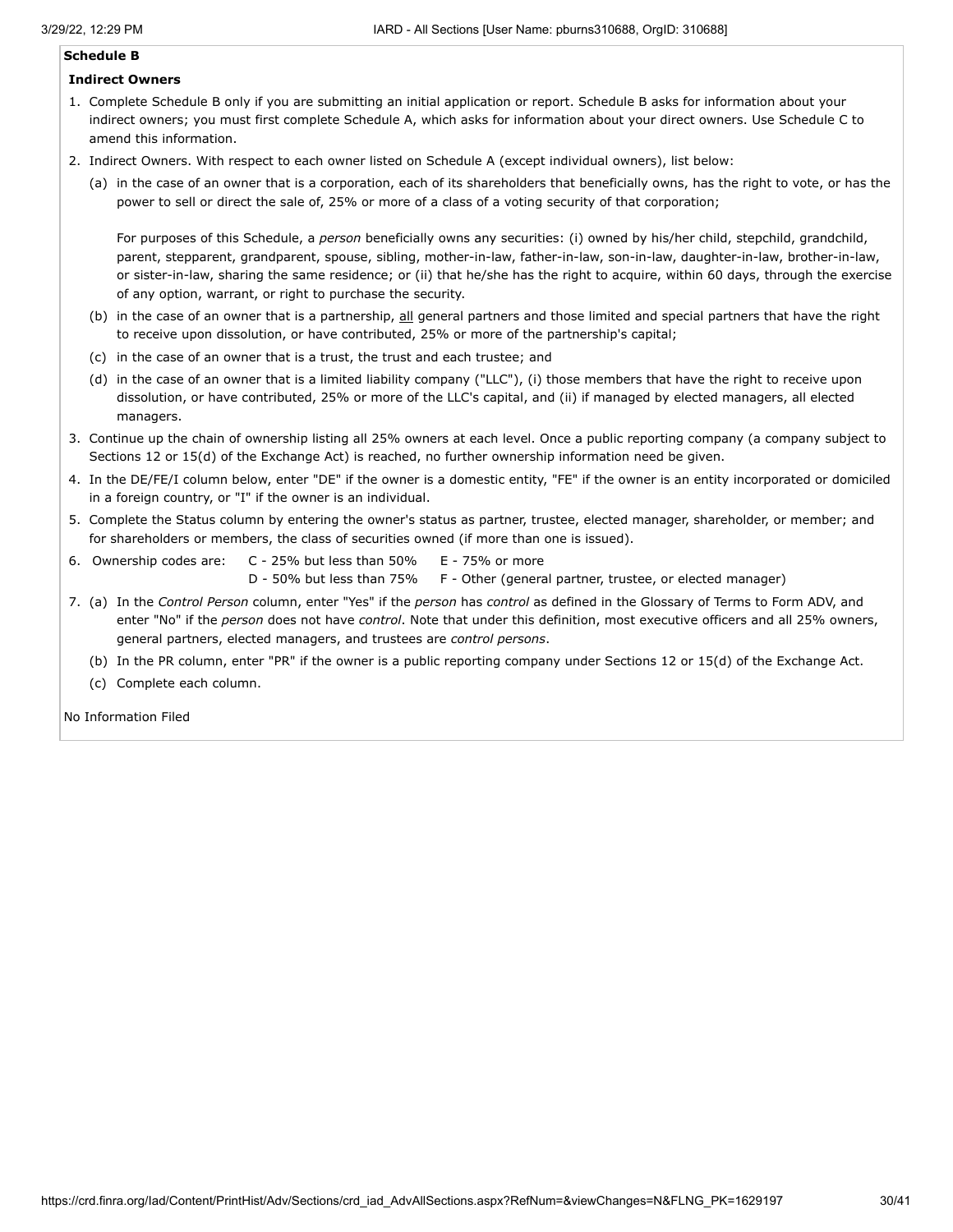## **Schedule D - Miscellaneous**

You may use the space below to explain a response to an Item or to provide any other information.

In accordance with the SEC no-action letter with respect to Rule 206(4)-2 under the Investment Advisers Act of 1940, our firm has disclosed the number of clients with Standing Letters of Authorization ("SLOA") directed to third parties and the value of assets in those client accounts in Item 9. Further, our firm is not subject to the surprise independent examination requirement as we have adopted safeguards disclosed in Item 15 of our Firm Brochure in accordance with the no-action letter.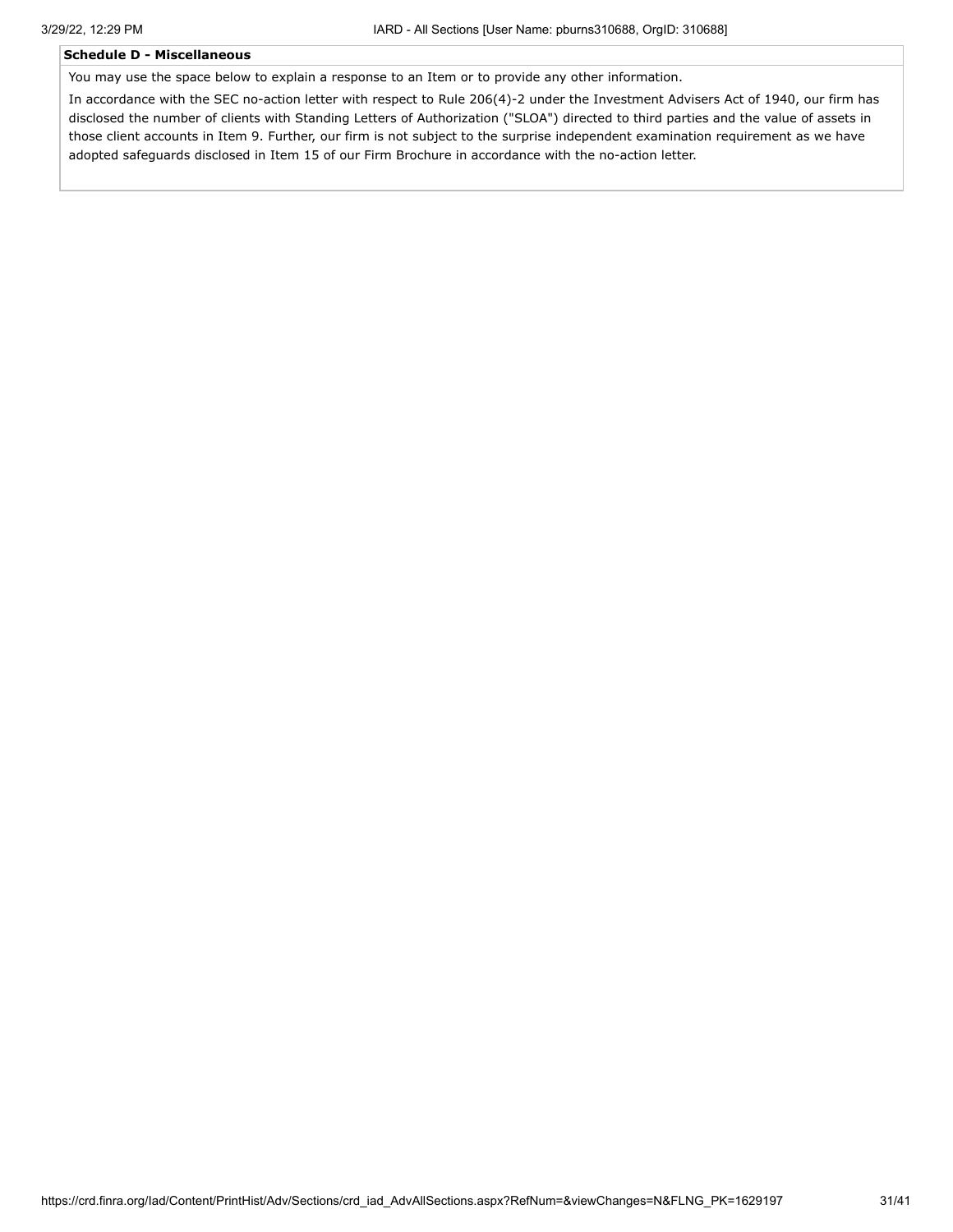**Schedule R**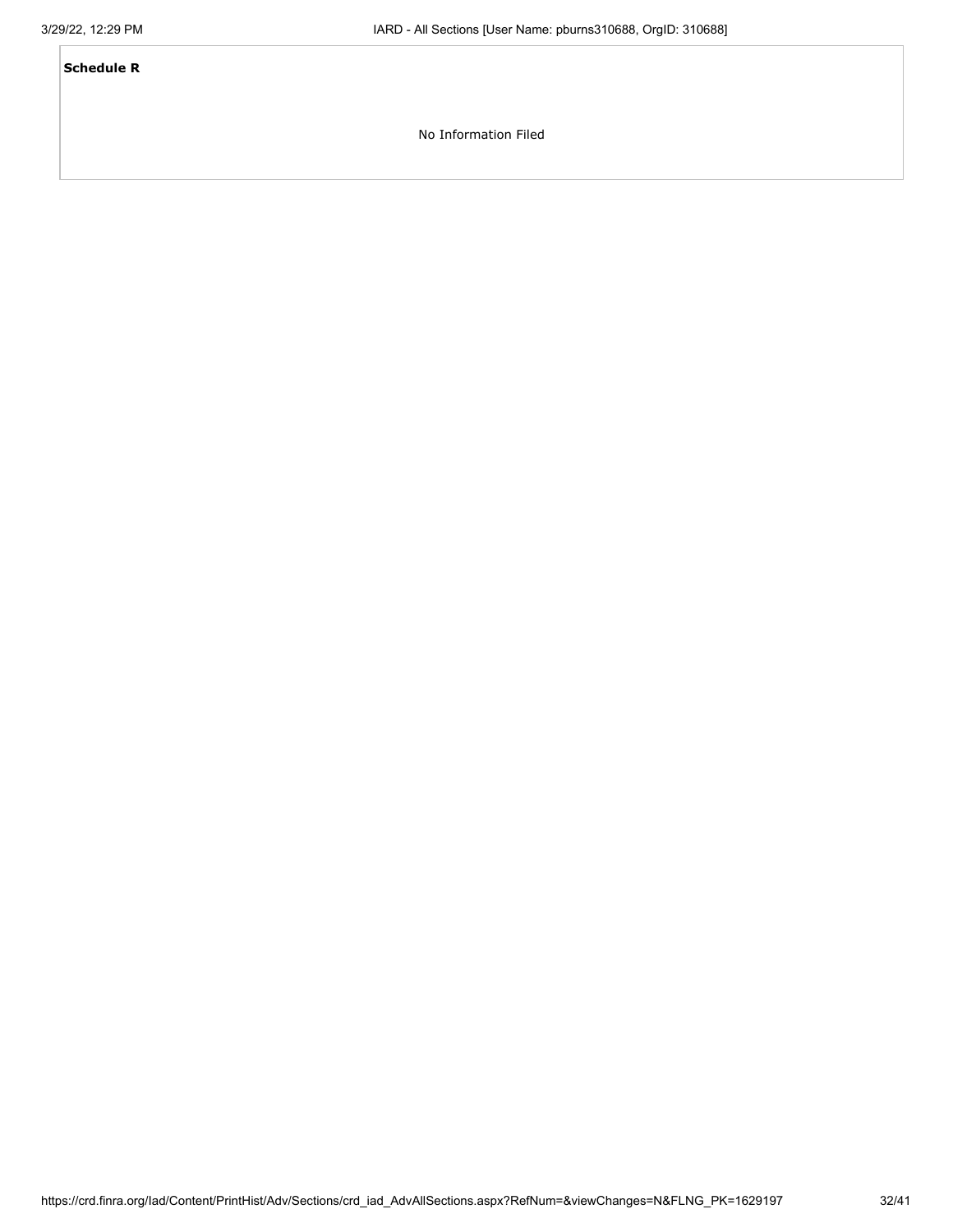FL GA GU HI  $\Box$  ID

| <b>DRP Pages</b>                                |                                                                                                                                                                                                                                                                                                                                                                                                                                                                                                                                                                    |                        |                        |
|-------------------------------------------------|--------------------------------------------------------------------------------------------------------------------------------------------------------------------------------------------------------------------------------------------------------------------------------------------------------------------------------------------------------------------------------------------------------------------------------------------------------------------------------------------------------------------------------------------------------------------|------------------------|------------------------|
| <b>CRIMINAL DISCLOSURE REPORTING PAGE (ADV)</b> |                                                                                                                                                                                                                                                                                                                                                                                                                                                                                                                                                                    |                        |                        |
|                                                 |                                                                                                                                                                                                                                                                                                                                                                                                                                                                                                                                                                    | No Information Filed   |                        |
|                                                 |                                                                                                                                                                                                                                                                                                                                                                                                                                                                                                                                                                    |                        |                        |
|                                                 | <b>REGULATORY ACTION DISCLOSURE REPORTING PAGE (ADV)</b>                                                                                                                                                                                                                                                                                                                                                                                                                                                                                                           |                        |                        |
|                                                 |                                                                                                                                                                                                                                                                                                                                                                                                                                                                                                                                                                    | No Information Filed   |                        |
|                                                 | CIVIL JUDICIAL ACTION DISCLOSURE REPORTING PAGE (ADV)                                                                                                                                                                                                                                                                                                                                                                                                                                                                                                              |                        |                        |
|                                                 |                                                                                                                                                                                                                                                                                                                                                                                                                                                                                                                                                                    | No Information Filed   |                        |
|                                                 |                                                                                                                                                                                                                                                                                                                                                                                                                                                                                                                                                                    |                        |                        |
| <b>Arbitration DRPs</b>                         |                                                                                                                                                                                                                                                                                                                                                                                                                                                                                                                                                                    |                        |                        |
|                                                 |                                                                                                                                                                                                                                                                                                                                                                                                                                                                                                                                                                    | No Information Filed   |                        |
|                                                 |                                                                                                                                                                                                                                                                                                                                                                                                                                                                                                                                                                    |                        |                        |
| <b>Bond DRPs</b>                                |                                                                                                                                                                                                                                                                                                                                                                                                                                                                                                                                                                    |                        |                        |
|                                                 |                                                                                                                                                                                                                                                                                                                                                                                                                                                                                                                                                                    |                        |                        |
|                                                 |                                                                                                                                                                                                                                                                                                                                                                                                                                                                                                                                                                    | No Information Filed   |                        |
|                                                 |                                                                                                                                                                                                                                                                                                                                                                                                                                                                                                                                                                    |                        |                        |
| Judgment/Lien DRPs                              |                                                                                                                                                                                                                                                                                                                                                                                                                                                                                                                                                                    |                        |                        |
|                                                 |                                                                                                                                                                                                                                                                                                                                                                                                                                                                                                                                                                    | No Information Filed   |                        |
| Part 1B Item 1 - State Registration             |                                                                                                                                                                                                                                                                                                                                                                                                                                                                                                                                                                    |                        |                        |
|                                                 | You must complete this Part 1B only if you are applying for registration, or are registered, as an investment adviser                                                                                                                                                                                                                                                                                                                                                                                                                                              |                        |                        |
| with any of the state securities authorities.   |                                                                                                                                                                                                                                                                                                                                                                                                                                                                                                                                                                    |                        |                        |
| registration pending.                           | Complete this Item 1 if you are submitting an initial application for state registration or requesting additional state registration(s).<br>Check the boxes next to the states to which you are submitting this application. If you are already registered with at least one state<br>and are applying for registration with an additional state or states, check the boxes next to the states in which you are applying for<br>registration. Do not check the boxes next to the states in which you are currently registered or where you have an application for |                        |                        |
| Jurisdictions                                   |                                                                                                                                                                                                                                                                                                                                                                                                                                                                                                                                                                    |                        |                        |
| $\Box$ AL                                       | $\Box$ IL                                                                                                                                                                                                                                                                                                                                                                                                                                                                                                                                                          | $\Box$ NE              | $\square$ sc           |
| $\Box$ AK                                       | $\Box$ IN                                                                                                                                                                                                                                                                                                                                                                                                                                                                                                                                                          | $\Box$ NV              | $\square$ SD           |
| $\Box$ AZ                                       | $\Box$ IA                                                                                                                                                                                                                                                                                                                                                                                                                                                                                                                                                          | $\Box$ NH              | $\square$ TN           |
| $\Box$ AR                                       | $\Box$ KS                                                                                                                                                                                                                                                                                                                                                                                                                                                                                                                                                          | $\Box$ NJ              | $\Box$ TX              |
| $\overline{\triangledown}$ CA                   | $\Box$ KY                                                                                                                                                                                                                                                                                                                                                                                                                                                                                                                                                          | $\Box$ NM              | $\Box$ UT              |
| $\Box$ co                                       | $\Box$ LA                                                                                                                                                                                                                                                                                                                                                                                                                                                                                                                                                          | $\Box$ NY              | $\Box$ vt              |
| $\Box$ CT                                       | $\square$ ME                                                                                                                                                                                                                                                                                                                                                                                                                                                                                                                                                       | $\Box$ NC              | $\Box$ vi              |
| $\square$ DE<br>$\Box$ DC                       | $\Box$ MD<br>$\Box$ MA                                                                                                                                                                                                                                                                                                                                                                                                                                                                                                                                             | $\Box$ ND<br>$\Box$ OH | $\Box$ VA<br>$\Box$ WA |
|                                                 |                                                                                                                                                                                                                                                                                                                                                                                                                                                                                                                                                                    |                        |                        |

OK OR  $\Box$  PA  $\Box$  PR  $\Box$  RI

**D** wv WI **D** WY

MI  $\Box$  MN  $\square$  MS  $\Box$  MO  $\Box$  MT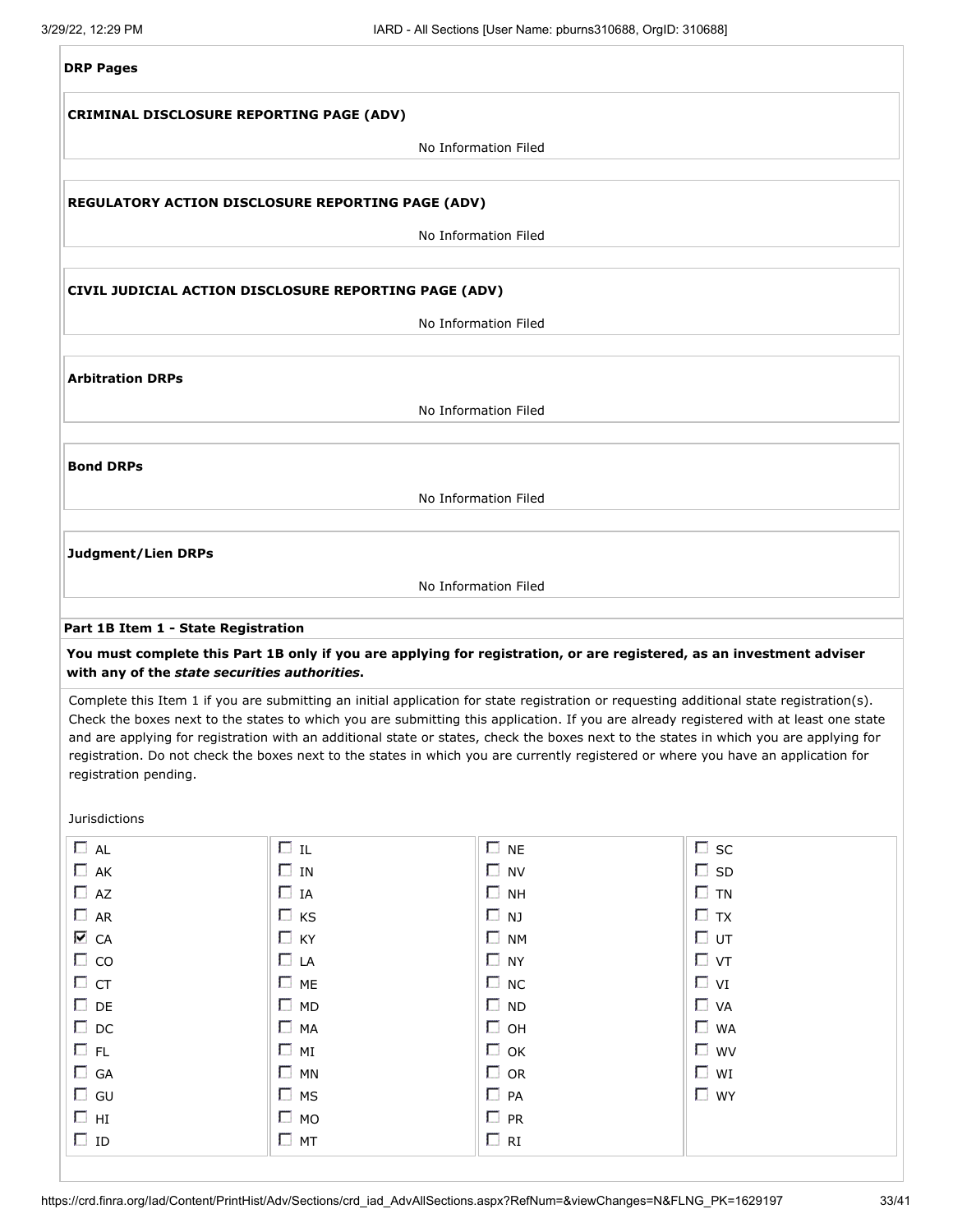|    | Part 1B Item 2 - Additional Information                                                                 |                                                                                                                                                                                                                                            |             |               |
|----|---------------------------------------------------------------------------------------------------------|--------------------------------------------------------------------------------------------------------------------------------------------------------------------------------------------------------------------------------------------|-------------|---------------|
|    | Part 1A:                                                                                                | Complete this Item 2A. only if the person responsible for supervision and compliance does not appear in Item 1J. or 1K. of Form ADV                                                                                                        |             |               |
| Α. | Person responsible for supervision and compliance:                                                      |                                                                                                                                                                                                                                            |             |               |
|    | Name:                                                                                                   | Title:                                                                                                                                                                                                                                     |             |               |
|    | Telephone:                                                                                              | Fax:                                                                                                                                                                                                                                       |             |               |
|    | Number and Street 1:                                                                                    | Number and Street 2:                                                                                                                                                                                                                       |             |               |
|    | City:<br>State:                                                                                         | Country:<br>ZIP+4/Postal Code:                                                                                                                                                                                                             |             |               |
|    | Email address, if available:                                                                            |                                                                                                                                                                                                                                            |             |               |
|    | If this address is a private residence, check this box: $\square$                                       |                                                                                                                                                                                                                                            |             |               |
| В. | Bond/Capital Information, if required by your home state                                                |                                                                                                                                                                                                                                            |             |               |
|    | (1) Name of Issuing Insurance Company:                                                                  |                                                                                                                                                                                                                                            |             |               |
|    | (2) Amount of Bond:                                                                                     |                                                                                                                                                                                                                                            |             |               |
|    | \$.00                                                                                                   |                                                                                                                                                                                                                                            |             |               |
|    | (3) Bond Policy Number:                                                                                 |                                                                                                                                                                                                                                            |             |               |
|    |                                                                                                         | (4) If required by your home state, are you in compliance with your home state's minimum capital requirements?                                                                                                                             | Yes No<br>⊙ | O             |
|    | <b>Part 1B - Disclosure Questions</b>                                                                   |                                                                                                                                                                                                                                            |             |               |
|    | <b>BOND DISCLOSURE</b>                                                                                  |                                                                                                                                                                                                                                            |             |               |
|    | For "yes" answers to the following question, complete a Bond DRP.                                       |                                                                                                                                                                                                                                            |             | <b>Yes No</b> |
|    | C.<br>management person?                                                                                | Has a bonding company ever denied, paid out on, or revoked a bond for you, any advisory affiliate, or any                                                                                                                                  | O           | ⊙             |
|    | JUDGMENT/LIEN DISCLOSURE                                                                                |                                                                                                                                                                                                                                            |             |               |
|    | For "yes" answers to the following question, complete a Judgment/Lien DRP.                              |                                                                                                                                                                                                                                            |             | <b>Yes No</b> |
|    |                                                                                                         | D. Are there any unsatisfied judgments or liens against you, any advisory affiliate, or any management person?                                                                                                                             | O           | ⊙             |
|    | <b>ARBITRATION DISCLOSURE</b>                                                                           |                                                                                                                                                                                                                                            |             |               |
|    | For "yes" answers to the following questions, complete an Arbitration DRP.                              |                                                                                                                                                                                                                                            |             |               |
| Е. |                                                                                                         | Are you, any advisory affiliate, or any management person currently the subject of, or have you, any advisory<br>affiliate, or any management person been the subject of, an arbitration claim alleging damages in excess of \$2,500,      |             |               |
|    | involving any of the following:                                                                         |                                                                                                                                                                                                                                            |             | <b>Yes No</b> |
|    | (1) any investment or an <i>investment-related</i> business or activity?                                |                                                                                                                                                                                                                                            | O           | ⊙             |
|    | (2) fraud, false statement, or omission?                                                                |                                                                                                                                                                                                                                            | O           | ⊙             |
|    | (3) theft, embezzlement, or other wrongful taking of property?                                          |                                                                                                                                                                                                                                            | O           | ⊙             |
|    | (4) bribery, forgery, counterfeiting, or extortion?                                                     |                                                                                                                                                                                                                                            | O           | ⊙             |
|    | (5) dishonest, unfair, or unethical practices?                                                          |                                                                                                                                                                                                                                            | O           | ⊙             |
|    | <b>CIVIL JUDICIAL DISCLOSURE</b>                                                                        |                                                                                                                                                                                                                                            |             |               |
|    | For "yes" answers to the following questions, complete a Civil Judicial Action DRP.                     |                                                                                                                                                                                                                                            |             |               |
| F. |                                                                                                         | Are you, any advisory affiliate, or any management person currently subject to, or have you, any advisory affiliate,<br>or any management person been found liable in, a civil, self-regulatory organization, or administrative proceeding |             |               |
|    | involving any of the following:<br>(1) an investment or <i>investment-related</i> business or activity? |                                                                                                                                                                                                                                            |             | <b>Yes No</b> |
|    | (2) fraud, false statement, or omission?                                                                |                                                                                                                                                                                                                                            | O           | ⊙             |
|    | (3) theft, embezzlement, or other wrongful taking of property?                                          |                                                                                                                                                                                                                                            | O           | ⊙             |
|    | (4) bribery, forgery, counterfeiting, or extortion?                                                     |                                                                                                                                                                                                                                            | O           | ⊙             |
|    |                                                                                                         |                                                                                                                                                                                                                                            | О           | ⊙             |

https://crd.finra.org/Iad/Content/PrintHist/Adv/Sections/crd\_iad\_AdvAllSections.aspx?RefNum=&viewChanges=N&FLNG\_PK=1629197 34/41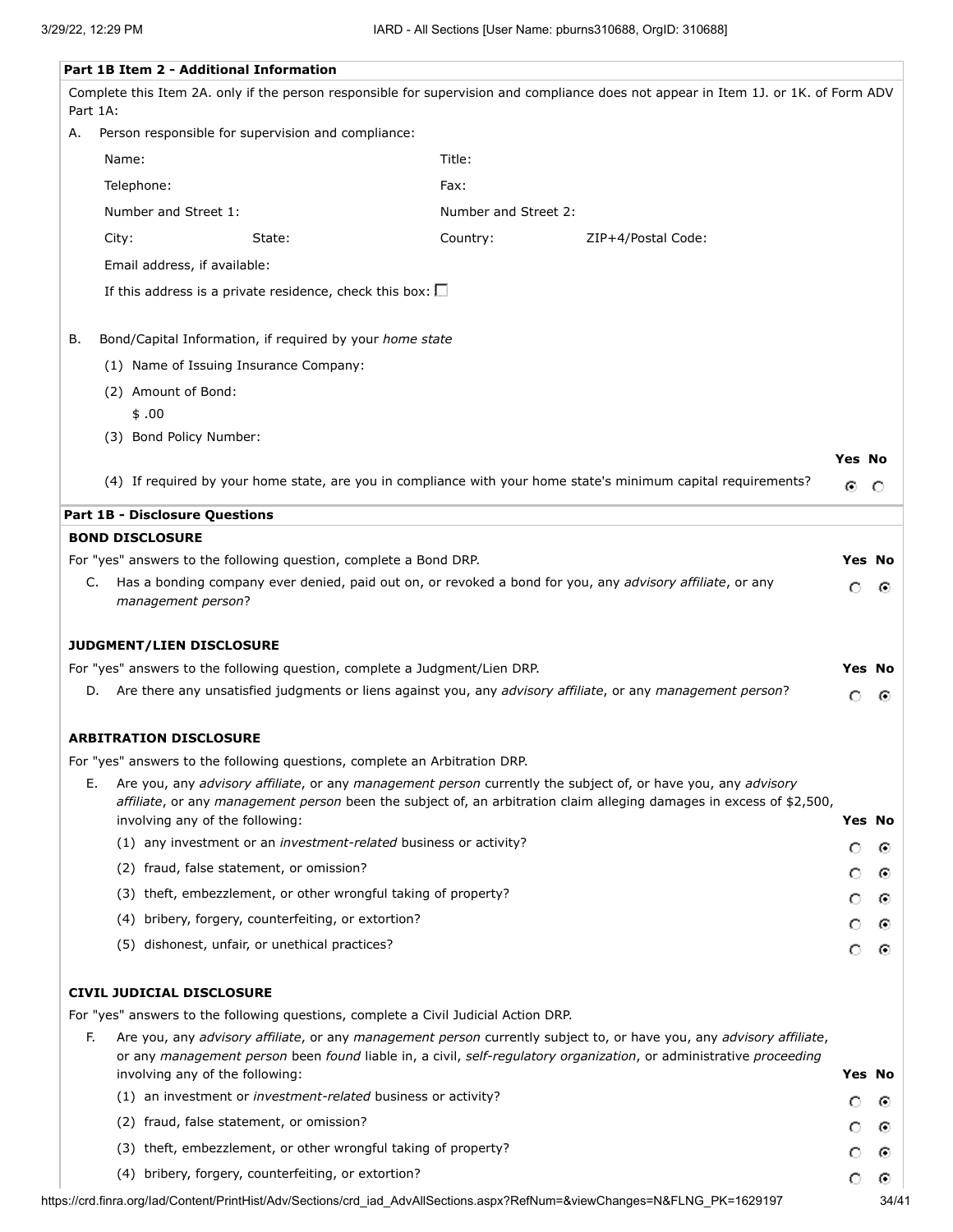(5) dishonest, unfair, or unethical practices?

### **Part 1B - Business Information**

### G. Other Business Activities

(1) Are you, any *advisory affiliate*, or any *management person* actively engaged in business as a(n) (check all that apply): Tax Preparer

- $\Box$  Issuer of securities
- $\Box$  Sponsor or syndicator of limited partnerships (or equivalent), excluding pooled investment vehicles
- $\Box$  Sponsor, general partner, managing member (or equivalent) of pooled investment vehicles
- $\Box$  Real estate adviser
- (2) If you, any *advisory affiliate*, or any *management person* are actively engaged in any business other than those listed in Item 6.A of Part 1A or Item 2.G(1) of Part 1B, describe the business and the approximate amount of time spent on that business:
- H. If you provide financial planning services, the investments made based on those services at the end of your last fiscal year totaled:

|                            | Securities Investments | Non-Securities Investments |
|----------------------------|------------------------|----------------------------|
| Under \$100,000            | O                      | ⊙                          |
| \$100,001 to \$500,000     | С                      | О                          |
| \$500,001 to \$1,000,000   | C                      | О                          |
| \$1,000,001 to \$2,500,000 | С                      | О                          |
| \$2,500,001 to \$5,000,000 | O                      | О                          |
| More than \$5,000,000      | С                      | О                          |
|                            |                        |                            |

If securities investments are over \$5,000,000, how much? (round to the nearest \$1,000,000)

If non-securities investments are over \$5,000,000, how much? (round to the nearest \$1,000,000)

| Ι. | Custody |            |                                                                                                                                                                                                                                                                                                                                                                               | Yes No |         |
|----|---------|------------|-------------------------------------------------------------------------------------------------------------------------------------------------------------------------------------------------------------------------------------------------------------------------------------------------------------------------------------------------------------------------------|--------|---------|
|    | (1)     |            | <b>Advisory Fees</b>                                                                                                                                                                                                                                                                                                                                                          |        |         |
|    |         | following: | Do you withdraw advisory fees directly from your clients' accounts? If you answered "yes", respond to the                                                                                                                                                                                                                                                                     | ⊙      | O       |
|    |         | client?    | (a) Do you send a copy of your invoice to the custodian or trustee at the same time that you send a copy to the                                                                                                                                                                                                                                                               | ⊙      | O       |
|    |         |            | (b) Does the custodian send quarterly statements to your clients showing all disbursements for the custodian<br>account, including the amount of the advisory fees?                                                                                                                                                                                                           | ⋒      | O       |
|    |         |            | (c) Do your clients provide written authorization permitting you to be paid directly for their accounts held by the<br>custodian or trustee?                                                                                                                                                                                                                                  | ⊙      | O       |
|    | (2)     |            | Pooled Investment Vehicles and Trusts                                                                                                                                                                                                                                                                                                                                         |        |         |
|    |         | (a) (i)    | Do you or a related person act as a general partner, managing member, or person serving in a similar<br>capacity, for any pooled investment vehicle for which you are the adviser to the pooled investment<br>vehicle, or for which you are the adviser to one or more of the investors in the pooled investment<br>vehicle? If you answered "yes", respond to the following: | O      | ⊙       |
|    |         |            | (a) (ii) As the general partner, managing member, or person serving in a similar capacity, have you or a related<br>person engaged any of the following to provide authority permitting each direct payment or any transfer<br>of funds or securities from the account of the pooled investment vehicle?                                                                      |        |         |
|    |         |            | Attorney                                                                                                                                                                                                                                                                                                                                                                      | О      | O       |
|    |         |            | Independent certified public accountant                                                                                                                                                                                                                                                                                                                                       |        | $\circ$ |
|    |         |            | Other independent party                                                                                                                                                                                                                                                                                                                                                       | О      | $\circ$ |
|    |         |            | Describe the independent party:                                                                                                                                                                                                                                                                                                                                               |        |         |
|    |         |            | For purposes of this Item 2I.2(a), "Independent party" means a person that: (A) is engaged by the investment<br>adviser to act as a gatekeeper for the payment of fees, expenses and capital withdrawals from the pooled                                                                                                                                                      |        |         |

*investment; (B) does not control and is not controlled by and is not under common control with the investment*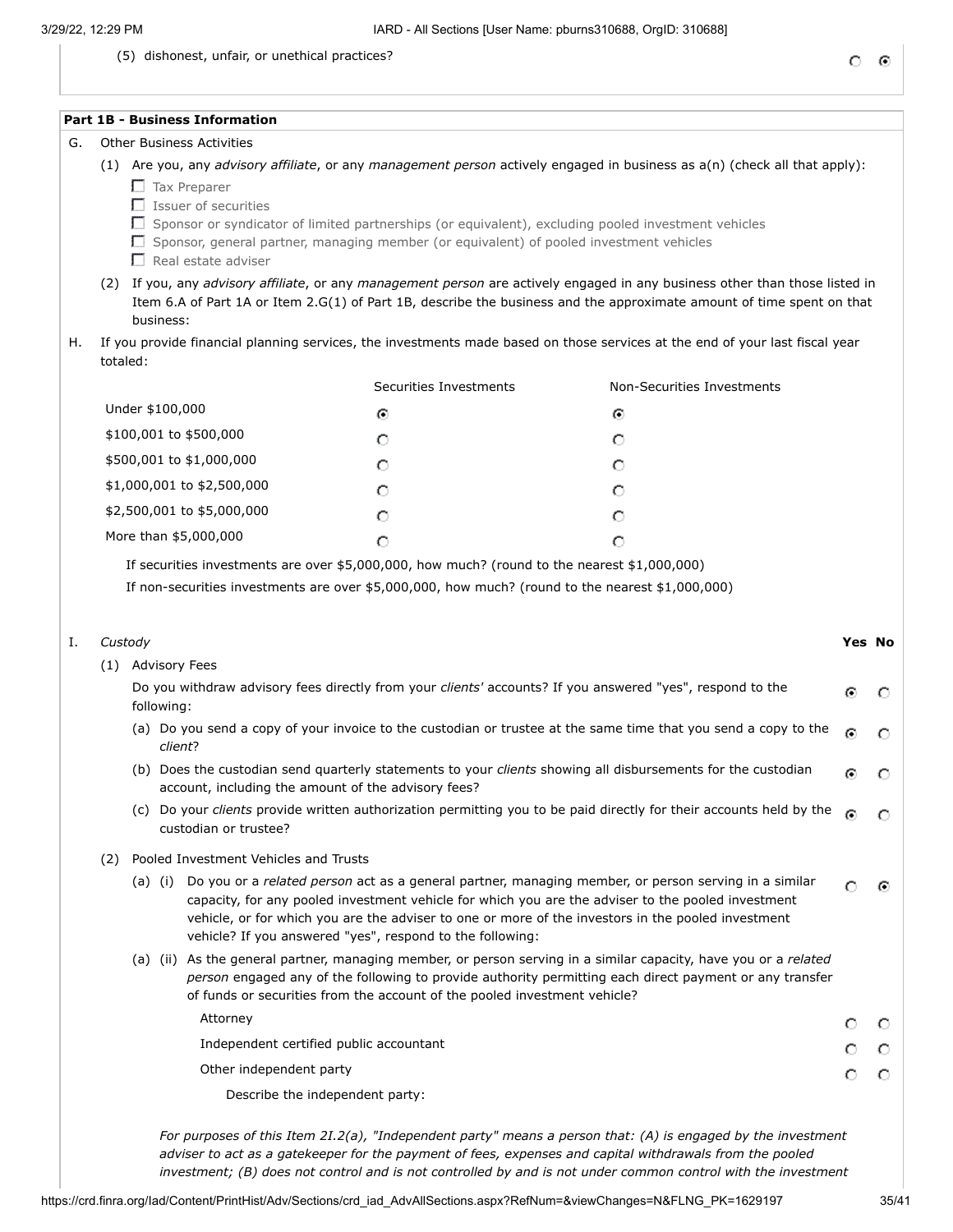3/29/22, 12:29 PM IARD - All Sections [User Name: pburns310688, OrgID: 310688]

*adviser; (C) does not have, and has not had within the past two years, a material business relationship with the investment adviser; and (D) shall not negotiate or agree to have material business relations or commonly controlled relations with an investment adviser for a period of two years after serving as the person engaged in an independent party agreement.* (b) Do you or a *related person* act as investment adviser and a trustee for any trust, or act as a trustee for any  $\circ$  $\odot$ trust in which your advisory clients are beneficiaries of the trust? (3) Do you require the prepayment of fees of more than \$500 per *client* and for six months or more in advance? О  $\odot$ J. If you are organized as a sole proprietorship, please answer the following: **Yes No** (1) (a) Have you passed, on or after January 1, 2000, the Series 65 examination?  $\circ$  $\circ$ (b) Have you passed, on or after January 1, 2000, the Series 66 examination and also passed, at any time,  $\circ$  $\circ$ the Series 7 examination? (2) (a) Do you have any investment advisory professional designations?  $\circ$ O *If "no",you do not need to answer Item 2.J(2)(b).* (b) I have earned and I am in good standing with the organization that issued the following credential: Certified Financial Planner ("CFP") Chartered Financial Analyst ("CFA") Chartered Financial Consultant ("ChFC") Chartered Investment Counselor ("CIC") Personal Financial Specialist ("PFS") None of the above (3) Your Social Security Number: K. If you are organized other than as a sole proprietorship, please provide the following: (1) Indicate the date you obtained your legal status. Date of formation: 09/17/2020 (2) Indicate your IRS Empl. Ident. No.: 85-3238457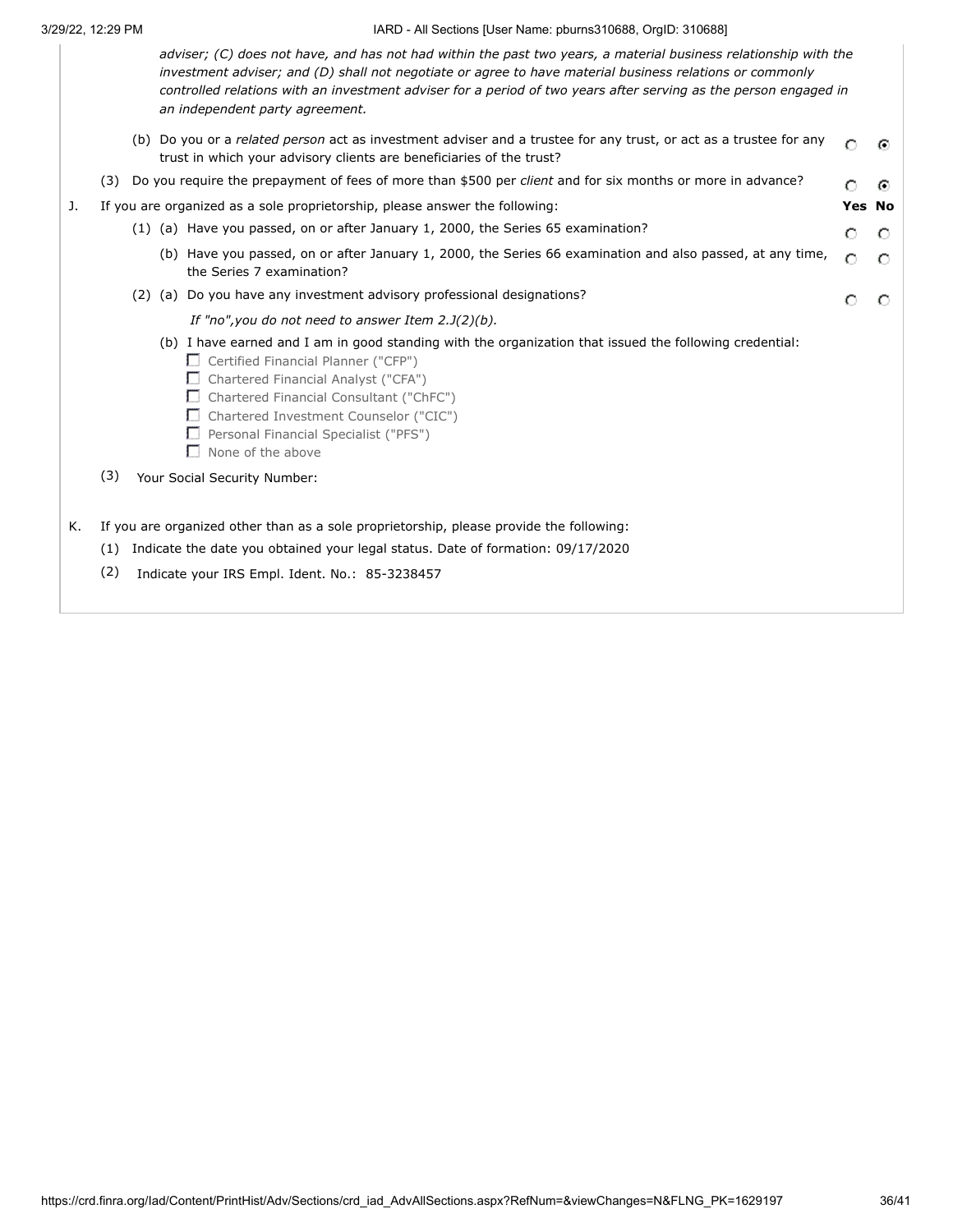# **Part 2**

# **Exemption from brochure delivery requirements for SEC-registered advisers**

SEC rules exempt SEC-registered advisers from delivering a firm brochure to some kinds of clients. If these exemptions excuse you from delivering a brochure to *all* of your advisory clients, you do not have to prepare a brochure.

**Yes No**

 $\odot$  $\circ$ 

Are you exempt from delivering a brochure to all of your clients under these rules?

*If no, complete the ADV Part 2 filing below.*

Amend, retire or file new brochures:

| <b>Brochure ID</b> | <b>Brochure Name</b>             | <b>Brochure Type(s)</b>                       |
|--------------------|----------------------------------|-----------------------------------------------|
| 339504             | PART 2A OF FORM ADV: FIRM        | Individuals, High net worth individuals, Wrap |
|                    | BROCHURE AND PART 2B OF FORM ADV | program, Selection of Other                   |
|                    | <b>BROCHURE SUPPLEMENT</b>       | Advisers/Solicitors                           |
| 339505             | PART 2A APPENDIX 1 OF FORM ADV:  | Individuals, High net worth individuals, Wrap |
|                    | WRAP FEE PROGRAM BROCHURE        | program, Selection of Other                   |
|                    |                                  | Advisers/Solicitors                           |
| 365602             | FORM ADV 2A FIRM BROCHURE        | Individuals, High net worth individuals, Wrap |
|                    |                                  | program, Selection of Other                   |
|                    |                                  | Advisers/Solicitors                           |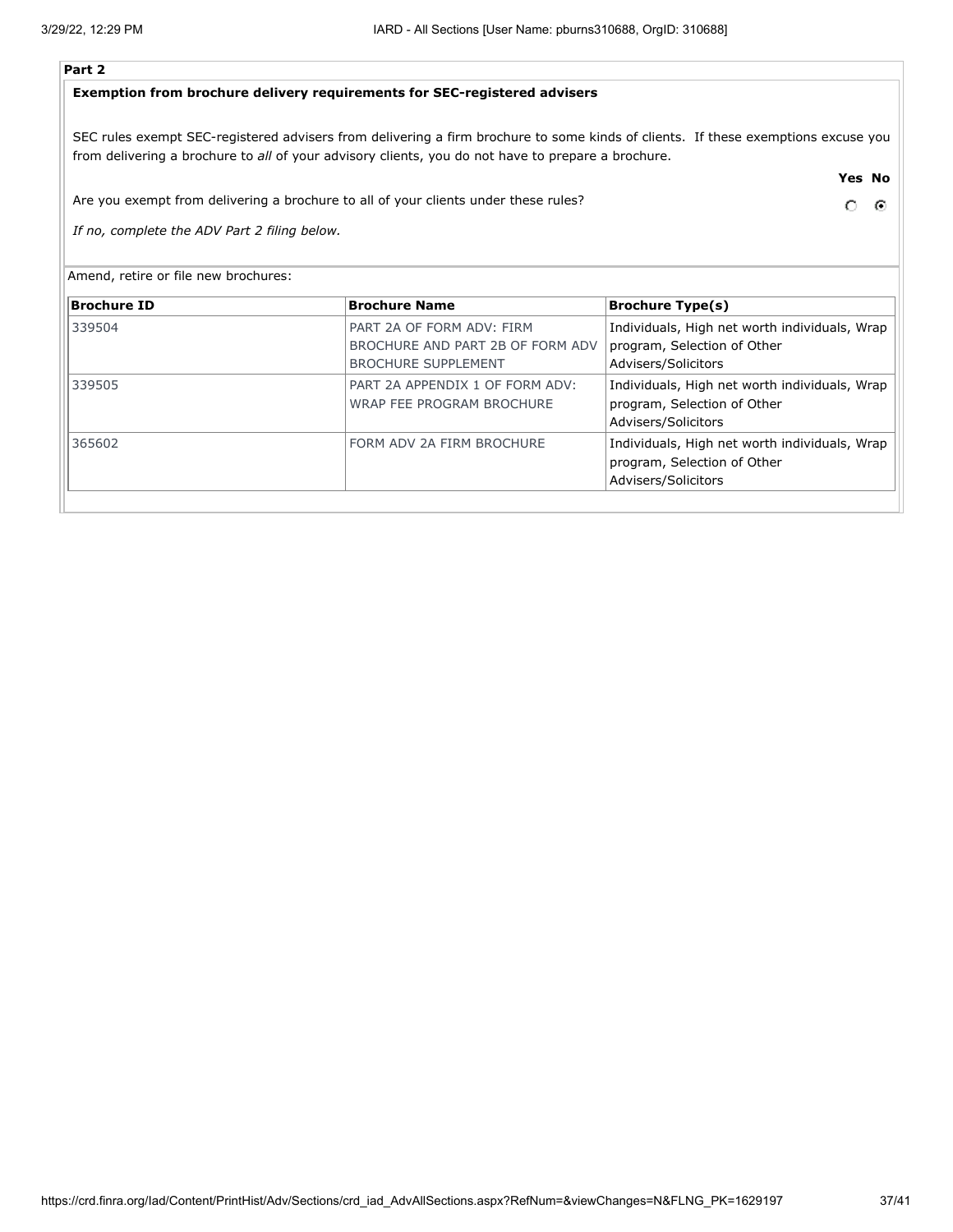| . .<br>٠<br>×<br>M. | v |
|---------------------|---|
|---------------------|---|

| <b>CRS</b> | Type(s)                   | <b>Affiliate Info</b> | Retire |
|------------|---------------------------|-----------------------|--------|
| 广          | <b>Investment Adviser</b> |                       |        |
|            |                           |                       |        |
|            |                           |                       |        |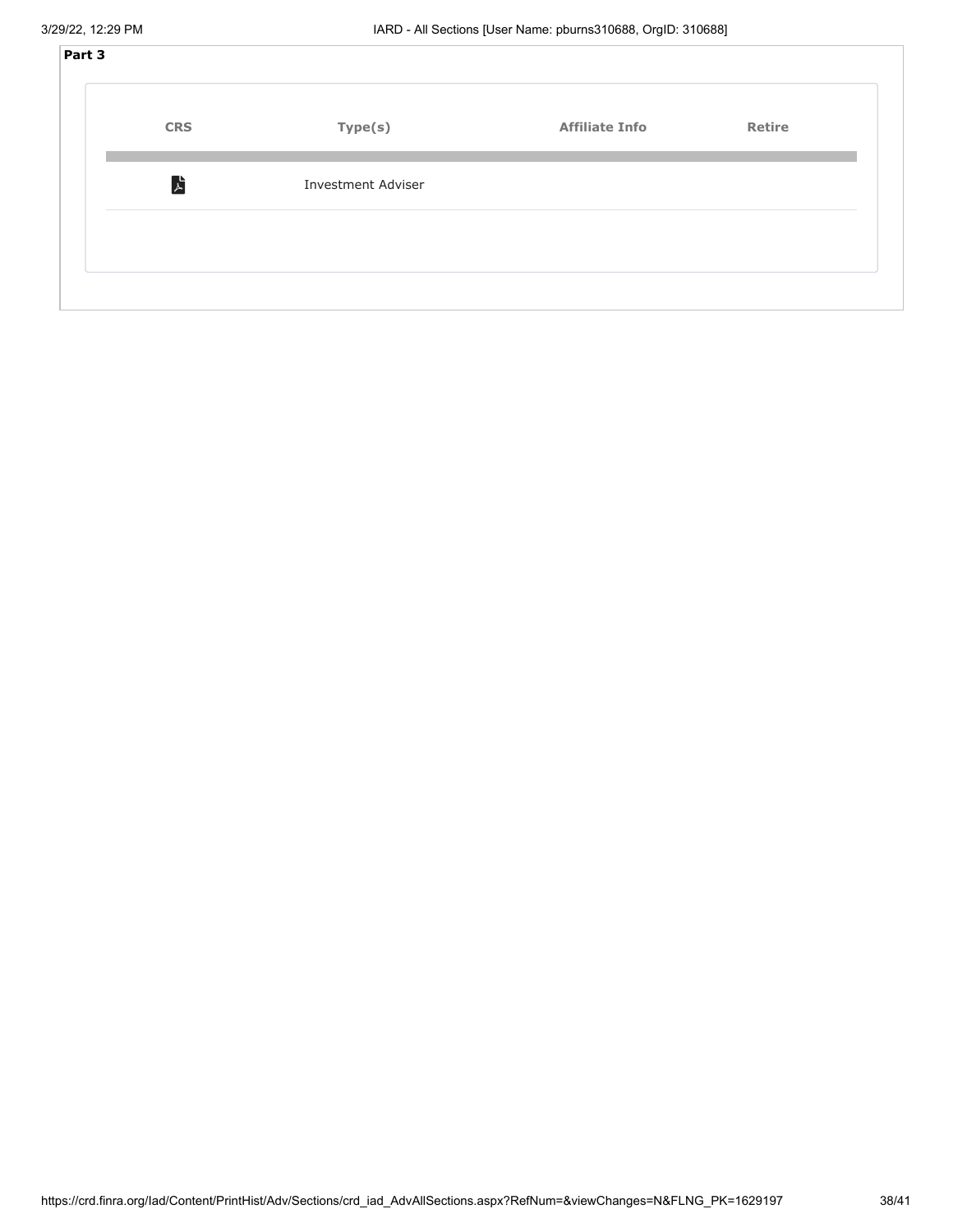### **Execution Pages**

# **DOMESTIC INVESTMENT ADVISER EXECUTION PAGE**

You must complete the following Execution Page to Form ADV. This execution page must be signed and attached to your initial submission of Form ADV to the SEC and all amendments.

# Appointment of Agent for Service of Process

By signing this Form ADV Execution Page, you, the undersigned adviser, irrevocably appoint the Secretary of State or other legally designated officer, of the state in which you maintain your *principal office and place of business* and any other state in which you are submitting a *notice filing*, as your agents to receive service, and agree that such *persons* may accept service on your behalf, of any notice, subpoena, summons, *order* instituting *proceedings*, demand for arbitration, or other process or papers, and you further agree that such service may be made by registered or certified mail, in any federal or state action, administrative *proceeding* or arbitration brought against you in any place subject to the jurisdiction of the United States, if the action, *proceeding*, or arbitration (a) arises out of any activity in connection with your investment advisory business that is subject to the jurisdiction of the United States, and (b) is *founded*, directly or indirectly, upon the provisions of: (i) the Securities Act of 1933, the Securities Exchange Act of 1934, the Trust Indenture Act of 1939, the Investment Company Act of 1940, or the Investment Advisers Act of 1940, or any rule or regulation under any of these acts, or (ii) the laws of the state in which you maintain your *principal office and place of business* or of any state in which you are submitting a *notice filing*.

### **Signature**

I, the undersigned, sign this Form ADV on behalf of, and with the authority of, the investment adviser. The investment adviser and I both certify, under penalty of perjury under the laws of the United States of America, that the information and statements made in this ADV, including exhibits and any other information submitted, are true and correct, and that I am signing this Form ADV Execution Page as a free and voluntary act.

I certify that the adviser's books and records will be preserved and available for inspection as required by law. Finally, I authorize any *person* having *custody* or possession of these books and records to make them available to federal and state regulatory representatives.

Signature: ROBERT LEUFFEN Printed Name: ROBERT LEUFFEN

Adviser *CRD* Number: 310688

Date: MM/DD/YYYY 03/29/2022 Title: CHIEF COMPLIANCE OFFICER

### *NON-RESIDENT* **INVESTMENT ADVISER EXECUTION PAGE**

You must complete the following Execution Page to Form ADV. This execution page must be signed and attached to your initial submission of Form ADV to the SEC and all amendments.

# 1. Appointment of Agent for Service of Process

By signing this Form ADV Execution Page, you, the undersigned adviser, irrevocably appoint each of the Secretary of the SEC, and the Secretary of State or other legally designated officer, of any other state in which you are submitting a *notice filing*, as your agents to receive service, and agree that such persons may accept service on your behalf, of any notice, subpoena, summons, *order* instituting *proceedings*, demand for arbitration, or other process or papers, and you further agree that such service may be made by registered or certified mail, in any federal or state action, administrative *proceeding* or arbitration brought against you in any place subject to the jurisdiction of the United States, if the action, *proceeding* or arbitration (a) arises out of any activity in connection with your investment advisory business that is subject to the jurisdiction of the United States, and (b) is *founded*, directly or indirectly, upon the provisions of: (i) the Securities Act of 1933, the Securities Exchange Act of 1934, the Trust Indenture Act of 1939, the Investment Company Act of 1940, or the Investment Advisers Act of 1940, or any rule or regulation under any of these acts, or (ii) the laws of any state in which you are submitting a *notice filing*.

# 2. Appointment and Consent: Effect on Partnerships

If you are organized as a partnership, this irrevocable power of attorney and consent to service of process will continue in effect if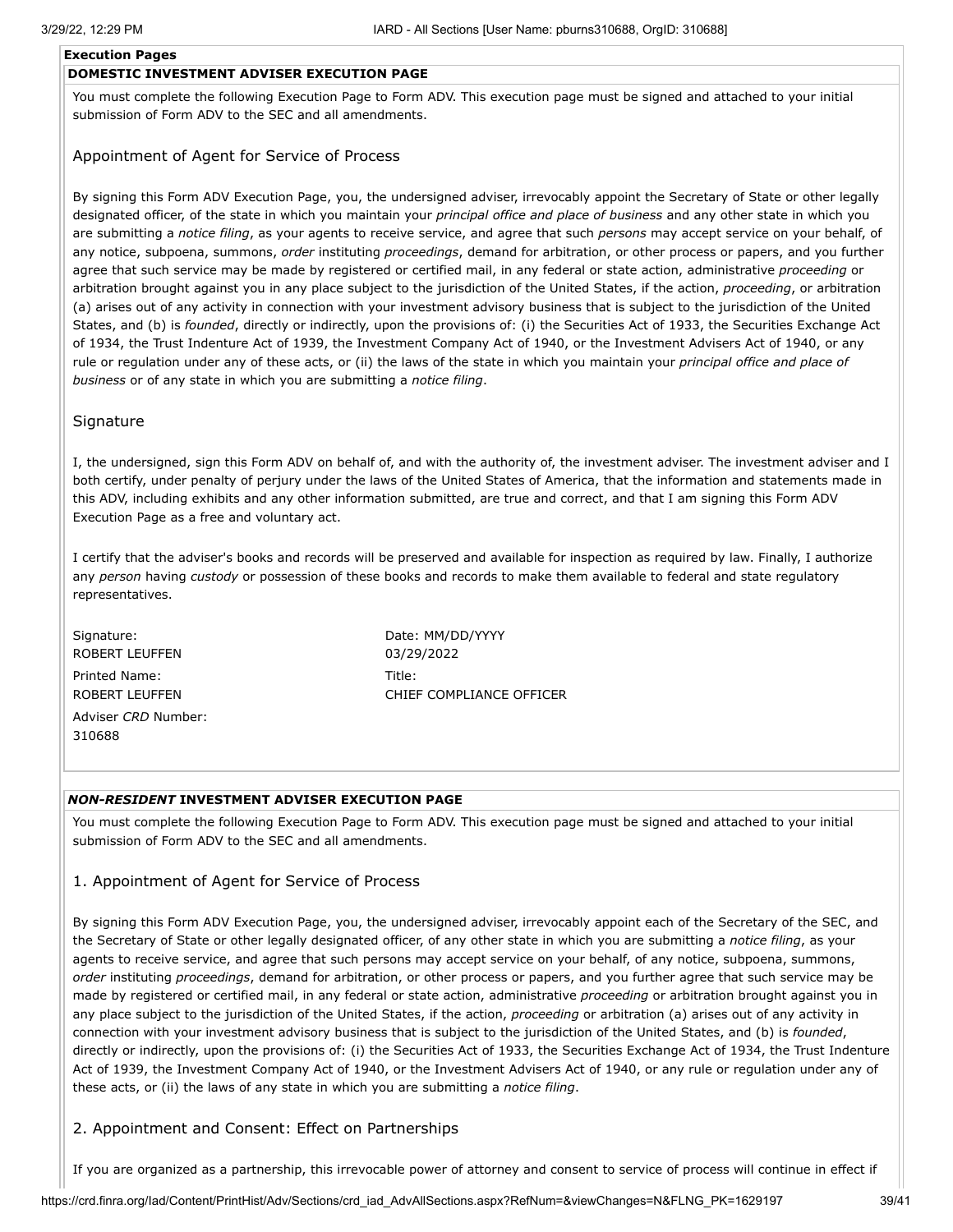### 3/29/22, 12:29 PM IARD - All Sections [User Name: pburns310688, OrgID: 310688]

any partner withdraws from or is admitted to the partnership, provided that the admission or withdrawal does not create a new partnership. If the partnership dissolves, this irrevocable power of attorney and consent shall be in effect for any action brought against you or any of your former partners.

# 3. *Non-Resident* Investment Adviser Undertaking Regarding Books and Records

By signing this Form ADV, you also agree to provide, at your own expense, to the U.S. Securities and Exchange Commission at its principal office in Washington D.C., at any Regional or District Office of the Commission, or at any one of its offices in the United States, as specified by the Commission, correct, current, and complete copies of any or all records that you are required to maintain under Rule 204-2 under the Investment Advisers Act of 1940. This undertaking shall be binding upon you, your heirs, successors and assigns, and any *person* subject to your written irrevocable consents or powers of attorney or any of your general partners and *managing agents*.

# **Signature**

I, the undersigned, sign this Form ADV on behalf of, and with the authority of, the *non-resident* investment adviser. The investment adviser and I both certify, under penalty of perjury under the laws of the United States of America, that the information and statements made in this ADV, including exhibits and any other information submitted, are true and correct, and that I am signing this Form ADV Execution Page as a free and voluntary act.

I certify that the adviser's books and records will be preserved and available for inspection as required by law. Finally, I authorize any *person* having *custody* or possession of these books and records to make them available to federal and state regulatory representatives.

Signature: Date: MM/DD/YYYY Printed Name: Title: Adviser *CRD* Number: 310688

### **STATE-REGISTERED INVESTMENT ADVISER EXECUTION PAGE**

You must complete the following Execution Page to Form ADV. This execution page must be signed and attached to your initial application for state registration and all amendments to registration.

# 1. Appointment of Agent for Service of Process

By signing this Form ADV Execution Page, you, the undersigned adviser, irrevocably appoint the legally designated officers and their successors, of the state in which you maintain your *principal office and place of business* and any other state in which you are applying for registration or amending your registration, as your agents to receive service, and agree that such persons may accept service on your behalf, of any notice, subpoena, summons, *order* instituting *proceedings*, demand for arbitration, or other process or papers, and you further agree that such service may be made by registered or certified mail, in any federal or state action, administrative *proceeding* or arbitration brought against you in any place subject to the jurisdiction of the United States, if the action, *proceeding*, or arbitration (a) arises out of any activity in connection with your investment advisory business that is subject to the jurisdiction of the United States, and (b) is founded, directly or indirectly, upon the provisions of: (i) the Securities Act of 1933, the Securities Exchange Act of 1934, the Trust Indenture Act of 1939, the Investment Company Act of 1940, or the Investment Advisers Act of 1940, or any rule or regulation under any of these acts, or (ii) the laws of the state in which you maintain your *principal office and place of business* or of any state in which you are applying for registration or amending your registration.

# 2. State-Registered Investment Adviser Affidavit

If you are subject to state regulation, by signing this Form ADV, you represent that, you are in compliance with the registration requirements of the state in which you maintain your principal place of business and are in compliance with the bonding, capital, and recordkeeping requirements of that state.

# **Signature**

I, the undersigned, sign this Form ADV on behalf of, and with the authority of, the investment adviser. The investment adviser and I